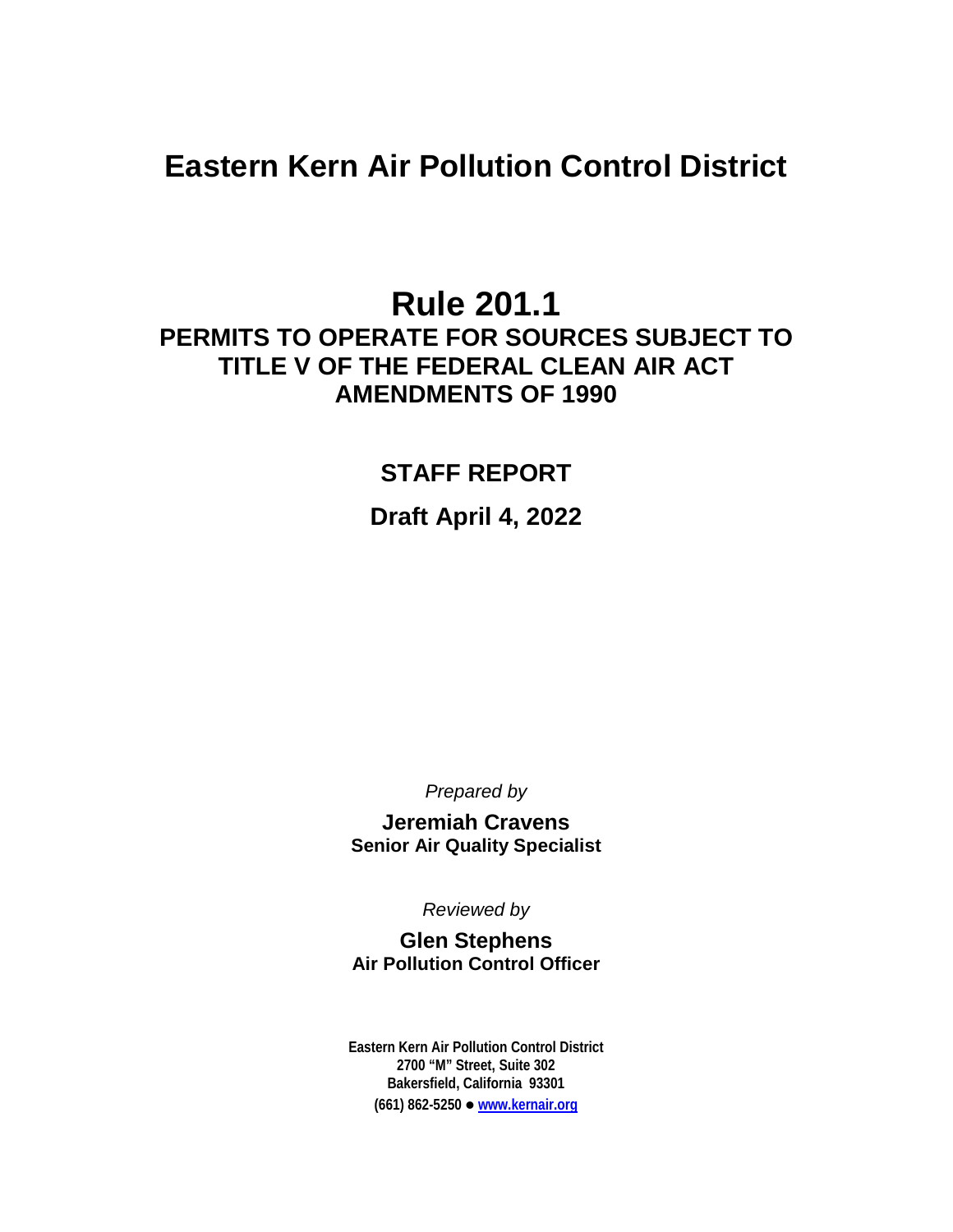# **Table of Contents**

| $\mathbf{L}$      |                                                                                                  |                                                                                                                                                                      |
|-------------------|--------------------------------------------------------------------------------------------------|----------------------------------------------------------------------------------------------------------------------------------------------------------------------|
| II.               |                                                                                                  |                                                                                                                                                                      |
| III.              |                                                                                                  |                                                                                                                                                                      |
| IV.               |                                                                                                  |                                                                                                                                                                      |
| V.                |                                                                                                  |                                                                                                                                                                      |
| VI.               | A. DEFINITIONS<br><b>B. DISTRICT ADMINISTRATIVE PROCEDURES</b><br>C. PERMIT CONTENT REQUIREMENTS |                                                                                                                                                                      |
| VII.              |                                                                                                  |                                                                                                                                                                      |
| VIII.             |                                                                                                  |                                                                                                                                                                      |
| IX.               |                                                                                                  |                                                                                                                                                                      |
| X.                |                                                                                                  |                                                                                                                                                                      |
| <b>APPENDIX A</b> |                                                                                                  | PROPOSED REVISION RULE 201.1, PERMITS TO OPERATE<br>FOR SOURCES SUBJECT TO TITLE V OF THE FEDERAL<br><b>CLEAN AIR ACT AMENDMENTS OF 1990</b>                         |
| <b>APPENDIX B</b> |                                                                                                  | PROPOSED REVISION RULE 201.1, PERMITS TO OPERATE<br>FOR SOURCES SUBJECT TO TITLE V OF THE FEDERAL<br>CLEAN AIR ACT AMENDMENTS OF 1990, STRIKEOUT<br><b>UNDERLINE</b> |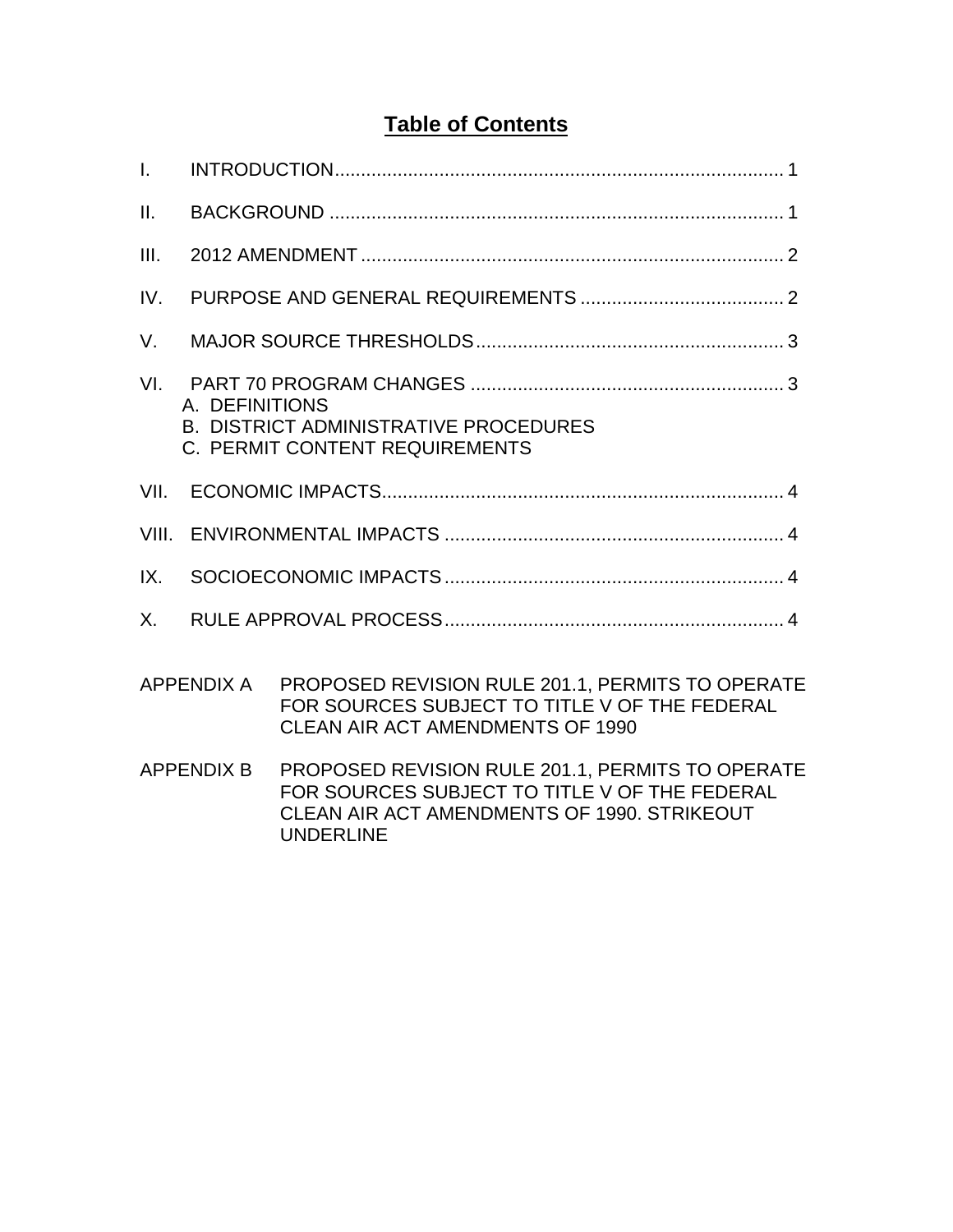## **I. INTRODUCTION**

The Eastern Kern Air Pollution Control District (District) is proposing amendments to Rule 201.1, Permits to Operate for Sources Subject to Title V of the Federal Clean Air Act Amendments of 1990, originally adopted November 1, 1993, last amended January 12, 2012. The primary reason for amending Rule 201.1 is to update the Major Source threshold for oxides of nitrogen (NOx) and volatile organic compounds (VOC) to meet the requirements of Severe Nonattainment. This proposed amend also contains updates to certain part 70 program elements that have changed or been added since the 2012 amendment.

- Appendix A: Proposed Revision of proposed Rule 201.1, Permits to Operate for Sources Subject to Title V of the Federal Clean Air Act Amendments of 1990.
- Appendix B: Proposed Revision of Rule 201.1, Permits to Operate for Sources Subject to Title V of the Federal Clean Air Act Amendments of 1990, Strikeout Underline.

## **II. BACKGROUND**

NOx is an ozone precursor pollutant, that when emitted can form tropospheric ozone in the presence of light winds, high temperatures, and sunlight. When inhaled, ozone can irritate and inflame the lining of the lungs, much like sunburn damage on skin. Potential health impacts include aggravated asthma, reduced lung capacity, and increased susceptibility to respiratory illnesses like pneumonia and bronchitis. Ozone can also hurt the economy by affecting crop yield and the durability of certain materials.

In 2008, the U.S. Environmental Protection Agency (EPA) adopted a more stringent 8-hour Ozone National Ambient Air Quality Standard (NAAQS) of 0.075 parts per million (ppm). Although the District attained the previous (1997) 8-hour Ozone NAAQS, and Indian Wells Valley met the new (2008) Ozone NAAQS, a portion of the District failed to meet the new standard by the applicable attainment date. As a result, the District was classified as Serious Nonattainment pursuant to the 2008 Ozone NAAQS. The District adopted an ozone attainment plan on July 27, 2017, that anticipated attainment would be achieved in 2020.

The District failed to attain the 2008 Ozone NAAQS by the applicable attainment date, and was therefore reclassified to Severe Nonattainment. The Severe Nonattainment Major Source threshold for the ozone precursors NOx and VOCs is 25 tons per year (tpy). As such, the NOx and VOC threshold in Rule 201.1 is being revised from 50 tpy to 25 tpy.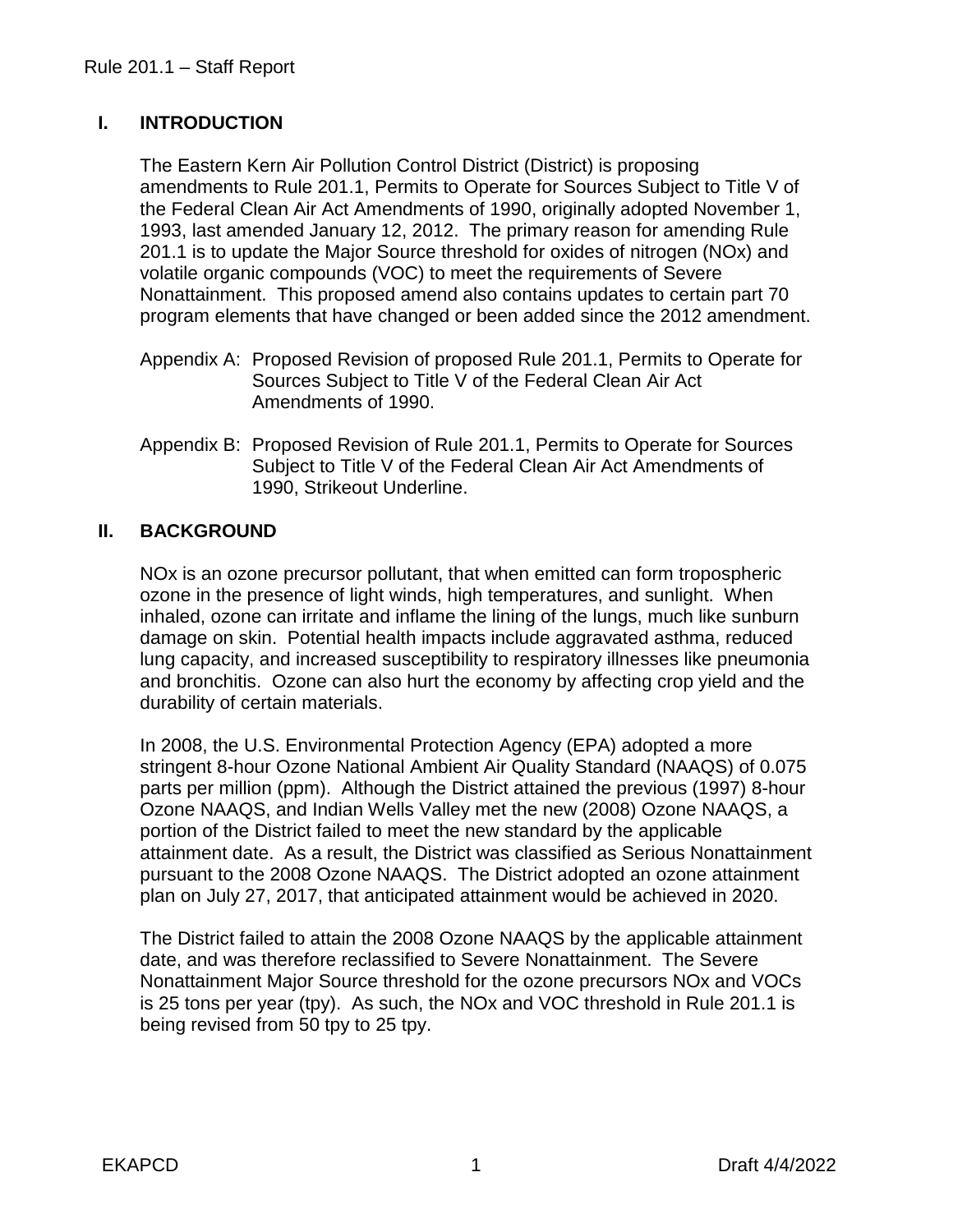## **III. 2012 AMENDMENT**

Rule 201.1 was last amended January 12, 2012. That amendment included extensive revisions to the Rule, which included adding provisions for Greenhouse Gases (GHGs). GHGs were incorporated into the rule through the definition of "Major Source" as any stationary source with a potential to emit 100,000 tons per year (tpy) of CO2e or with GHG emissions that are "subject to regulation" as defined in 40 CFR 70.2, provided that the mass emissions of all GHGs emitted, without consideration of Global Warming Potential (GWP), are equal to or greater than 100 tpy. A stationary source with these GHG emissions thresholds is considered a major stationary source for the purposes of Title V. This approach will maintain GHG requirements consistent with federal Title V regulations regardless of whether EPA promulgates a final rule to defer CO2 emissions from bioenergy and biogenic sources.

Although the District's Board adopted the revision in 2012, the EPA never acted on the submittal. Therefore, the District has been enforcing the March 11, 2004 adopted revision of Rule 201.1.

## **IV. PURPOSE AND GENERAL REQUIREMENTS**

Rule 201.1 is intended to implement requirements of Title V of the Federal Clean Air Act amendments of 1990 (CAA). Title V requires issuance of operating permits for certain sources emitting regulated air pollutants, including attainment and nonattainment pollutants.

On October 22, 2001, the District implemented an operating a Part 70 permit program pursuant to the requirements of Rule 201.1. Requirements of 201.1 are intended to augment and take precedence over any conflicting administrative requirement of any other District Rule or Regulation. The District will continue to implement its other existing permitting programs pursuant to: Rule 201 (Permits Required), which include Authority to Construct provisions, and Rule 210.1 (New Source Review). Additionally, nothing in Rule 201.1 limits the authority of the Air Pollution Control Officer (APCO) to revoke or terminate a Rule 201 permit pursuant to Sections 40808 and 42307-42309 of the California Health and Safety Code (CH&SC).

Sources subject to Rule 201.1 include major sources, acid rain units subject to Title IV of the CAA, solid waste incinerators subject to Section 111 or 129 of the CAA, and any other source specifically designated by Rule of the EPA. Sources subject to Rule 201.1 shall obtain an operating permit issued pursuant to the conditions and requirements listed within this Rule.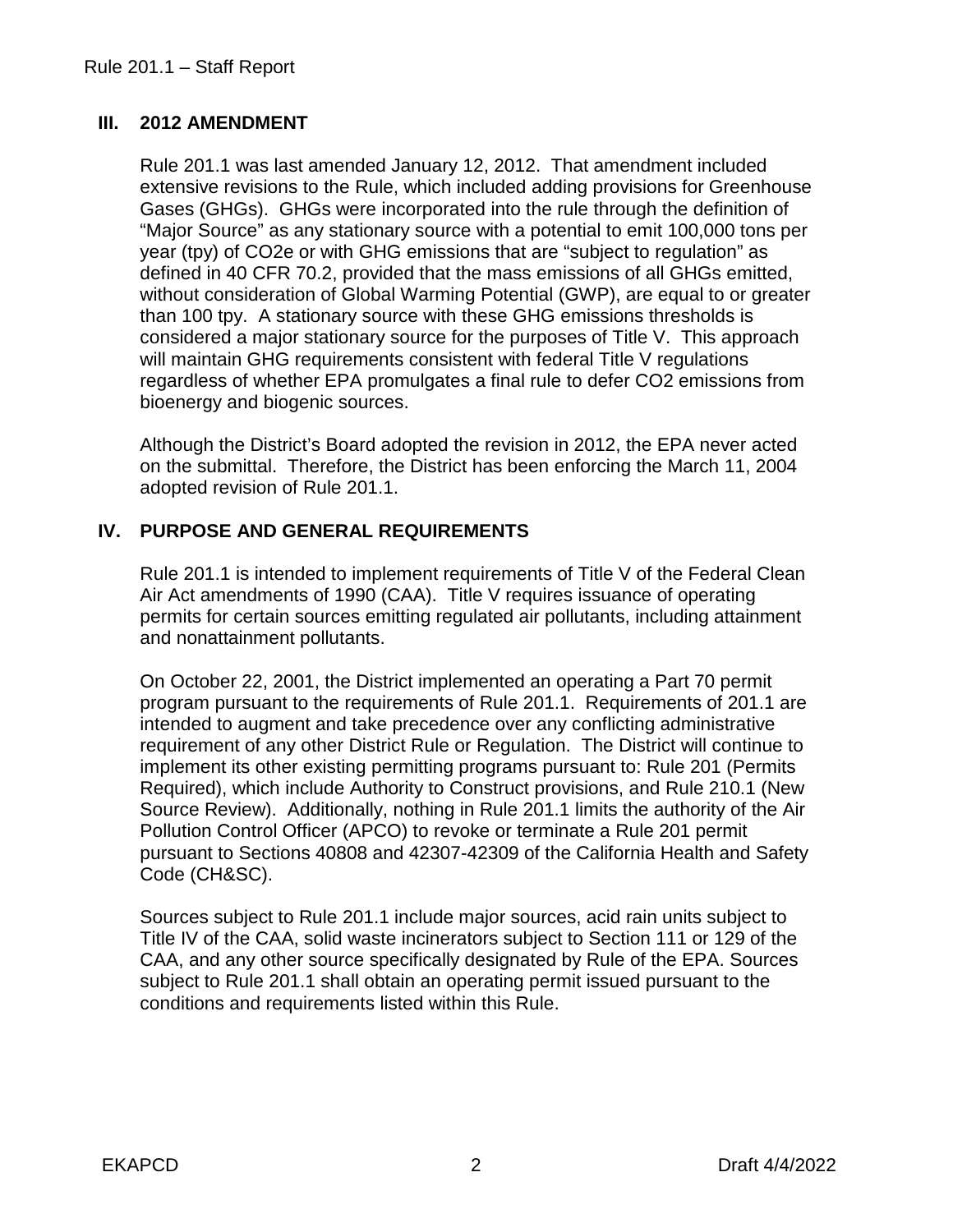## **V. MAJOR SOURCE THRESHOLD**

The primary reason for amending Rule 201.1 is to lower the NOx and VOC Major Source threshold from 50 tpy to 25 tpy due to the District's recent reclassification to Severe Nonattainment pursuant to the 2008 ozone NAAQS. Since the District only failed to attain the ozone NAAQS by the applicable date, only the ozone precursor emissions (NOx and VOC) threshold will be affected. The threshold for "Any Regulated Air Pollutant, excluding GHGs" will remain at 100 tpy and HAP thresholds will remain at 10 tpy of one HAP or 25 tpy of two or more HAP's.

### **VI. PART 70 PROGRAM CHANGES**

The District proposed adopting an amendment to Rule 201.1 in January 2022 that included only revising the NOx and VOC thresholds to match that of Severe Nonattainment. However, the EPA had substantial comments regarding potential approvability issues with opening the Rule and only revising the NOx and VOC thresholds. EPA noted that there have been changes to certain Part 70 elements since the District's last amendment of Rule 201.1, and that these changes should be included within the Rule while it is opened.

EPA provided the District with a checklist that summarized the Part 70 program element that have been revised or added since the District's last amendment of Rule 201.1. The following section overviews the revisions made to Rule 201.1 based on EPA's suggested content. Please see Appendices A and B for complete language that is being proposed in this amendment.

#### **A. DEFINITIONS**

Definitions for the following five terms have been added or revised in Section II, Definitions:

- Alternative operating scenario (AOS)
- Approved Replicable Methodology (ARM)
- Regulated Air Pollutant
- Regulated pollutant (for presumptive fee calculation)
- Subject to Regulation

### **B. DISTRICT ADMINISTRATIVE PROCEDURES**

Language for Transmission of Information to the Administrator has been added to Section VI.E., and language for Public Petitions to the Administrator has been added to Section VI.H.

### **C. PERMIT CONTENT REQUIREMENTS**

Language for Approved Replicable Methodology (ARM) has been added to Section VII.B.18.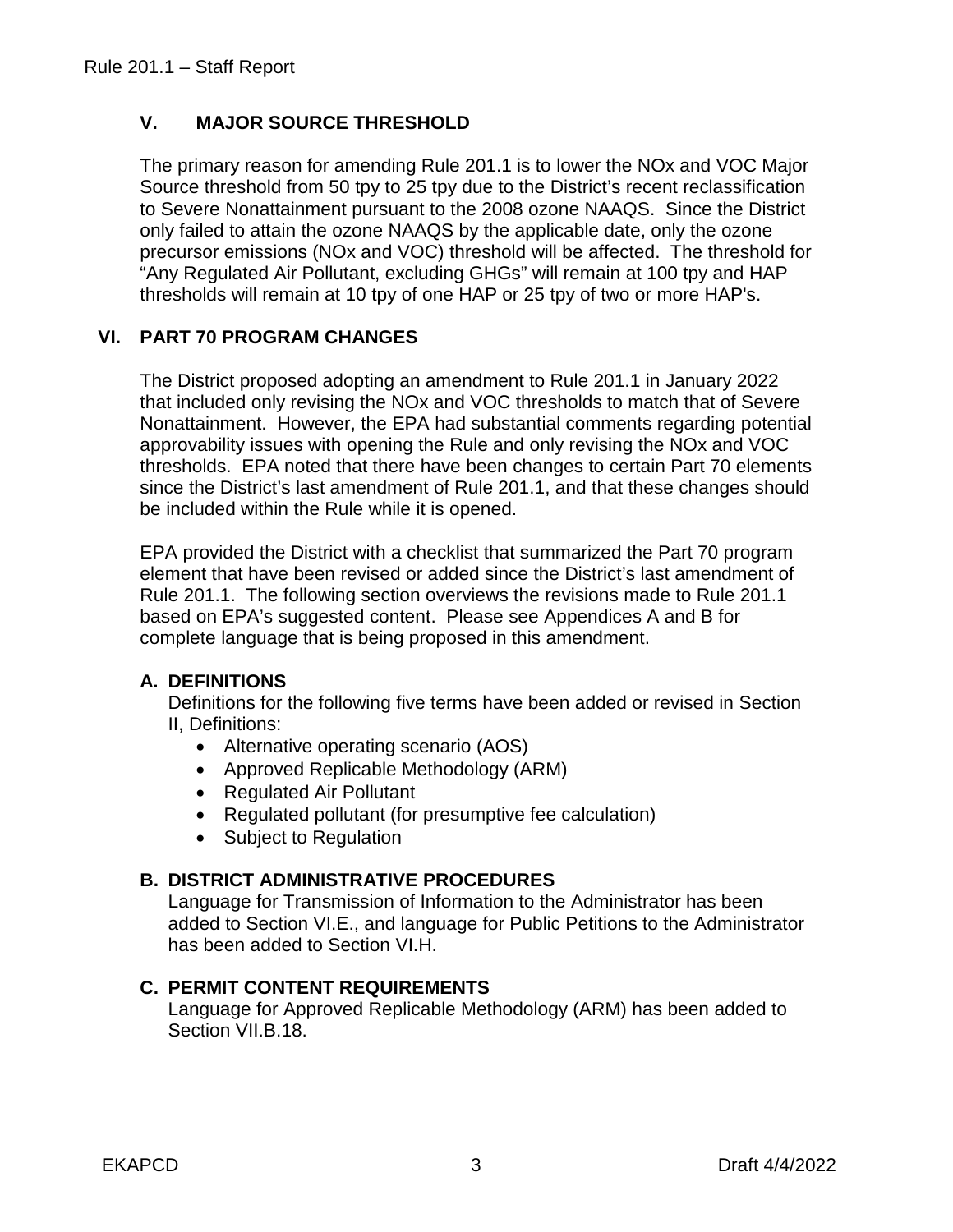### **VII. ECONOMIC IMPACT**

Amended Rules 201.1 is expected to pose no significant increased cost to industry.

## **VIII. ENVIRONMENTAL IMPACTS**

Both the California Environmental Quality Act (CEQA) and CARB policy require an evaluation of the potential adverse environmental impacts of proposed projects. The District has determined that no significant adverse environmental impacts should occur as a result of adopting amendments to Rule 201.1.

Pursuant to the Section 15061, Subsections (2) & (3) of the CEQA Guidelines, staff will prepared and file a Notice of Exemption for this project upon adoption.

## **IX. SOCIOECONOMIC IMPACTS**

California Health and Safety Code Section 40728.5 exempts districts with a population of less than 500,000 persons from the requirement to assess the socioeconomic impacts of proposed rules. Eastern Kern County population is below 500,000 persons.

## **X. RULE APPROVAL PROCESS**

The District will be accepting written comments and concerns from persons interested in proposed Amended Rule 201.1 for a period of 30 days following the workshop. The District anticipates that Amended Rule 201.1 will be considered for adoption by the Governing Board at the September 1, 2022, Board Hearing.

*Remainder of Page Intentionally Left Blank*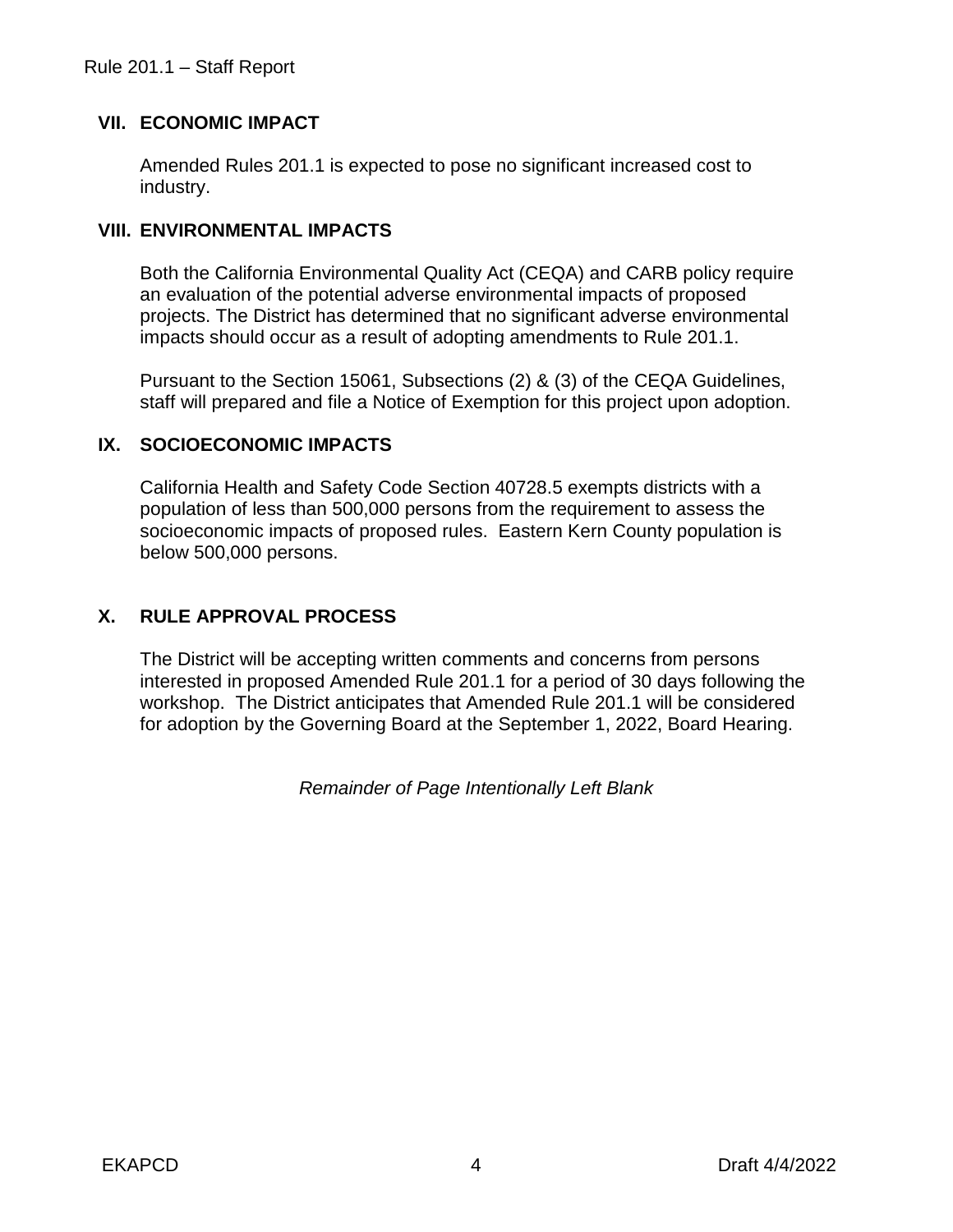## **APPENDIX A:**

## **PROPOSED REVISION RULE 201.1**

**PERMITS TO OPERATE FOR SOURCES SUBJECT TO TITLE V OF THE FEDERAL CLEAN AIR ACT AMENDMENTS OF 1990**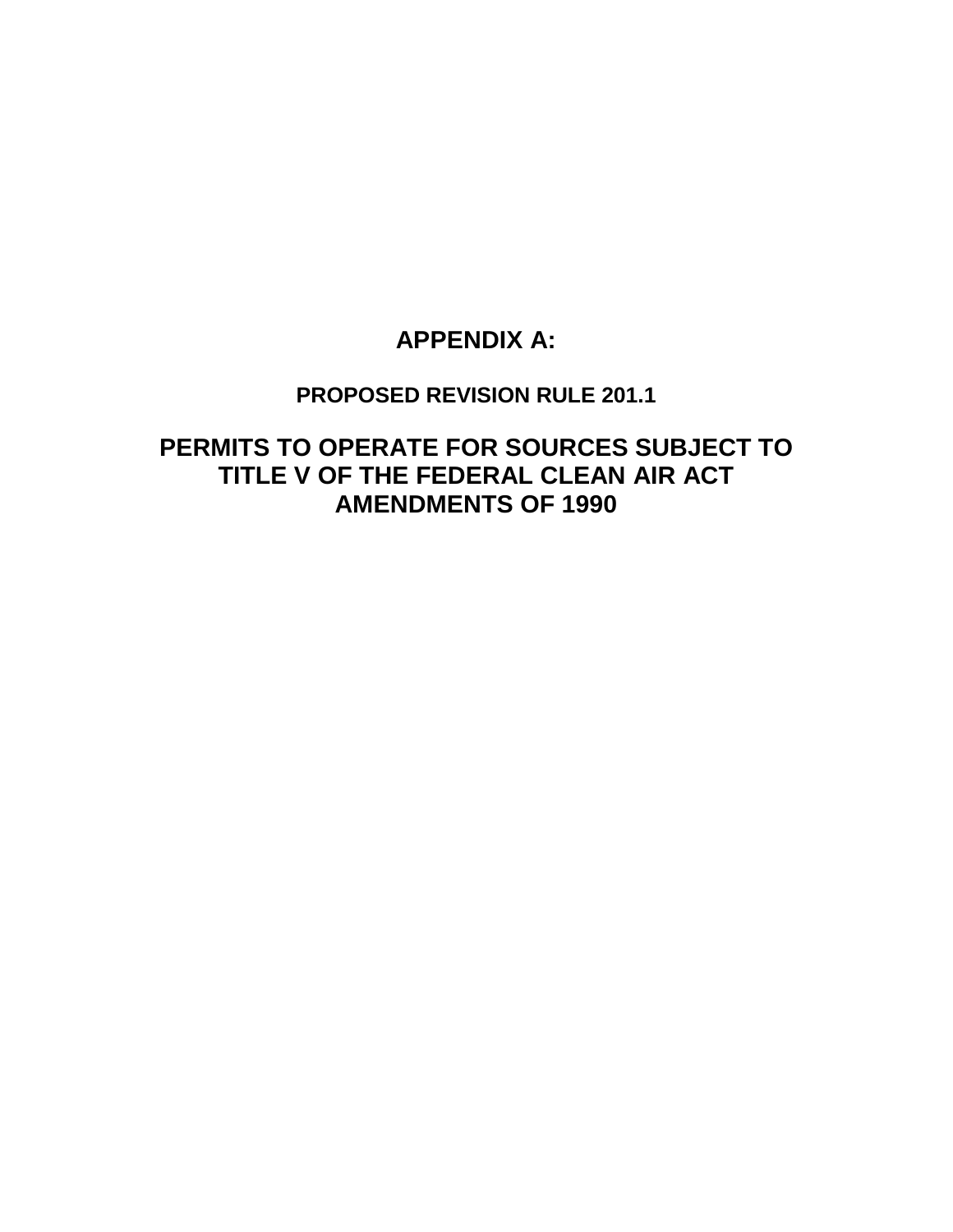#### **RULE 201.1 Permits to Operate For Sources Subject To Title V of the Federal Clean Air Act Amendments of 1990** - Adopted 11/01/93 (effective 5/3/95), Amended 1/9/97, 5/3/01 (effective 10/22/01), Amended 3/11/04, Amended 1/12/12, Amended X/XX/XX (Effective X/XX/XX)

#### **I. Purpose and General Requirements**

Rule 201.1 is intended to implement requirements of Title V of the Federal Clean Air Act amendments of 1990 (CAA). Title V requires issuance of operating permits for certain sources emitting regulated air pollutants, including attainment and non-attainment pollutants.

As of October 22, 2001, the Eastern Kern Air Pollution Control District (District) shall implement an operating permit program pursuant to the requirements of this Rule. Requirements of this Rule shall augment and take precedence over any conflicting administrative requirement of any other District Rule or Regulation. The District shall continue to implement its other existing permitting programs pursuant to: Rule 201 (Permits Required), which include Authority to Construct provisions, and Rule 210.1 (New Source Review). Nothing in Rule 201.1 limits the authority of the Air Pollution Control Officer (APCO) of the District to revoke or terminate a Rule 201 permit pursuant to Sections 40808 and 42307-42309 of the California Health and Safety Code (CH&SC).

Sources subject to Rule 201.1 include major sources, acid rain units subject to Title IV of the CAA, solid waste incinerators subject to Section 111 or 129 of the CAA, and any other source specifically designated by Rule of the EPA. Sources subject to Rule 201.1 shall obtain an operating permit issued pursuant to the conditions and requirements listed within this Rule, and each permit to operate issued shall be adequate to ensure compliance with:

- A. All applicable provisions of Division 26 of the CH&SC, commencing with Section 39000;
- B. All applicable orders, rules, and regulations of the District and the California Air Resources Board (CARB);
- C. All applicable provisions of the implementation plan required by the CAA. In satisfaction of this requirement, a source may ensure compliance with a corresponding District-only rule in accordance with the procedure specified in Section VI.K.;
- D. Each applicable emission standard or limitation, rule, regulation, or requirement adopted or promulgated to implement the CAA. In satisfaction of this requirement, a source may propose compliance with a requirement of permit streamlining in accordance with procedures specified in Section VI.J.; and
- E. All requirements of all preconstruction permits issued pursuant to Parts C and D of the CAA (PSD and NSR).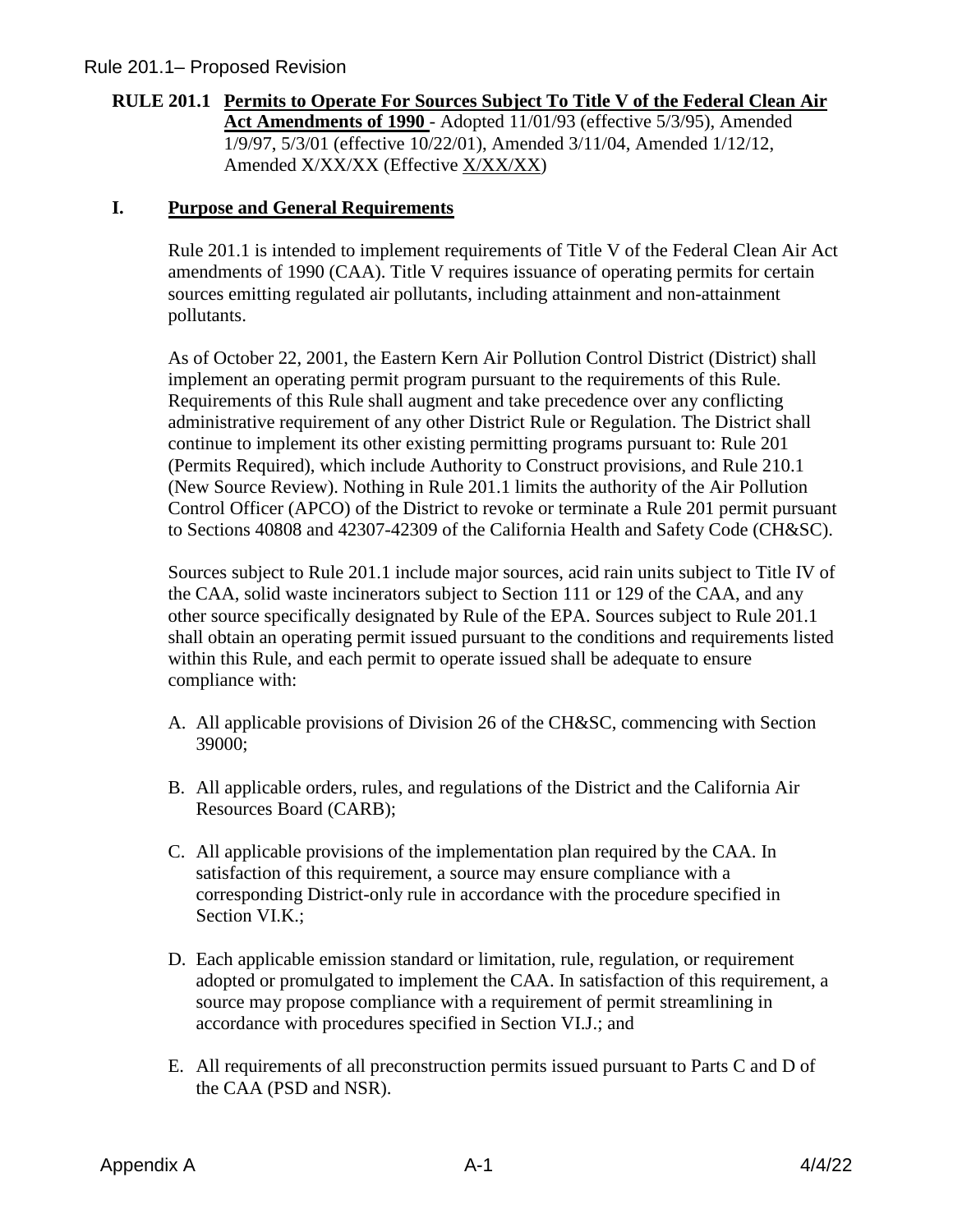Operation of an emissions unit in violation of any applicable permit condition or requirement shall constitute a violation of this Rule.

#### **II. Definitions**

Definitions in this section apply throughout this Rule and are derived from related provisions of EPA's Title V regulations in Part 70 Code of Federal Regulations (CFR), "State Operating Permit Programs."

- A. Acid Rain Unit: Any fossil fuel-fired combustion device constituting an affected unit under 40 CFR Part 72.6 and therefore subject to requirements of Title IV (Acid Deposition Control) of the CAA.
- B. Administrative Permit Amendment: Amendment to a permit to operate, which:
	- 1. Corrects a typographical error;
	- 2. Identifies a minor administrative change at the stationary source; for example, a change in name, address, or phone number of any person identified in the permit;
	- 3. Requires more frequent monitoring or reporting by an owner or operator of the stationary source; or
	- 4. Transfers ownership or operational control of a stationary source, provided, prior to transfer, the APCO receives a written agreement specifying a date for transfer of permit responsibility, coverage, and liability from current to prospective permittee.
- C. Affected State: Any state: 1) contiguous with California and whose air quality may be affected by a permit action, or 2) within 50 miles of the source proposing a permit action.
- D. Air Pollution Control Officer (APCO): Eastern Kern Air Pollution Control District Air Pollution Control Officer, or his designee.
- E. Alternative operating scenario (AOS): A scenario authorized in a part 70 permit that involves a change at the part 70 source for a particular emissions unit, and that either results in the unit being subject to one or more applicable requirements which differ from those applicable to the emissions unit prior to implementation of the change or renders inapplicable one or more requirements previously applicable to the emissions unit prior to implementation of the change.
- F. Applicable Federal Requirement: Any requirement enforceable by the EPA and citizens pursuant to Section 304 of the CAA and set forth in, or authorized by, the CAA or a EPA regulation, including any requirement of a regulation in effect at permit issuance and any requirement of a regulation becoming effective during the term of the permit. Applicable federal requirements include: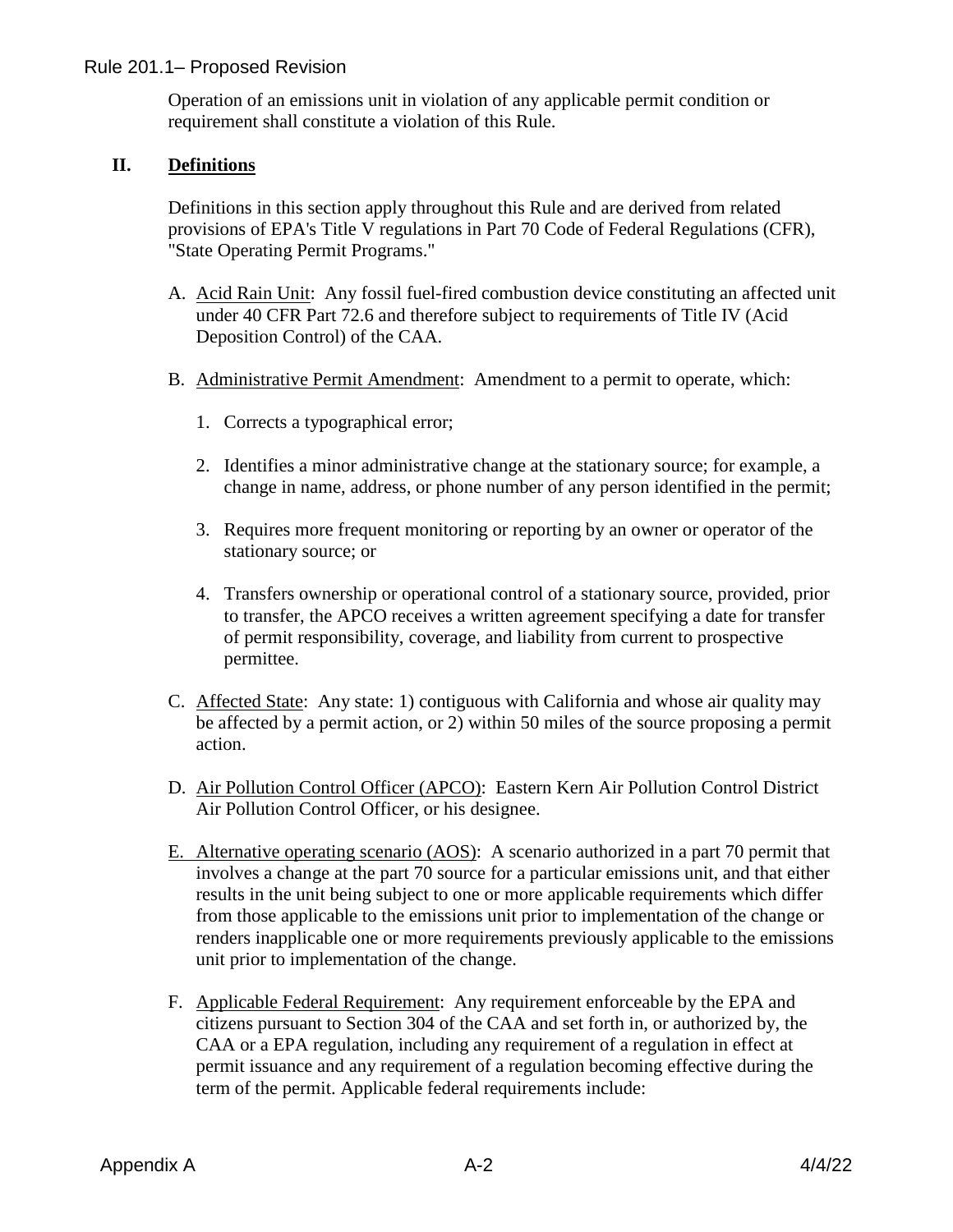- 1. Title I requirements of the CAA, including:
	- a. New Source Review (NSR) requirements in the State Implementation Plan (SIP) approved by the EPA and terms and conditions of a preconstruction permit issued pursuant to an approved New Source Review rule;
	- b. Prevention of Significant Deterioration (PSD) requirements and terms and conditions of a PSD permit (40 CFR Part 52);
	- c. New Source Performance Standards (NSPS) (40 CFR Part 60);
	- d. National Ambient Air Quality Standards (NAAQS), increments, and visibility requirements as they apply to portable sources required to obtain a permit pursuant to Section 504(e) of the CAA;
	- e. National Emissions Standards for Hazardous Air Pollutants (NESHAPs) (40 CFR Part 61);
	- f. Maximum Achievable Control Technology (MACT) or Generally Available Control Technology Standards (GACT) (40 CFR Part 63);
	- g. Risk Management Plan Preparation and Registration Requirements (Section  $112(r)$  of the CAA);
	- h. Solid Waste Incineration requirements (Sections 111 or 129 of the CAA);
	- i. Consumer and Commercial Product requirements (Section 183 of the CAA);
	- j. Tank Vessel requirements (Section 183 of the CAA);
	- k. District prohibitory rules approved into the SIP;
	- l. Standards or regulations promulgated pursuant to a Federal Implementation Plan; and
	- m. Enhanced Monitoring and Compliance Certification requirements (Section 114(a)(3) of the CAA).
- 2. Title IV (Acid Deposition Control) requirements of the CAA (40 CFR Parts 72, 73, 75, 76, 77, 78 and regulations implementing Sections 407 and 410 of the CAA);
- 3. Title VI (Stratospheric Ozone Protection) requirements of the CAA (40 CFR Part 82); and
- 4. Monitoring and Analysis requirements (Section 504(b) of the CAA).
- G. Approved Replicable Methodology (ARM): A part 70 permit terms that: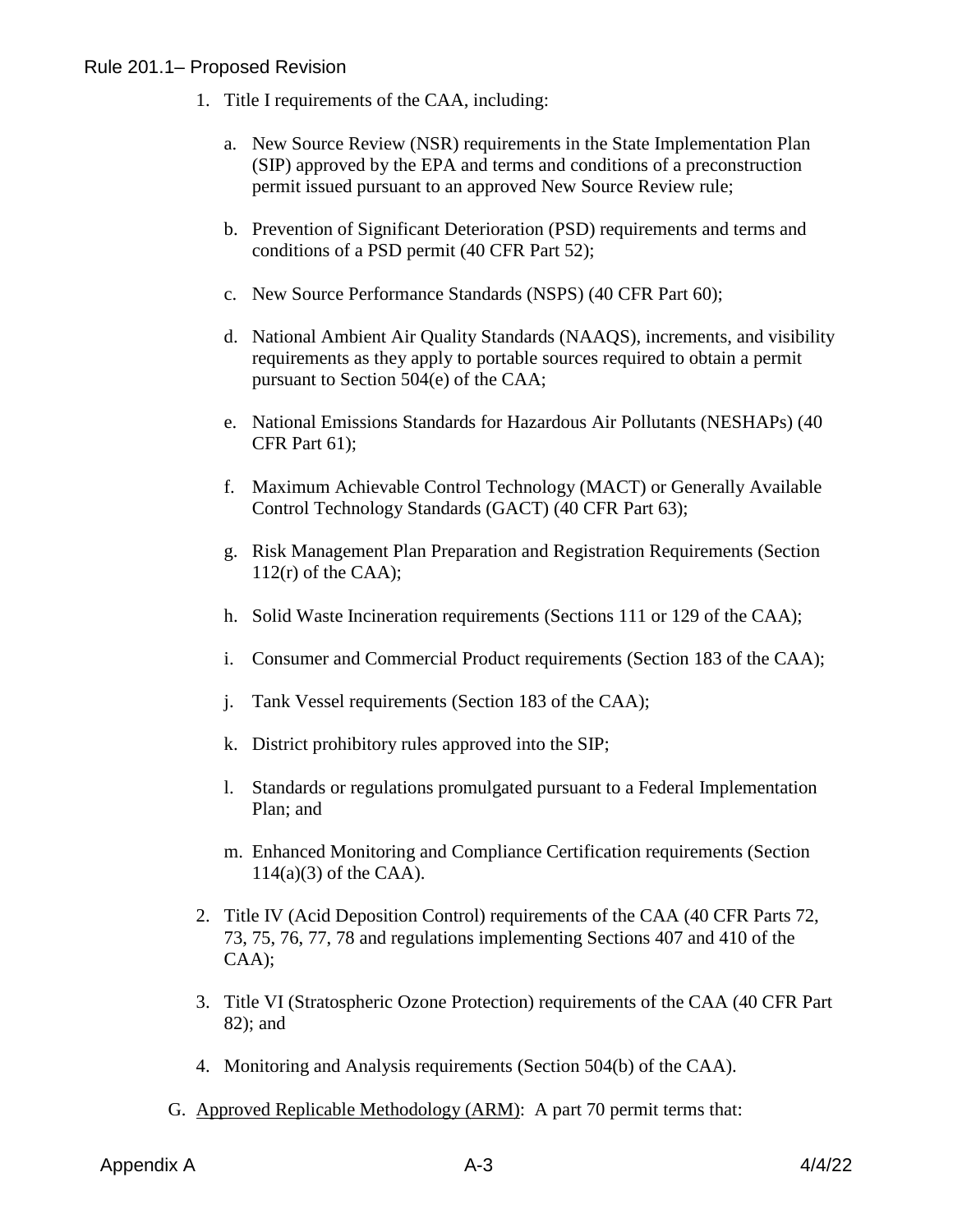- 1. Specify a protocol which is consistent with and implements an applicable requirement, or requirement of this part, such that the protocol is based on sound scientific and/or mathematical principles and provides reproducible results using the same inputs; and
- 2. Require the results of that protocol to be recorded and used for assuring compliance with such applicable requirement, any other applicable requirement implicated by implementation of the ARM, or requirement of this part, including where an ARM is used for determining applicability of a specific requirement to a particular change.
- H. California Air Resources Board (CARB): Air Resources Board of the California Environmental Protection Agency.
- I. Carbon Dioxide Equivalent (CO2e): As defined in District Rule 102, Definitions.
- J. Clean Air Act (CAA): Federal Clean Air Act as amended in 1990 (42 U.S.C. Section 7401 et seq.).
- K. Code of Federal Regulations (CFR): United States Code of Federal Regulations.
- L. Commence Operation: Date of initial operation of an emissions unit, including any start-up period authorized by a temporary permit to operate issued pursuant to Section 42301.1 of the CH&SC.
- M. Direct Emissions: Emissions that may reasonably pass through a stack, chimney, vent, or other functionally-equivalent opening.
- N. District: Eastern Kern Air Pollution Control District (EKAPCD).
- O. District-Only: A District rule, permit term, condition, or other requirement identified in accordance with CH&SC Section 42301.12(a)(3) that is not an applicable federal requirement. If a "District-only" requirement becomes a federally-enforceable condition upon issuance of the initial permit or permit modification in accordance with requirements of Rule 201.1 and CH&SC Section 42301.12(a)(3), such requirement shall no longer be a "District-only" requirement.
- P. Effective Date of Rule 201.1: The initial effective date of Rule 201.1 was October 22, 2001 (District Board approved May 3, 2001). The effective date of revised Rule 201.1 is EPA approved Need Date (District Board approved Month XX, 2022)
- Q. Emergency: Any situation arising from a sudden and reasonably unforeseeable event beyond control of a permittee causing exceedance of a technology-based emission limitation under a permit and requiring immediate corrective action to restore compliance. An emergency shall not include non-compliance resulting from improperly designed equipment, lack of preventive maintenance, careless or improper operation, or operator error.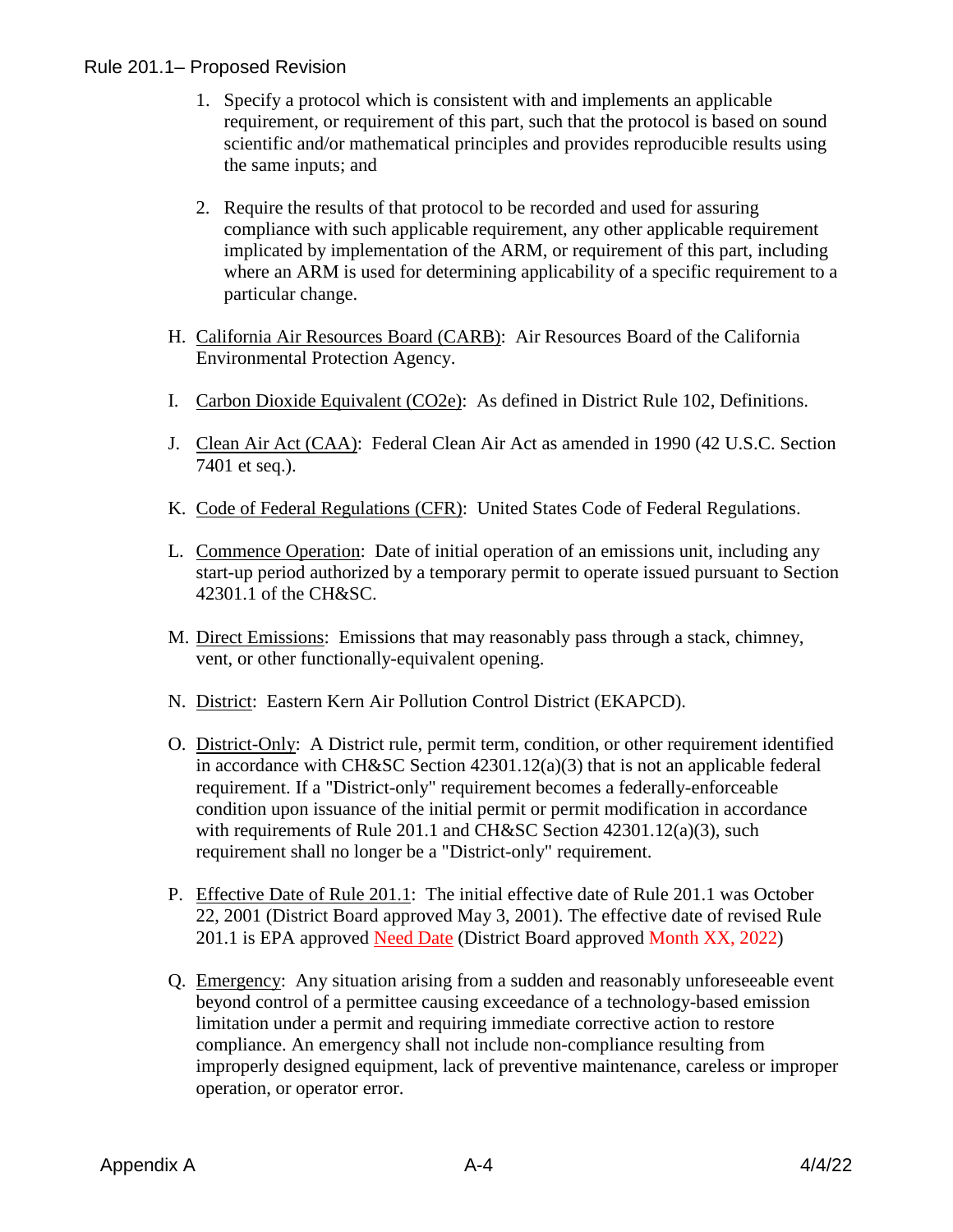- R. Emissions Unit: Any identifiable article, machine, contrivance, or operation which emits, may emit, or results in emissions of, any regulated air pollutant or hazardous air pollutant.
- S. Federally-Enforceable Condition: Any term, condition, or requirement set forth in the Permit to Operate addressing an applicable federal requirement or voluntary emissions cap, a District-only requirement of permit streamlining imposed in accordance with Section VI.L., and CH&SC Section 42301.12(a)(3), or a Districtonly requirement which applies in accordance with Section VI.M.1., and CH&SC Section 42301.12(a)(3) for satisfaction of a corresponding requirement in the SIP.
- T. Fugitive Emissions: Emissions which could not reasonably pass through a stack, chimney, vent, or other functionally-equivalent opening.
- U. Greenhouse Gas (GHG): As defined in District Rule 102, Definitions.
- V. Global Warming Potential (GWP): As defined in District Rule 102, Definitions.
- W. Hazardous Air Pollutant (HAP): Any air pollutant listed pursuant to Section 112(b) of the CAA.
- X. Health and Safety Code (CH&SC): California Health and Safety Code.
- Y. Initial Permit: First Rule 201.1 operating permit for which a source submits an application addressing requirements of Title V of the CAA.
- Z. Major Source: Any stationary source having the potential to emit a regulated air pollutant or a HAP in quantities equal to or exceeding any of the following thresholds:

Major Source Type:

- 1. GHG emissions that are subject to regulation as defined in 40 CFR 70.2, provided that the mass emissions of all GHGs emitted, without consideration of Global Warming Potential (GWP), are equal to or greater than 100 tpy;
- 2. 100 tpy of any Regulated Air Pollutant, excluding GHGs;
- 3. 25 tpy of volatile organic compounds (VOC) or oxides of nitrogen (NOx);
- 4. 10 tpy of one HAP or 25 tpy of two or more HAP's; or
- 5. Any lesser quantity threshold of Regulated Air Pollutants promulgated by the EPA.
- AA. Minor Permit Modification: Any modification to a federally-enforceable condition on a permit to operate: 1) not constituting a significant permit modification, and 2) not constituting an administrative permit amendment.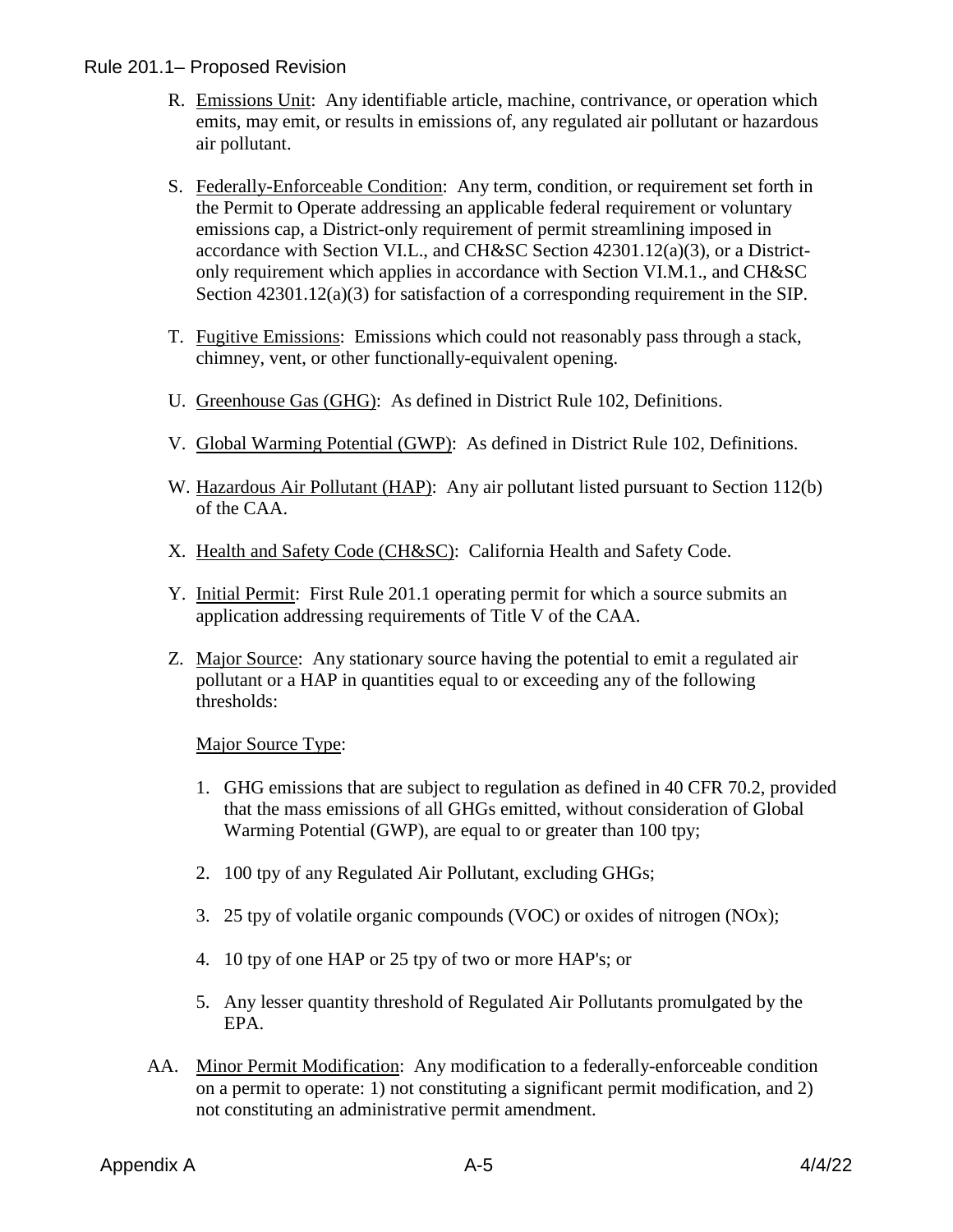- BB. Permit Modification: Any addition, deletion, or revision to a permit to operate condition.
- CC. Potential to Emit: For purposes of this Rule, potential to emit as it applies to an emissions unit and a stationary source is defined as:
	- 1. Emissions Unit Potential to emit for an emissions unit is the maximum capacity of the unit to emit a regulated air pollutant or HAP considering the unit's physical and operational design. Physical and operational limitations on the emissions unit shall be treated as part of its design, if the limitations are set forth in permit conditions which address applicable federal requirements. Physical and operational limitations shall include, but are not limited to the following: limits placed on emissions; and restrictions on operations such as hours of operation and type or amount of material combusted, stored, or processed.
	- 2. Stationary Source Potential to emit for a stationary source is the sum of the potentials to emit from all emissions units at the stationary source. If two or more HAP's are emitted at a stationary source, the potential to emit for each of those HAP's shall be summed to determine Section III, applicability. Fugitive emissions shall be considered in determining potential to emit for: 1) sources specified in 40 CFR Part 70.2 Major Sources Subsection(2)(i) through (xxvi), 2) sources of HAP emissions, and (3) any other stationary source category regulated under Section 111 or 112 of the CAA and for which the EPA has made an affirmative determination by rule under Section 302(j) of the CAA. Notwithstanding the above, any HAP emissions from any pipeline compressor station shall not be aggregated with emissions of similar units for the purpose of determining a major source of HAP's, even if such units are located on contiguous or adjacent properties or under common control.
- DD. Preconstruction Permit: Permit authorizing construction and issued prior to construction including:
	- 1. Any preconstruction permit issued pursuant to a PSD program of air quality required by Section 165 of the CAA; or
	- 2. Any preconstruction permit issued pursuant to a New Source Review (NSR) program required by Sections 172 and 173 of the CAA or Rule 210.1.
- EE. Regulated Air Pollutant: Any pollutant: 1) emitted into or otherwise entering the ambient air, and 2) subject to regulation as defined in 40 CFR 70.2. Regulated air pollutants include, but are not limited to:
	- 1. VOCs and NOx;
	- 2. Any pollutant having a NAAQS promulgated pursuant to Section 109 of the CAA;
	- 3. Any pollutant subject to a New Source Performance Standard (NSPS) promulgated pursuant to Section 111 of the CAA;

Appendix A  $A$ -6  $A/4/22$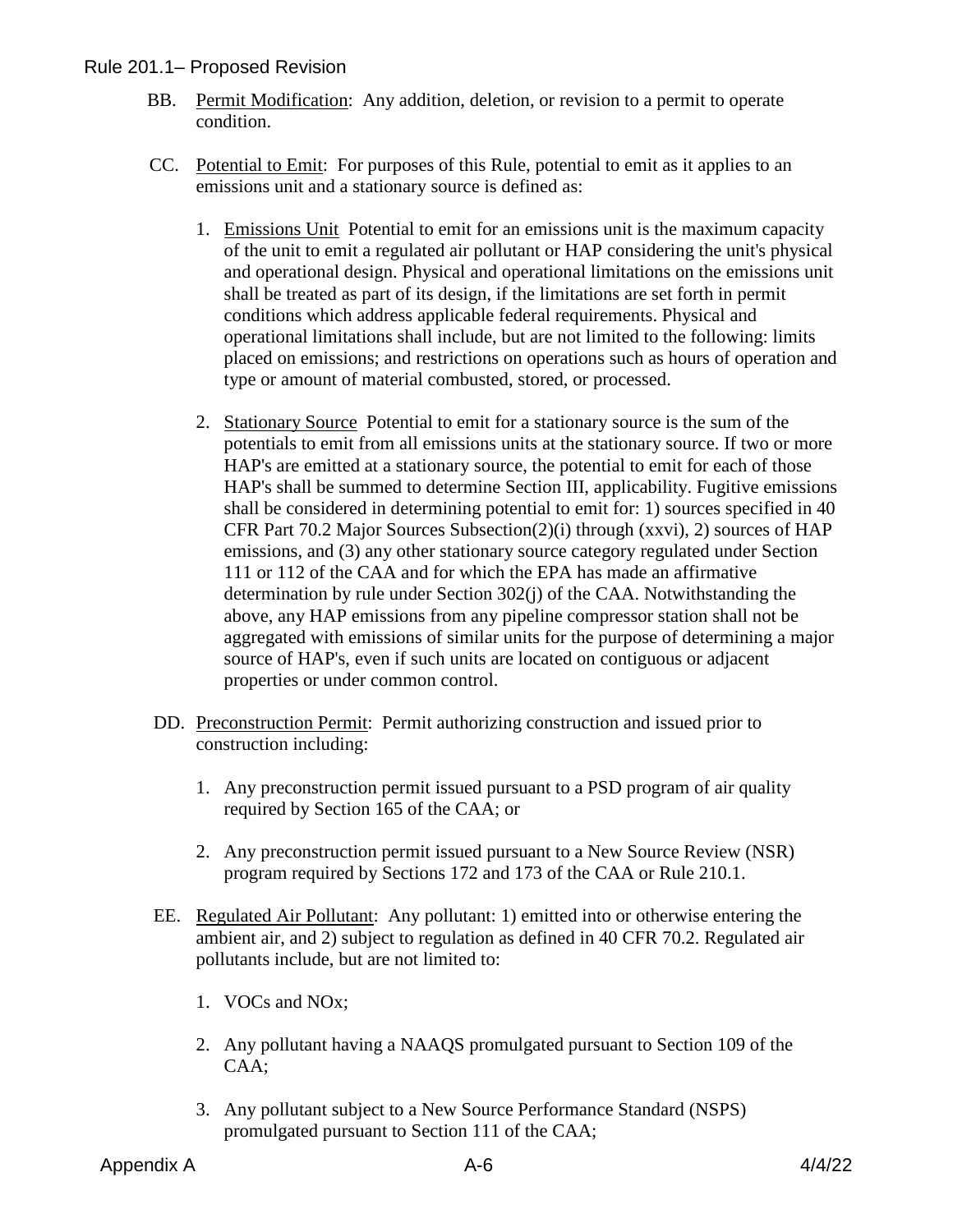- 4. Any ozone-depleting substance specified as a Class I (chlorofluorocarbons) or Class II (hydrochlorofluorocarbons) substance pursuant to Title VI of the CAA; and
- 5. Any pollutant subject to a standard promulgated under section 112 or other requirements established under section 112 of the CAA, including sections  $112(g)$ , (i), and (r) of the CAA, including the following:
	- a. Any pollutant subject to requirements under section 112(j) of the CAA. If the Administrator fails to promulgate a standard by the date established pursuant to section 112(e) of the CAA, any pollutant for which a subject source would be major shall be considered to be regulated on the date 18 months after the applicable date established pursuant to section 112(e) of the CAA; and
	- b. Any pollutant for which the requirements of section  $112(g)(2)$  of the CAA have been met, but only with respect to the individual source subject to section  $112(g)(2)$  requirement.
- FF. Regulated pollutant (for presumptive fee calculation), which is used only for purposes of §70.9(b)(2): Any regulated air pollutant except the following:
	- 1. Carbon monoxide;
	- 2. Any pollutant that is a regulated air pollutant solely because it is a Class I or II substance to a standard promulgated under or established by title VI of the Act;
	- 3. Any pollutant that is a regulated air pollutant solely because it is subject to a standard or regulation under section 112(r) of the Act; or
	- 4. Greenhouse gases.

GG. Responsible Official: Responsible official means one of the following:

- 1. For a corporation or federal research facility, a president, secretary, treasurer, or vice-president of the corporation or facility in charge of a principal business function, or any other person performing similar policy or decision-making functions for the corporation or facility, or a duly authorized representative of such person if the representative is responsible for overall operation of one or more manufacturing, production, or operating facilities applying for or subject to a permit and either:
	- a. The facilities employ more than 250 persons or have gross annual sales or expenditures exceeding \$25 million (in second quarter 1980 dollars); or
	- b. The delegation of authority to such representative is approved in advance by the APCO.
- 2. For a partnership or sole proprietorship, a general partner or the proprietor, respectively;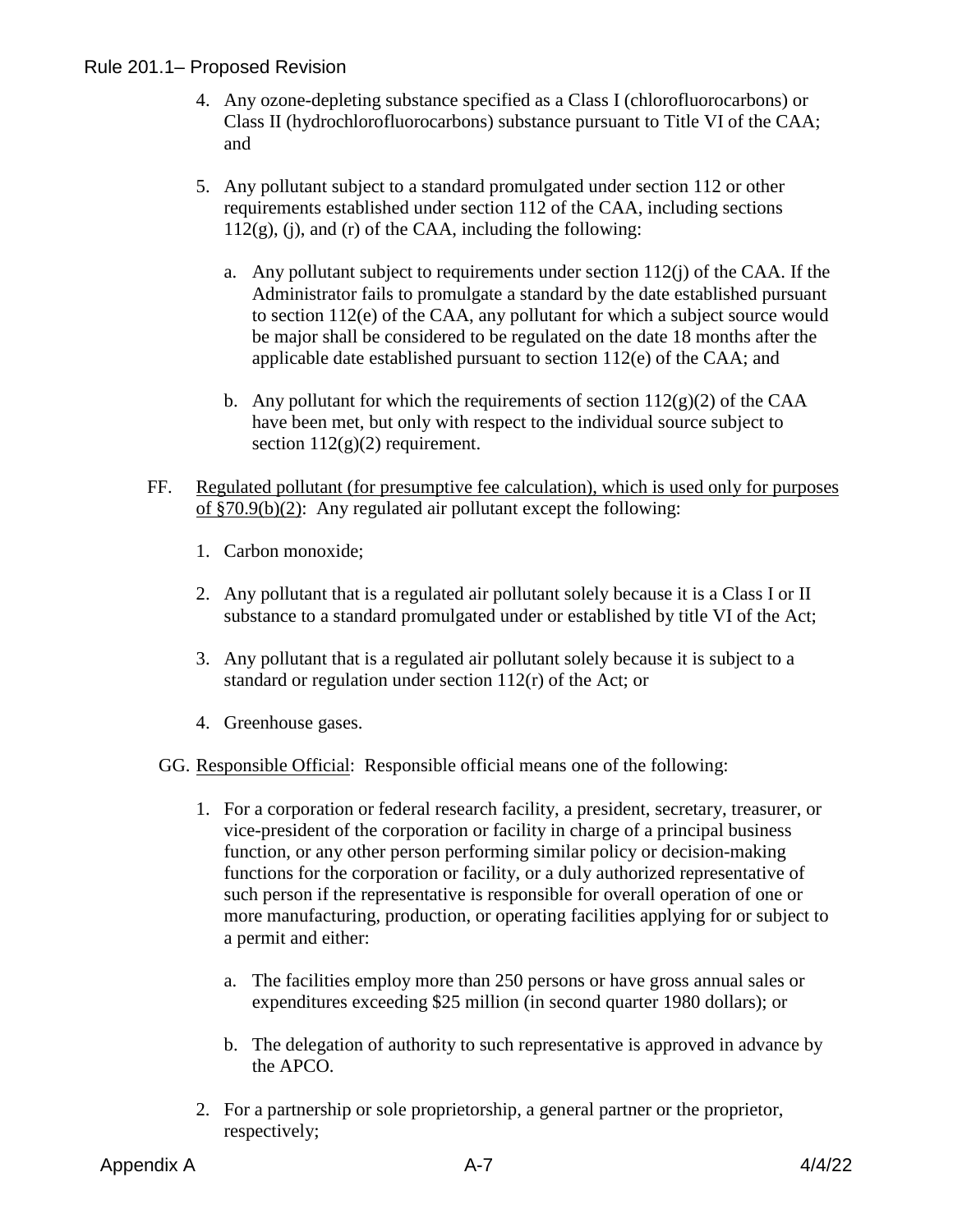- 3. For a municipality, state, federal, or other public agency, either a principal executive officer or a ranking elected official;
- 4. For a federal military facility, the commanding officer; or
- 5. For an acid rain unit subject to Title IV (Acid Deposition Control) of the CAA, the responsible official is the designated representative of that unit for any purposes under Title IV and this Rule.
- HH. Significant Permit Modification: Any modification to a federally-enforceable condition on a permit to operate:
	- 1. Involving any modification under Section 112(g) of Title I of the CAA or under EPA regulations promulgated pursuant to Title I of the CAA, including 40 CFR Parts 51, 52, 60, 61, and 63;
	- 2. Significantly changing monitoring conditions;
	- 3. Providing for relaxation of any reporting or recordkeeping conditions;
	- 4. Involving a permit term or condition allowing a source to avoid an applicable federal requirement, including: 1) a federally-enforceable voluntary emissions cap established to avoid triggering a modification requirement of Title I of the CAA, or 2) an alternative HAP emission limit pursuant to Section 112(i)(5) of the CAA;
	- 5. Involving a case-by-case determination of any emission standard or other requirement;
	- 6. Involving a source-specific determination for ambient impacts, visibility analysis, or increment analysis for portable sources;
	- 7. Involves permit streamlining in accordance with Section VI.L.; or
	- 8. Involves use of a District-only rule, in accordance with Section VI.M.1. in satisfaction of a requirement in the SIP.
- II. Solid Waste Incinerator: Any incinerator burning solid waste material from commercial, industrial, medical, general public sources (e.g., residences, hotels, or motels), or other categories of solid waste incinerators subject to a performance standard promulgated pursuant to Sections 111 or 129 of the CAA.

The following incinerators shall not be considered solid waste incinerators for purposes of this Rule:

- 1. Any hazardous waste incinerator required to obtain a permit pursuant to Section 3005 of the Solid Waste Disposal Act (42 U.S.C. Section 6925);
- 2. Any materials recovery facility primarily recovering metals;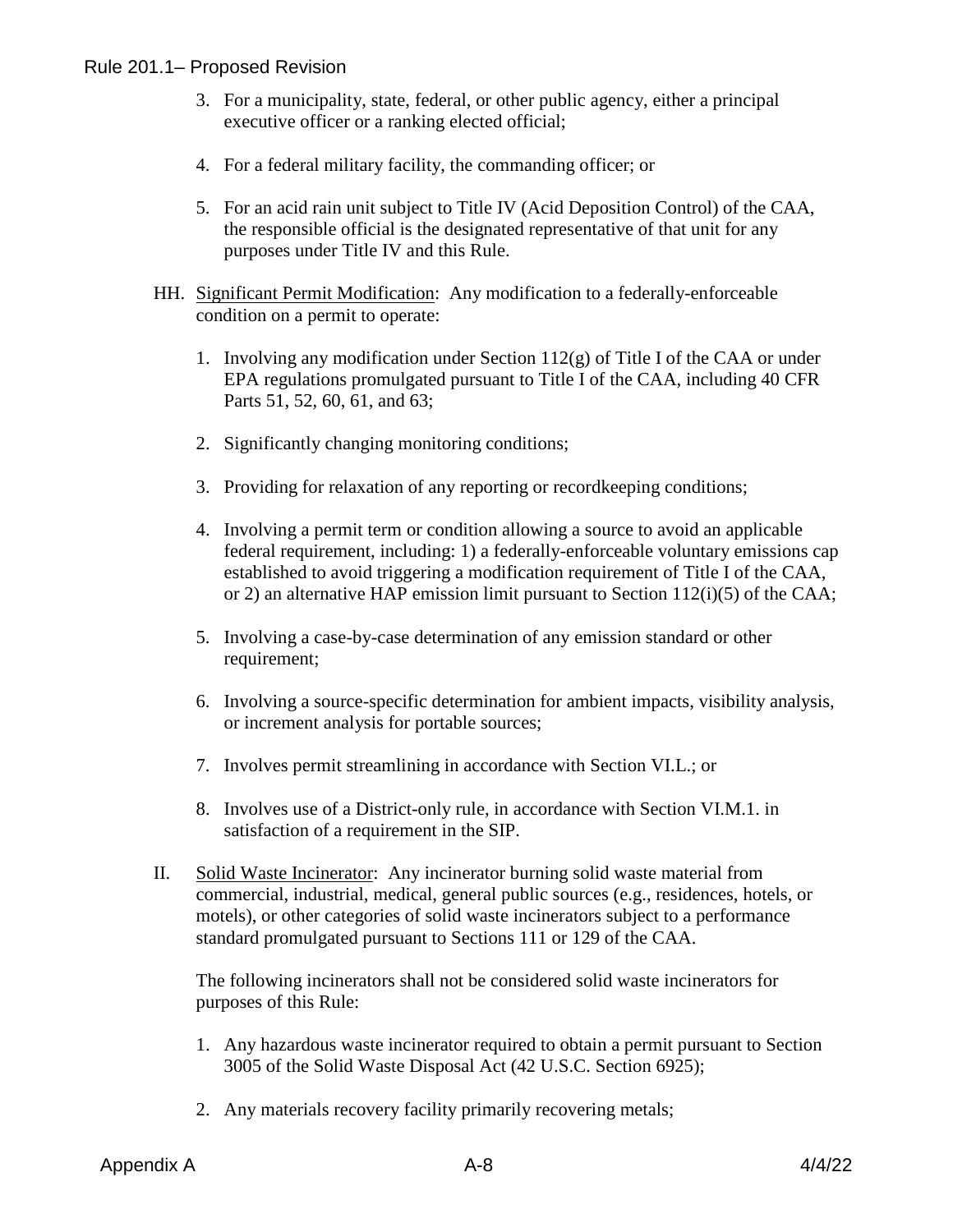- 3. Any qualifying small power production facility as defined in 16 U.S.C.A. Section 796(17)(C);
- 4. Any qualifying cogeneration facility burning homogenous waste for production of energy as defined in 16 U.S.C.A. Section 796(18)(B); or
- 5. Any air curtain incinerator burning only wood, yard, or clean lumber waste and complying with opacity limitations established by the Administrator of the EPA.
- JJ. Standard District Application: See Section V.C.
- KK. Stationary Source: For purposes of this Rule, a stationary source is any building, structure, facility, or installation (or any such grouping):
	- 1. Emitting, or having the potential to emit, or resulting in emissions of any regulated air pollutant or HAP;
	- 2. Located on one or more contiguous or adjacent properties;
	- 3. Under the ownership, operation, or control of the same person (or persons under common control) or entity; and
	- 4. Belonging to a single major industrial grouping; i.e., each building, structure, facility, or installation in the grouping has the same two-digit code under the system described in the 1987 Standard Industrial Classification Manual.
- LL. Subject to Regulation: For any air pollutant, that the pollutant is subject to either a provision in the CAA, or a nationally-applicable regulation codified by the Administrator in 40 CFR 1, Subchapter C, that requires actual control of the quantity of emissions of that pollutant, and that such a control requirement has taken effect and is operative to control, limit or restrict the quantity of emissions of that pollutant released from the regulated activity. Except that:
	- 1. GHGs shall not be subject to regulation unless the GHG emissions are at a stationary source emitting or having the potential to emit 100,000 tpy CO2 equivalent emissions.
	- 2. The term tpy CO2 equivalent emissions (CO2e) shall represent an amount of GHGs emitted, and shall be computed by multiplying the mass amount of emissions (tpy), for each of the six greenhouse gases in the pollutant GHGs, by the gas's associated global warming potential published at §98.1 Subpart A Table A-1 - Global Warming Potentials, and summing the resultant value for each to compute a tpy CO2e. For purposes of this paragraph, the mass of the greenhouse gas carbon dioxide shall not include carbon dioxide emissions resulting from the combustion or decomposition of non-fossilized and biodegradable organic material originating from plants, animals, or micro-organisms (including products, by-products, residues and waste from agriculture, forestry and related industries as well as the non-fossilized and biodegradable organic fractions of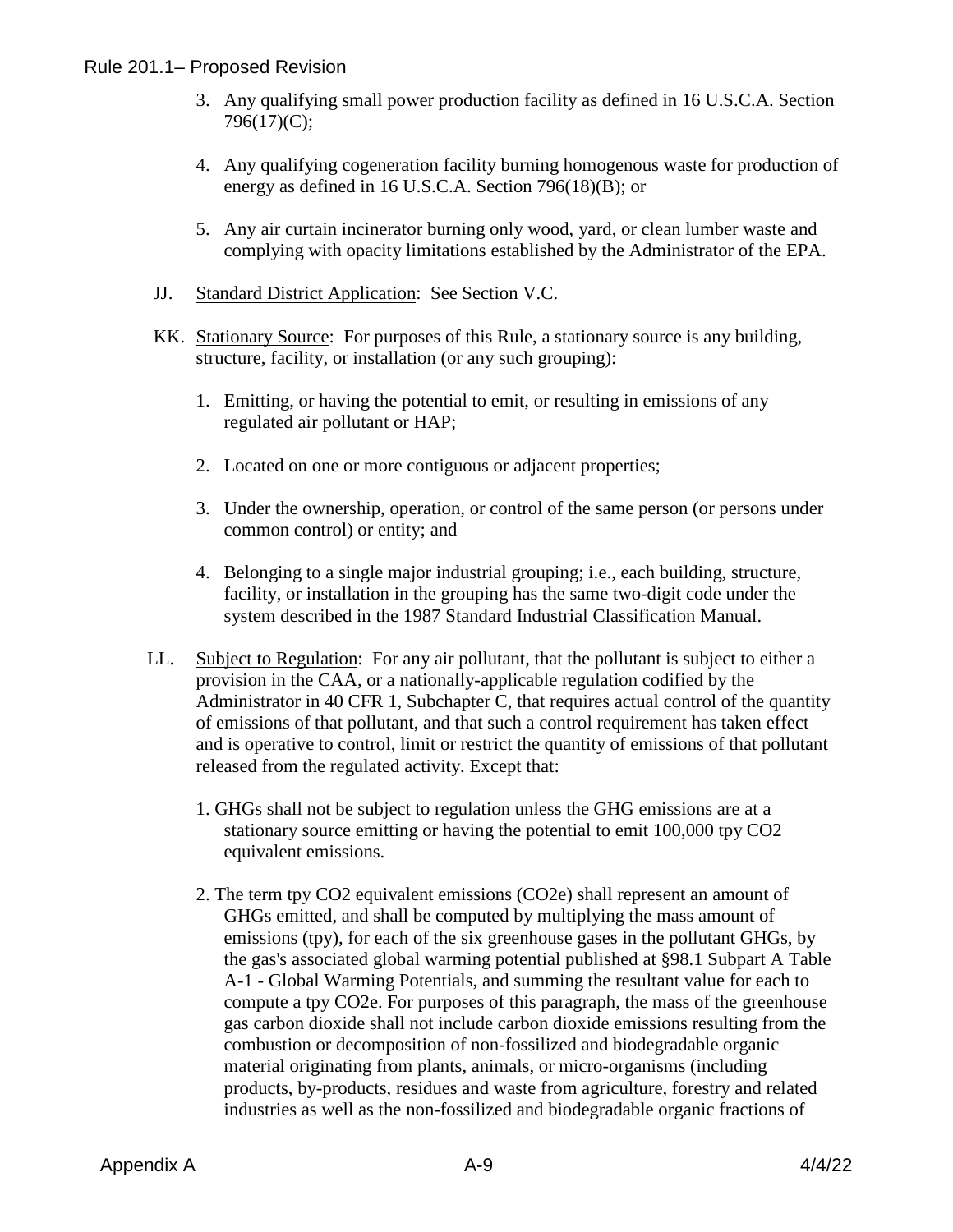industrial and municipal wastes, including gases and liquids recovered from the decomposition of non-fossilized and biodegradable organic material).

- MM. United States Environmental Protection Agency (EPA): The Administrator or appropriate delegate of the "United States Environmental Protection Agency."
- NN. Voluntary Emissions Cap: An optional, federally-enforceable emissions limit on one or more emissions unit(s) established by a source to avoid an applicable federal requirement. Notwithstanding acceptance and recognition of a voluntary emissions cap, the source remains subject to all other applicable federal requirements.

#### **III. Applicability**

This rule shall apply to the following sources:

- A. Major source as defined in Section II.Z of this Rule;
- B. Any source subject to Rule 210.4, Prevention of Significant Deterioration;
- C. Source with an acid rain unit required by Title IV of the CAA to apply for an Acid Rain Permit;
- D. Solid waste incineration unit required to obtain a Title V permit pursuant to Section 129(e) (42 U.S.C. Section 7429) of the CAA;
- E. Any other stationary source in a source category designated, pursuant to 40 CFR Part 70.3, by rule of the EPA; and
- F. Any non-major source that is subject to a standard or other requirement promulgated pursuant to Section 111 (NSPS) or 112 (HAP's) (42 U.S.C. Section 7411 or 7412) of the CAA, published after July 21, 1992, if designated by the Administrator at the time the new standard or requirement is promulgated.

#### **IV. Exemptions**

This Rule shall not apply to:

- A. Any stationary source that would be required to obtain a permit solely because it is subject to 40 CFR Part 60, Subpart AAA (Standards of Performance for New Residential Wood Heaters);
- B. Any stationary source that would be required to obtain a permit solely because it is subject to 40 CFR Part 61, Subpart M, NESHAP for Asbestos, §61.145, Standard for Demolition and Renovation.

#### **V. Administrative Procedures for Sources**

A. Permit Requirement and Application Shield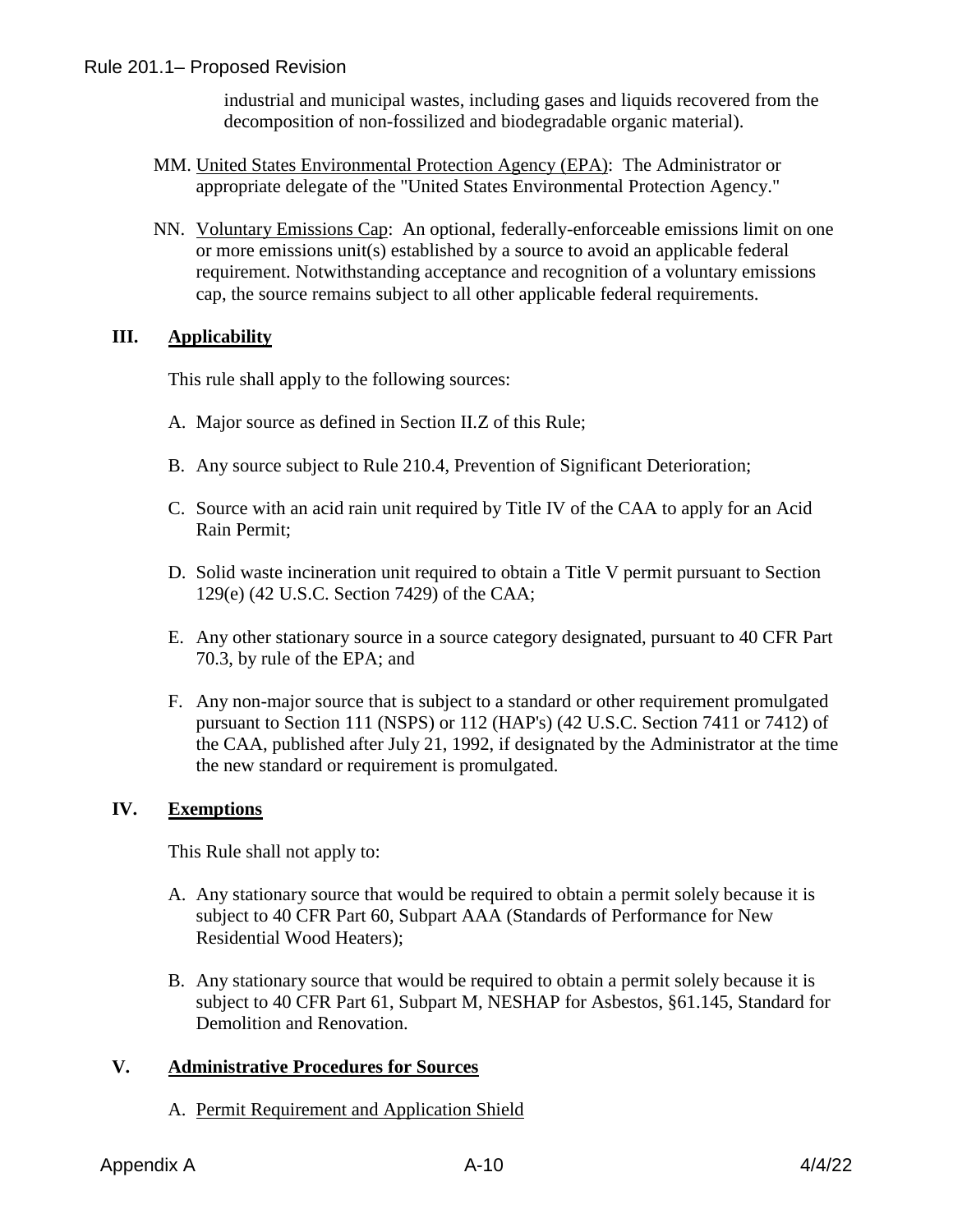A source shall operate in compliance with Permit to Operate issued pursuant to Rule 201(Permits Required). Rule 201.1 does not alter any applicable requirement that a source obtain preconstruction permits.

If an owner or operator submits a timely and complete application for permit, pursuant to Rule 201.1, a source shall not be in violation of the requirement to have a Permit to Operate until the APCO takes final action on the application.

This application shield will cease to insulate a source from enforcement action if an owner or operator of the source fails to submit any additional information requested by the APCO pursuant to Section V.C.2.

If an owner or operator submits a timely and complete application for an initial permit, the source shall operate in accordance with requirements of any valid Permit to Operate issued pursuant to Section 42301 of the CH&SC until the APCO takes final action on the application. If an owner or operator submits a timely and complete application for renewal of a Permit to Operate, the source shall operate in accordance with the Permit to Operate issued pursuant to Rule 201.1, notwithstanding expiration of this permit, until the APCO takes final action on the application.

This application shield does not apply to sources applying for permit modifications. For permit modifications, a source shall operate in accordance with the Permit to Operate issued pursuant to Rule 201.1 and any temporary Permit to Operate issued pursuant to Section 42301.1 of the CH&SC.

#### B. Application Requirements

- 1. Initial Permit
	- a. For a Type 2 major source (as defined in Section II.Z.2) subject to this Rule on its effective date, an owner or operator shall submit a standard District application within 6 months after this date (by December 4, 1995).
	- b. For a source that becomes subject to Rule 201.1 after the Rule's effective date, a responsible official shall submit a standard District application within 12 months of the source commencing operation or of otherwise becoming subject to Rule 201.1.
	- c. For a source becoming subject to this Rule after the effective date of the Rule, an owner or operator shall submit a standard District application within 6 months of the source commencing operation.
	- d. For a source with an acid rain unit, an owner or operator shall submit a standard District application and acid rain permit application to the District. Such applications shall be submitted within the following timeframe:
		- 1) If the source is subject to Rule 201.1 because of Section III.A., within the applicable timeframe specified in Subsection V.B.1.a. or V.B.1.b., above.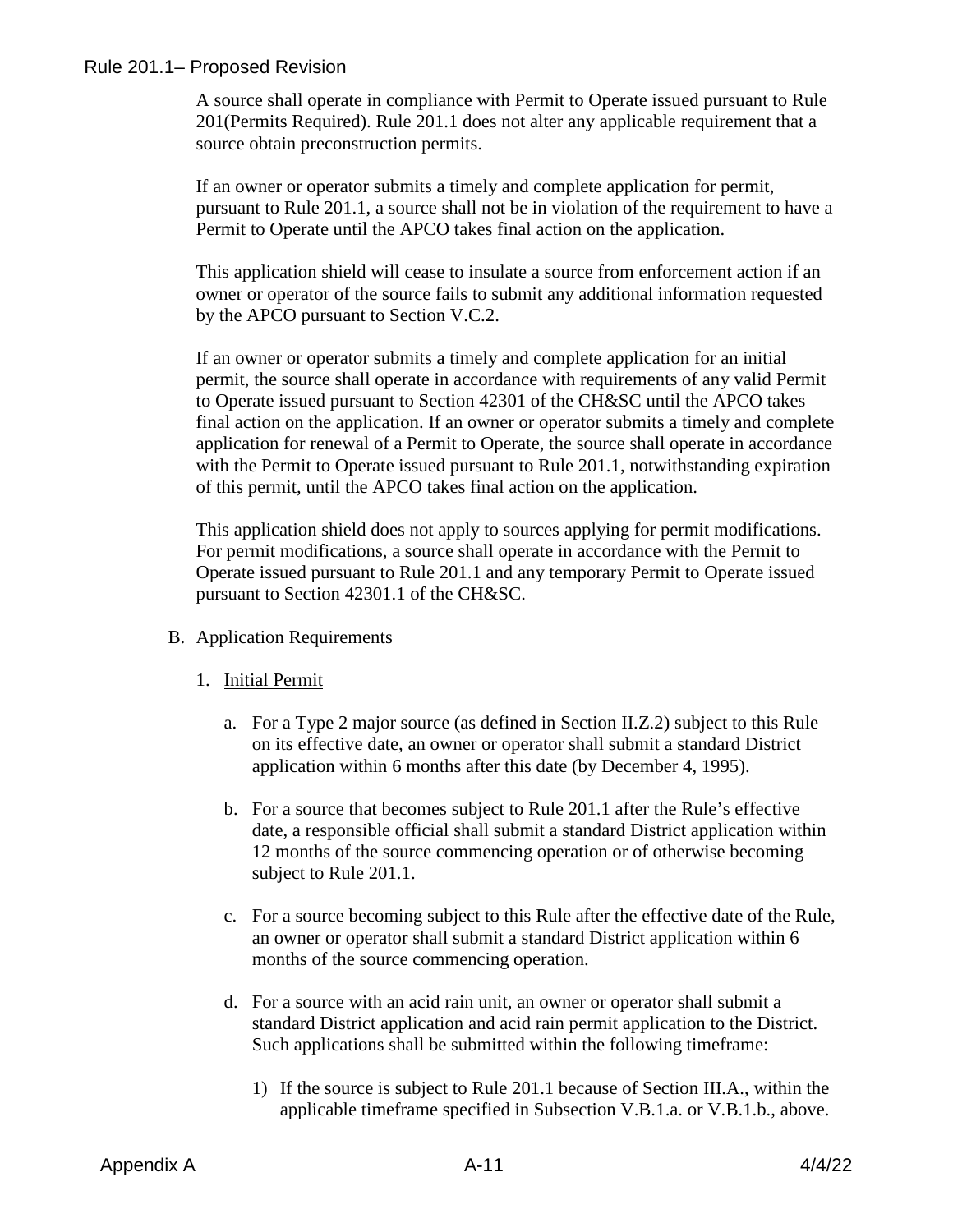2) If the source is subject to Rule 201.1 only because of Section III.B., by January 1, 1996, or, if applicable, a later date established by 40 CFR Part 72.

#### 2. Permit Renewal

For renewal of a Rule 201.1 permit, an owner or operator shall submit a standard District application no earlier than 18 months and no later than 6 months before expiration of the current Permit to Operate. Permits to Operate for all emissions units at a stationary source subject to this Rule shall undergo simultaneous renewal.

3. Significant Permit Modification

When applying for a District Rule 201 Authority to Construct or after obtaining any required EPA preconstruction permits to modify an existing stationary source, an owner or operator shall submit a standard District application for each emissions unit affected by a proposed permit revision constituting a significant permit modification. Upon request by the APCO, the owner or operator shall submit copies of the latest EPA preconstruction permit for each affected emissions unit. Any affected emissions unit(s) shall not commence operation until the APCO takes final action to approve the permit revision.

4. Minor Permit Modification

When applying for a District Rule 201 Authority to Construct or after obtaining any required EPA preconstruction permits to modify an existing stationary source, an owner or operator shall submit a standard District application for each emissions unit affected by the proposed permit revision constituting a minor permit modification. Any affected emissions unit(s) shall not commence operation until the APCO takes final action to approve the permit revision. The application, in addition to information required by the District's standard application form, shall include the following:

- a. A description of the proposed permit revision, any change in emissions, and additional applicable federal requirements;
- b. Proposed permit terms and conditions; and
- c. Certification by a responsible official the permit revision meets criteria for use of minor permit modification procedures and a request such procedures be used.
- 5. Acid Rain Unit Permit Modification

A permit modification of the acid rain portion of an operating permit shall be governed by regulations promulgated pursuant to Title IV of the CAA.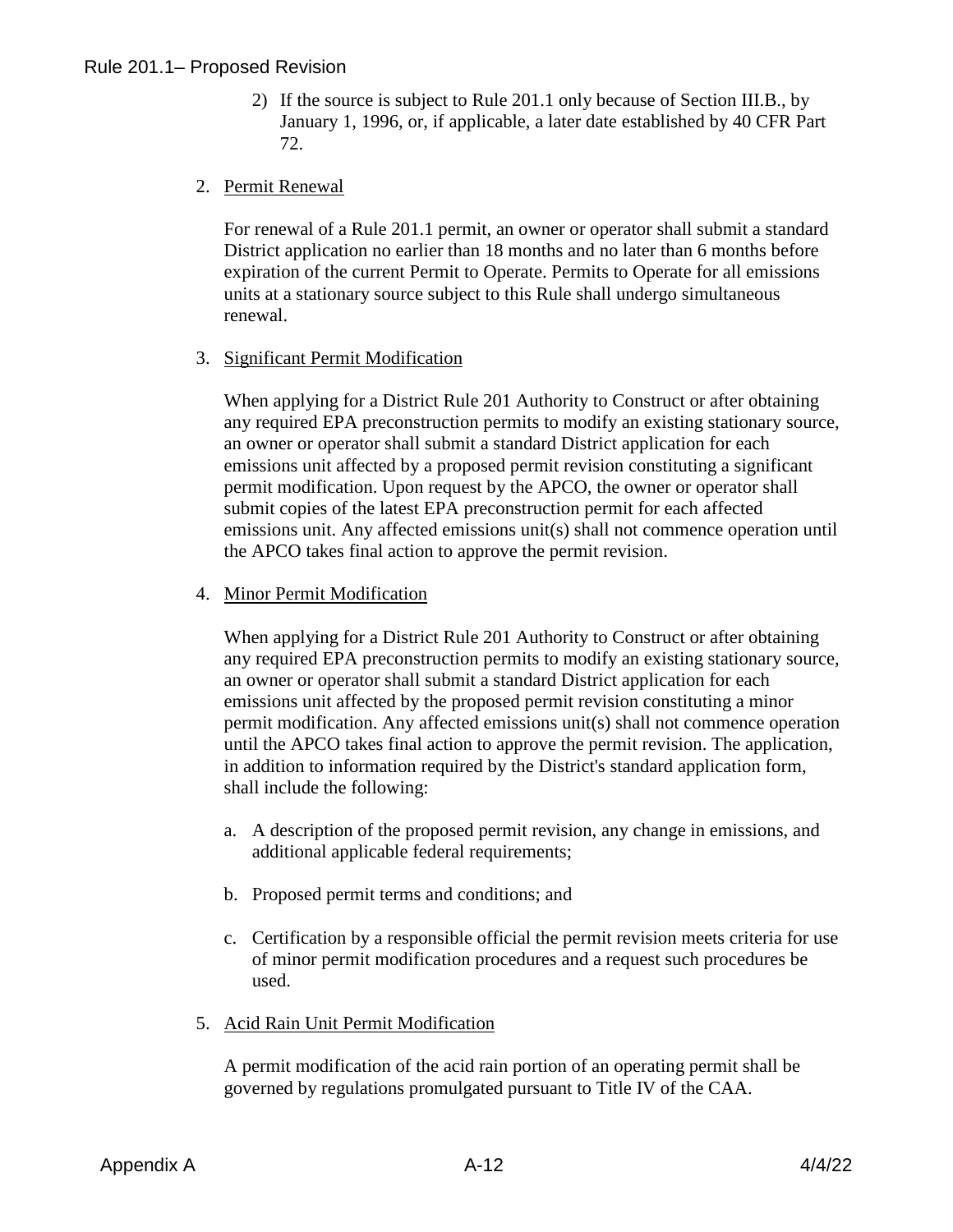- C. Application Content and Correctness
	- 1. Standard District Application

An application submitted by the responsible official shall include:

- a. Information identifying the stationary source;
- b. Description of processes and products (by Standard Industrial Classification Code), including any associated with proposed alternative operating scenarios (see Section VI.K.1.);
- c. Identification of fees required by Rules 301, and 301.3;
- d. Listing of all existing emissions units at the stationary source and identification and description of all points of emissions from emissions units in sufficient detail to establish applicable federal requirements and basis for any fees pursuant to Section VIII;
- e. Citation and description of all applicable federal requirements, information and calculations used to determine applicability of such requirements and other information necessary to implement and enforce such requirements;
- f. Calculation of all emissions, including fugitive emissions, in tons per year and in terms necessary to establish compliance with all applicable District, state, or federal requirements for:
	- 1) All regulated air pollutants emitted from the source;
	- 2) Any HAP the source has the potential to emit in quantities equal to or in excess of 10 tons per year; and
	- 3) If the source has the potential to emit two or more HAP's in quantities equal to or in excess of 25 tons per year, all HAP's emitted by the source.
- g. Identification of fuels, fuel use, raw materials, production rates, operating schedules, limitations on source operation or workplace practices if these affect source emissions;
- h. Identification and description of air pollution control equipment and compliance monitoring devices or activities;
- i. Any other information required by an applicable federal requirement (or a District-only rule in accordance with Section VI.M.1.);
- j. Information needed to define permit terms or conditions implementing a source's options for operational flexibility, including alternative operating scenarios pursuant to Section VI.K.1.;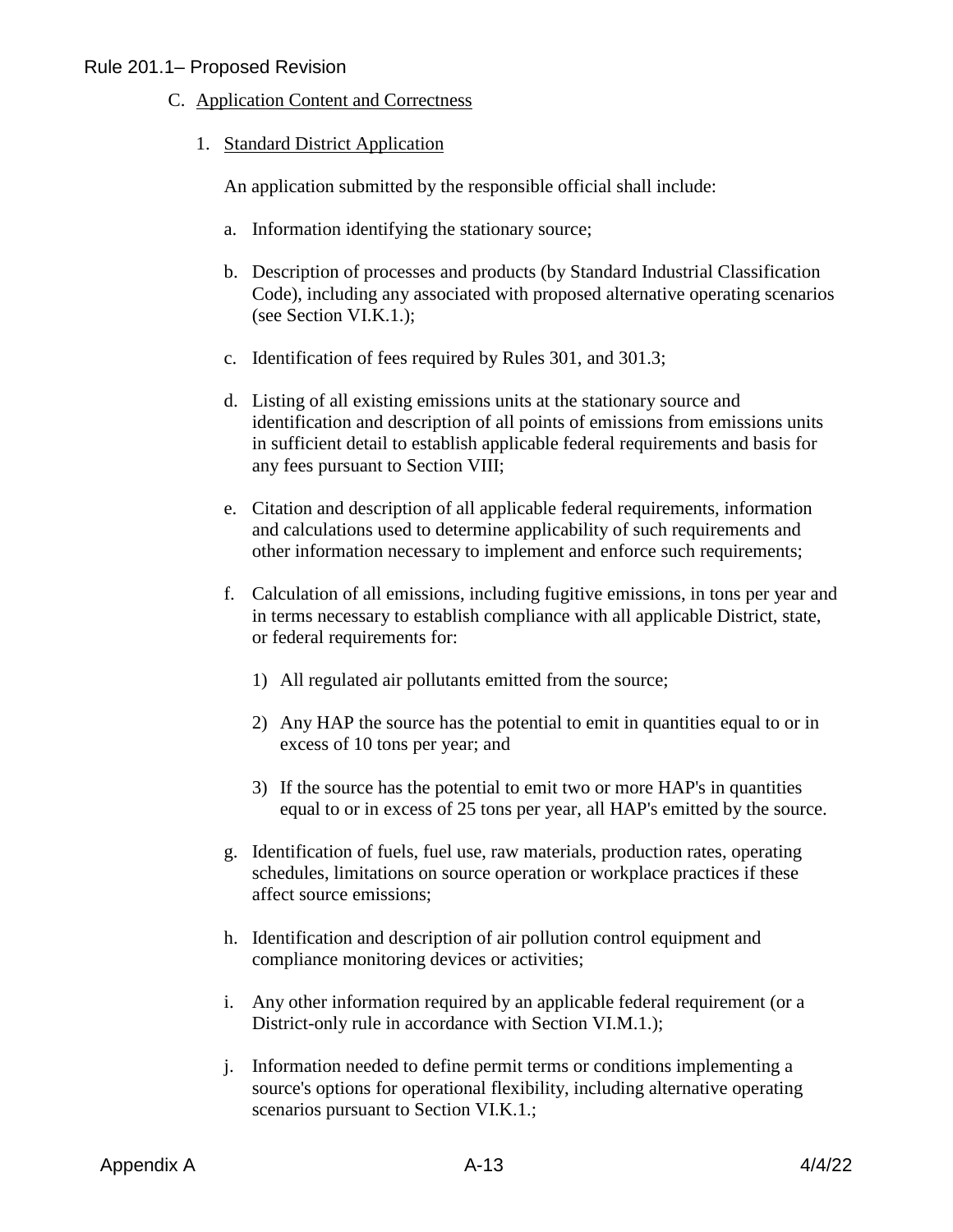- k. Compliance plan and compliance schedule, including:
	- 1) Description of the compliance status of each emissions unit within the stationary source with respect to applicable federal requirements, except as provided below:
		- a) For all applicable federal requirements which are to be satisfied by compliance with requirements of a permit streamlining proposal made in accordance with Subsection V.C.1.s., the responsible official may certify compliance with only requirements of the permit streamlining proposal if data on which to base such a certification is submitted or referenced with the application. Such application shall include an attachment demonstrating compliance with requirements of the permit streamlining proposal ensures compliance with the identified applicable federal requirements;
		- b) In order to certify compliance with a corresponding requirement in the State Implementation Plan, the responsible official may certify compliance with a District-only rule, if data on which to base such a certification is submitted or referenced with the application, and if use of the District-only rule is proposed and approved in accordance with Subsection V.C.1.t.
	- 2) A statement the source will continue to comply with such applicable federal requirements with which the source is in compliance;
	- 3) A statement the source will comply, on a timely basis, with applicable federal requirements which will become effective during the permit term; and
	- 4) A description of how the source will achieve compliance with requirements for which the source is not in compliance. However, if the source complies with a District-only rule addressed in a proposal submitted in accordance with Subsection V.C.1.t., no description is needed to address the corresponding State Implementation Plan requirement unless otherwise required by the District;
- l. A schedule of compliance which resembles and is at least as stringent as that contained in any judicial consent decree, administrative order, or schedule approved by the District hearing board if required by state law, identifying remedial measures with specific increments of progress, a final compliance date, testing and monitoring methods, recordkeeping requirements, and a schedule for submission of certified progress reports to the EPA and the APCO at least every 6 months for a source that is not in compliance at the time of permit issuance or renewal, and modification (if the non-compliance is with units being modified) and is: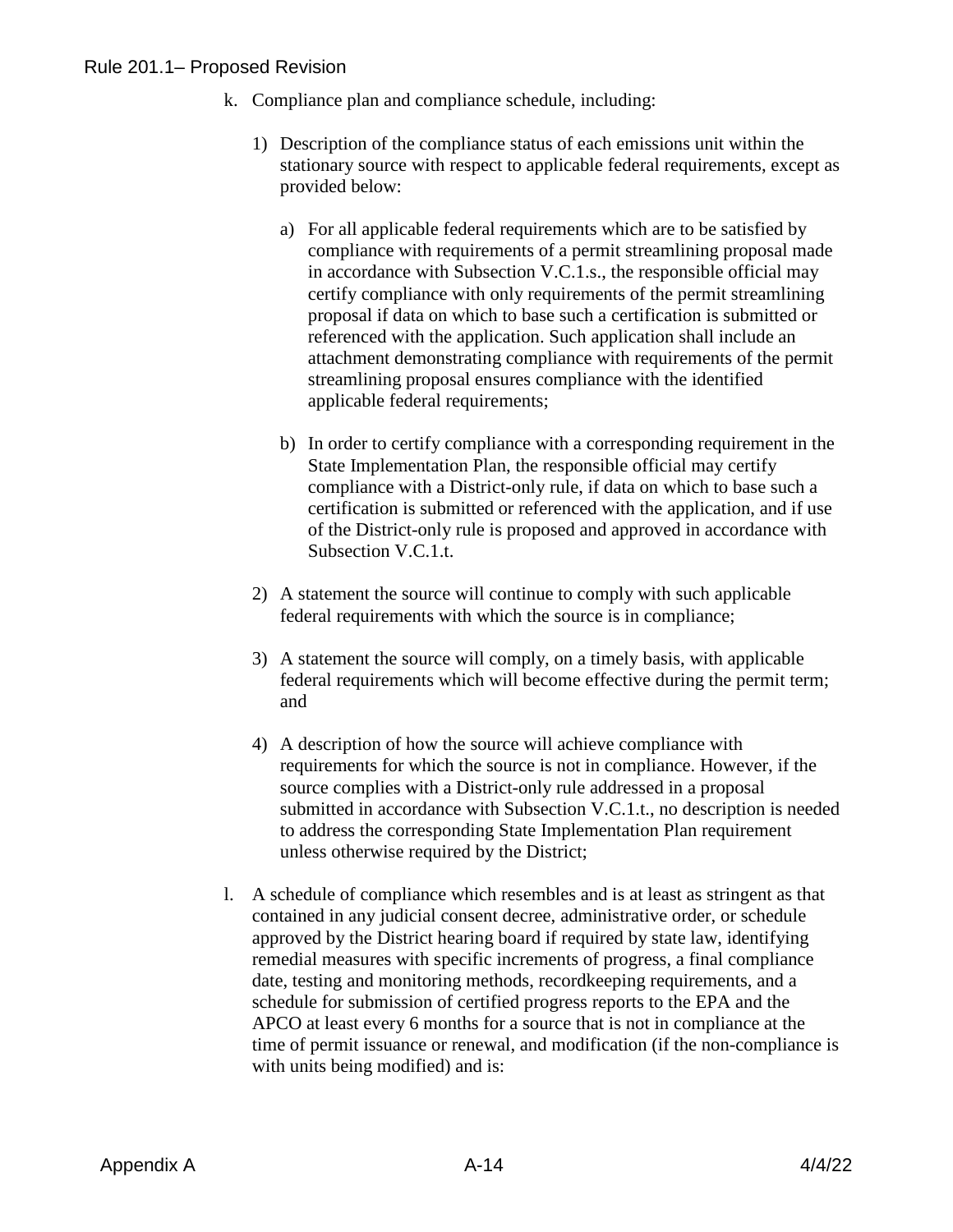- 1) A streamlined emission limit proposed in accordance with Subsection V.C.1.s.
- 2) A District-only rule proposed in accordance with Subsection V.C.1.t. or
- 3) An applicable federal requirement not to be subsumed by a proposal submitted in accordance with Subsection V.C.1.s. or V.C.1.t.
- m. A certification by a responsible official of all reports and other documents submitted for permit application, compliance progress reports at least every 6 months, statements on compliance status with any applicable enhanced monitoring, and compliance plans at least annually which shall state that, based on information and belief formed after reasonable inquiry, the statements and information in the document are true, accurate, and complete;
- n. For a source with an acid rain unit, an application shall include elements required by 40 CFR Part 72;
- o. For a source of HAP's required to prepare a risk management plan pursuant to Section 112(r) of the CAA, the application shall include verification such a plan has been submitted to the authorized implementing agency, or shall include a compliance schedule for submittal of such a plan;
- p. For proposed portable sources, an application shall identify all locations of potential operation and how such sources will comply with all applicable District, state, and federal requirements at each location;
- q. In lieu of providing the information specified in Subsection V.C.1.e., an owner or operator may, upon written concurrence from the APCO, stipulate the source is a major source and/or identified applicable federal requirements apply to the source. A stipulation does not preclude the APCO from requiring submittal of subsequent additional information in accordance with this Rule;
- r. An owner or operator may, upon written concurrence from the APCO, reference documents that contain information required in Subsections V.C.1.a. through j. and o., provided documents are specifically and clearly identified, and are readily available to the District and to the public. Each reference shall include, at a minimum, title or document number, author and recipient if applicable, date, identification of relevant sections of the document, and identification of specific application content requirements and source activities or equipment for which the referencing applies. A reference does not preclude the APCO from requiring submittal of information to supplement or verify the referencing or the submittal of other additional information in accordance with this Rule;
- s. The application may contain a proposal for permit streamlining of two or more sets of applicable federal requirements and/or District-only requirements, to be reviewed by the District in accordance with Section VI.L.. The application shall clearly note any proposal for permit streamlining. The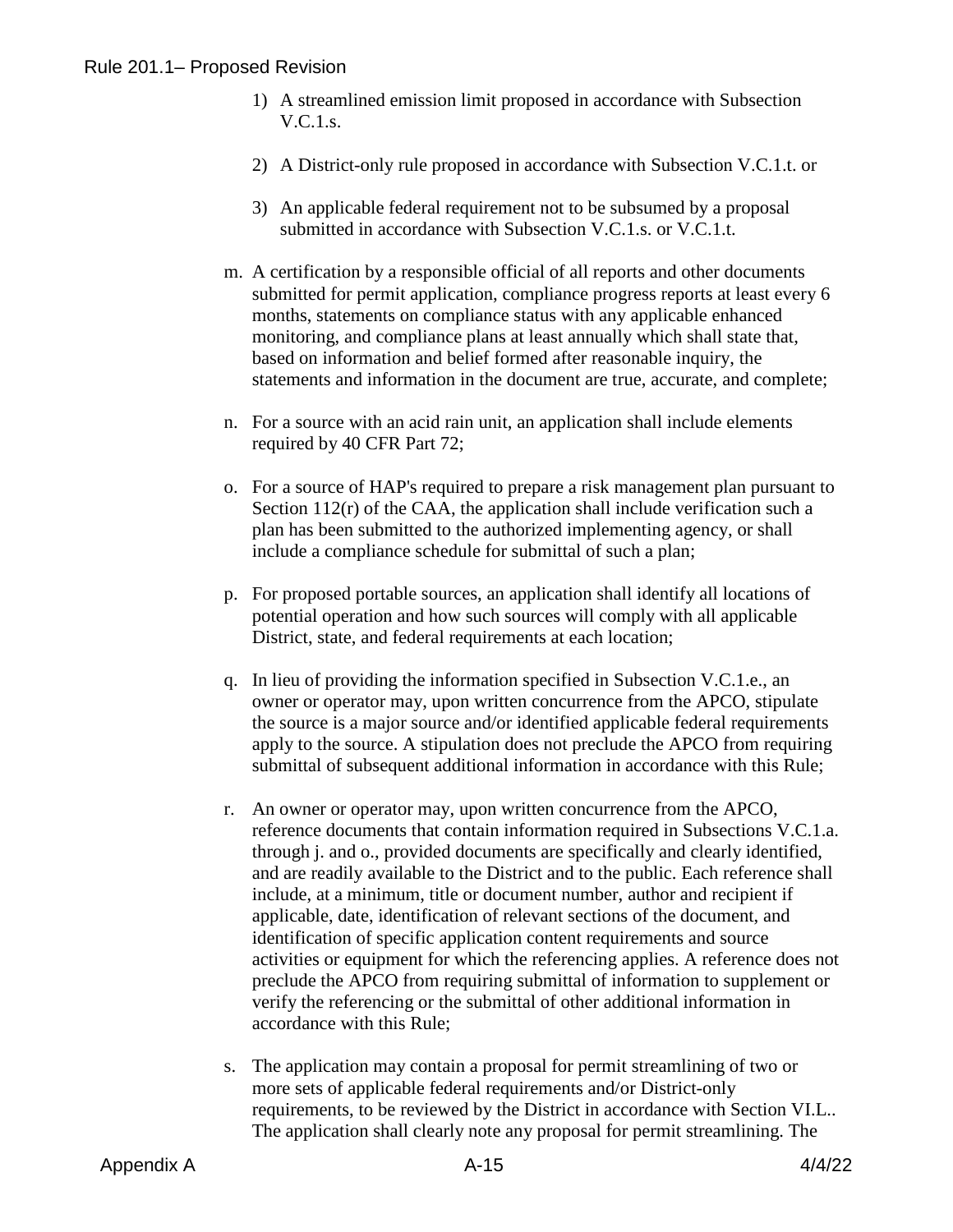permit streamlining proposal shall include the most stringent of multiple applicable emission limitations for each regulated air pollutant in order to ensure compliance with all applicable requirements for each emission unit or group of emission units. For purposes of this paragraph, an alternative or hybrid emission limit at least as stringent as any applicable emission limitation or a District-only requirement which meets the criteria set forth in Section VI.M., may be submitted, provided the limits ensure compliance with all applicable requirements for each emission unit or group of emission units. All applicable federal requirements and permit conditions pertaining to or resulting from Title IV (acid rain) of the CAA and its implementing regulations shall remain unaltered. The application shall contain the following information for each streamlining proposal and associated emission unit:

- 1) A side-by-side comparison of all District-only and applicable federal requirements that are currently applicable and effective. Requirements for emissions and/or work practice standards shall be distinguished from provisions for monitoring and compliance demonstration;
- 2) A determination of the most stringent emissions and/or performance standard (or any hybrid or alternative limits as appropriate) and the documentation relied upon to make this determination;
- 3) A proposal for one set of permit terms and conditions to include the most stringent emissions limitations and/or standards (including pertinent work practice standards), appropriate monitoring and its associated recordkeeping and reporting requirements, and such other conditions as are necessary to ensure compliance with all applicable federal requirements affected by the proposal. The most stringent emission limits shall be determined in accordance with criteria in Subsection II.A.2.(a). of "White Paper Number 2 for Improved Implementation of The Part 70 Operating Permits Program", EPA Office of Air Quality Planning and Standards, dated March 5, 1996. Streamlining of work practice standards shall be consistent with guidance in Subsection II.A.2.(b) of "White Paper Number 2 for Improved Implementation of The Part 70 Operating Permits Program", EPA Office of Air Quality Planning and Standards, dated March 5, 1996. Streamlining of monitoring, recordkeeping, and reporting requirements shall be consistent with guidance in Subsection II.A.2.(e) of "White Paper Number 2 for Improved Implementation of The Part 70 Operating Permits Program", EPA Office of Air Quality Planning and Standards, dated March 5, 1996;
- 4) If there is pertinent source compliance data, a certification the source complies with the streamlined emission limits and compliance with the streamlined emission limits ensures compliance, in accordance with Subsection V.C.1.k., with all applicable federal requirements affected by the proposal;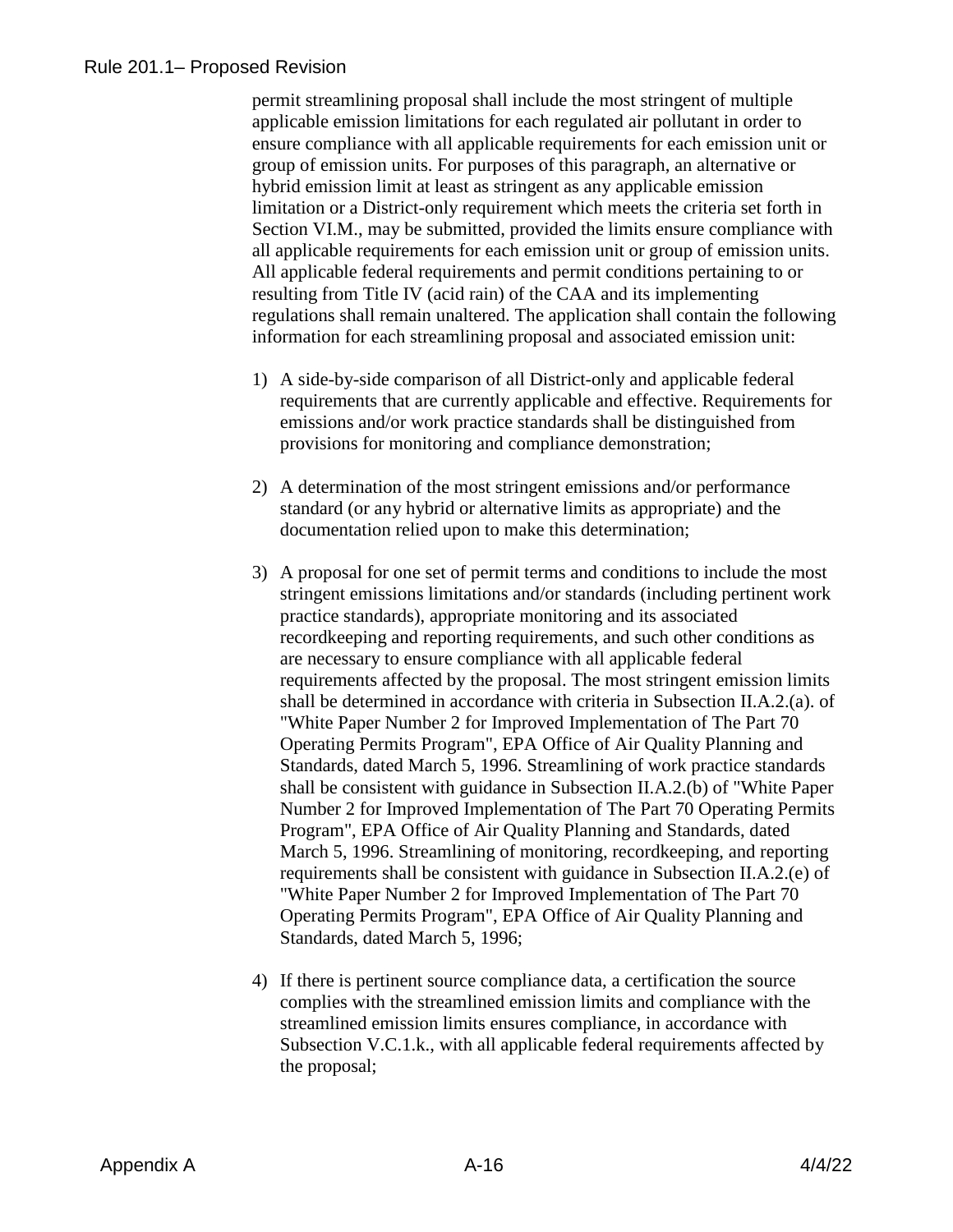- 5) A compliance schedule to implement any new monitoring/compliance approach relevant to the streamlined limit if the emission unit is unable to comply with the streamlined limit at the time of permit issuance. Recordkeeping, monitoring, and reporting requirements of applicable federal requirements being subsumed shall continue to apply (as would the requirement for the emission unit to operate in compliance with each of its emission limits) until the new streamlined compliance approach becomes operative;
- 6) A proposal for a permit shield in accordance with Subsection V.C.1.u., for applicable federal requirements and District-only requirements associated with the streamlining proposal:
- 7) If the proposal includes use of any District-only requirement(s) as a requirement of permit streamlining, an authorization for the APCO to identify such District-only requirement(s), and any streamlined monitoring, recordkeeping, or reporting requirement derived from it, in the permit as a federally-enforceable condition in accordance with CH&SC Section 42301.12(a)(3); and
- 8) Other pertinent information as specified by the APCO, including supplementary information pertaining to paragraphs 1) through 6) of this Subsection.
- t. If the application contains a proposal to address a District-only rule that has been submitted to the EPA for State Implementation Plan approval, in lieu of a corresponding requirement in the State Implementation Plan, the application shall include the following additional information:
	- 1) An indication this approach is being proposed, a list or cross-reference of all requirements from pertinent District-only rules eligible for this approach, and reference to the list maintained for this purpose by the District;
	- 2) Identification of State Implementation Plan requirements the District-only rule(s) would replace;
	- 3) A compliance certification for requirements of pertinent District-only rule(s) in lieu of requirements in the State Implementation Plan in accordance with Subsection V.C.1.k.;
	- 4) A proposal for a permit shield in accordance with Subsection V.C.1.u., below, for the affected applicable federal requirements in the State Implementation Plan;
	- 5) An authorization for the APCO to identify in the permit, in accordance with CH&SC Section 42301.12(a)(3), any such District-only emission limit and any associated District-only monitoring, recordkeeping, or reporting requirement as a federally-enforceable condition; and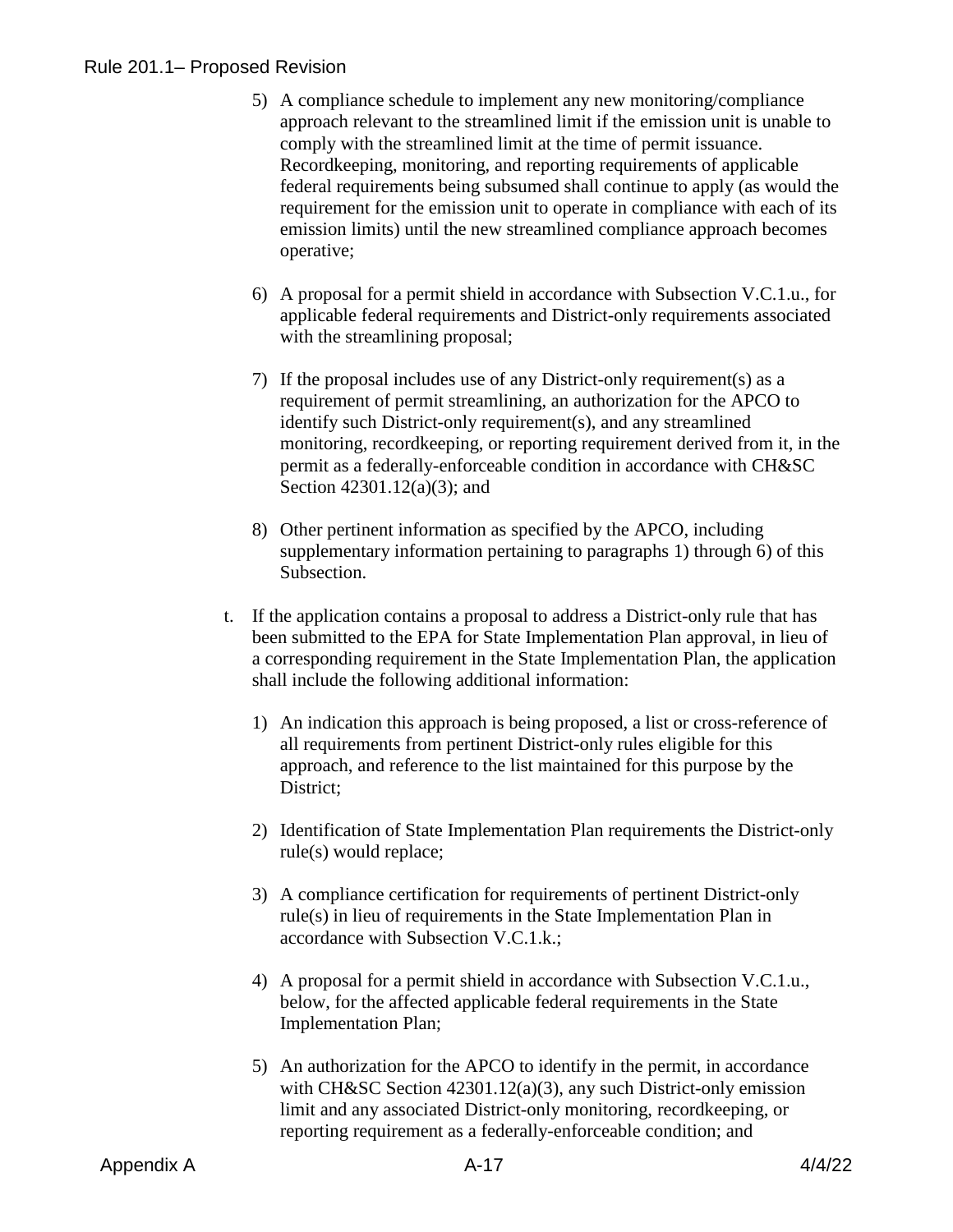- 6) Other information as specified by the APCO in accordance with this Rule.
- u. The application may contain a proposal for a permit shield to be reviewed by the District in accordance with Section VI.N., and to be included in the permit. The proposal shall indicate applicable federal requirements and District-only requirements for which the permit shield is sought. The proposal shall also specify emission unit(s) for which the permit shield is sought or whether the permit shield is sought for the entire stationary source;
- v. For the purposes of this Rule, an insignificant activity shall be any activity, process, or emissions unit which is not subject to a source-specific applicable federal requirement and which emits no more than 0.5 tons per year of a HAP, no more than two tons per year of a regulated air pollutant excluding HAPs and GHGs, and no more than 5,000 tpy of GHG measured as CO2e. Sourcespecific applicable federal requirements include requirements for which emission unit-specific information is required to determine applicability.
- w. An application may not omit information needed to determine the applicability of, or to impose, any applicable requirement, or to evaluate the fee amount required in Section VIII, Annual Fees. [Reference: 40 CFR Part 70.5(c)]

#### 2. Correctness of Applications

An owner or operator of a source shall submit an accurate and complete application in accordance with requirements of Section V.C. and

- a. Upon written request of the APCO, an owner or operator shall supplement any complete application with any necessary additional information within the timeframe specified by the APCO; or
- b. An owner or operator shall promptly provide additional/replacement information in writing to the APCO upon discovery of submittal of any inaccurate information as part of the application or as a supplement thereto, or of any additional relevant facts previously omitted and needed for accurate analysis of the application.
- c. Intentional or negligent submittal of inaccurate information shall result in denial of an application.

#### D. Written Requests for District Action

An owner or operator shall submit a written request to the APCO for the following permit actions:

1. Administrative Permit Amendment For an administrative permit amendment, an owner or operator may implement the change addressed in the written request immediately upon submittal of the request.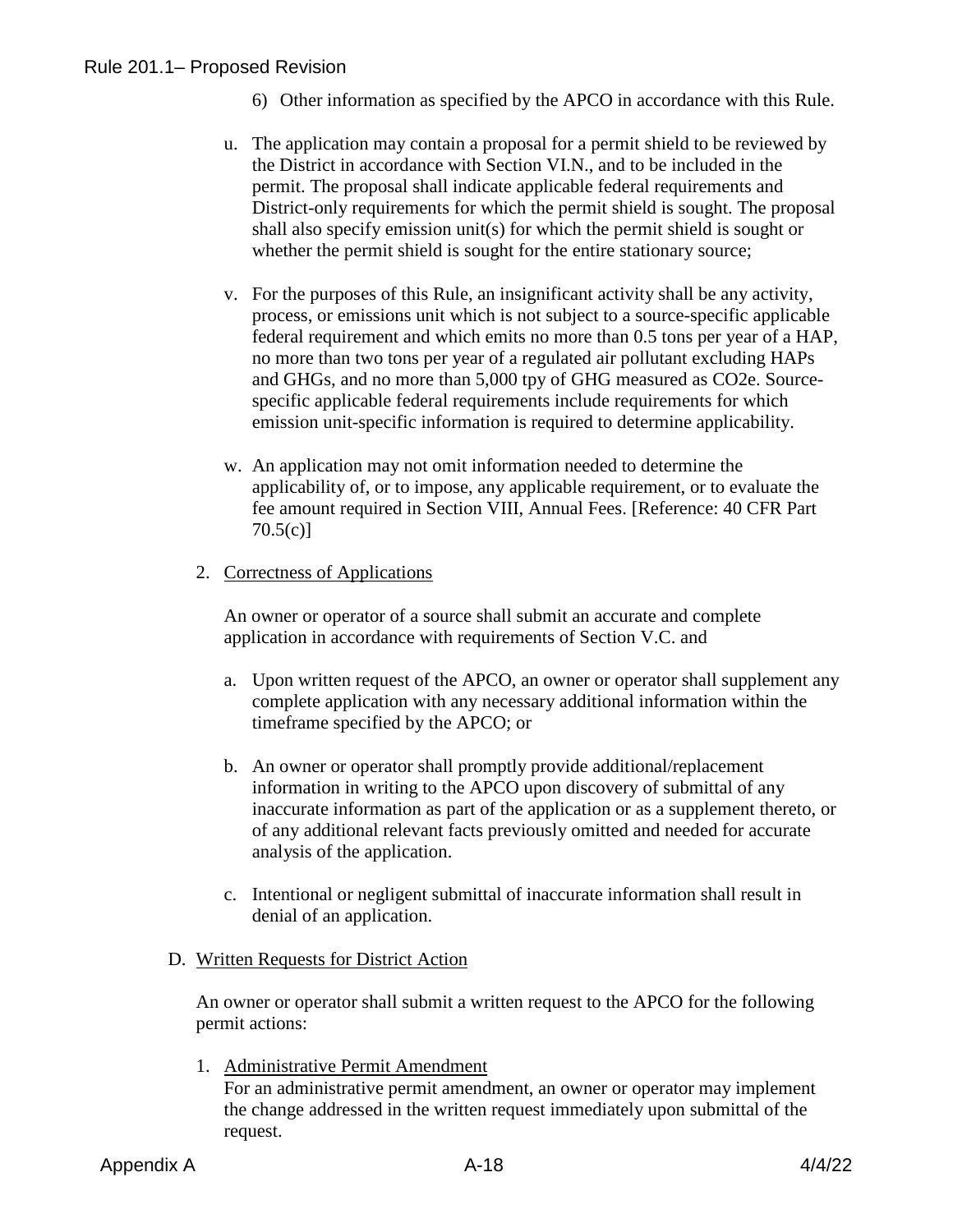2. Permit Modification for a Non-Federally-Enforceable Condition

For a permit modification for a non-federally-enforceable condition, an owner or operator shall submit a written request in accordance with requirements of Rule 201, unless exempted by Rule 202 or 202.1.

3. Permit to Operate for New Emissions Unit

For a permit to operate a new emissions unit at a stationary source, an owner or operator shall submit a written request in accordance with requirements of Rule 201, except when:

- a. Construction or operation of the emissions unit is a modification under EPA regulations promulgated pursuant to Title I of the CAA, including 40 CFR Parts 51, 52, 60, 61, 63;
- b. Construction or operation of the emissions unit is addressed or prohibited by existing Rule 201.1 permits for other emissions units at the stationary source; or
- c. The emissions unit is an acid rain unit subject to Title IV of the CAA. For circumstances specified in Subsections V.D.3.a., b., or c., above, an owner or operator shall apply for a Permit to Operate for the new emissions unit pursuant to requirements of this Rule.
- E. Response to Permit Reopening For Cause

Upon notification by the APCO of reopening of a permit for cause for an applicable federal requirement pursuant to Section VI.J., an owner or operator shall respond to any written request for information by the APCO within the timeframe specified by the APCO.

#### **VI. District Administrative Procedures**

Cost of all public notices published pursuant to this section shall be paid by applicant.

A. Completeness Review of Applications

The APCO shall determine if an application is complete and shall notify the responsible official of his determination within the following timeframes:

- 1. For an initial permit, permit renewal, or a significant permit modification, within 60 days of receiving the application;
- 2. For a minor permit modification, within 30 days of receiving the application. An application shall be deemed complete unless the APCO requests additional information or otherwise notifies the owner or operator the application is incomplete within the timeframes specified above.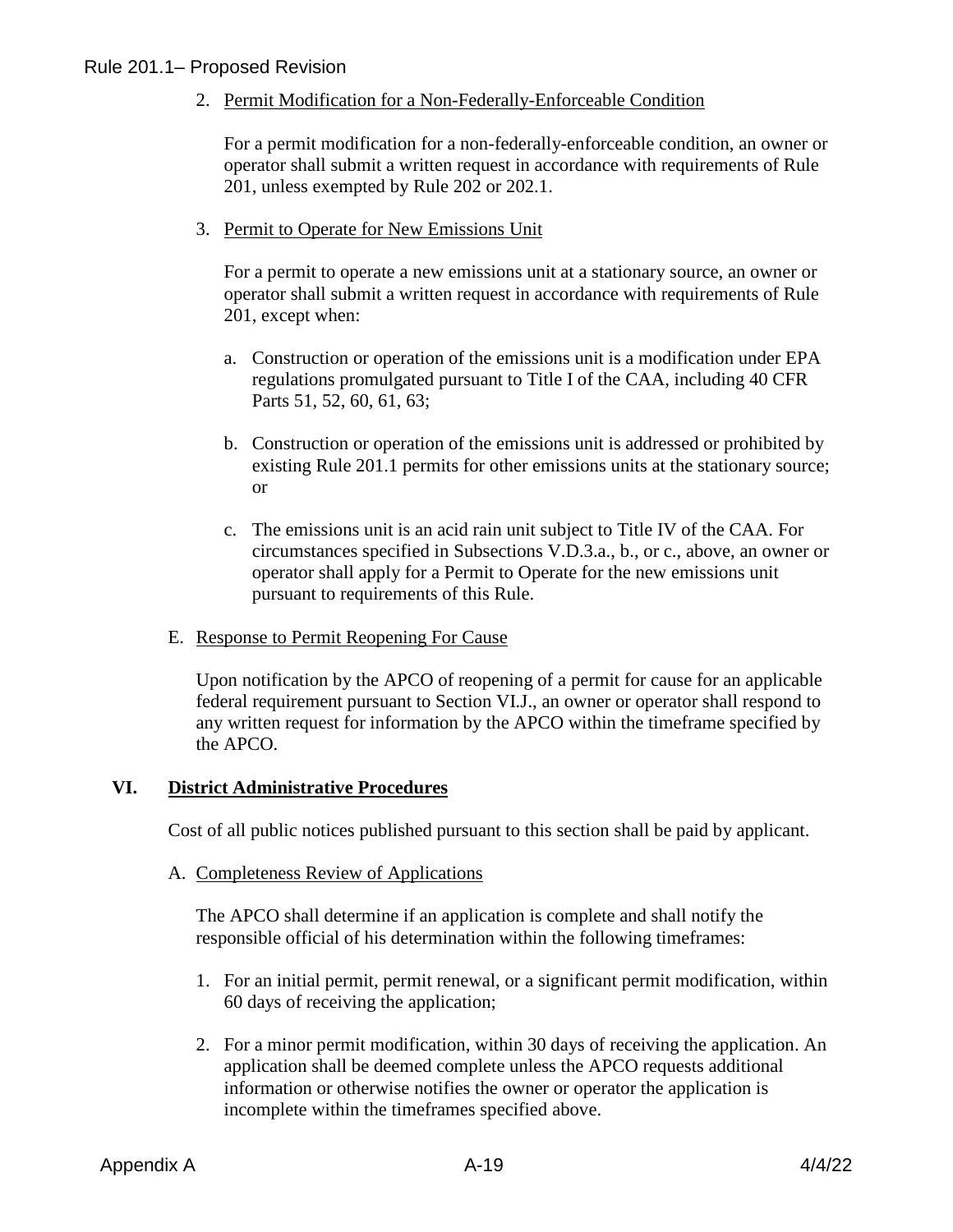B. Notification of Completeness Determination

The APCO shall provide written notification of a completeness determination to the EPA, the CARB and any affected state and shall submit a copy of the complete application to the EPA within five working days of the determination. If the application includes a proposal for permit streamlining, the APCO shall note this when submitting a copy of the complete application to the EPA. The APCO need not provide notification for applications from non-major sources when the EPA waives such requirement for a source category by regulation or at the time of approval of the District operating permits program.

C. Application Processing Timeframes

The APCO shall act on a complete application in accordance with procedures in following Sections VI.D., VI.F. and VI.G., except as application procedures for acid rain units are provided for under regulations promulgated pursuant to Title IV of the CAA, and take final action within the following timeframes:

- 1. For an initial permit for a source subject to this Rule on the effective date of the Rule, no later than three years after the effective date of the Rule;
- 2. For an initial permit for a source becoming subject to this Rule after the effective date of the Rule, no later than 18 months after the complete application is received;
- 3. For a permit renewal, no later than 18 months after the complete application is received;
- 4. For a significant permit modification, no later than 18 months after the complete application is received;
- 5. For a minor permit modification, no later than 90 days after the application is received or 60 days after written notice to the EPA of the proposed decision, whichever is later; or
- 6. For any permit application with early HAP's reductions pursuant to Section 112(i)(5) of the CAA, within 9 months after the complete application is received.
- 7. Provided the EPA has entered into a formal agreement with the APCO to expedite its review of a District-only rule, the APCO may delay issuance of the affected portions of a permit in accordance with Section VI.M.2., until the EPA formally acts to approve or disapprove a District-only rule submitted for inclusion in the State Implementation Plan. If the EPA disapproves the District-only rule, the APCO shall require the owner or operator to revise the application to address corresponding requirements in the State Implementation Plan not yet addressed and to provide additional information as specified by the APCO in accordance with this Rule. The APCO shall specify an expeditious timeframe for the owner or operator to submit the revised application.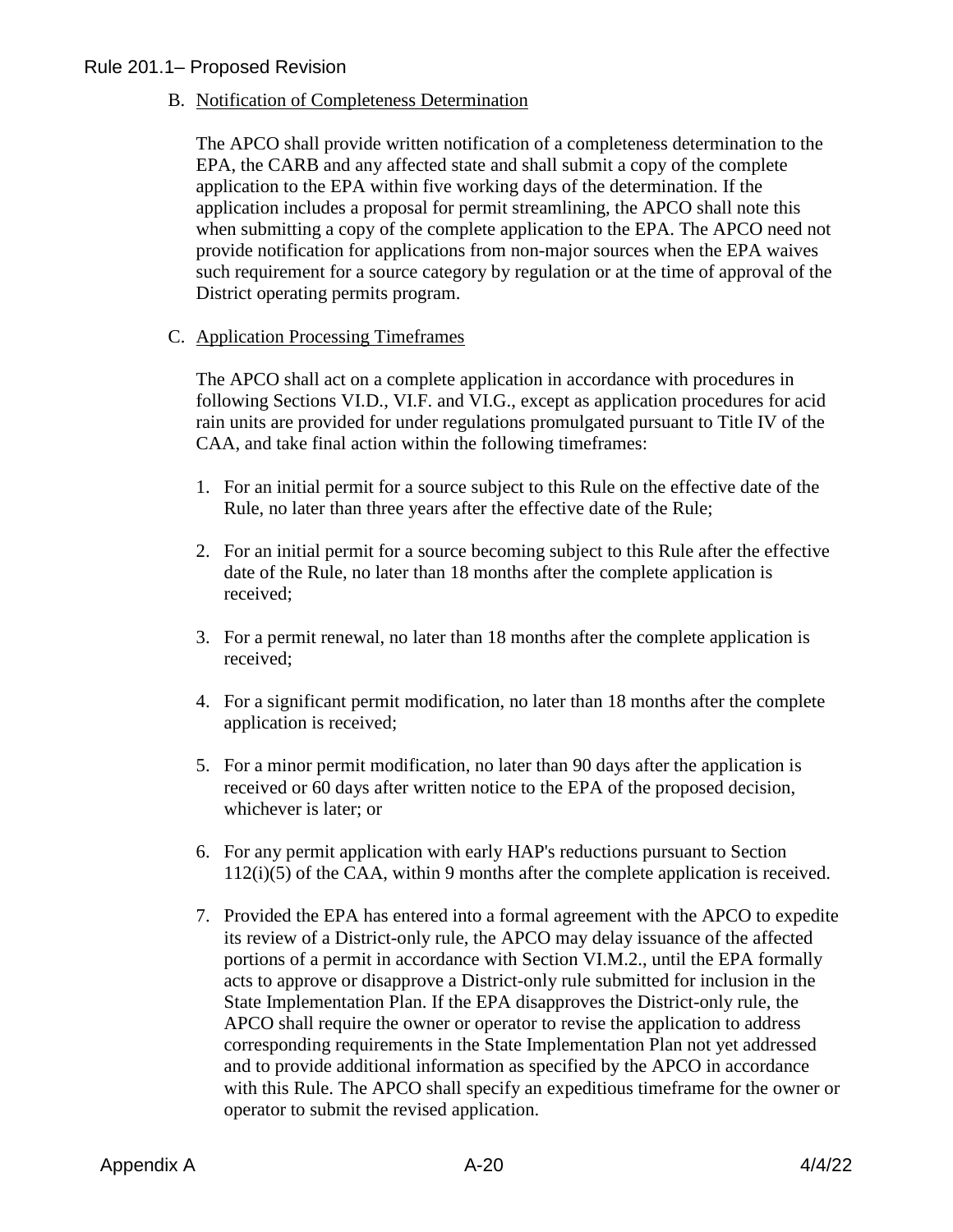D. Notification and Opportunity for Review of Proposed Decision

Within the applicable timeframe specified in Section VI.C., the APCO shall provide notice of and opportunity to review the proposed decision to issue a Permit to Operate in accordance with the following requirements:

- 1. For initial permit, renewal of permit, significant permit modification, and reopening for cause, the APCO shall provide:
	- a. Written notice, the draft proposed permit and, upon request, a copy of the District analysis to interested persons or agencies. The District analysis shall include a statement setting forth the legal and factual basis for proposed permit conditions, including references to applicable statutory and regulatory provisions. "Interested persons or agencies" includes persons having requested in writing to be notified of proposed Rule 201.1 decisions, any affected state and the CARB;
	- b. On or after providing written notice pursuant to Subsection VI.D.1.a., above, public notice that shall be published in at least one newspaper of general circulation in the District and, if necessary, by other means to assure adequate notice to the affected public. The notice shall include:
		- 1) Identification of the source, name and address of permit holder, activities and emissions change involved in the permit action;
		- 2) Name and address of the District, name and telephone number of District staff capable of providing additional information;
		- 3) Availability, upon request, of a statement setting forth legal and factual basis for proposed permit conditions;
		- 4) Location where the public may inspect the complete application, District analysis, and proposed permit;
		- 5) Statement that public may submit written comments regarding the proposed decision within at least 30 days from date of publication and brief description of commenting procedures; and
		- 6) Statement that members of the public may request the APCO preside over a public hearing for the purpose of receiving oral public comment if a hearing has not already been scheduled. The APCO shall provide notice of any public hearing scheduled to address the proposed decision at least 30 days prior to such hearing.
	- c. A copy of the complete application, District analysis and proposed permit at a District office for public review and comment during normal business hours;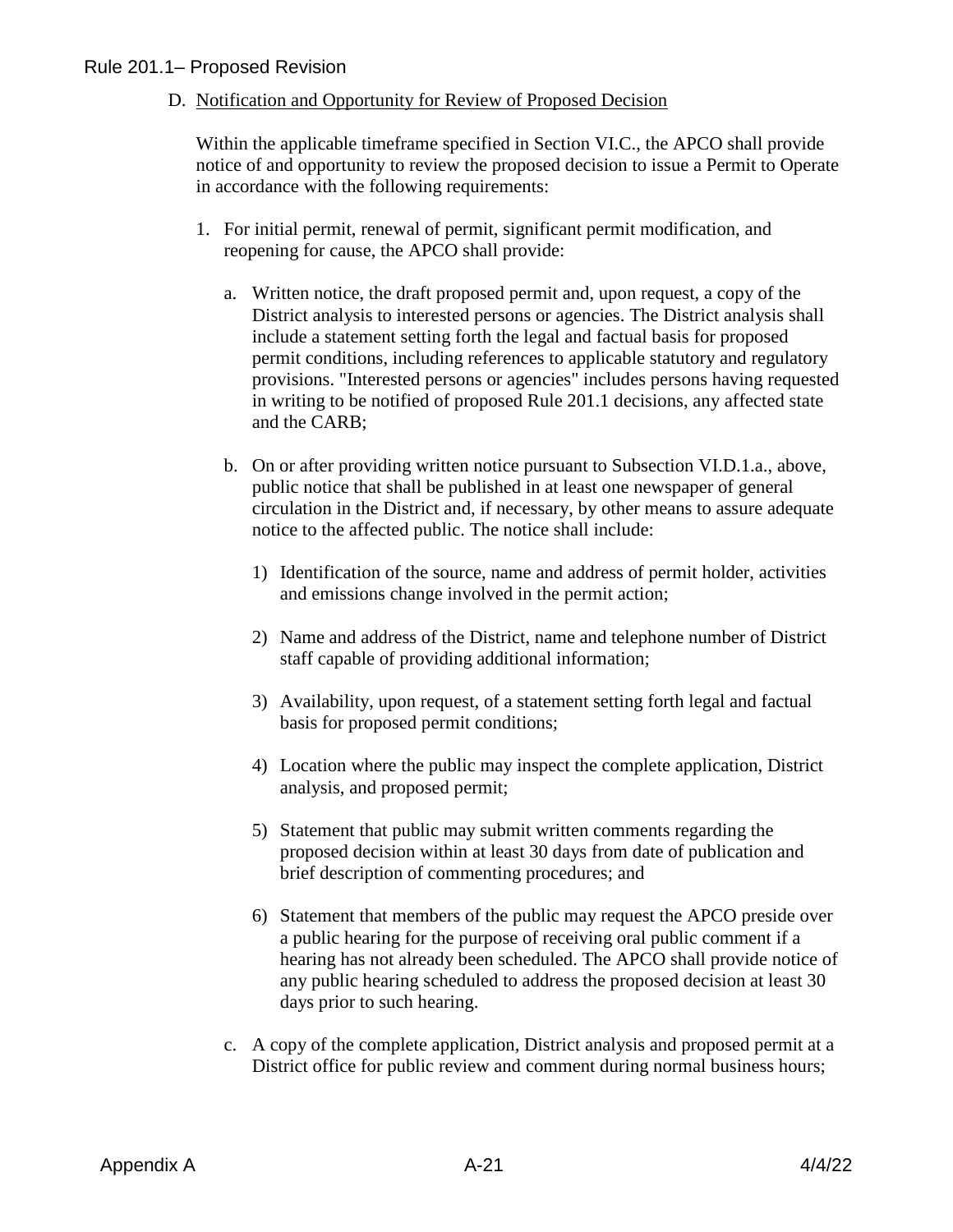- d. Written response to persons or agencies submitting written comments postmarked by the close of the public notice and comment period. All written comments and responses to such comments shall be kept on file at the District office and made available upon request; and
- e. After completion of the public notice and comment period pursuant to Subsection VI.D.1.b., written notice to the EPA of the proposed decision, including copies of the proposed permit, District analysis, public notice submitted for publication, District's response to written comments, and all necessary supporting information.
- 2. For minor permit modification, the APCO shall provide written notice of the proposed decision to the EPA, CARB, and any affected state. Additionally, the District shall provide to the EPA and, upon request, to CARB or any affected state copies of the proposed permit, District analysis, and all necessary supporting information. The District analysis shall include a statement setting forth legal and factual basis for proposed permit conditions, including references to applicable statutory and regulatory provisions.

#### E. Transmission of Information to the Administrator

- 1. The District shall provide to the Administrator a copy of each permit application (including any application for significant or minor permit modification), each proposed permit, each final permit, and, if significant comment is received during the public participation process and the written response to comments. The applicant may be required by the permitting authority to provide a copy of the permit application (including the compliance plan) directly to the Administrator. Upon agreement with the Administrator, the permitting authority may submit to the Administrator a permit application summary form and any relevant portion of the permit application and compliance plan, in place of the complete permit application and compliance plan. To the extent practicable, the preceding information shall be provided in computer-readable format compatible with EPA's national database management system.
	- a. If significant comment was received during the public participation process before the proposed permit is submitted to the Administrator, such comments and District responses must be submitted with the proposed permit along with other supporting materials. The Administrator's 45-day review period for this proposed permit will not begin until such materials have been received by the EPA
	- b. In instances where the Administrator has received a proposed permit from a permitting authority before the public participation process on the draft permit has been completed, the public comments must be submitted with the proposed permit along with other supporting materials, excepting the final permit and the written response to comments. If the permitting authority receives significant comment on the draft permit during the public participation process, but after the submission of the proposed permit to the Administrator, the Administrator will no longer consider the submitted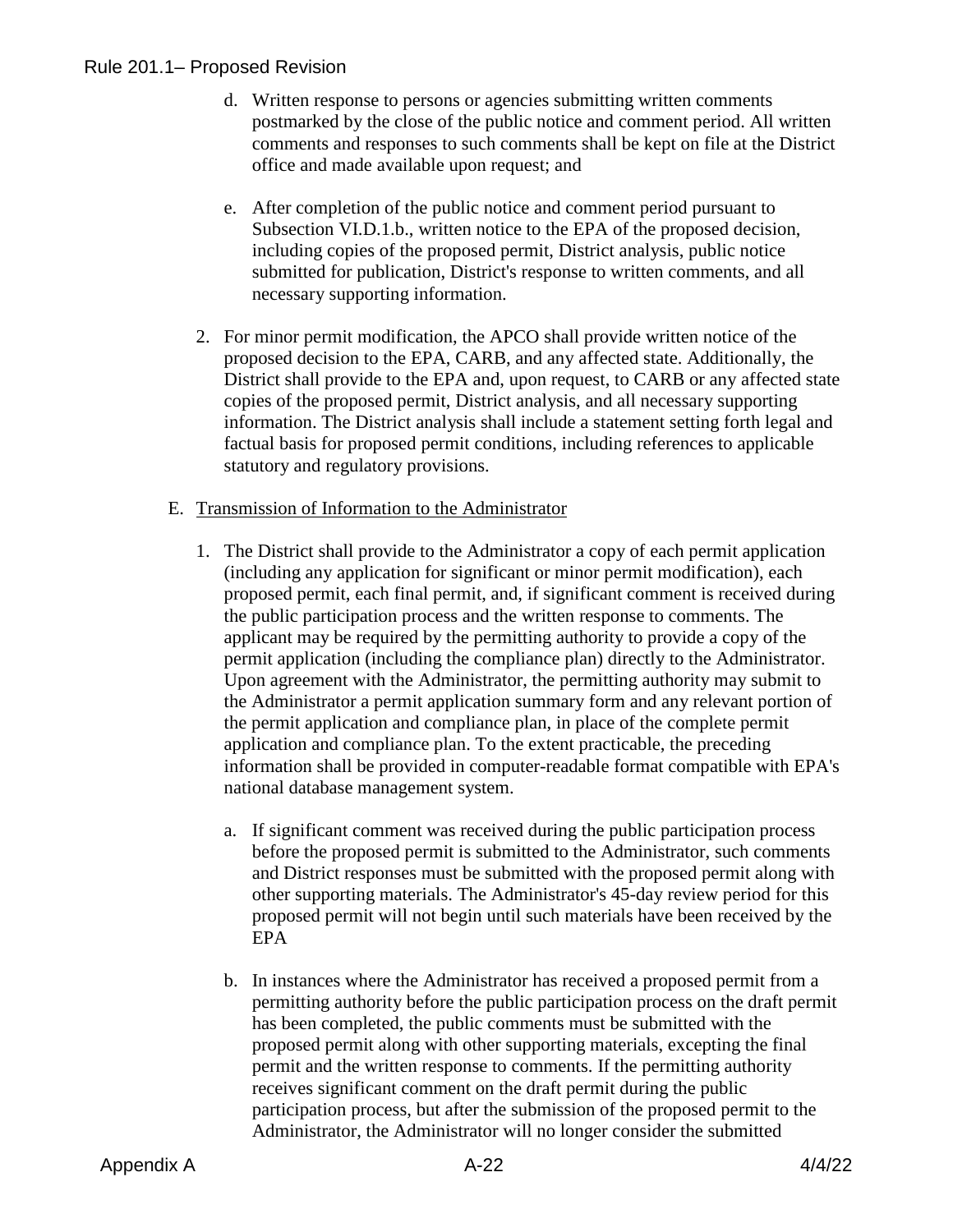proposed permit as a permit proposed to be issued under section 505 of the Act.

In such instances, the permitting authority must make any revisions to the permit and permit record necessary to address such public comments, including preparation of a written response to comments (which must include a written response to all significant comments raised during the public participation process, and must submit the proposed permit and the supporting material, excepting the final permit, to the Administrator after the public comment period has closed. This later submitted permit will then be considered as a permit proposed to be issued under section 505 of the Act, and the Administrator's review period for the proposed permit will not begin until all required materials have been received by the EPA.

- 2. The Administrator may waive the requirements of this section for any category of sources (including any class, type, or size within such category) other than major sources according to the following:
	- a. By regulation for a category of sources nationwide, or
	- b. At the time of approval of a State program for a category of sources covered by an individual permitting program.
- F. Changes to Proposed Decision

Changes to a proposed decision shall be administered as follows:

- 1. The APCO may modify or change a proposed decision, the proposed permit, or District analysis based on information in comments received during the public comment period pursuant to Subsection VI.D.1.b. or based on further analysis of the APCO. Pursuant to Subsection VI.D.1.e., above, the APCO shall forward any such modified proposed decision, the proposed permit, District analysis, and all necessary supporting information to the EPA.
- 2. If the EPA objects in writing to the proposed decision within 45 days of being notified of the decision and receiving a copy of the proposed permit and all necessary supporting information pursuant to Subsection VI.D.1.e., above, the APCO shall not issue the permit. Also, if the public petitions the EPA within 60 days after the end of the EPA's 45-day review period and the permit has not yet been issued, the APCO shall not issue the permit until EPA objections in response to the petition are resolved. The APCO shall, either, respond in writing to EPA's comments, deny the application, or revise and resubmit a permit addressing EPA's identified deficiencies within the following timeframes:
	- a. For initial permits, permit renewals, and significant permit modifications, within 90 days of receiving the EPA objection; or
	- b. For minor permit modifications, within 90 days of receipt of the application or 60 days of the notice to EPA, whichever is later.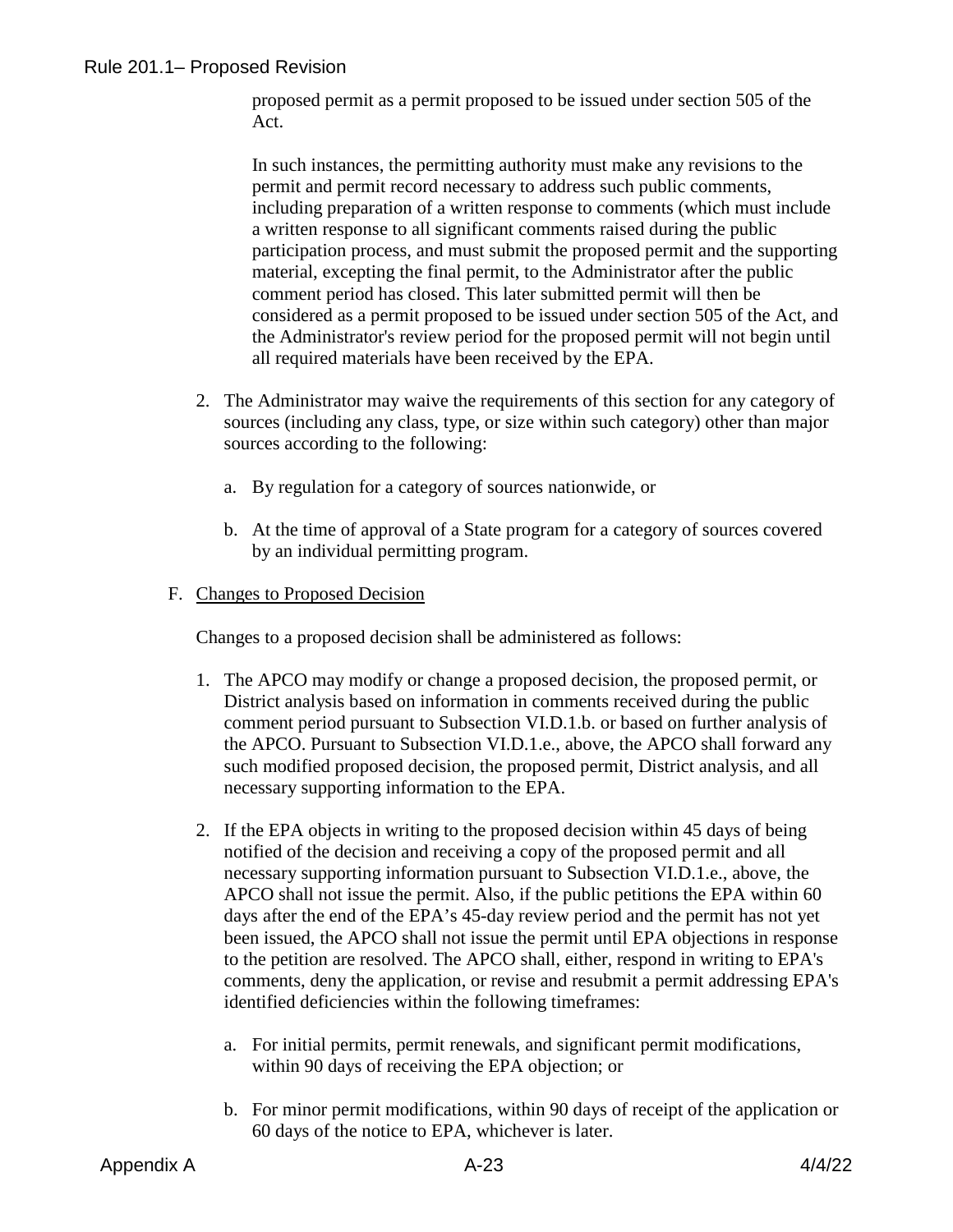#### G. Final Decision

If the EPA does not object in writing within 45 days of a notice provided pursuant to Subsection VI.D.1.e., or the APCO submits a revised permit pursuant to Section VI.F.2., above, the APCO shall, expeditiously, deny the application or issue the final permit to operate. In any case, the APCO shall take final action on an application within applicable timeframes specified in Section VI.C. Failure of the APCO to act on a permit application or permit renewal application in accordance with timeframes provided in Section VI.C., shall be considered final action for purposes of obtaining judicial review to require that action on the application be taken expeditiously.

Written notification of the final decision shall be sent to the owner or operator of the source, EPA, CARB and any person and affected state having submitted comments during the public comment period. Written notification of any refusal by the District to accept all recommendations for the proposed permit that an affected state submitted during the public comment period shall be sent to EPA and affected states. The APCO shall submit a copy of an as-issued Permit to Operate to the EPA and provide a copy to any person or agency requesting a copy for the cost of producing and mailing. If the application is denied, the APCO shall provide, in writing, to the owner or operator reasons for the denial and the District analysis, including specific statute, rule, or regulation upon which the denial is based.

#### H. Public Petitions to the Administrator

If the Administrator does not object in writing, any person may petition the Administrator within 60 days after the expiration of the Administrator's 45-day review period to make such objection. The petitioner shall provide a copy of such petition to the permitting authority and the applicant. Any such petition shall be based only on objections to the permit that were raised with reasonable specificity during the public comment period unless the petitioner demonstrates that it was impracticable to raise such objections within such period, or unless the grounds for such objection arose after such period.

If the Administrator objects to the permit as a result of a petition filed under this paragraph, the District shall not issue the permit until EPA's objection has been resolved, except that a petition for review does not stay the effectiveness of a permit or its requirements if the permit was issued after the end of the 45-day review period and prior to an EPA objection. If the District has issued a permit prior to receipt of an EPA objection under this paragraph, the Administrator will modify, terminate, or revoke such permit, and shall do so consistent with the procedures in  $\S70.7$  (g)(4) or  $\S 70.8$  (g)(5)(i) and (ii) except in unusual circumstances, and the District may thereafter issue only a revised permit that satisfies EPA's objection. In any case, the source will not be in violation of the requirement to have submitted a timely and complete application.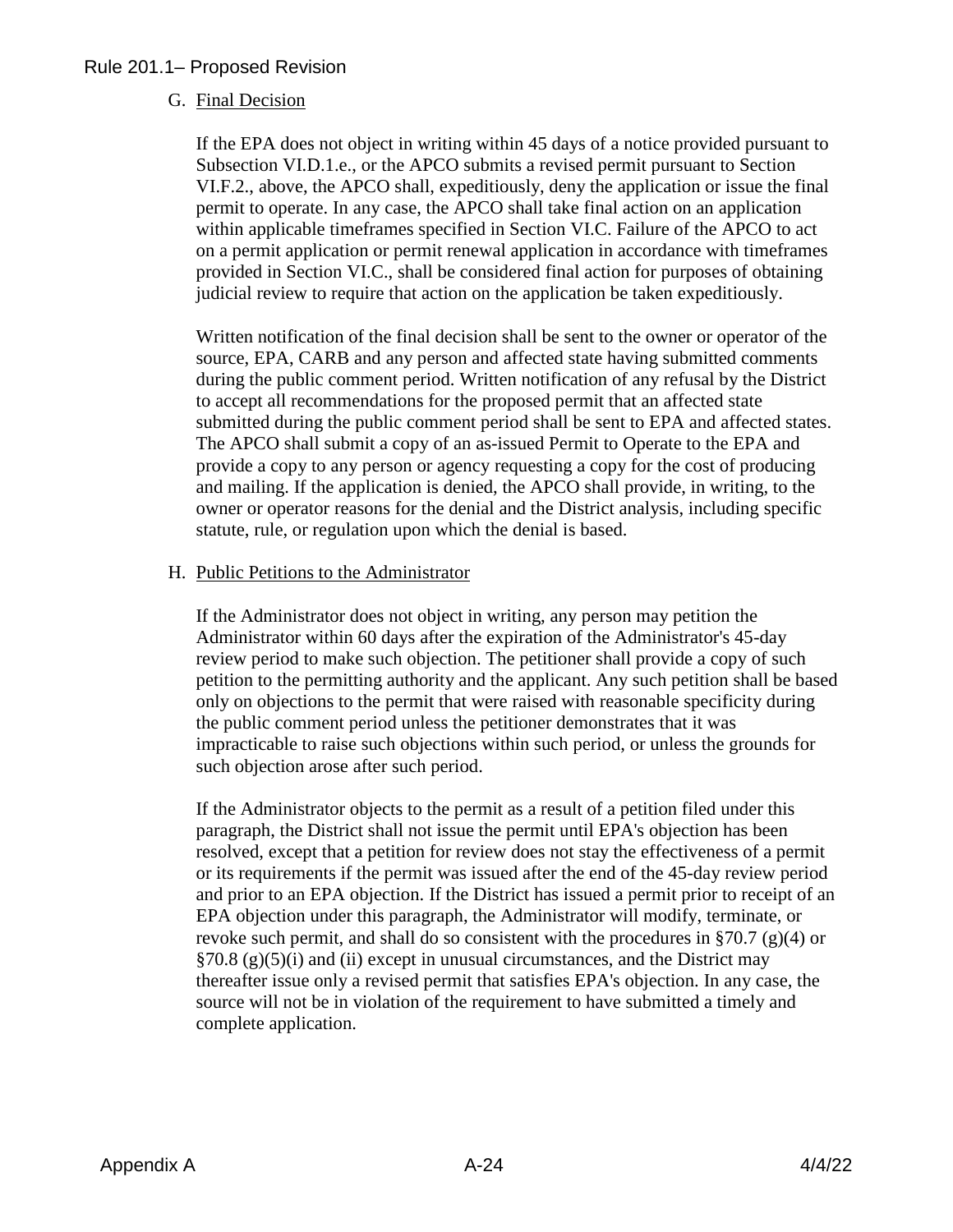1. Standard Petitions Requirements

Each public petition sent to the Administrator must include the following elements in the following order:

- a. *Identification of the proposed permit on which the petition is based* The petition must provide the permit number, version number, or any other information by which the permit can be readily identified. The petition must specify whether the permit action is an initial permit, a permit renewal, or a permit modification/revision, including minor modifications/revisions.
- b. *Identification of petition claims*

Any issue raised in the petition as grounds for an objection must be based on a claim that the permit, permit record, or permit process is not in compliance with applicable requirements or requirements under this part. Any arguments or claims the petitioner wishes the EPA to consider in support of each issue raised must be contained within the body of the petition, or if reference is made to an attached document, the body of the petition must provide a specific citation to the referenced information, along with a description of how that information supports the claim. In determining whether to object, the Administrator will not consider arguments, assertions, claims, or other information incorporated into the petition by reference. For each claim raised, the petition must identify the following:

- 1) The specific grounds for an objection, citing to a specific permit term or condition where applicable.
- 2) The applicable Part 70 requirement that is not met.
- 3) An explanation of how the term or condition in the permit, or relevant portion of the permit record or permit process, is not adequate to comply with the corresponding applicable Part 70 requirement.
- 4) If the petition claims that the District did not provide for a public participation procedure, the petition must identify specifically the required public participation procedure that was not provided.
- 5) Identification of where the issue was raised with reasonable specificity during the public comment period, citing to any relevant page numbers in the public comment submitted to the District and attaching this public comment to the petition. If the grounds for the objection were not raised with reasonable specificity during the public comment period, the petitioner must demonstrate that such grounds arose after that period, or that it was impracticable to raise such objections within that period.
- 6) Unless the grounds for the objection arose after the public comment period or it was impracticable to raise the objection within that period, the petition must identify where the District responded to the public comment, including page number(s) in the publicly available written response to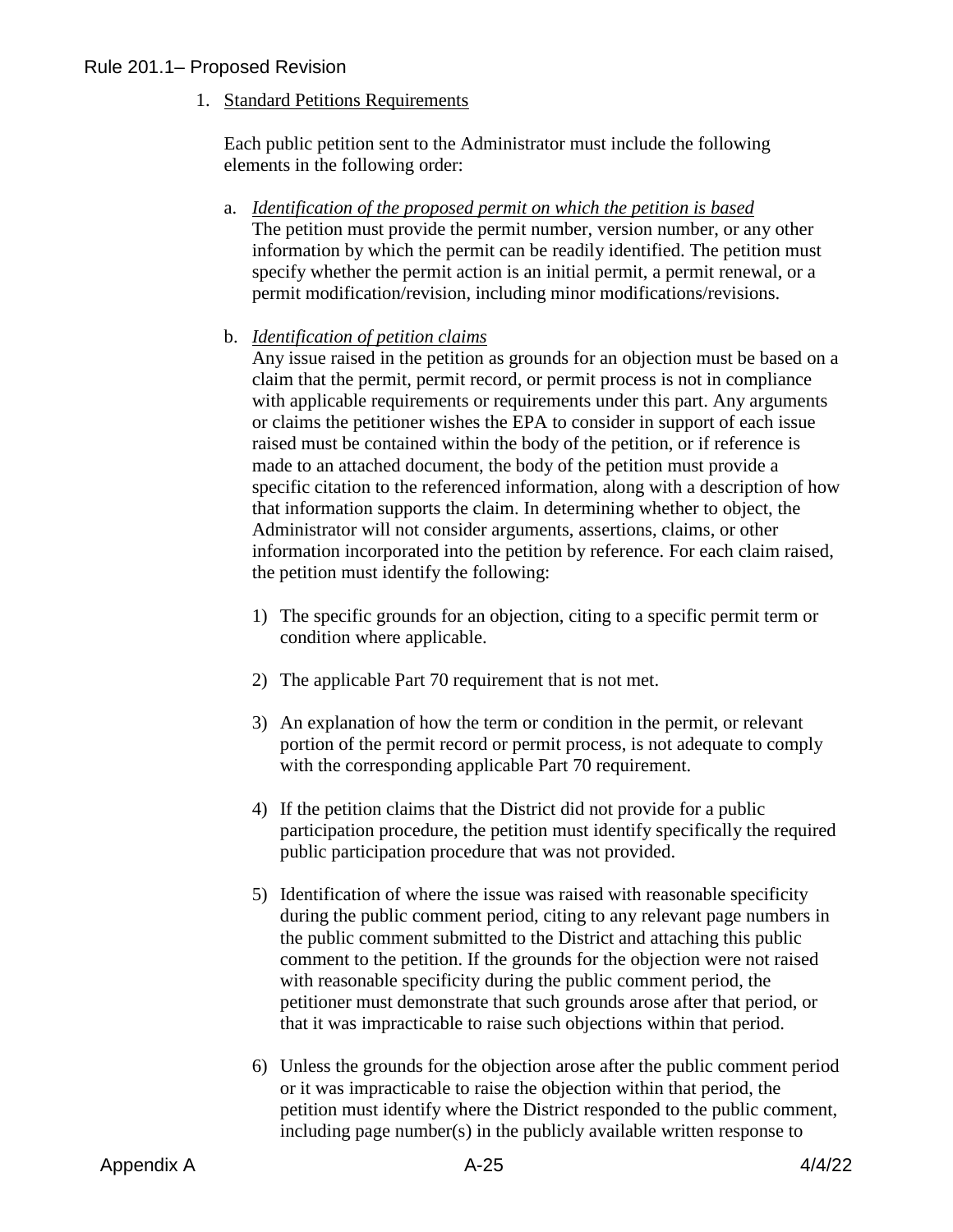comment, and explain how the permitting authority's response to the comment is inadequate to address the issue raised in the public comment. If the response to comment document does not address the public comment at all, the petition must state that.

#### 2. Documents that may be considered in reviewing petitions

The information that the Administrator considers in making a determination whether to grant or deny a petition on a proposed permit generally includes the petition itself, including attachments to the petition, and the administrative record for the proposed permit. This includes the draft and proposed permits; any permit applications that relate to the draft or proposed permits; the technical support document; any comments the District received during the public participation process on the draft permit; the District's written responses to comments, including responses to all significant comments raised during the public participation process on the draft permit; and all materials available to the District that are relevant to the permitting decision and that the District made available to the public. If a final permit is available during the agency's review of a petition on a proposed permit, that document may also be considered as part of making a determination whether to grant or deny the petition.

#### 3. Submission of Petitions

Any petition to the Administrator must be submitted through the Operating Permits Group in the Air Quality Policy Division in the Office of Air Quality Planning and Standards, using one of the three following methods, as described at the EPA Title V Petitions website: An electronic submission through the EPA's designated submission system identified on that website (the agency's preferred method); an electronic submission through the EPA's designated email address listed on that website; or a paper submission to the EPA's designated physical address listed on that website. Any necessary attachments must be submitted together with the petition, using the same method as for the petition. Once a petition has been successfully submitted using one of these three methods, the petitioner should not submit additional copies of the petition using another method. The Administrator is not obligated to consider petitions submitted to the agency using any method other than the three identified in this section.

#### 4. Timeliness

In order for the EPA to be able to determine whether a petition was timely filed, the petition must have or be accompanied by one of the following: A date or time stamp of receipt through EPA's designated electronic submission system as described in VI.H.3; a date or time stamp on an electronic submission through EPA's designated email address as described in VI.H.3; or a postmark date generated for a paper copy mailed to EPA's designated physical address.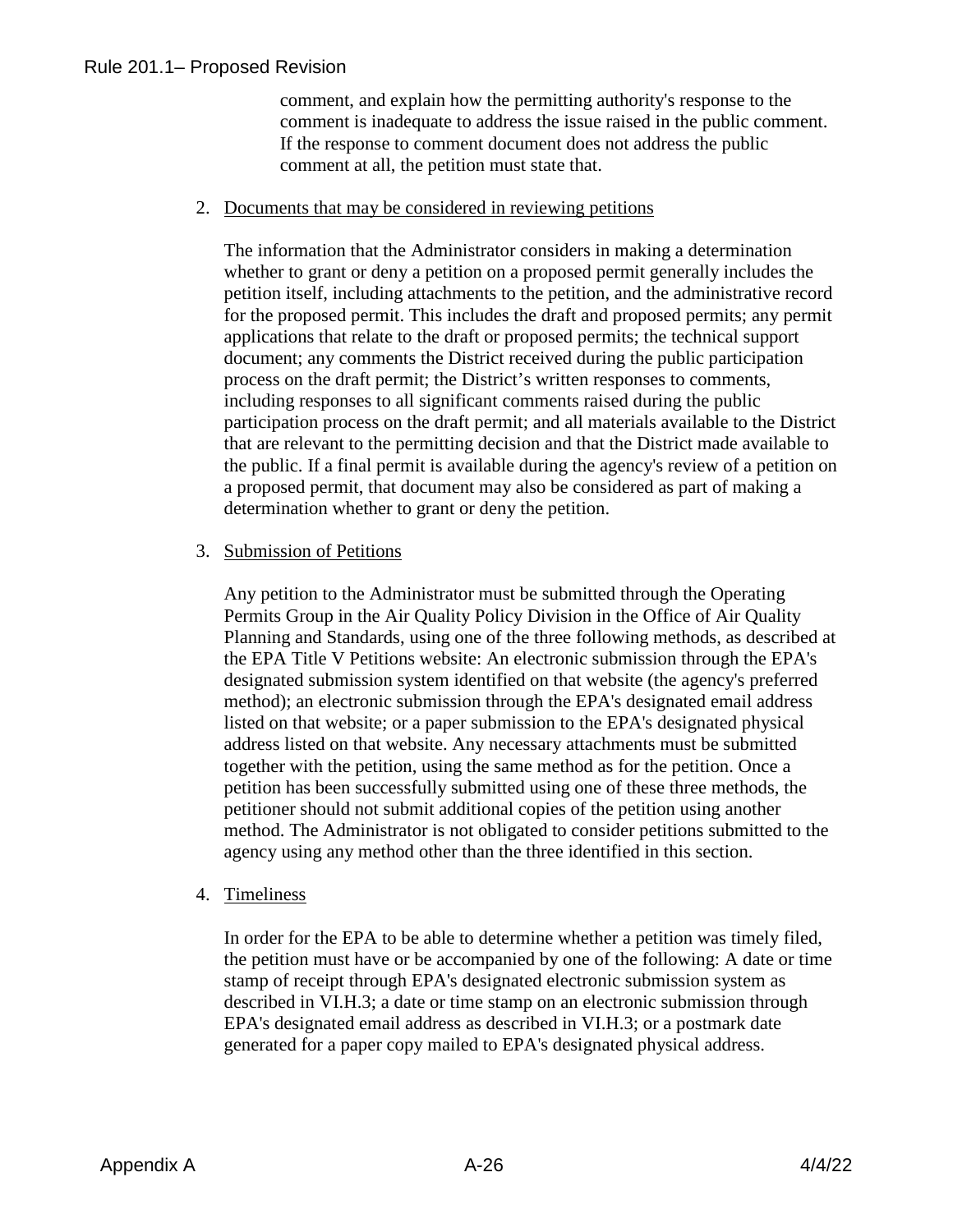I. District Action on Written Requests

The APCO shall act on a written request of an owner or operator for permit action using the applicable procedure specified in this Subsection.

1. Administrative Permit Amendment

The APCO shall take final action no later than 60 days after receiving a written request for an administrative permit amendment and:

- a. After designating the permit revision(s) as an administrative permit amendment, the APCO may revise the permit without providing notice to the public or any affected state;
- b. The APCO shall provide a copy of the revised permit to the responsible official and the EPA; and
- c. The APCO is not required to make a completeness determination on a written request, but shall notify the owner or operator if the APCO determines the permit can not be revised as an administrative permit amendment.
- 2. Permit Modification for Non-Federally-Enforceable Condition

The APCO shall take action on a written request for a permit modification for a non-federally-enforceable condition in accordance with requirements of Rule 201 if:

- a. Any change at the stationary source allowed by the permit modification shall comply with all permit streamlining requirements imposed in accordance with Section VI.L., all District-only rules imposed in accordance with Section VI.M.1., and all applicable federal requirements not subsumed by a permit streamlining requirements imposed in accordance with Section VI.L., or District-only rules substituting for provisions of the State Implementation Plan pursuant to Section VI.M.1., and will not violate any existing permit term or condition; and
- b. The APCO shall provide to the EPA a contemporaneous written notice describing the change, including the date, any change in emissions or air pollutants emitted, and any applicable federal requirement applying as a result of the change.
- 3. Permit to Operate for New Emissions Unit

The APCO shall take action on a written request for a Permit to Operate a new emissions unit in accordance with requirements of Rule 201.1 under circumstances specified in Subsection VI.I.2.a. and VI.I.2.b., above, unless Subsections V.D.3.a., V.D.3.b., or V.D.3.c., apply. If these Subsections apply, the APCO shall require submittal of a standard District application and take action on that application pursuant to requirements of this Rule.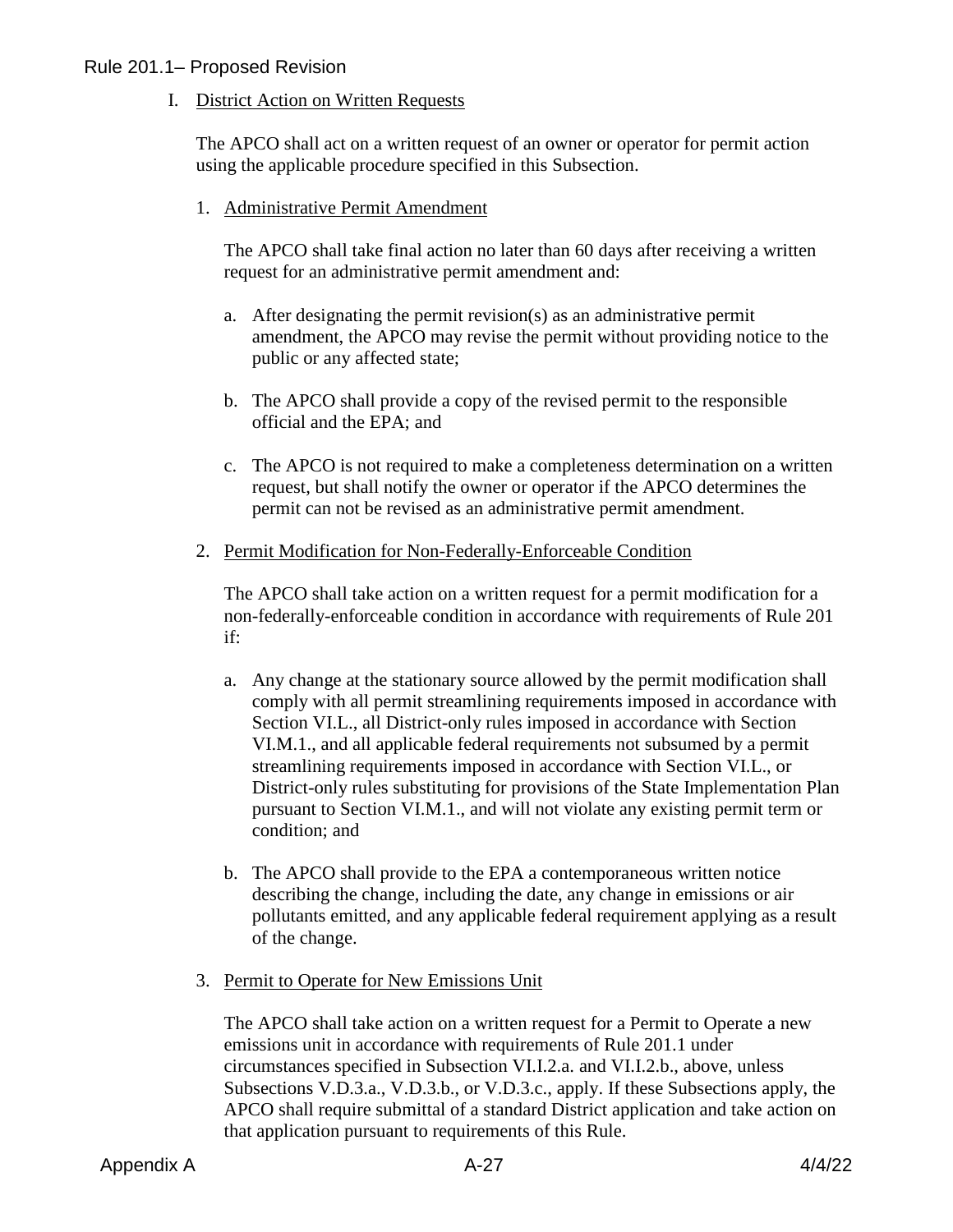#### J. Permit Reopening for Cause

The APCO shall reopen and revise a Permit to Operate during the annual review period authorized by Section 42301(c) of the CH&SC, or petition the District hearing board to do so, as applicable, prior to its expiration date upon discovery of cause for reopening or upon notification of cause for reopening by the EPA, or within 18 months of promulgation of a new applicable federal requirement. The APCO shall act only on those parts of the permit for which cause to reopen exists.

- 1. Circumstances constituting cause for reopening and revision of a permit include, but are not limited to, the following:
	- a. Need to correct a material mistake or inaccurate statement;
	- b. Need to revise or revoke a permit to operate to assure compliance with permit streamlining requirements imposed in accordance with Section VI.L., Districtonly rules imposed in accordance with Section VI.M.1., all applicable federal requirements not subsumed by permit streamlining requirements imposed in accordance with Section VI.L., or District-only rules substituting for provisions of the State Implementation Plan pursuant to Section VI.M.1.;
	- c. Need to incorporate any new, revised, or additional applicable federal requirement, if the remaining authorized life of the permit is 3 years or greater, no later than 18 months after promulgation of such requirement (if less than 3 years remain in the authorized life of the permit, the APCO shall incorporate these requirements into the permit to operate upon renewal); or
	- d. Need to reopen a permit issued to an acid rain unit subject to Phase II of Title IV of the CAA to include:
		- 1) NOx requirements prior to January 1, 1999, and
		- 2) Additional requirements promulgated pursuant to Title IV as they become applicable to any acid rain unit governed by the permit.
- 2. In processing a permit reopening, the APCO shall use the same procedures as for an initial permit and shall additionally:
	- a. Provide written notice to an owner or operator and the EPA at least 30 days, or a shorter period in the case of an emergency, prior to reopening a permit; and
	- b. Complete action to revise the permit as specified in the notice of reopening within 60 days after the written notice to the EPA pursuant to Subsection VI.D.1.e., if the EPA does not object, or after the APCO has responded to EPA objection pursuant to Section VI.F.2.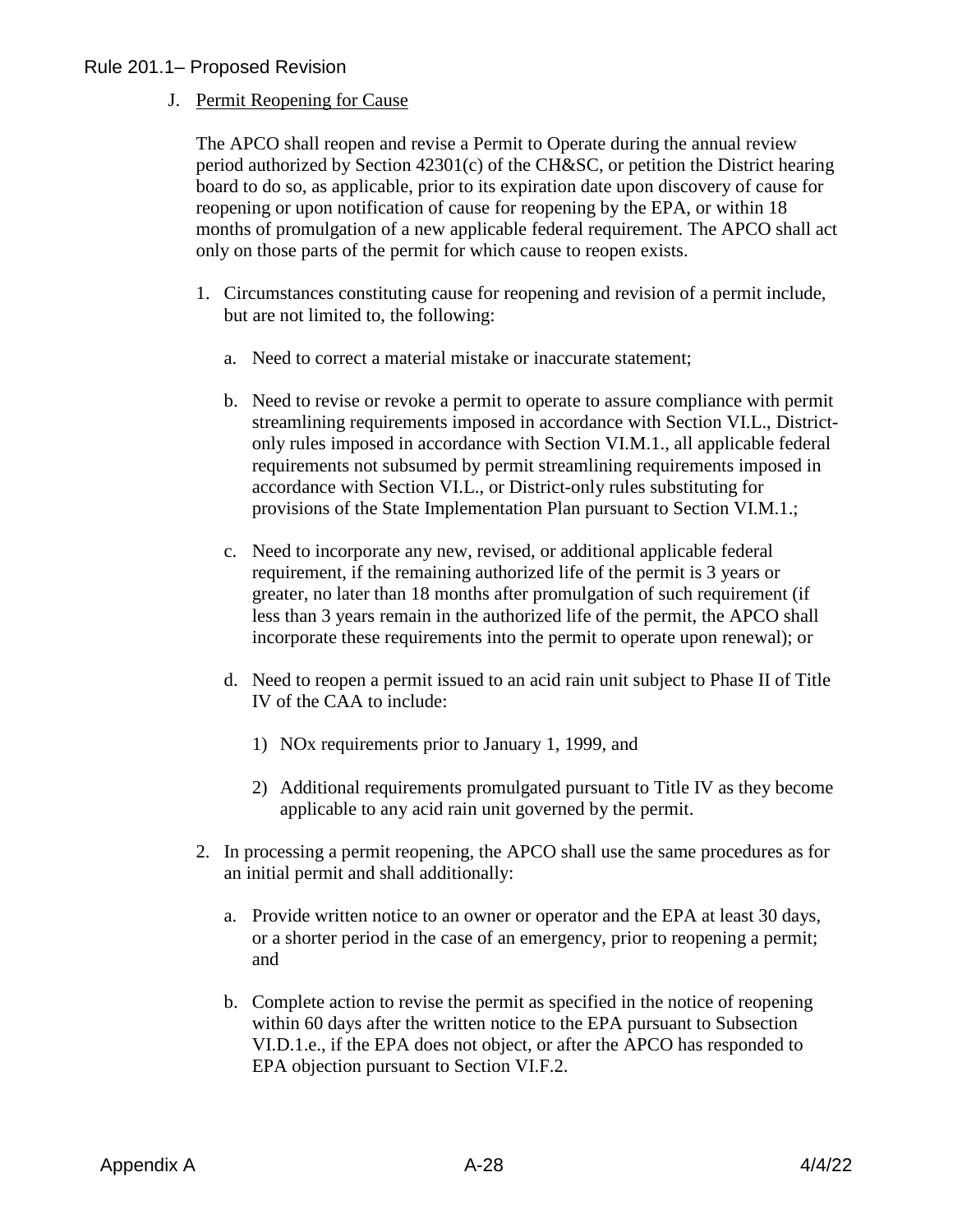K. Options for Operational Flexibility

The APCO shall allow specified changes in operations at a source without requiring a permit revision for conditions addressing an applicable federal requirement. The APCO shall not allow such changes constituting a modification under Title I of the CAA or Rule 210.1, or resulting in exceedance of emissions allowed by the permit, whether expressed therein as a rate of emissions or in terms of total emissions without revision to the permit. The source may gain operational flexibility using the following options:

1. Alternative Operating Scenarios (AOS)

The APCO shall allow use of alternative operating scenarios provided:

- a. Terms and conditions applicable to each operating scenario are identified by the owner or operator in the permit application;
- b. Terms and conditions are approved by the APCO;
- c. Terms and conditions are incorporated into the permit; and
- d. Terms and conditions are in compliance with all applicable District, state, and federal requirements.

A permit condition shall require a contemporaneous log recording each change made from one operating scenario to another.

2. Voluntary Emissions Caps

The APCO shall issue a permit containing terms and conditions allowing for trading of emissions increases and decreases within the stationary source solely for the purpose of complying with a voluntary emissions cap established in the permit independent of otherwise applicable federal requirements provided:

- a. Requirements of Subsections VI.I.1.a., 1.c., and 1.d., above, are met;
- b. Terms and conditions are approved by the APCO as quantifiable and enforceable; and
- c. Terms and conditions are consistent with any applicable preconstruction permit.

A permit condition shall require an owner or operator to provide written notice to EPA and the APCO 30 days in advance of a change by clearly requesting operational flexibility pursuant to this Subsection. Such written notice shall describe the change, identify the emissions unit to be affected, date on which the change will occur and duration of change, any change in emissions of any air pollutant, whether regulated or not, and any new emissions of any air pollutant not emitted before the change, whether regulated or not.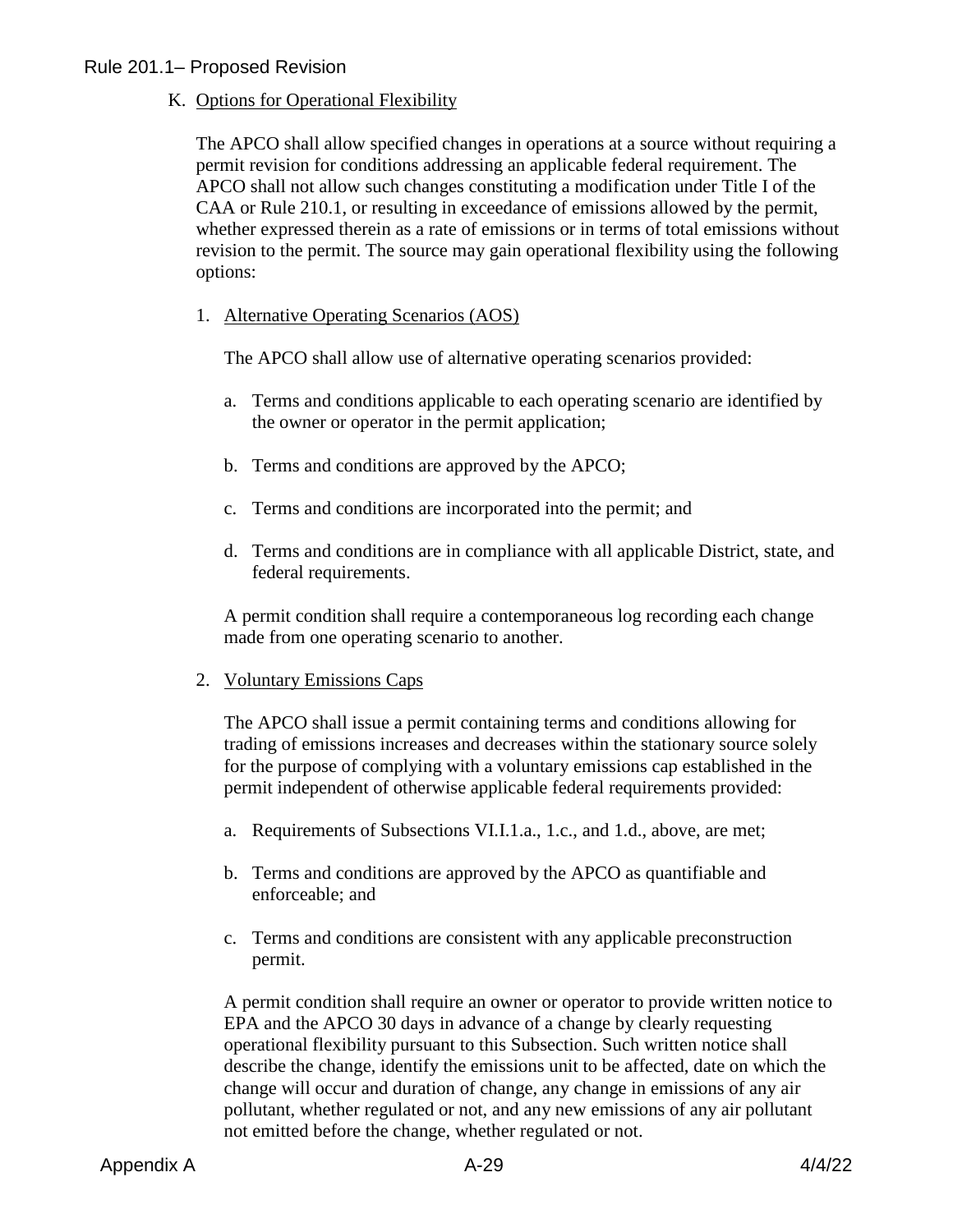3. Contravening an Express Permit Condition

The APCO shall allow for changes in operation contravening an express condition addressing an applicable federal requirement in a permit to operate provided:

- a. Changes will not violate any applicable federal requirement or any previously District-only rule used in accordance with Section VI.M.1.;
- b. Changes will not contravene monitoring (including test methods), recordkeeping, reporting, or compliance certification requirements constituting federally-enforceable conditions;
- c. Changes are not modifications under Title I of the CAA or any provision of Rule 210.1;
- d. Changes do not result in exceeding emissions allowable by the permit, whether expressed therein as a rate of emissions or in terms of total emissions;
- e. Written notice is given to EPA and the APCO 30 days in advance of a change, and such notice clearly indicates term(s) or condition(s) to be contravened, requests operational flexibility under this Subsection, describes the change, identifies emissions units to be affected, date on which the change will occur, duration of the change, any change in emissions of any air pollutant, whether regulated or not, and any new emissions of any air pollutant not emitted before the change, whether regulated or not; and
- f. APCO has not provided a written denial to the owner or operator within 30 days of receipt of the request for an operational change. The written denial shall identify which of the requirements of Subsections VI.I.3.a., b., c., d., or e., above, have not been satisfied.

## L. Permit Streamlining

The APCO may approve a proposal in the application, submitted in accordance with Section V.C.1.s., for permit streamlining, provided the proposal and permit terms and conditions are sufficient to ensure compliance with all applicable federal requirements for each emission unit or group of emission units and with Section VII., "Permit Content Requirement". The APCO shall not approve any streamlined permit term or condition unless it is enforceable as a practical matter. Streamlined permit terms and conditions based on District-only requirements shall be federallyenforceable in accordance with CH&SC Section 42301.12(a)(3). The permit shall include a permit shield provided in accordance with Section VI.N., for applicable federal requirements and District-only requirements subsumed by the permit streamlining action.

The APCO may approve a proposal which includes either: 1) the most stringent of multiple applicable emission limitations (including work practice and operational standards) for each regulated air pollutant, 2) an alternative or hybrid emission limitation at least as stringent as any applicable emission limitation, or 3) a District-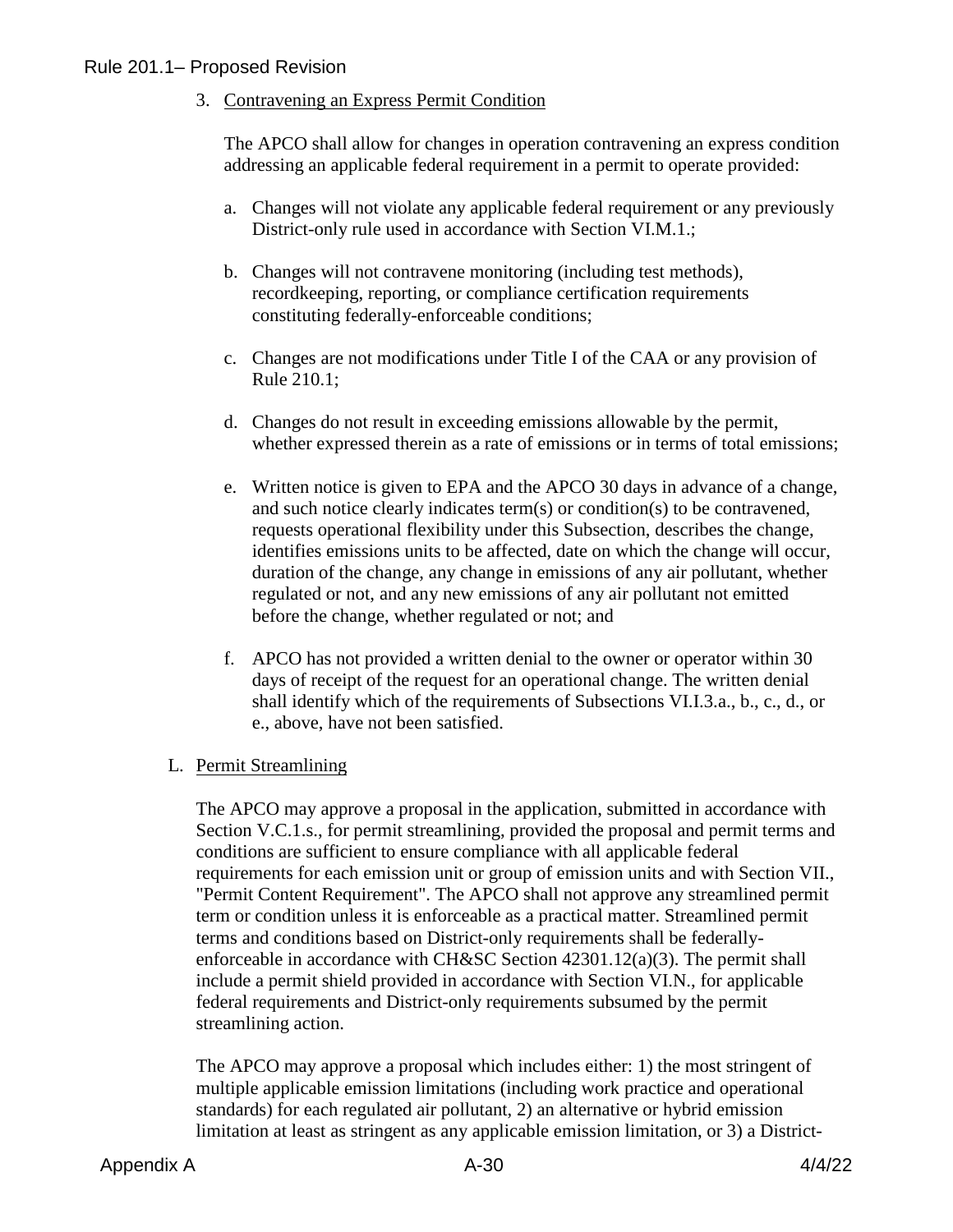only requirement which meets criteria set forth in Section VI.M., and is at least as stringent as the applicable federal requirement(s) which it subsumes.

#### M. Requirements From the State Implementation Plan

- 1. In response to a proposal in the application submitted in accordance with Section V.C.1.t., the APCO may issue a permit with permit terms and conditions in accordance with Section VII., "Permit Content Requirements" based on a Districtonly rule in lieu of a corresponding rule in the State Implementation Plan, provided the following requirements are met:
	- a. Compliance with one of the following criteria:
		- 1) The EPA has determined in writing the District-only rule is at least as stringent as, and ensures compliance with, the corresponding rule in the applicable State Implementation Plan, or
		- 2) The owner or operator has demonstrated to satisfaction of the APCO and EPA, expressed in writing, that compliance with the District only rule assures compliance with the corresponding rule in the State Implementation Plan, and
	- b. Once the permit is issued, the permit terms and conditions based on the District-only rule shall be federally-enforceable in accordance with CH&SC Section 42301.12(a)(3) and Section VII.A.2.,. The permit shall include a permit shield provided in accordance with Section VI.N., for applicable federal requirements associated with the District-only rule. Requirements of the corresponding rule in the Implementation Plan shall remain federally enforceable until the EPA approves the District-only rule for inclusion in the State Implementation Plan. If, after permit issuance, the District or EPA determines the permit does not assure compliance with applicable federal requirements, the permit shall be reopened.
- 2. Provided the EPA has entered into a formal agreement with the APCO to expedite its review of a District-only rule, the APCO may delay issuance of the affected portions of the permit until the EPA formally acts to approve or disapprove the District-only rule submitted for inclusion in the State Implementation Plan.
- N. Permit Shield
	- 1. In response to a proposal in the application, the APCO may include in the permit a provision stating compliance with specifically-identified conditions of the permit shall be deemed compliance with any applicable federal requirement(s) or with any District-only requirement(s) set forth in accordance with Section VI.L., as of the date of permit issuance, provided:
		- a. Such applicable federal requirements and/or District-only requirements are specifically identified and included in the permit; or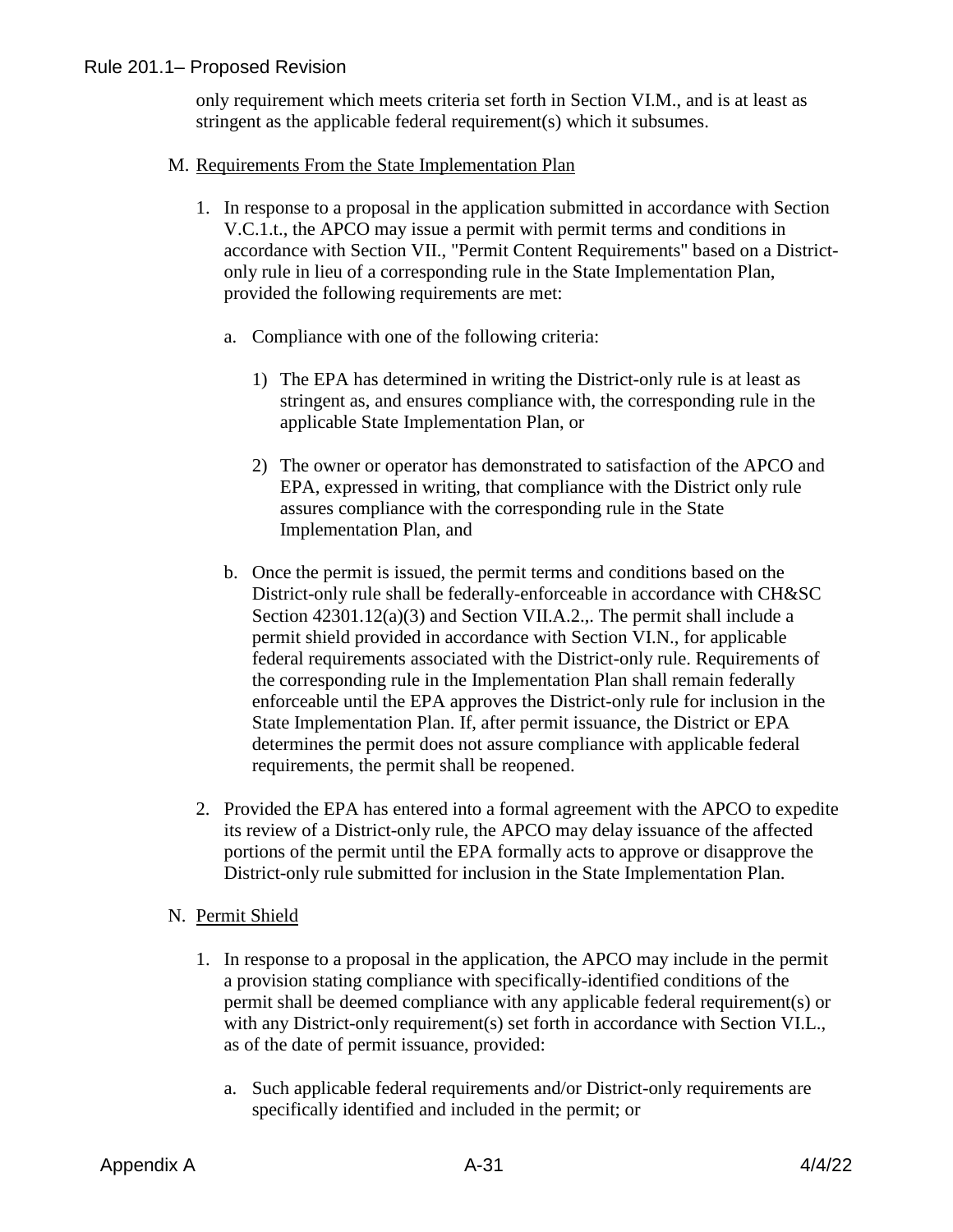- b. The APCO, in acting on the permit application or revision, determines in writing other specifically identified requirements are not applicable to the source, and the permit includes the determination or a concise summary thereof.
- 2. When a permit shield is provided by the APCO for permit streamlining in accordance with Section VI.L., the permit shield shall be effective only when the source is in compliance with streamlined emission limits (including applicable work standards and operational practices), during which time no enforcement action shall be taken for non-compliance with subsumed requirements. If the source is not in compliance with the streamlined emission limits, the permit shield shall not be in effect and enforcement action may be taken for non-compliance with subsumed emissions limitations to the extent such noncompliance can be established.
- 3. A permit that does not expressly state a permit shield exists shall be presumed not to provide such a shield.
- 4. A permit shield shall not be provided for the following:
	- a. Any minor permit modification;
	- b. Any change in operation allowed by Section VI.K.3., for contravening an express permit condition; or
	- c. Any change in operation or any permit modification pursuant to Section VI.I.2. or VI.I.3.
- 5. Provisions of Section VI.N.1., shall not alter or affect any of the following:
	- a. Provisions of Section 303 (Emergency Orders) of the CAA, including the authority of the EPA Administrator;
	- b. Liability of an owner or operator of a source for any violation of applicable federal requirements prior to or at the time of permit issuance;
	- c. Applicable federal requirements of Title IV (Acid Rain) of the CAA and the regulations promulgated thereunder;
	- d. Ability of the EPA or APCO to implement and enforce provisions of Section 114 of the CAA and regulations promulgated thereunder;
	- e. Applicability of state or District-only requirements not associated with any permit streamlining action in accordance with Section VI.L., at the time of permit issuance but which do apply to the source; or
	- f. Applicability of regulatory requirements with compliance dates after the permit issuance date.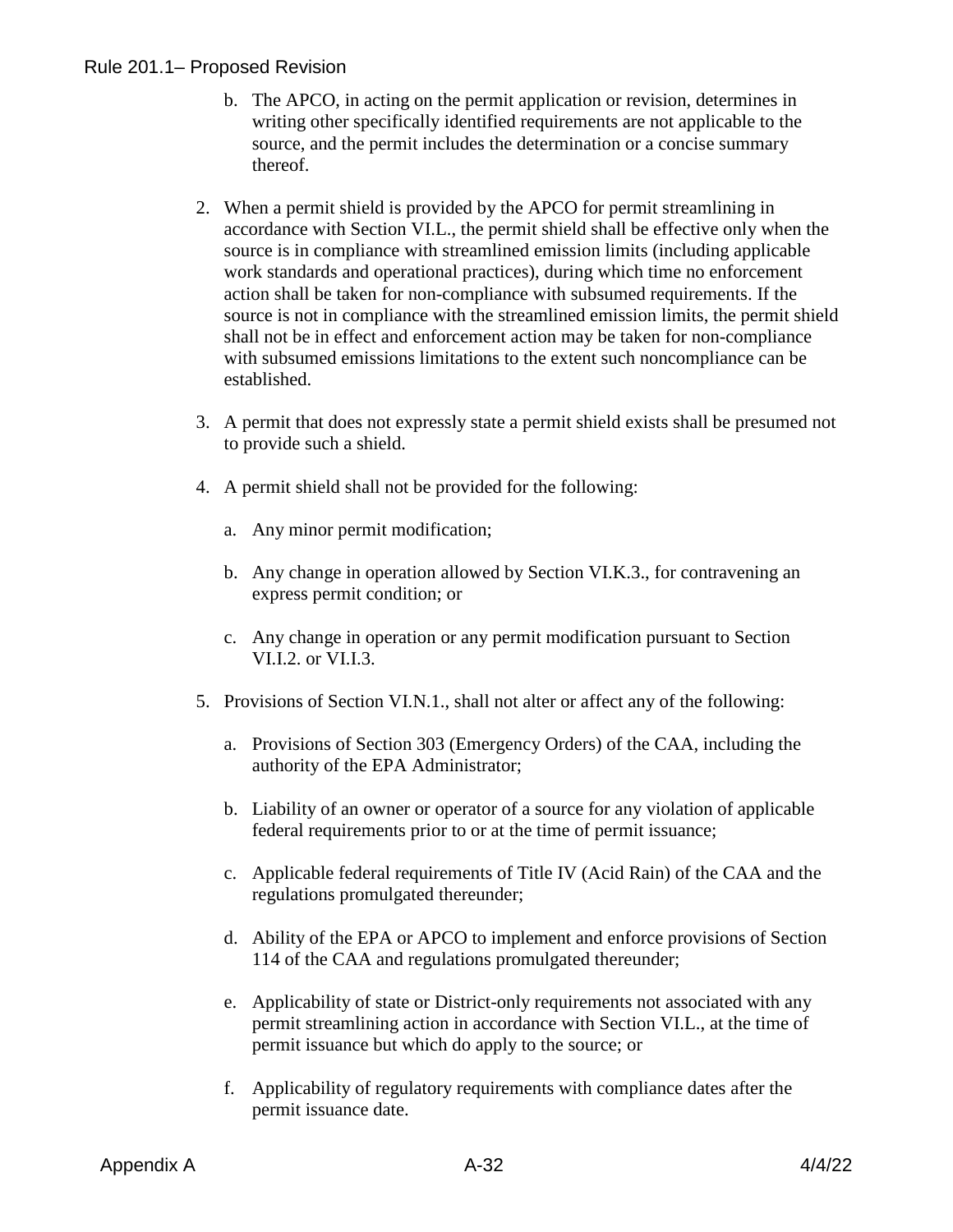## **VII. Permit Content Requirements**

A Permit to Operate shall contain permit conditions ensuring compliance with all requirements of permit streamlining imposed in accordance with Section VI.L., all District-only rules which apply in accordance with Section VI.M.1., and all applicable federal requirements not subsumed by such permit streamlining requirements or Districtonly rules.

- A. Incorporation of Applicable Federal Requirements
	- 1. A Permit to Operate shall incorporate all applicable federal requirements (or District-only rules which apply in accordance with Section VI.M.1., in lieu of applicable federal requirements) as permit conditions. Streamlining, if any, of requirements shall be accomplished in accordance with Section VI.L.
	- 2. A permit condition addressing an applicable federal requirement, a permit streamlining requirement imposed in accordance with Section VI.L., or a Districtonly rule which applies in accordance with Section VI.M.1., shall be specifically identified in the permit, or otherwise distinguished from any requirement not enforceable by EPA in accordance with CH&SC Section 42301.12(a)(3).
- B. General Requirements

All permits to operate shall contain conditions or terms consistent with 40 CFR Part 70.6 Permit Content, including:

1. Emission and Operational Limitations

The permit shall contain terms and conditions ensuring compliance with all permit streamlining requirements imposed in accordance with Section VI.L., all District-only rules which apply in accordance with Section VI.M.1., and all applicable federal requirements not subsumed by such permit streamlining requirements or District-only rules, including any operational limitations or requirements.

2. Preconstruction Permit Requirements

The permit shall include all preconstruction permit conditions for each emissions unit.

3. Origin and Authority for Permit Conditions

The origin and authority for each permit term or condition shall be referenced in the permit. If a permit term or condition is used to subsume requirements in accordance with this Rule, the origin and authority of the subsumed requirements shall also be referenced in the permit.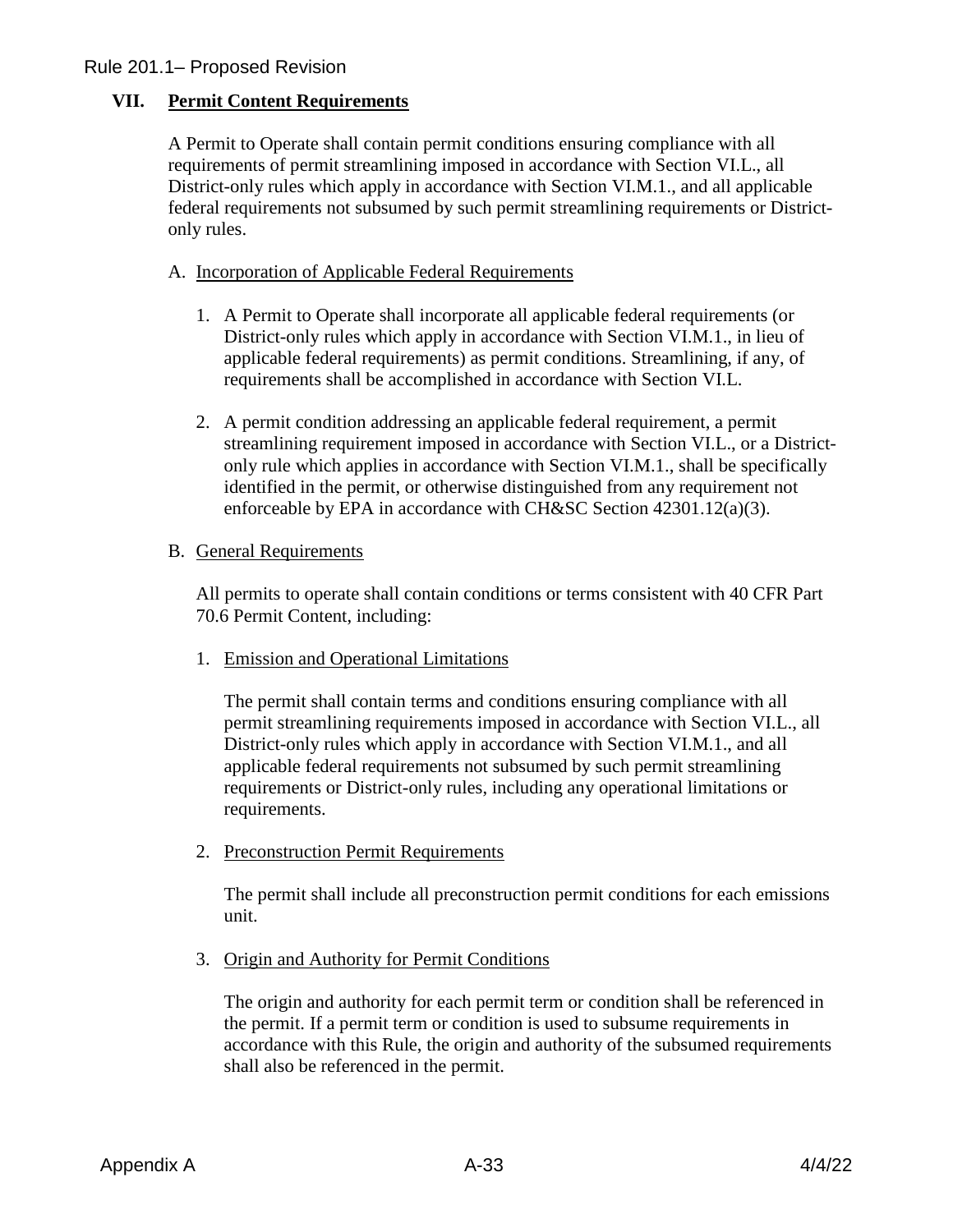4. Equipment Identification

The permit shall identify all equipment to which permit conditions apply.

5. Monitoring, Testing, and Analysis

The permit shall contain terms and conditions requiring monitoring, analytical methods, compliance certification, test methods, equipment management, and statistical procedures consistent with all permit streamlining requirements imposed in accordance with Section VI.L., all District-only rules which apply in accordance with Section VI.M.1., and all applicable federal requirement (including those imposed pursuant to Sections  $114(a)(3)$  and  $504(b)$  of the CAA (authority to require testing), and 40 CFR Part 64) not subsumed by such permit streamlining requirement(s) or District-only rules. Periodic monitoring shall be required as a condition to ensure monitoring is sufficient to yield reliable data representative of the source's compliance with permit conditions over the relevant time period.

#### 6. Recordkeeping

The permit shall include recordkeeping conditions requiring:

- a. Recording of maintenance of all monitoring and support information associated with all permit streamlining requirements imposed in accordance with Section VI.L., all District-only rules which apply in accordance with Section VI.M.1., and all applicable federal requirement not subsumed by such permit streamlining requirement(s) or District-only rules, including:
	- 1) Date, place, and time of sampling;
	- 2) Operating conditions at time of sampling;
	- 3) Date, place, and method of analysis; and
	- 4) Results of analysis;
- b. Retention of records of all required monitoring data and support information for a period of at least five years from the date of sample collection, measurement, report, or application; and
- c. Any other recordkeeping deemed necessary by the APCO to ensure compliance with all permit streamlining requirements imposed in accordance with Section VI.L., all District-only rules which apply in accordance with Section VI.M.1., and all applicable federal requirements not subsumed by such permit streamlining requirement(s) or District-only rules.
- 7. Reporting

The permit shall include reporting conditions requiring the following: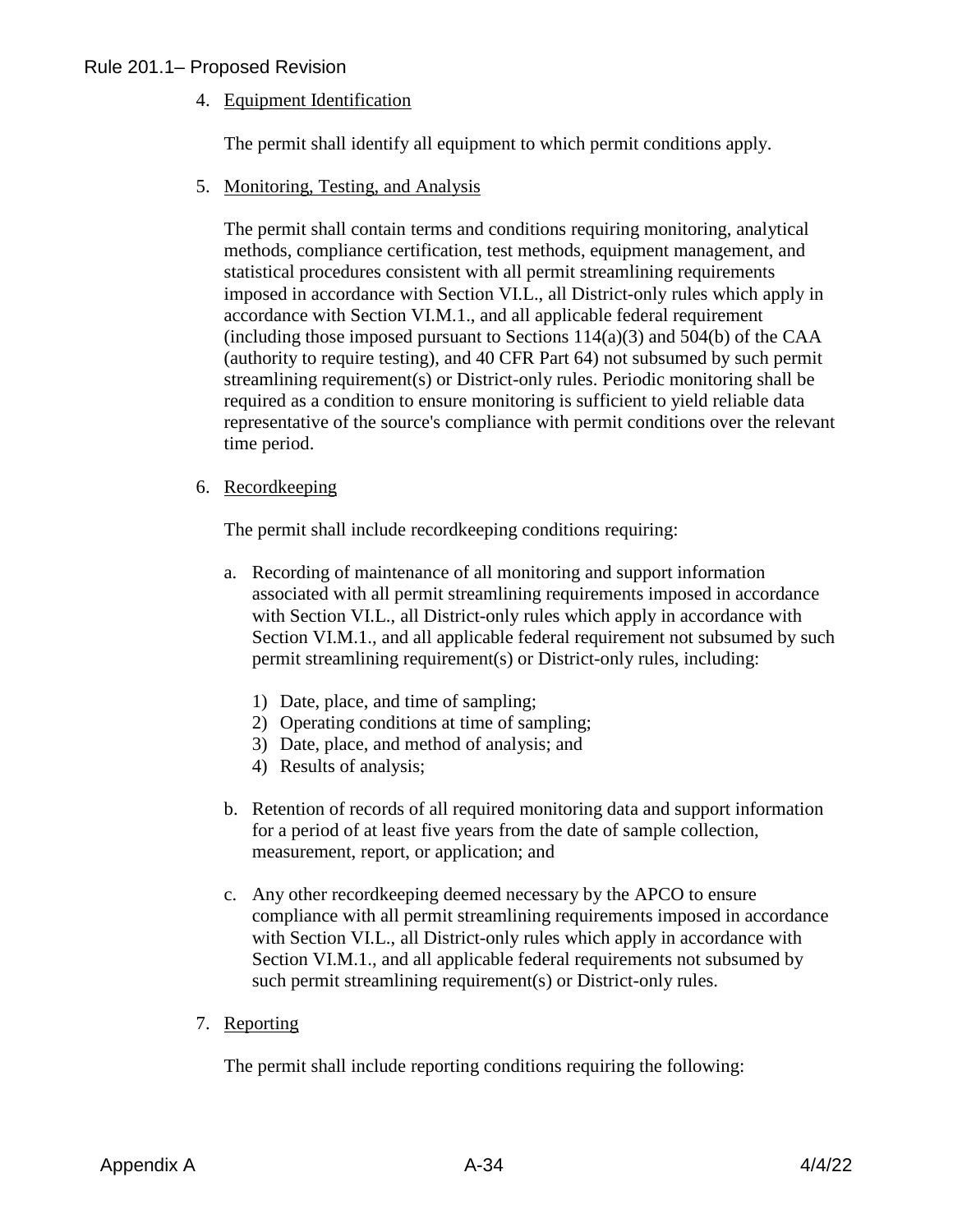- a. Any non-conformance with permit requirements, including any attributable to emergency conditions (as defined in the permit) shall be promptly reported to the APCO and in accordance with Rule 111;
- b. Monitoring report shall be submitted at least every six months identifying any non-conformance with permit requirements, including any previously reported to the APCO;
- c. All reports of non-conformance with permit requirements shall include probable cause of non-conformance and any preventative or corrective action taken;
- d. Progress report shall be made on a compliance schedule at least semiannually and including: 1) date when compliance will be achieved, 2) explanation of why compliance was not, or will not be achieved by the scheduled date, and 3) log of any preventative or corrective action taken;
- e. Each monitoring report shall be accompanied by a written statement from the responsible official certifying the truth, accuracy, and completeness of the report; and
- f. Any source subject to this rule shall submit to the District by March 31 of each year, actual GHG emissions for the previous calendar year. Emissions shall be calculated and reported in accordance with 40 CFR Part 98, Mandatory Greenhouse Gas Reporting.
- 8. Compliance Plan

The permit shall include a compliance plan:

- a. Describing the compliance status of an emissions unit with respect to each applicable federal requirement, except as provided below:
	- 1) For all applicable federal requirements which are satisfied by compliance with streamlining requirements approved by the District in accordance with Section VI.L., the responsible official may certify compliance with streamlined requirement(s) if there are data on which to base such a certification. The compliance plan shall include an attachment that indicates compliance with the permit streamlining requirement ensures compliance with identified applicable federal requirements being subsumed; and
	- 2) In lieu of a corresponding requirement in the State Implementation Plan, the responsible official may certify compliance with a District only rule allowed by the District in accordance with Section VI.M.1., if there are data on which to base such a certification;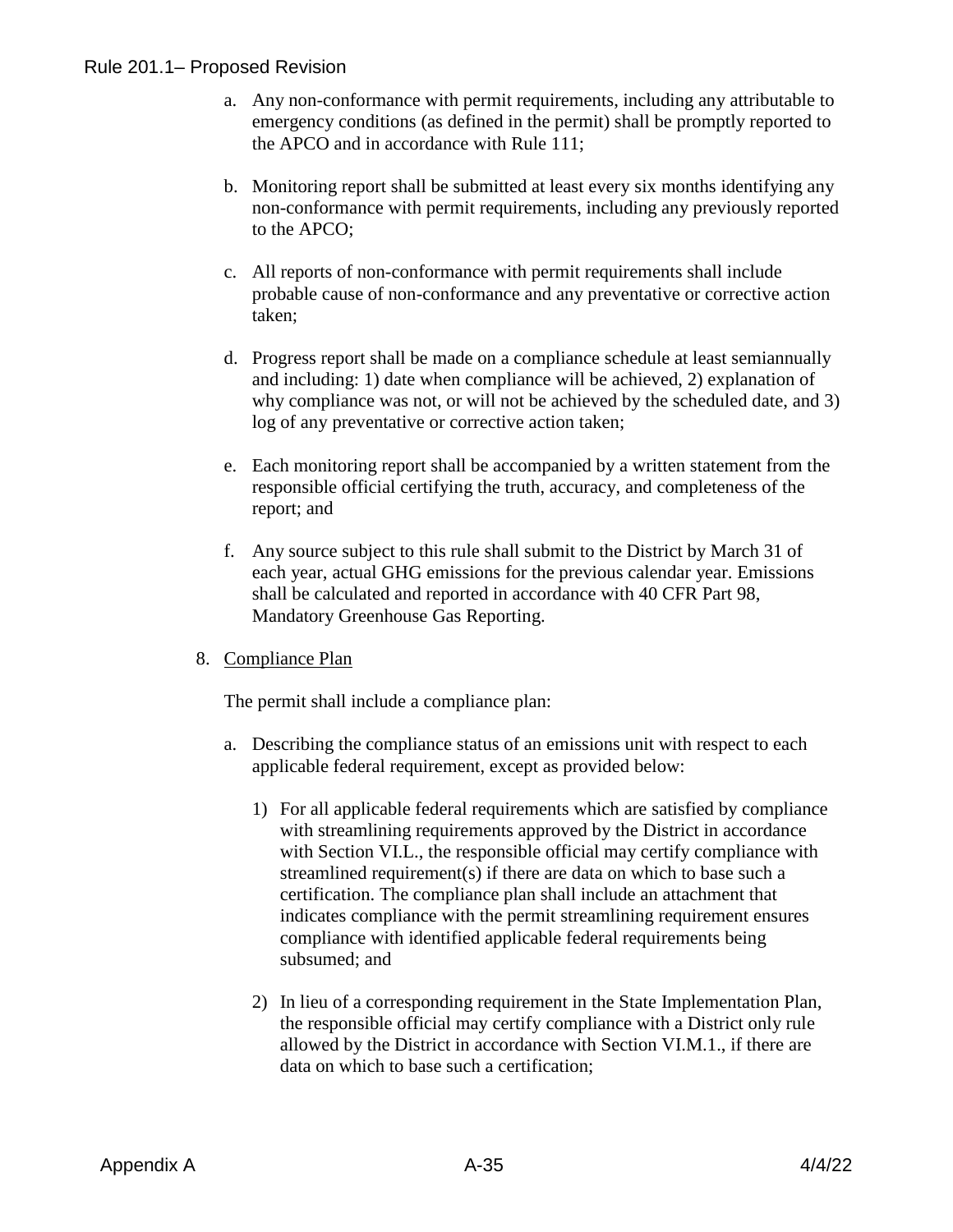- b. Describing how compliance will be achieved if an emissions unit is not in compliance with an applicable federal requirement at time of permit issuance. However, if the emission unit complies with a District-only rule in accordance with Section VI.M.1., no description is needed to address the corresponding State Implementation Plan requirement unless otherwise required by the District;
- c. Assuring an emissions unit will continue to comply with all permit conditions with which it is in compliance; and
- d. Assuring an emissions unit will comply with, on a timely basis, any applicable federal requirement becoming effective during the permit term.
- 9. Compliance Schedule

The permit shall include a compliance schedule for any emissions unit which is not in compliance, at the time of permit issuance, renewal, and modification (if the non-compliance is with units being modified), with any permit streamlining requirement imposed in accordance with Section VI.L., any District-only rule which applies in accordance with Section VI.M.1., and any current applicable federal requirements not subsumed by such permit streamlining requirement(s) or District-only rules. The compliance schedule shall resemble and be at least as stringent as that contained in any judicial consent decree, administrative order, or schedule approved by the District hearing board if required by state law and shall require:

- a. Statement the emissions unit will continue to comply with all permit conditions with which it is in compliance;
- b. Statement the emissions unit will comply, on a timely basis, with an applicable federal requirement becoming effective during the permit term;
- c. For each condition with which the emissions unit is not in compliance with a permit streamlining requirement imposed in accordance with Section VI.L., a District-only rule which applies accordance with Section VI.M.1., or an applicable federal requirement not subsumed by such permit streamlining requirements or District-only rules, a schedule of compliance listing all preventative or corrective activities, and dates when these activities will be accomplished; and
- d. For each emissions unit not in compliance with a permit streamlining requirement imposed in accordance with Section VI.L., a District-only rule which applies in accordance with Section VI.M.1., or an applicable federal requirement not subsumed by such permit streamlining requirements or District-only rules, a schedule of progress on at least a semi-annual basis including: 1) date when compliance will be achieved, 2) explanation of why compliance was not, or will not be, achieved by the scheduled date, and 3) log of any preventative or corrective actions taken.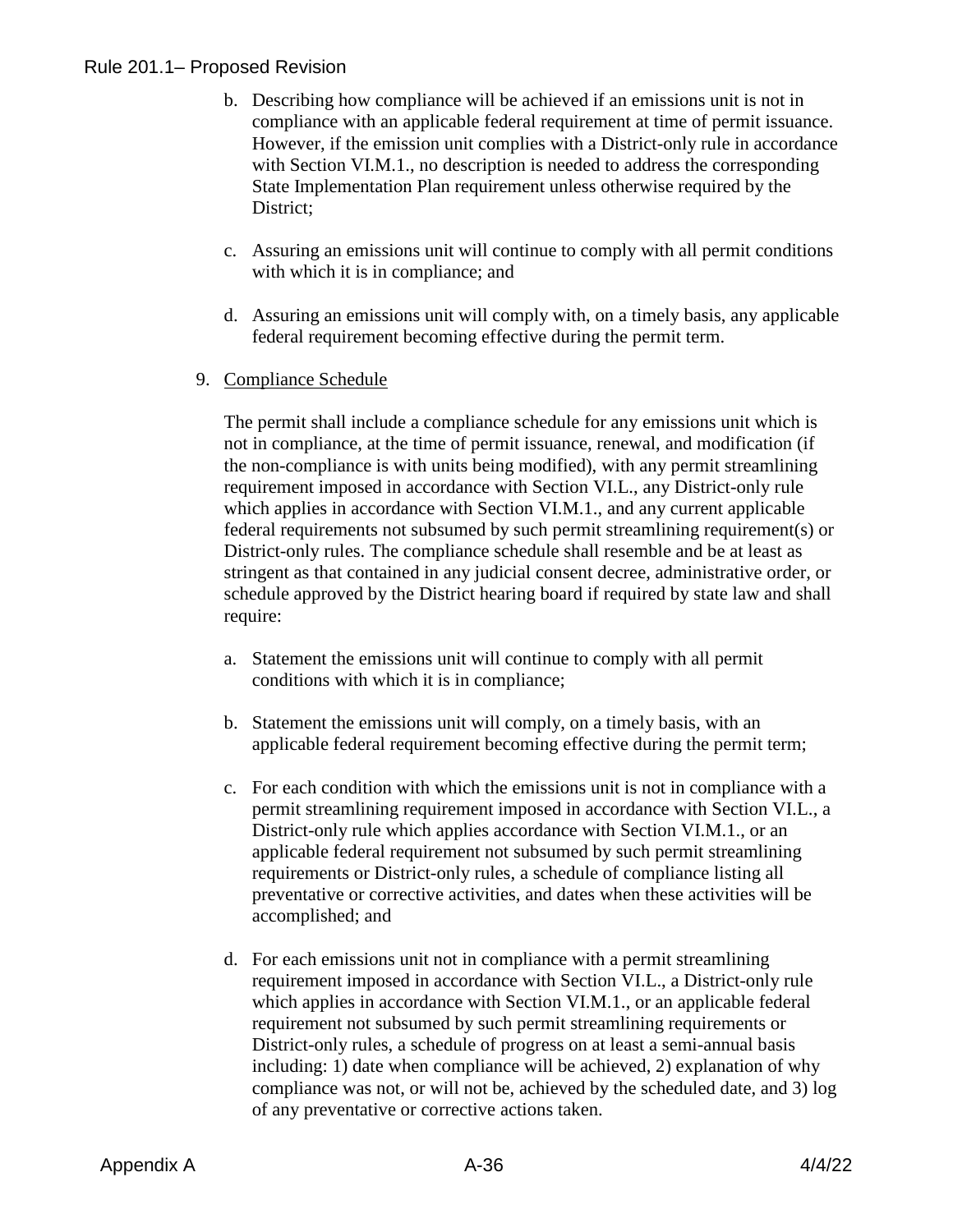## 10. Right of Entry

The permit shall require the source to allow entry of District, CARB, or EPA officials for purpose of inspection and sampling, including:

- a. Inspection of the stationary source, including equipment, work practices, operations, and emission-related activity;
- b. Inspection and duplication of records required by the permit to operate; and
- c. Source sampling or other monitoring activities.

#### 11. Compliance with Permit Conditions

The permit shall include the following compliance provisions:

- a. Permittee shall comply with all permit conditions;
- b. Permit does not convey any property rights or any exclusive privilege;
- c. Non-compliance with any permit condition shall be grounds for permit termination, revocation and reissuance, modification, enforcement action, or denial of permit renewal;
- d. Permittee shall not use "need to halt or reduce a permitted activity in order to maintain compliance" as a defense for non-compliance with any permit condition;
- e. Pending permit action or notification of anticipated non-compliance does not stay any permit condition; and
- f. Within a reasonable time period, permittee shall furnish any information requested by the APCO, in writing, for purpose of determining: 1) compliance with the permit, or 2) whether or not cause exists for a permit or enforcement action.

#### 12. Emergency Provisions

The permit shall include the following emergency provisions:

a. The permittee shall comply with the requirements of Rule 111 and the emergency provisions contained in all permit streamlining requirements imposed in accordance with Section VI.L., all District-only rules which apply in accordance with Section VI.M.1., and all applicable federal requirements not subsumed by such permit streamlining requirement(s) or District-only rules.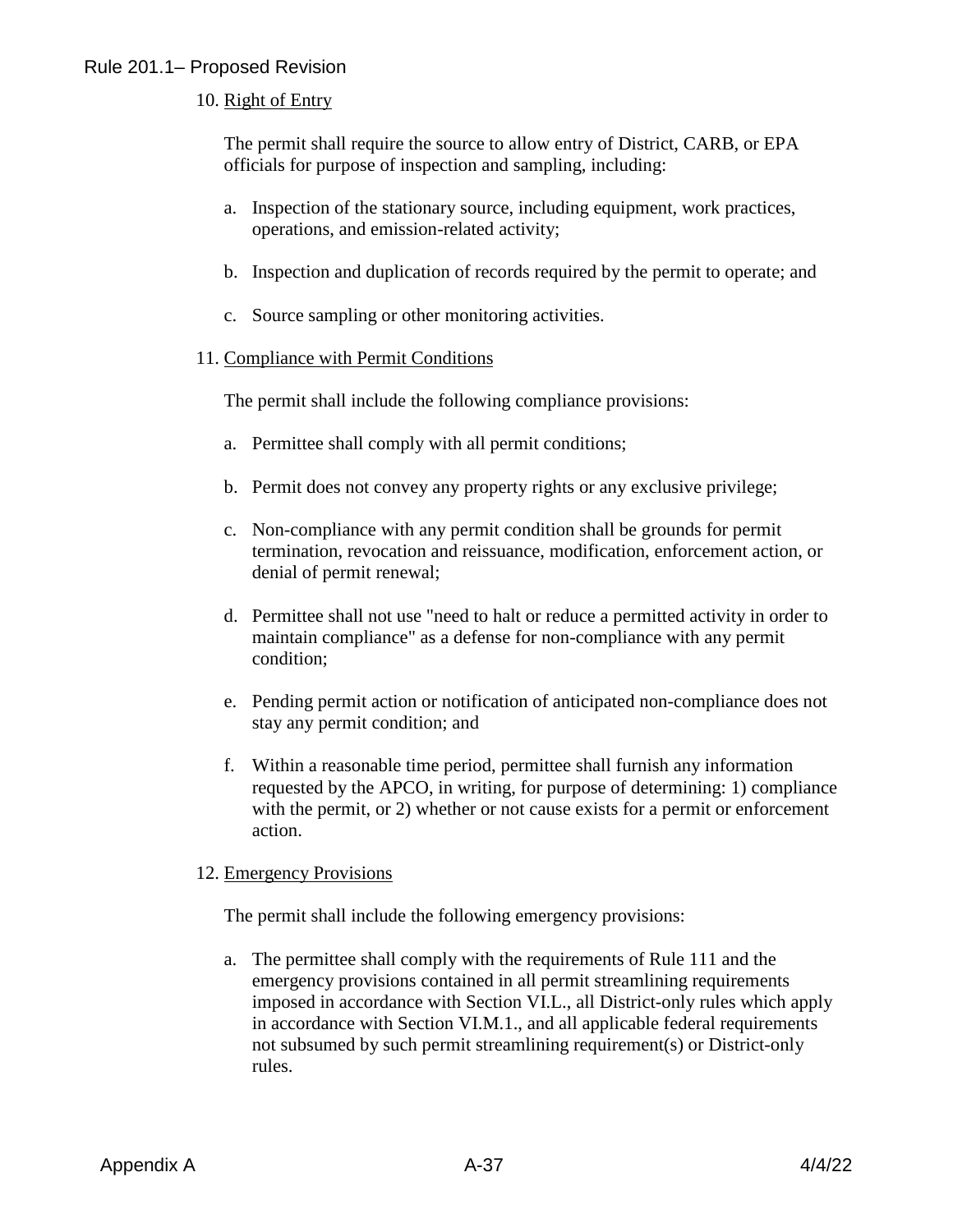- b. Within two weeks of an emergency event, an owner or operator of the source shall submit to the District a properly signed, contemporaneous log or other relevant evidence which demonstrates that:
	- 1) An emergency occurred;
	- 2) The permittee can identify the cause(s) of the emergency;
	- 3) The facility was being properly operated at the time of the emergency;
	- 4) All steps were taken to minimize the emissions resulting from the emergency; and
	- 5) Within two working days of the emergency event, the permittee provided the District with a description of the emergency and any mitigating or corrective actions taken;
- c. In any enforcement proceeding, the permittee has the burden of proof for establishing that an emergency occurred.

#### 13. Severability

The permit shall include a severability clause ensuring continued validity of otherwise unaffected permit requirements in event of a challenge to any portion of the permit.

#### 14. Compliance Certification

The permit shall contain conditions for compliance certification requiring the following:

- a. The responsible official shall submit a compliance certification to the EPA and the APCO every 12 months or more frequently as specified in an applicable requirement or by the District. All compliance reports and other documents required to be submitted to the District by the responsible official shall state that, based on information and belief formed after reasonable inquiry, the statements and information in the document are true, accurate, and complete;
- b. Such compliance certification shall identify the basis for each permit term or condition, e.g., specify the emissions limitation, standard, or work practice, and a means of monitoring compliance with the term or condition;
- c. Such compliance certification shall include compliance status and method(s) used to determine compliance for the current time period and over entire reporting period; whether compliance was continuous or intermittent; and
- d. Such compliance certification shall include any additional inspection, monitoring, or entry requirement promulgated pursuant to Sections 114(a) and 504(b) of the CAA.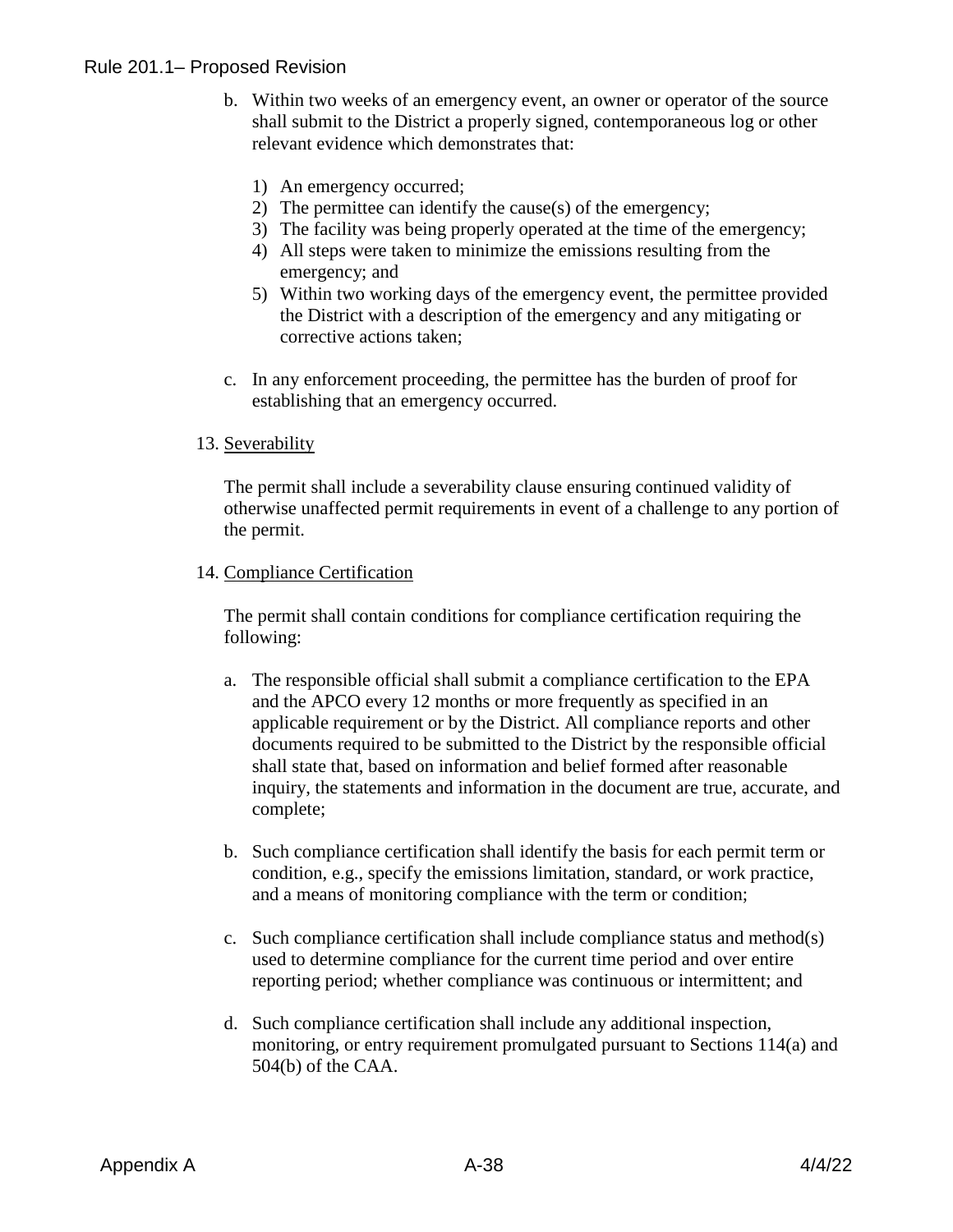## 15. Permit Life

With the exception of acid rain units subject to Title IV of the CAA and solid waste incinerators subject to Section 129(e) of the CAA, each Permit to Operate shall include a condition for a fixed term not to exceed five years from the time of issuance. A permit to operate for an acid rain unit shall have a fixed permit term of five years. A permit to operate for a solid waste incinerator shall have a permit term of 12 years; but such permit shall be reviewed at least every five years.

## 16. Payment of Fees

The permit shall include a condition ensuring that appropriate permit fees are paid on schedule. If fees are not paid on schedule, the permit shall be forfeited. Operation without a permit shall subject the source to potential enforcement action by the District and the EPA pursuant to Section 502(a) of the CAA.

#### 17. Alternative Operating Scenarios

Where an owner or operator requests an alternative operating scenario be included in the permit for an emissions unit, the permit shall contain specific conditions for each operating scenario, including each alternative operating scenario. Each operating scenario, including each alternative operating scenario, identified in the permit shall ensure compliance with all permit streamlining requirements imposed in accordance with Section VI.K.1., all District-only rules which apply in accordance with Section VI.M.1., and all applicable federal requirements not subsumed by such permit streamlining requirement(s) or District-only rules, and all requirements of this Section. The source shall maintain a contemporaneous log to record each change from one operating scenario to another.

## 18. Approved Replicable Methodology (ARM)

Emissions limitations and standards, including those operational requirements and limitations that assure compliance with all applicable requirements at the time of permit issuance. Such requirements and limitations may include ARMs identified by the source in its part 70 permit application as approved by the District, provided that no ARM shall contravene any terms needed to comply with any otherwise applicable requirement or requirement of this part or circumvent any applicable requirement that would apply as a result of implementing the ARM.

- a. The permit shall specify and reference the origin of and authority for each term or condition, and identify any difference in form as compared to the applicable requirement upon which the term or condition is based.
- b. The permit shall state that, where an applicable requirement of the Act is more stringent than an applicable requirement of regulations promulgated under title IV of the Act, both provisions shall be incorporated into the permit and shall be enforceable by the Administrator.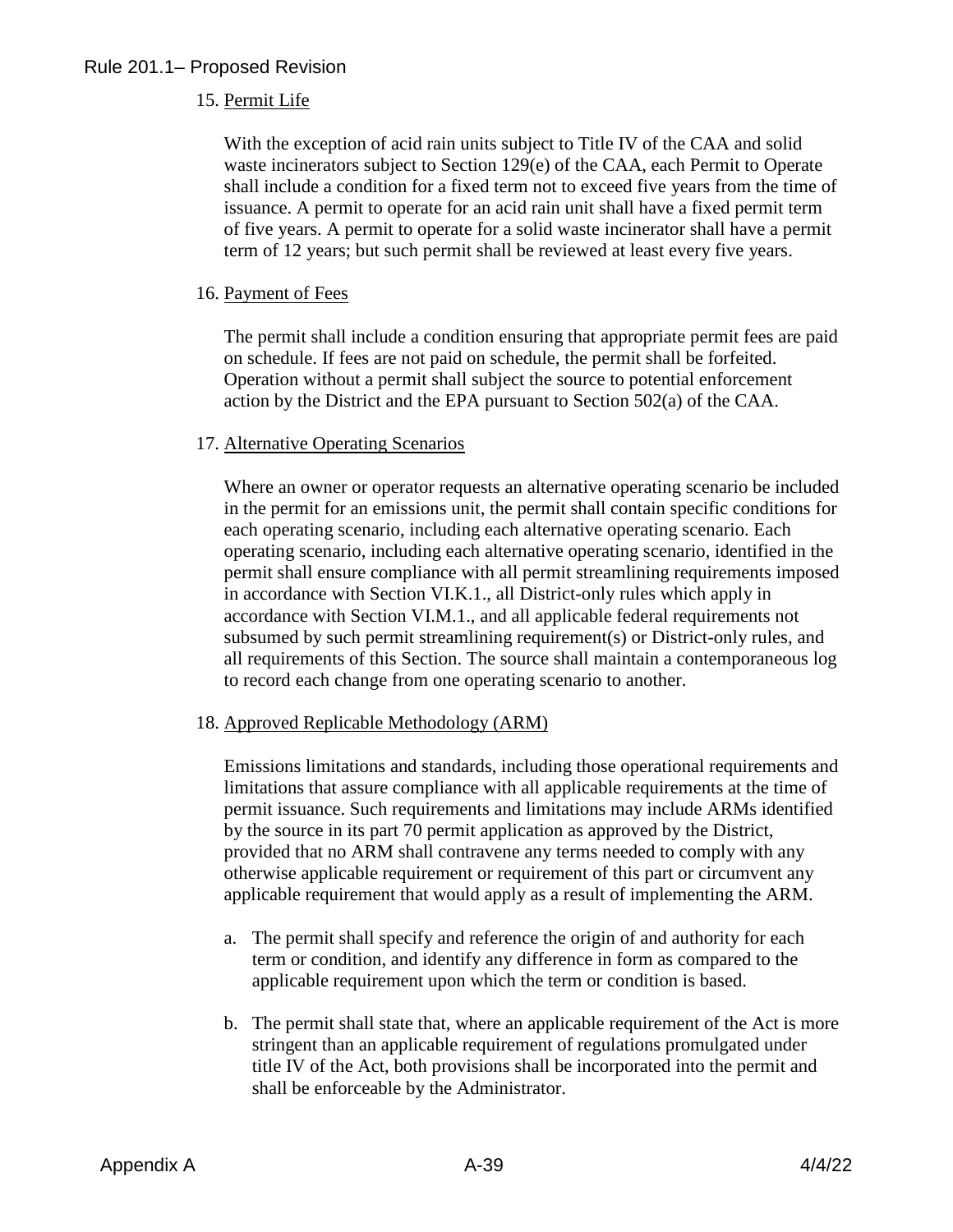c. If an applicable implementation plan allows a determination of an alternative emission limit at a part 70 source, equivalent to that contained in the plan, to be made in the permit issuance, renewal, or significant modification process, and the State elects to use such process, any permit containing such equivalency determination shall contain provisions to ensure that any resulting emissions limit has been demonstrated to be quantifiable, accountable, enforceable, and based on replicable procedures.

## 19. Voluntary Emissions Caps

To the extent applicable federal requirements provide for averaging emissions increases and decreases within a stationary source without case-by-case approval, an owner or operator may request, subject to approval by the APCO, permitting one or more emissions unit(s) under a voluntary emissions cap. The permit for each emissions unit included under a voluntary emissions cap shall include federally-enforceable conditions requiring:

- a. Compliance with all permit streamlining requirements imposed in accordance with Section VI.L., all District-only rules which apply in accordance with Section VI.M.1., and all applicable federal requirements not subsumed by such permit streamlining requirement(s) or District-only rules, including those authorizing emissions averaging;
- b. Compliance of all individual emissions units with applicable emissions limitations, standards, or other requirements;
- c. Any emissions limitation, standard, or other requirement be enforced through continuous emission monitoring, where applicable; and
- d. All affected emissions units under a voluntary emissions cap be considered to be operating in violation of the permit if the voluntary emissions cap is exceeded.

## 20. Acid Rain Units Subject to Title IV

The permit for an acid rain unit shall include conditions requiring compliance with any federal standard or requirement promulgated pursuant to Title IV (Acid Deposition Control) of the CAA and any federal standard or requirement promulgated pursuant to Title V of the CAA, except as modified by Title IV. Acid rain unit permit conditions shall include requirements of 40 CFR Part 72.9 and the following:

a. Sulfur dioxide emissions from an acid rain unit shall not exceed annual emissions allowances (up to one ton per year of sulfur dioxide may be emitted for each emission allowance allotted) the source lawfully holds for such unit under Title IV of the CAA or the regulations promulgated pursuant to Title IV;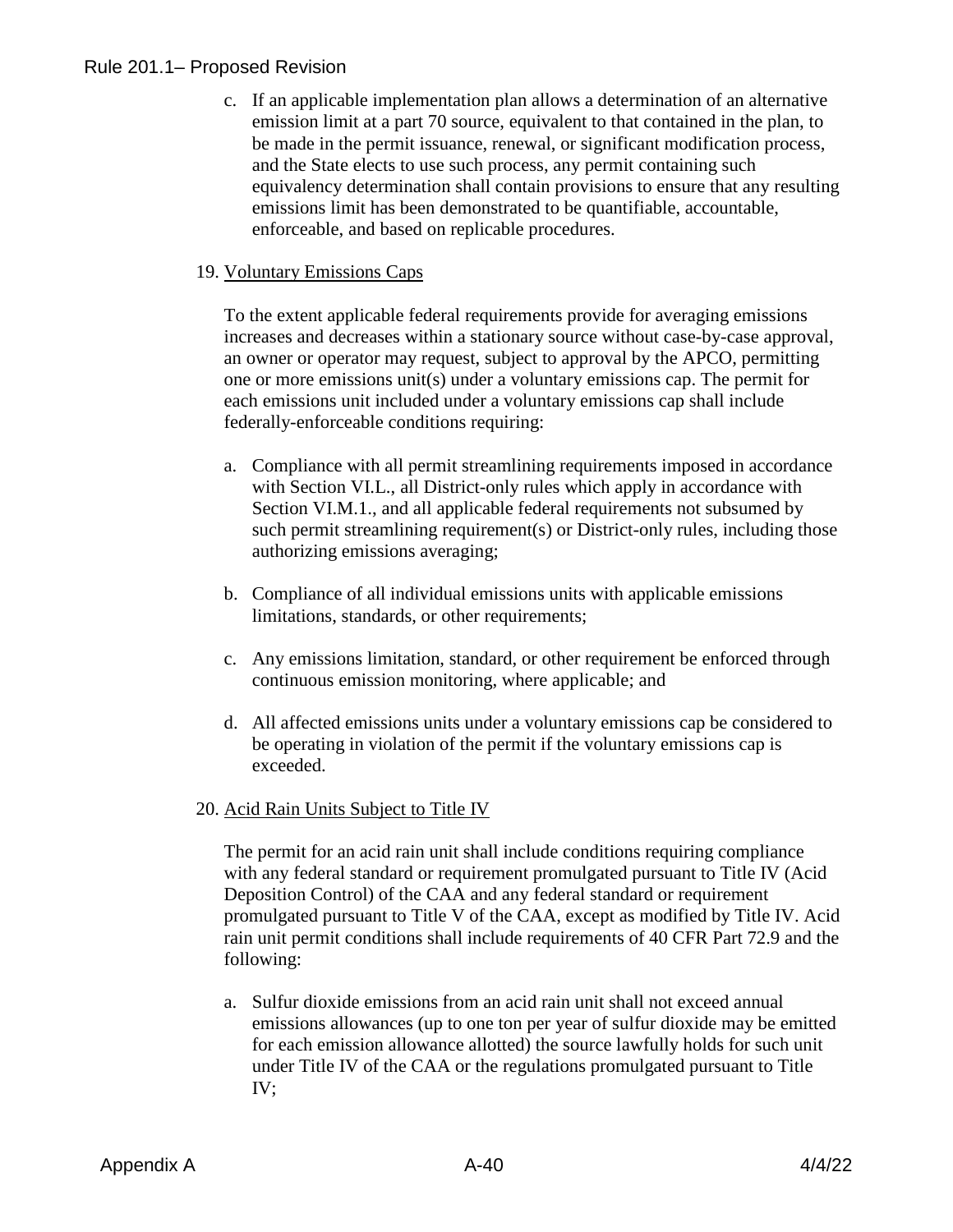- b. Any increase in an acid rain unit's sulfur dioxide emissions authorized by allowances acquired pursuant to Title IV of the CAA shall not require a revision of the acid rain portion of the operating permit provided such increases do not require permit revision under any other applicable federal requirement;
- c. There is no limit on the number of sulfur dioxide emissions allowances held by a source, but a source with an acid rain unit shall not use such emissions allowances as a defense for non-compliance with any applicable federal requirement or District requirement, including District Rule 210.1 (New Source Review Rule); and
- d. An acid rain unit's sulfur dioxide allowances shall be accounted for according to procedures established in regulations promulgated pursuant to Title IV of the CAA.

## 21. Portable Sources

The permit for any portable source, allowed to operate at two or more locations, shall contain conditions requiring the portable source to:

- a. Meet all applicable District, state, and federal requirements at each location;
- b. Specify monitoring methods, or other methods, e.g., air quality modeling, approved by the APCO, demonstrating compliance with all District, state, and federal requirements; and
- c. Notify the APCO ten working days prior to a change in location.

## 22. Permit Shield

In response to a proposal in the application and upon approval by the APCO, the permit may contain a permit shield in accordance with Section VI.N. The permit shield shall specify requirements of permit streamlining, the applicable federal requirements, and District-only requirements for which the permit shield applies. The permit shield shall also state the specific emission units for which the permit shield applies or whether the permit shield applies to the entire stationary source.

## C. Referencing of District and Applicable Federal Requirements

In lieu of specifying detailed requirements, the permit may reference documents that contain the detailed requirements; provided such documents are specifically and clearly identified, and are readily available to the District and to the public. Each reference shall include, at a minimum, title or document number, author and recipient if applicable, date, citation of relevant sections of the Rule or document, and identification of specific source activities or equipment for which the referencing applies.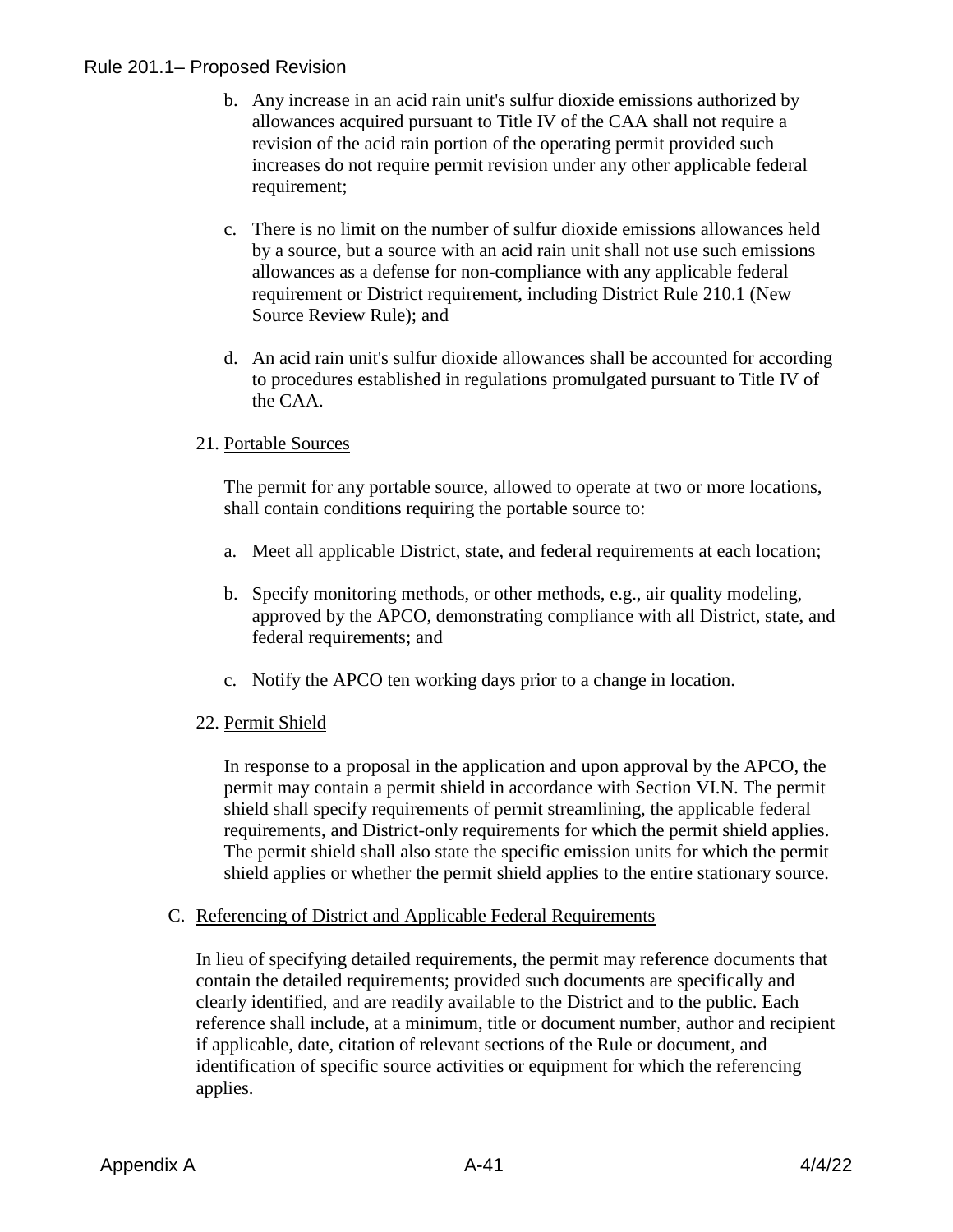## **VIII. Annual Fees**

#### A. Greenhouse Gas Fee

Title V permitted sources with actual GHG emissions, in the prior calendar year, greater than or equal to 100,000 tons of CO2e shall be subject to District Rule 301.4, Greenhouse Gas Fee.

#### B. Supplemental Fee

#### 1. Supplemental Fee Required

Fees collected pursuant to this section shall supplement applicable Rules 301 and 301.3 fee requirements as specified in CFR 40 Part 70.9.

An owner or operator, or his designee, shall pay an annual supplemental fee for a permit to operate pursuant to this Rule as determined by the calculation method in Section VIII.B.3., to provide a District-wide fee rate of \$25 per ton of fee-based emissions (CPI-adjusted) for all facilities subject to this Rule, unless Section VIII.B.2. applies.

- a. "Fee-based emissions" means the actual rate of emissions in tons per year of any fee pollutant, including fugitive emissions, emitted from all stationary sources over the preceding year or any other period determined by the APCO to be representative of normal operation. Fee-based emissions shall be calculated using each emission unit's actual operating hours, production rates, and in-place control equipment; types of material processed, stored, or combusted during the preceding calendar year, or other time period established by the APCO.
- b. "Fee pollutant" means VOCs, NOx, any pollutant for which a National Ambient Air Quality Standard has been promulgated by the EPA (excluding carbon monoxide), and any other pollutant subject to a standard or regulation, excluding Greenhouse Gases, promulgated by the EPA under the CAA or adopted by the District pursuant to Section  $112(g)$  and (j) of the CAA. Any air pollutant regulated solely because of a standard or regulation under Section 112(r) of the CAA for accidental release or under Title VI of the CAA for stratospheric ozone protection shall not be included.
- c. "(CPI-adjusted)" means adjusted by the percentage, if any, by which the Consumer Price Index for the year exceeds the Consumer Price Index for calendar year 1989. The value for (CPI-adjusted) shall be obtained from the EPA.
- 2. Supplemental Fee Not Required

There shall not be a supplemental annual fee if: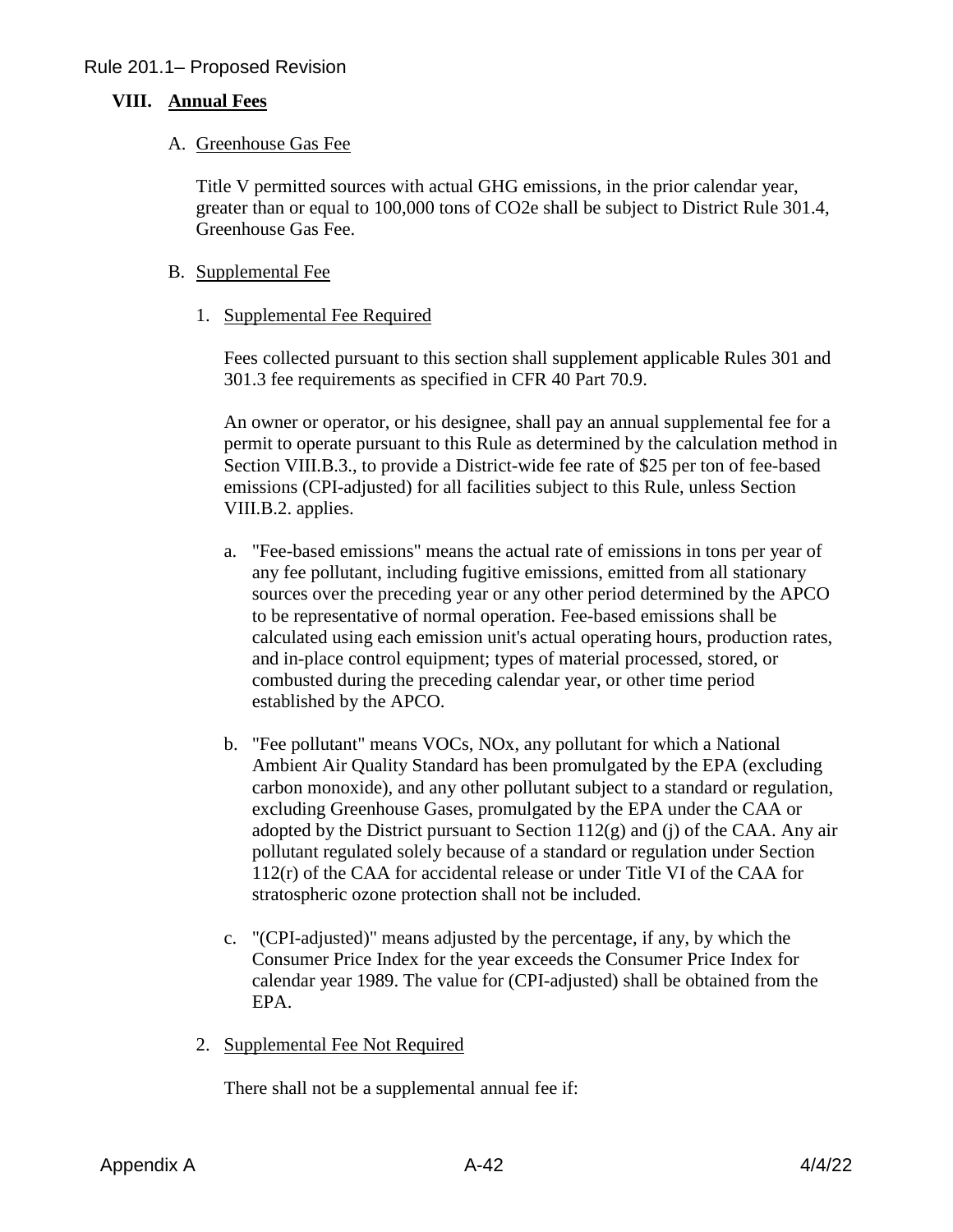- a. The total annual fee rate paid by all sources subject to this Rule pursuant to Rules 301 and 303 (except Section III of Rule 303) (Permit Fees Rules) and 301.3 (CH&SC Section 44380-AB 2588 Toxic Hot Spots) equals or exceeds \$25 per ton of fee-based emissions (CPI adjusted). Only those AB 2588 Toxic Hot Spots fees funding direct and indirect costs associated with activities related to the operating permits program as specified in Section 502(b)(3)(A) of the CAA shall be used to meet the overall fee rate of \$25 per ton of feebased emissions (CPI adjusted), or
- b. The District satisfactorily demonstrates to EPA that collection of less than the amount prescribed in Section VIII.B.1., is sufficient to administer a program for sources subject to Title V which adequately implements applicable CAA requirements, or
- c. EPA promulgates a regulation, guidance, or policy establishing a lower minimum dollars per ton. Should this occur, such new minimum shall be used in Section VIII.B.3., below.
- 3. Determination of Supplemental Fee Any supplemental annual fee due shall be determined by completing the following steps:
	- a. Step 1: Calculation of District-wide Supplemental Annual Fee:

 $S = [$  \$25 per ton (CPI adjusted) x e ] – F

where:

 $S =$  supplemental District-wide annual fee in dollars

e = fee-based emissions in tons per year from all facilities subject to this Rule.  $F =$  District-wide sum (in dollars) of annual fees for sources subject to this Rule under Rule 301; 303 (excluding Section III, CEQA Documents Preparation); and that portion of Rule 301.3 fees collected for District costs associated with activities related to the operating permits program as specified in Section  $502(b)(3)(A)$  of the CAA.

b. Step 2: Calculation of each Facility's Supplemental Annual Fee:

 $s = S \times f$ 

where:

 $s = Given Facility's Supplemental Annual Fee$ 

S = District-wide Supplemental Annual Fee Calculated in Step 1,above

 $f =$  Given Facility's decimal fraction of F used in Step 1, above.

c. Step 3: When the Supplemental Annual Fee is Zero:

If "F" is equal to or greater than " $\lceil \$25 \rceil$  per ton (CPI adjusted) x e ]", then "S" shall be zero and Section VIII.B.2., applies. If "F" is less than [\$25 per ton (CPI adjusted) x e], then "S" shall be as calculated as in Step 1.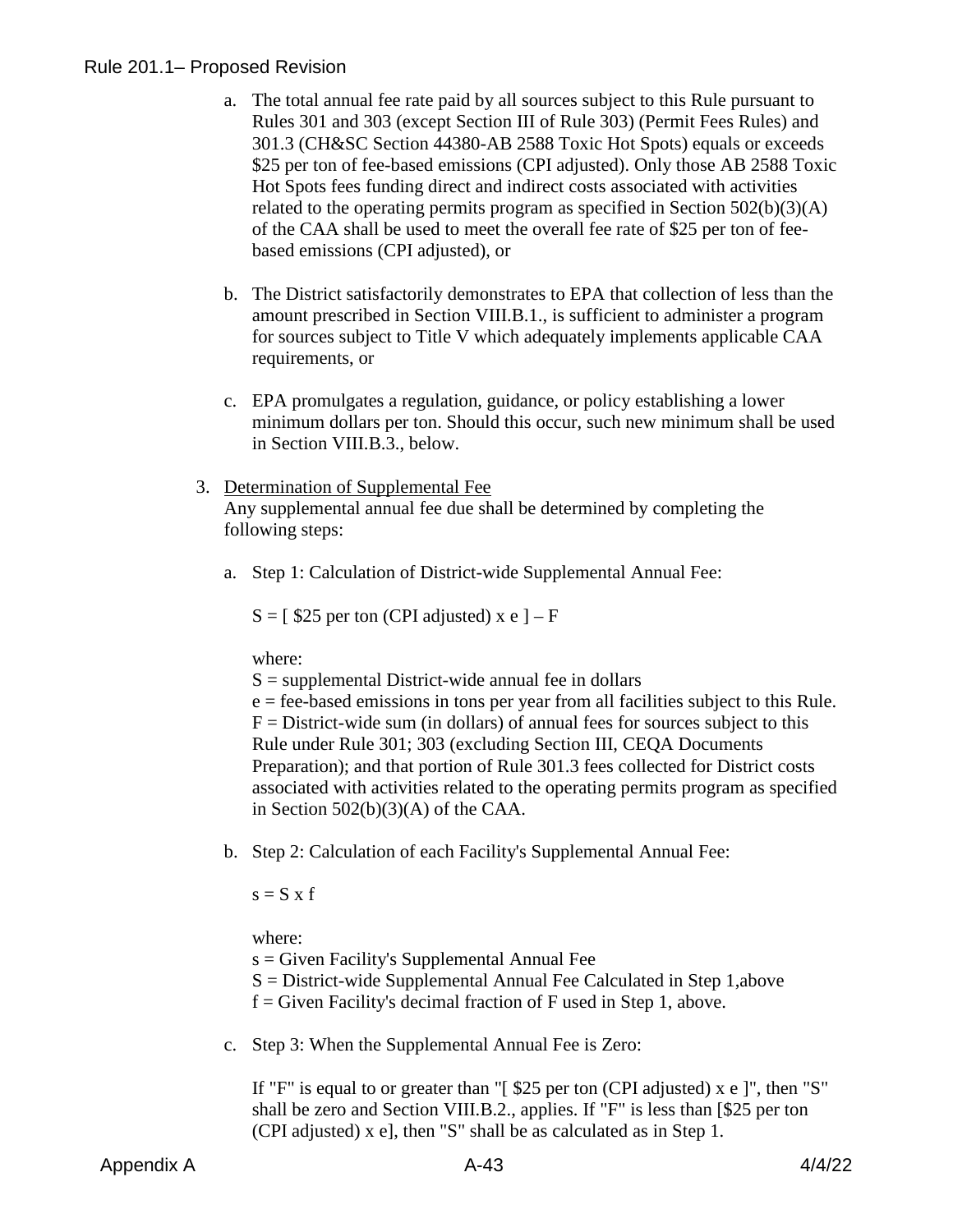C. Submittal of Information

The owner or operator, or his designee, shall provide the APCO sufficient information to determine any GHG Fee or Supplemental Fee.

*Remainder of Page Intentionally Left Blank*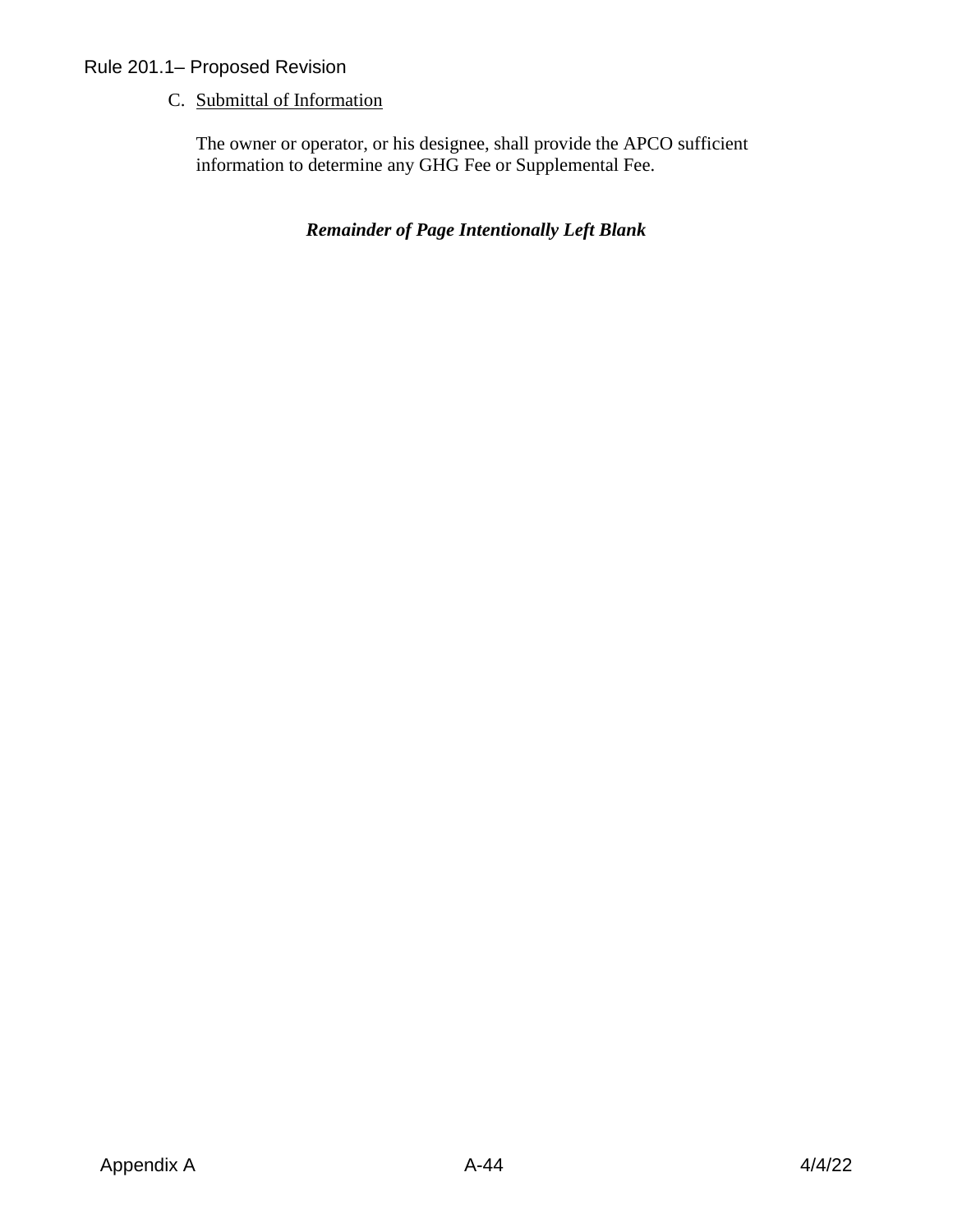## **APPENDIX B:**

## **PROPOSED REVISION RULE 201.1**

# **PERMITS TO OPERATE FOR SOURCES SUBJECT TO TITLE V OF THE FEDERAL CLEAN AIR ACT AMENDMENTS OF 1990**

**STRIKEOUT UNDERLINE**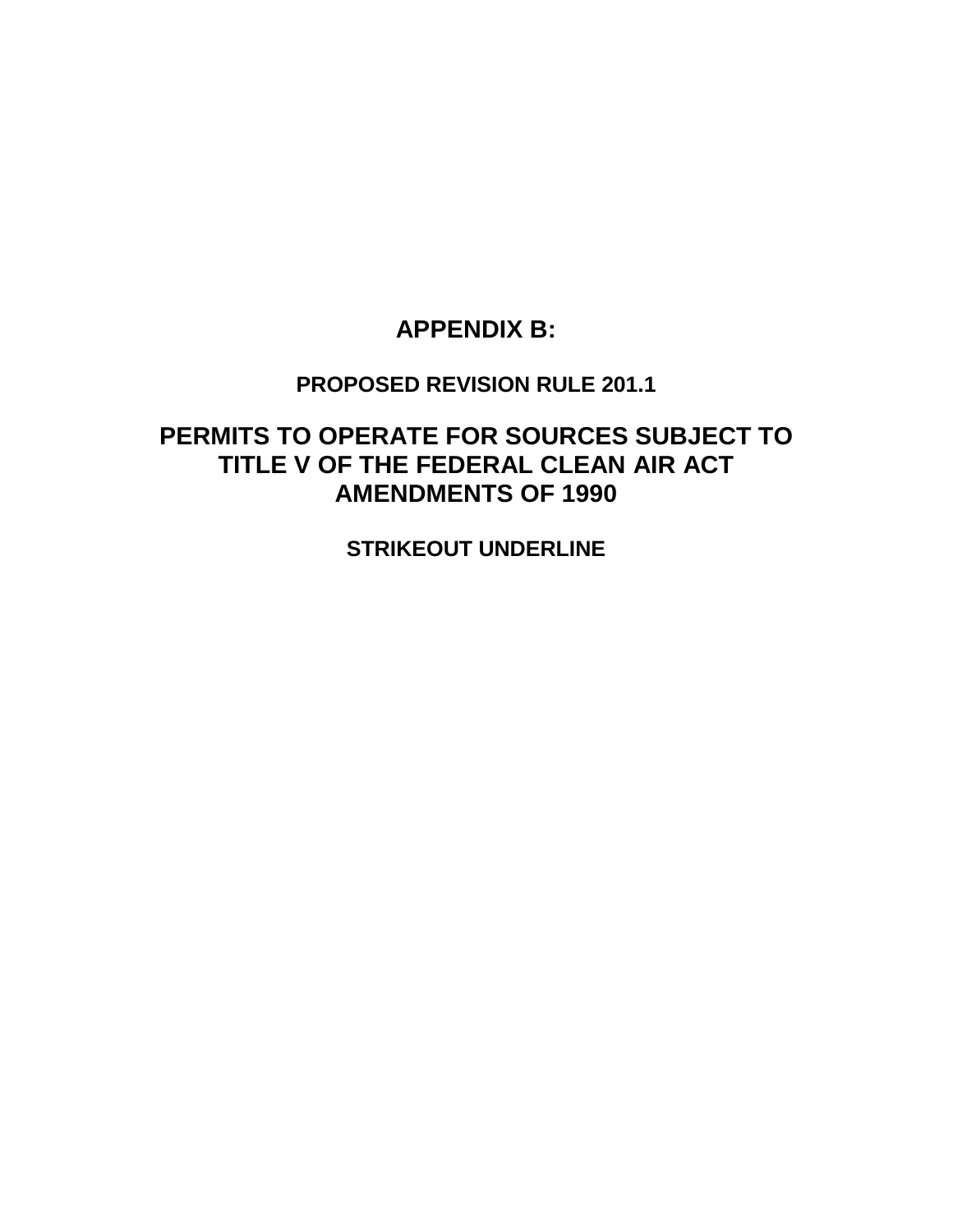## **RULE 201.1 Permits to Operate For Sources Subject To Title V of the Federal Clean Air Act Amendments of 1990** - Adopted 11/01/93 (effective 5/3/95), Amended 1/9/97, 5/3/01 (effective 10/22/01), Amended 3/11/04, Amended 1/12/12, Amended X/XX/XX (Effective X/XX/XX)

## **I. Purpose and General Requirements of Rule**

Rule 201.1 is intended to implement requirements of Title V of the Federal Clean Air Act amendments of 1990 (CAA) for permits to operate. Title V requires issuance of operating permits for certain sources emitting regulated air pollutants, including attainment and non-attainment pollutants.

As of October 22, 2001, the Eastern Kern Air Pollution Control District (District) shall implement an operating permits program pursuant to the requirements of this Rule. Requirements of this Rule shall augment and take precedence over any conflicting administrative requirements of any other provisions of the District's Rules and or Regulations. The District shall also-continue to implement its other existing permitting programs pursuant to: Rule 201 (Permits Required)program, which including include Authorities Authority to Construct provisions, and Rule 210.1 (New Source Review), etc. Nothing in Rule 201.1 limits the authority of the Air Pollution Control Officer (APCO) of the District to revoke or terminate a Rule 201 permit pursuant to Sections 40808 and 42307-42309 of the California Health and Safety Code (CH&SC).

Sources subject to Rule 201.1 include major sources, acid rain units subject to Title IV of the CAA, solid waste incinerators subject to Section 111 or 129 of the CAA, and any other sources specifically designated by Rule of the EPA. Sources subject to this Rule 201.1 shall obtain permits to an operate operating permit issued pursuant to the conditions and requirements listed within this Rule, and, each such permit to operate issued shall contain conditions and requirements be adequate to ensure compliance with:

- A. All applicable provisions of Division 26 of the CH&SC, commencing with Section 39000;
- B. All applicable orders, rules, and regulations of the District and the California Air Resources Board (CARB);
- C. All applicable provisions of the implementation plan required by the CAA. In satisfaction of this requirement, a source may ensure compliance with a corresponding District-only rule in accordance with the procedure specified in Section VI.K.;
- D. Each applicable emission standard or limitation, rule, regulation, or requirement adopted or promulgated to implement the CAA. In satisfaction of this requirement, a source may propose compliance with a requirement of permit streamlining in accordance with procedures specified in Section VI.J.; and
- E. All requirements of all preconstruction permits issued pursuant to Parts C and D of the CAA (PSD and NSR).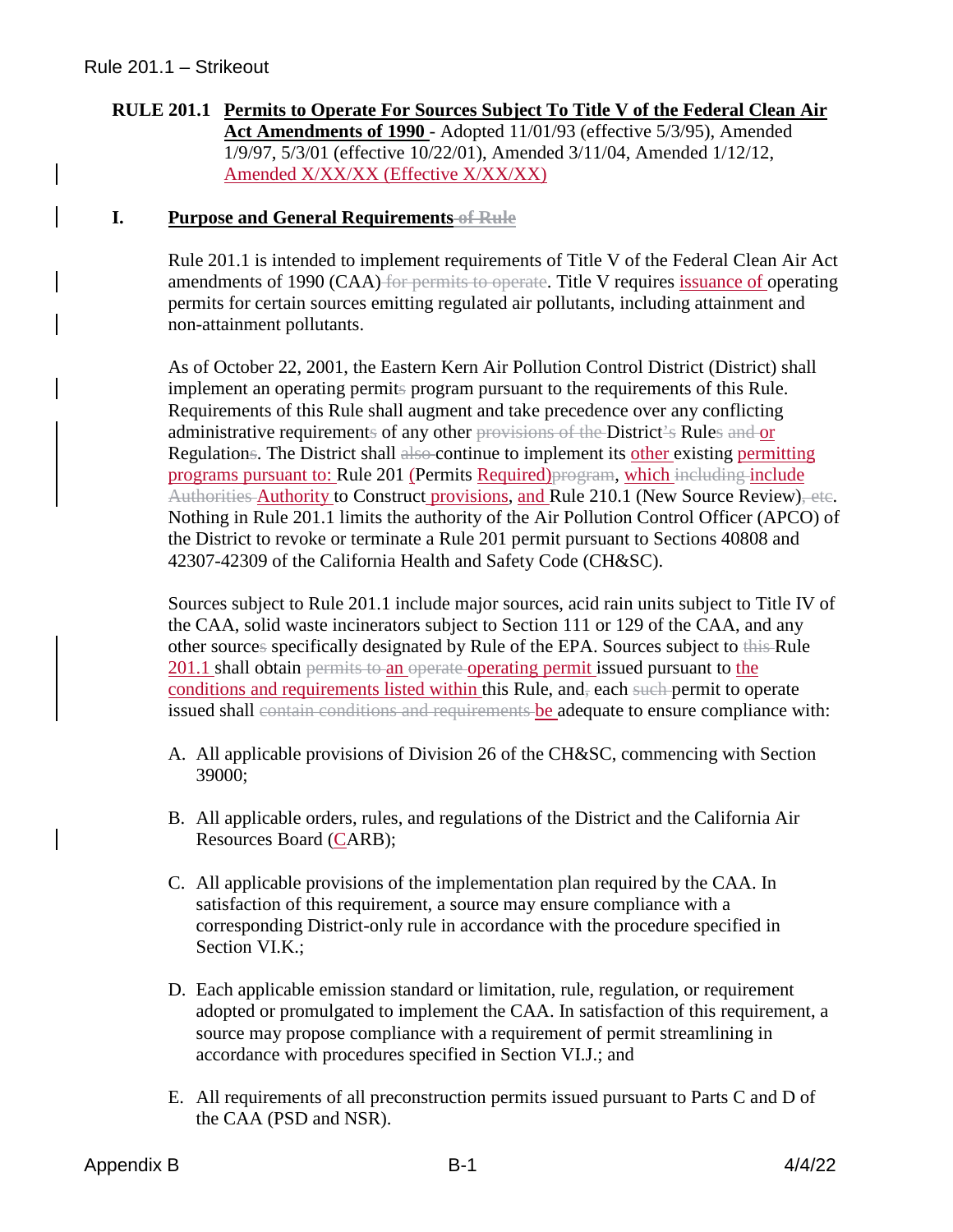Operation of an emissions unit in violation of any applicable permit condition or requirement shall constitute a violation of this Rule.

## **II. Definitions**

Definitions in this section apply throughout this Rule and are derived from related provisions of EPA's Title V regulations in Part 70 Code of Federal Regulations (CFR), "State Operating Permit Programs."

- A. Acid Rain Unit: Any fossil fuel-fired combustion device constituting an affected unit under 40 CFR Part 72.6 and therefore subject to requirements of Title IV (Acid Deposition Control) of the CAA.
- B. Administrative Permit Amendment: Amendment to a permit to operate, which:
	- 1. Corrects a typographical error;
	- 2. Identifies a minor administrative change at the stationary source; for example, a change in name, address, or phone number of any person identified in the permit;
	- 3. Requires more frequent monitoring or reporting by an owner or operator of the stationary source; or
	- 4. Transfers ownership or operational control of a stationary source, provided, prior to transfer, the APCO receives a written agreement specifying a date for transfer of permit responsibility, coverage, and liability from current to prospective permittee.
- C. Affected State: Any state: 1) contiguous with California and whose air quality may be affected by a permit action, or 2) within 50 miles of the source proposing a permit action.
- D. Air Pollution Control Officer (APCO): Eastern Kern Air Pollution Control District Air Pollution Control Officer, or his designee.
- E. Alternative operating scenario (AOS): A scenario authorized in a part 70 permit that involves a change at the part 70 source for a particular emissions unit, and that either results in the unit being subject to one or more applicable requirements which differ from those applicable to the emissions unit prior to implementation of the change or renders inapplicable one or more requirements previously applicable to the emissions unit prior to implementation of the change.
- EF. Applicable Federal Requirement: Any requirement enforceable by the EPA and citizens pursuant to Section 304 of the CAA and set forth in, or authorized by, the CAA or a EPA regulation, including any requirement of a regulation in effect at permit issuance and any requirement of a regulation becoming effective during the term of the permit. Applicable federal requirements include:
	- 1. Title I requirements of the CAA, including: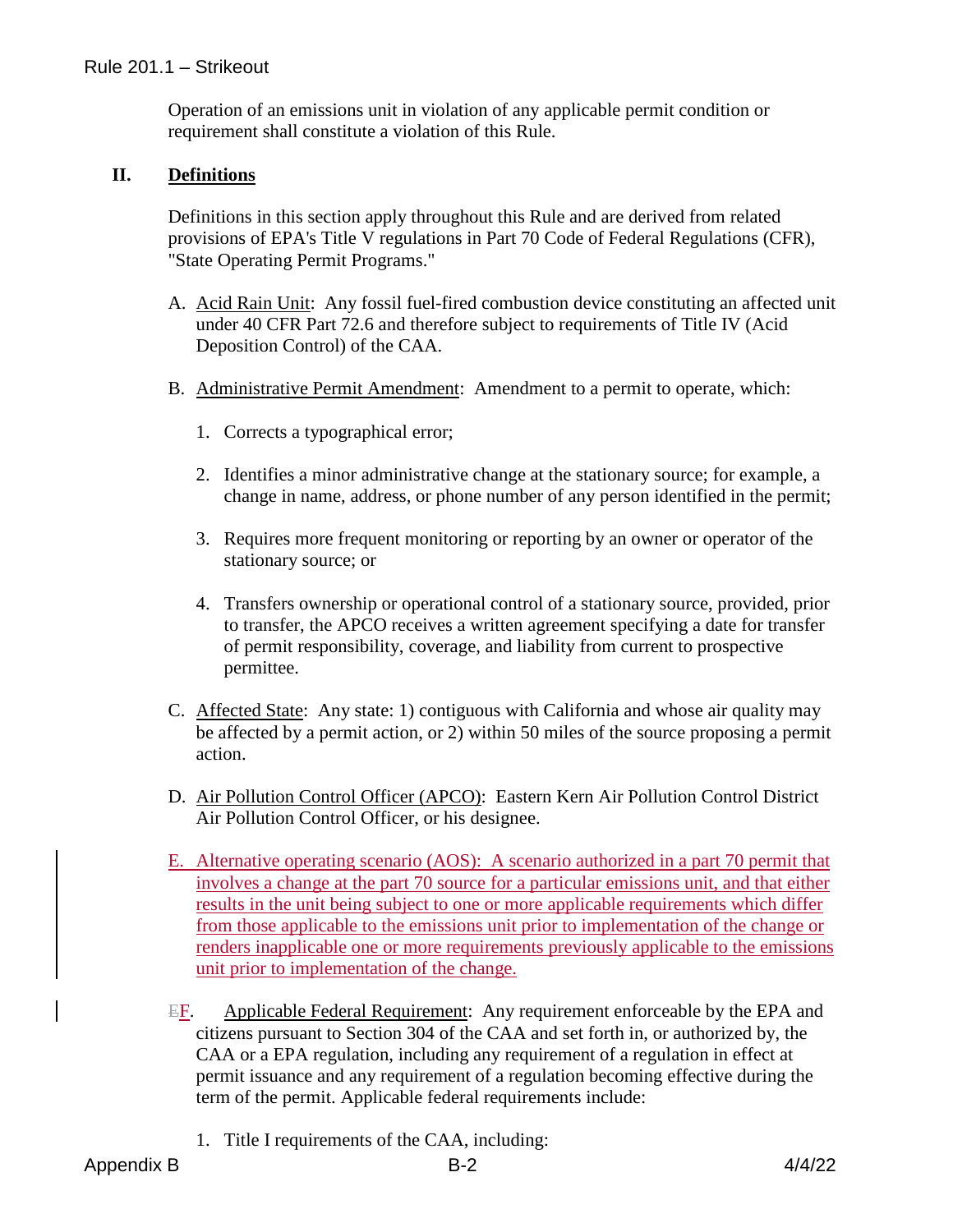- a. New Source Review (NSR) requirements in the State Implementation Plan (SIP) approved by the EPA and terms and conditions of a preconstruction permit issued pursuant to an approved New Source Review rule;
- b. Prevention of Significant Deterioration (PSD) requirements and terms and conditions of a PSD permit (40 CFR Part 52);
- c. New Source Performance Standards (NSPS) (40 CFR Part 60);
- d. National Ambient Air Quality Standards (NAAQS), increments, and visibility requirements as they apply to portable sources required to obtain a permit pursuant to Section 504(e) of the CAA;
- e. National Emissions Standards for Hazardous Air Pollutants (NESHAPs) (40 CFR Part 61);
- f. Maximum Achievable Control Technology (MACT) or Generally Available Control Technology Standards (GACT) (40 CFR Part 63);
- g. Risk Management Plan Preparation and Registration Requirements (Section  $112(r)$  of the CAA);
- h. Solid Waste Incineration requirements (Sections 111 or 129 of the CAA);
- i. Consumer and Commercial Product requirements (Section 183 of the CAA);
- j. Tank Vessel requirements (Section 183 of the CAA);
- k. District prohibitory rules approved into the SIP;
- l. Standards or regulations promulgated pursuant to a Federal Implementation Plan; and
- m. Enhanced Monitoring and Compliance Certification requirements (Section 114(a)(3) of the CAA).
- 2. Title IV (Acid Deposition Control) requirements of the CAA (40 CFR Parts 72, 73, 75, 76, 77, 78 and regulations implementing Sections 407 and 410 of the CAA);
- 3. Title VI (Stratospheric Ozone Protection) requirements of the CAA (40 CFR Part 82); and
- 4. Monitoring and Analysis requirements (Section 504(b) of the CAA).
- G. Approved Replicable Methodology (ARM): A part 70 permit terms that: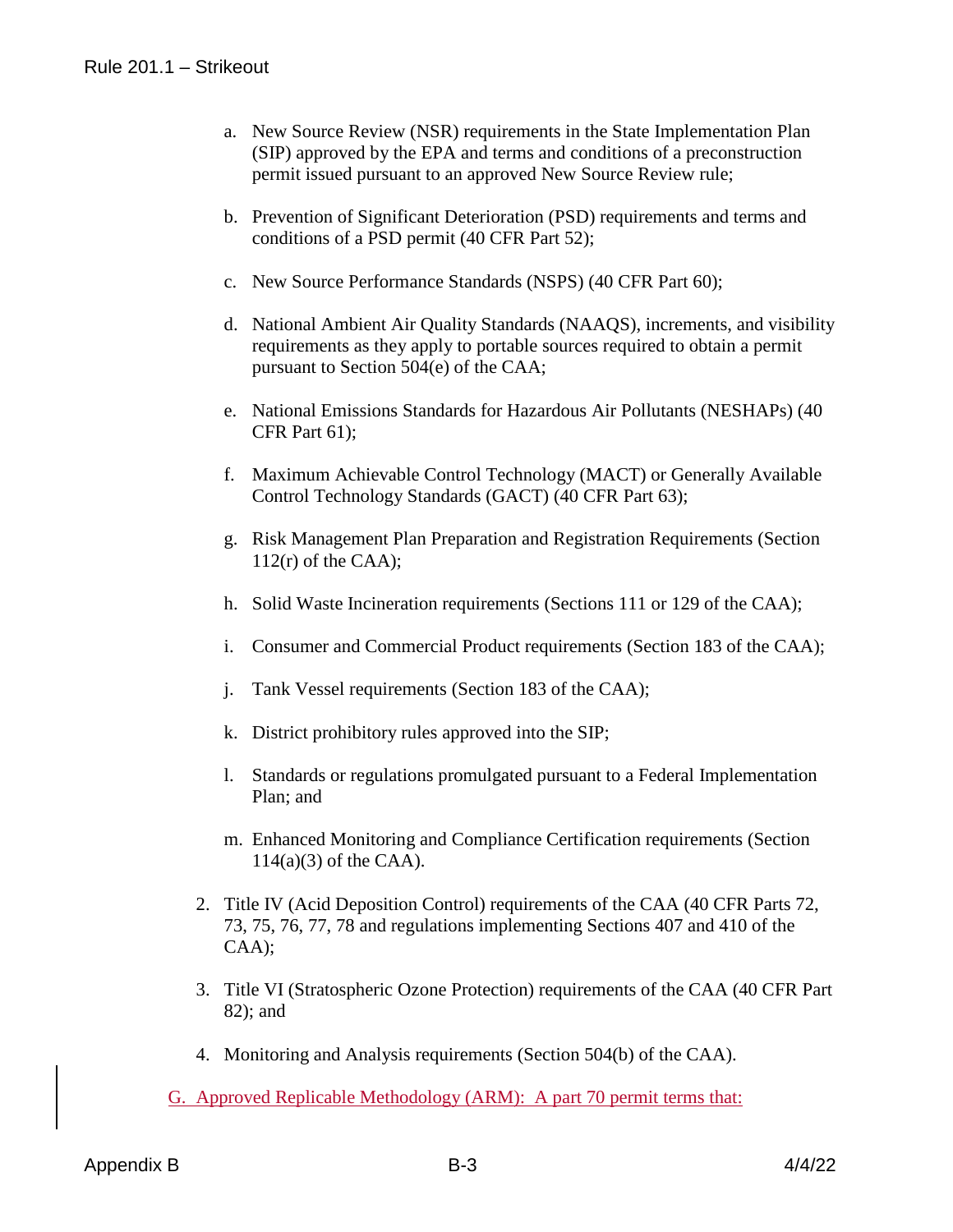## Rule 201.1 – Strikeout

- 1. Specify a protocol which is consistent with and implements an applicable requirement, or requirement of this part, such that the protocol is based on sound scientific and/or mathematical principles and provides reproducible results using the same inputs; and
- 2. Require the results of that protocol to be recorded and used for assuring compliance with such applicable requirement, any other applicable requirement implicated by implementation of the ARM, or requirement of this part, including where an ARM is used for determining applicability of a specific requirement to a particular change.
- FH. California Air Resources Board (CARB): Air Resources Board of the California Environmental Protection Agency.
- GI. Carbon Dioxide Equivalent (CO2e): As defined in District Rule 102, Definitions.
- HJ. Clean Air Act (CAA): Federal Clean Air Act as amended in 1990 (42 U.S.C. Section 7401 et seq.).
- **IK.** Code of Federal Regulations (CFR): United States Code of Federal Regulations.
- JL. Commence Operation: Date of initial operation of an emissions unit, including any start-up period authorized by a temporary permit to operate issued pursuant to Section 42301.1 of the CH&SC.
- KM. Direct Emissions: Emissions that may reasonably pass through a stack, chimney, vent, or other functionally-equivalent opening.
- LN. District: Eastern Kern Air Pollution Control District (EKAPCD).
- MO. District-Only: A District rule, permit term, condition, or other requirement identified in accordance with CH&SC Section 42301.12(a)(3) that is not an applicable federal requirement. If a "District-only" requirement becomes a federallyenforceable condition upon issuance of the initial permit or permit modification in accordance with requirements of Rule 201.1 and CH&SC Section 42301.12(a)(3), such requirement shall no longer be a "District-only" requirement.
- NP. Effective Date of Rule 201.1: The initial effective date of Rule 201.1 was October 22, 2001 (District Board approved May 3, 2001). The effective date of revised Rule 201.1 is EPA approved Need Date (District Board approved Month XX, 202X)
- $\Theta$ Q. Emergency: Any situation arising from a sudden and reasonably unforeseeable event beyond control of a permittee causing exceedance of a technology-based emission limitation under a permit and requiring immediate corrective action to restore compliance. An emergency shall not include non-compliance resulting from improperly designed equipment, lack of preventive maintenance, careless or improper operation, or operator error.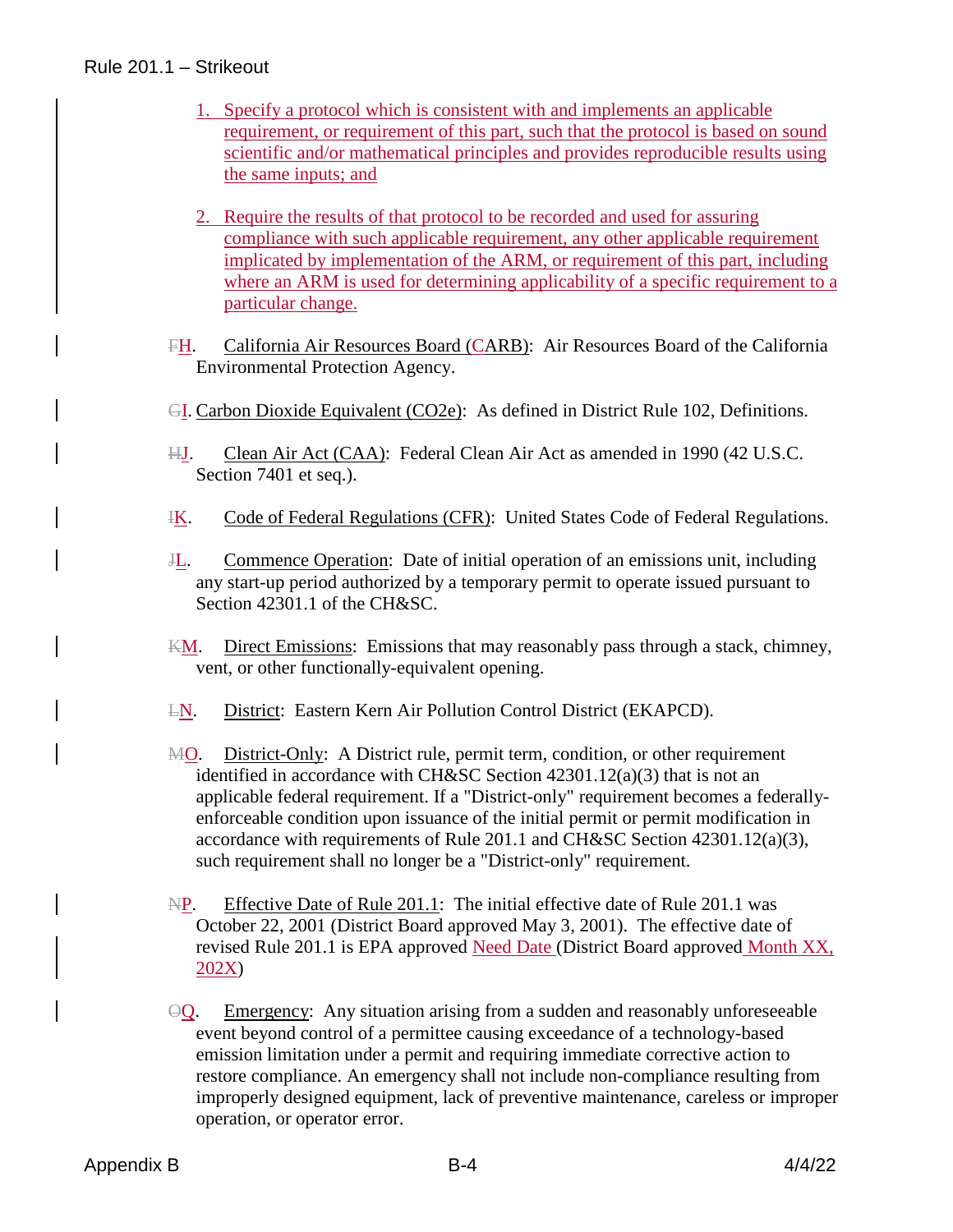- PR. Emissions Unit: Any identifiable article, machine, contrivance, or operation which emits, may emit, or results in emissions of, any regulated air pollutant or hazardous air pollutant.
- QS. Federally-enforceable Enforceable Condition: Any term, condition, or requirement set forth in the Permit to Operate addressing an applicable federal requirement or voluntary emissions cap, a District-only requirement of permit streamlining imposed in accordance with Section VI.H<sub>c</sub>, and CH&SC Section 42301.12(a)(3), or a District-only requirement which applies in accordance with Section VI.KM.1., and CH&SC Section 42301.12(a)(3) for satisfaction of a corresponding requirement in the SIP.
- RT. Fugitive Emissions: Emissions which could not reasonably pass through a stack, chimney, vent, or other functionally-equivalent opening.
- SU. Greenhouse Gas (GHG): As defined in District Rule 102, Definitions.
- TV. Global Warming Potential (GWP): As defined in District Rule 102, Definitions.
- $\overline{U}$ . Hazardous Air Pollutant (HAP): Any air pollutant listed pursuant to Section 112(b) of the CAA.
- VX. Health and Safety Code (CH&SC): California Health and Safety Code.
- WY. Initial Permit: First Rule 201.1 operating permit for which a source submits an application addressing requirements of Title V of the CAA.
- XZ. Major Source: Any stationary source having the potential to emit a regulated air pollutant or a HAP in quantities equal to or exceeding any of the following thresholds:

#### Major Source Type:

- 1. GHG emissions that are subject to regulation as defined in 40 CFR 70.2, provided that the mass emissions of all GHGs emitted, without consideration of Global Warming Potential (GWP), are equal to or greater than 100 tpy;
- 2. 100 tpy of any Regulated Air Pollutant, excluding GHGs;
- 3.  $50-25$  tpy of volatile organic compounds (VOC) or oxides of nitrogen (NOx);
- 4. 10 tpy of one HAP or 25 tpy of two or more HAP's; or
- 5. Any lesser quantity threshold of Regulated Air Pollutants promulgated by the EPA.
- YAA. Minor Permit Modification: Any modification to a federally-enforceable condition on a permit to operate: 1) not constituting a significant permit modification, and 2) not constituting an administrative permit amendment.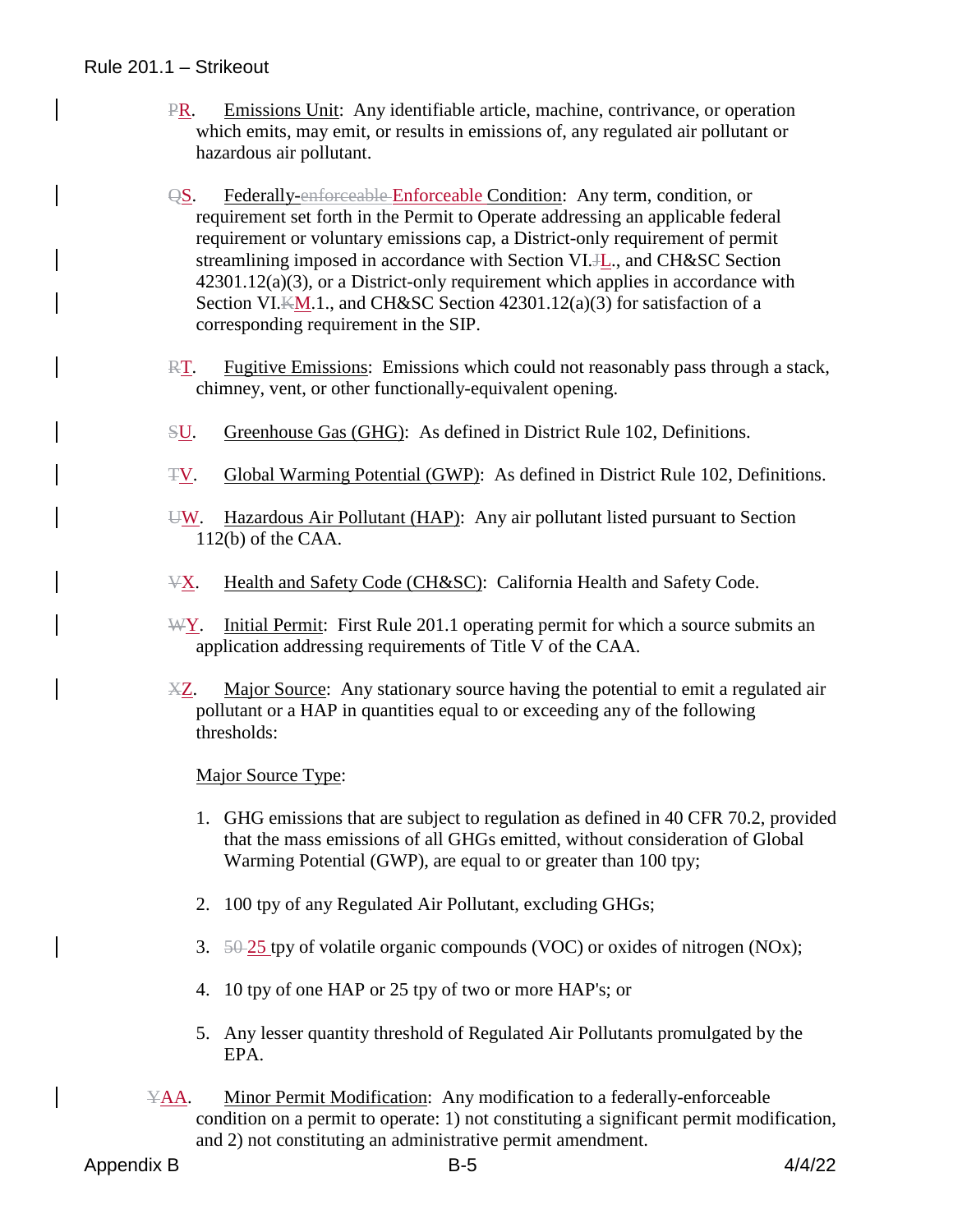- ZBB. Permit Modification: Any addition, deletion, or revision to a permit to operate condition.
- AACC. Potential to Emit: For purposes of this Rule, potential to emit as it applies to an emissions unit and a stationary source is defined as:
	- 1. Emissions Unit Potential to emit for an emissions unit is the maximum capacity of the unit to emit a regulated air pollutant or HAP considering the unit's physical and operational design. Physical and operational limitations on the emissions unit shall be treated as part of its design, if the limitations are set forth in permit conditions which address applicable federal requirements. Physical and operational limitations shall include, but are not limited to the following: limits placed on emissions; and restrictions on operations such as hours of operation and type or amount of material combusted, stored, or processed.
	- 2. Stationary Source Potential to emit for a stationary source is the sum of the potentials to emit from all emissions units at the stationary source. If two or more HAP's are emitted at a stationary source, the potential to emit for each of those HAP's shall be summed to determine Section III, applicability. Fugitive emissions shall be considered in determining potential to emit for: 1) sources specified in 40 CFR Part 70.2 Major Sources Subsection(2)(i) through (xxvi), 2) sources of HAP emissions, and (3) any other stationary source category regulated under Section 111 or 112 of the CAA and for which the EPA has made an affirmative determination by rule under Section 302(j) of the CAA. Notwithstanding the above, any HAP emissions from any pipeline compressor station shall not be aggregated with emissions of similar units for the purpose of determining a major source of HAP's, even if such units are located on contiguous or adjacent properties or under common control.
- BBDD. Preconstruction Permit: Permit authorizing construction and issued prior to construction including:
	- 1. Any preconstruction permit issued pursuant to a PSD program of air quality required by Section 165 of the CAA; or
	- 2. Any preconstruction permit issued pursuant to a New Source Review (NSR) program required by Sections 172 and 173 of the CAA or Rule 210.1.
- CCEE. Regulated Air Pollutant: Any pollutant: 1) emitted into or otherwise entering the ambient air, and 2) subject to regulation as defined in 40 CFR 70.2. Regulated air pollutants include, but are not limited to:
	- 1. VOCs and NOx;
	- 2. Any pollutant having a NAAQS promulgated pursuant to Section 109 of the CAA;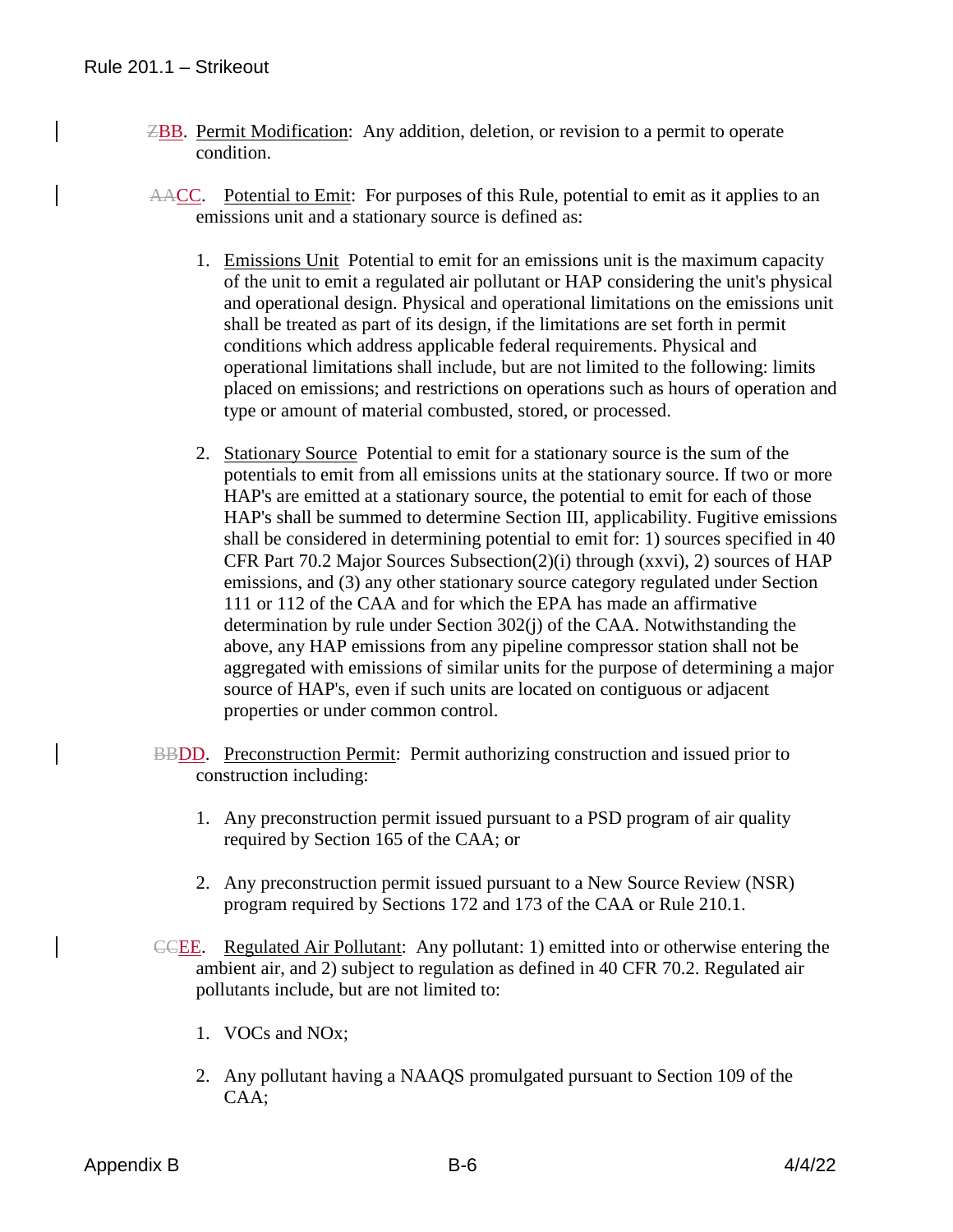- 3. Any pollutant subject to a New Source Performance Standard (NSPS) promulgated pursuant to Section 111 of the CAA;
- 4. Any ozone-depleting substance specified as a Class I (chlorofluorocarbons) or Class II (hydrochlorofluorocarbons) substance pursuant to Title VI of the CAA; and
- 5. Any pollutant subject to a standard promulgated under section 112 or other requirements established under section 112 of the CAA, including sections  $112(g)$ , (j), and (r) of the CAA, including the following:
	- a. Any pollutant subject to requirements under section  $112(i)$  of the CAA. If the Administrator fails to promulgate a standard by the date established pursuant to section 112(e) of the CAA, any pollutant for which a subject source would be major shall be considered to be regulated on the date 18 months after the applicable date established pursuant to section 112(e) of the CAA; and
	- b. Any pollutant for which the requirements of section  $112(g)(2)$  of the CAA have been met, but only with respect to the individual source subject to section  $112(g)(2)$  requirement.
- 5. Any GHG emissions subject to regulation;
- 6. Any pollutant subject to any standard or requirement promulgated pursuant to Section 112 of the CAA, including:
	- a. Any pollutant listed pursuant to Section 112(r) (Prevention of Accidental Releases) of the CAA upon promulgation of the list;
	- b. Any HAP subject to a standard or other requirement promulgated by the EPA pursuant to Section 112(d) or adopted by the District pursuant to Sections  $112(g)$  and (i) of the CAA upon promulgation of the standard or requirement, or 18 months after the standard or requirement was scheduled to be promulgated pursuant to Section 112(e)(3) of the CAA; or
	- c. Any HAP subject to a District case-by-case emissions limitation determination for a new or modified source, prior to EPA promulgation or scheduled promulgation of an emissions limitation when the determination is made pursuant to Section  $112(g)(2)$  of the CAA. In case-by-case emissions limitation determinations, the HAP shall be considered a regulated air pollutant only for the individual source having had the emissions limitation determination.

## FF. Regulated pollutant (for presumptive fee calculation), which is used only for purposes of §70.9(b)(2): Any regulated air pollutant except the following:

- 1. Carbon monoxide;
- 2. Any pollutant that is a regulated air pollutant solely because it is a Class I or II substance to a standard promulgated under or established by title VI of the Act;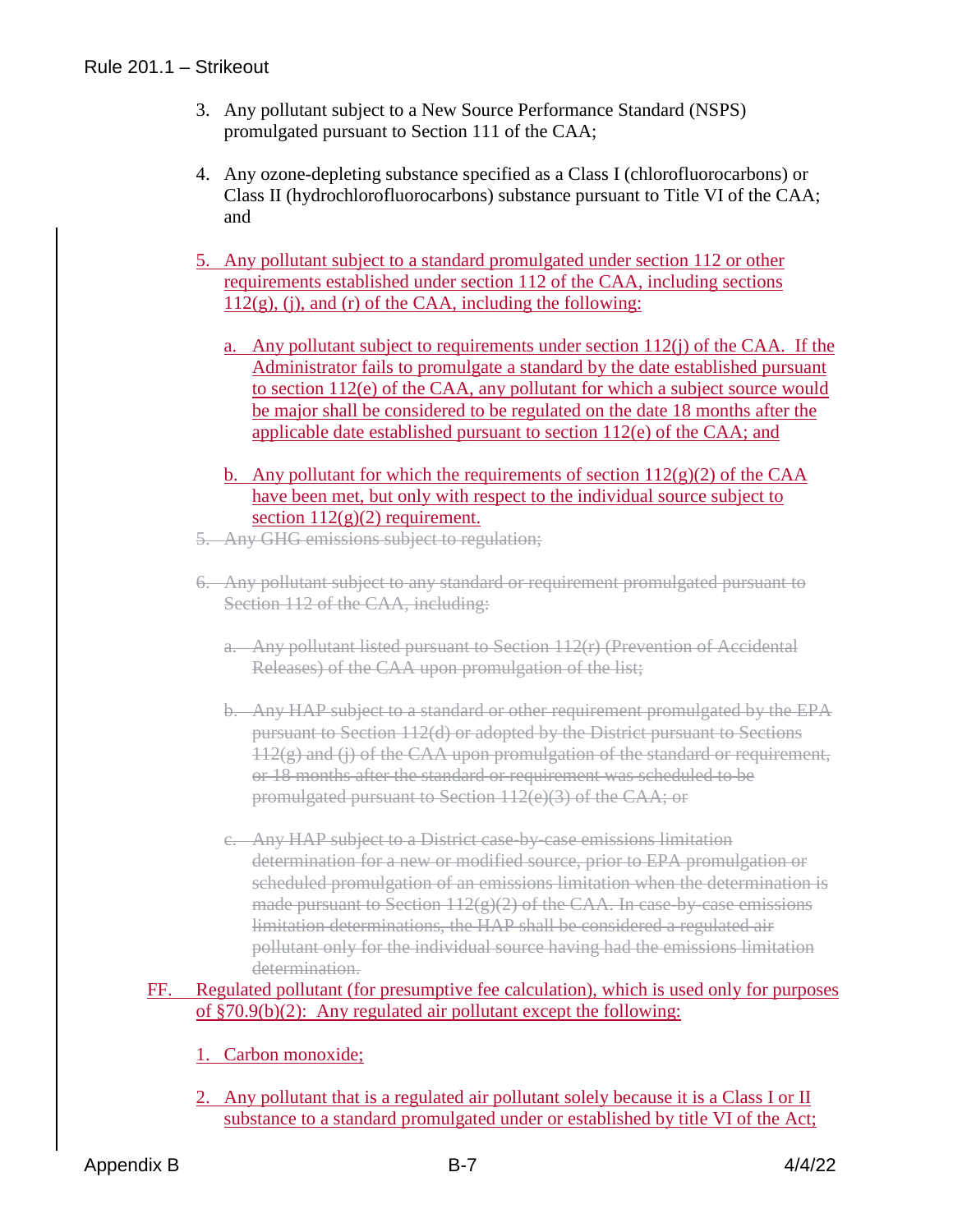- 3. Any pollutant that is a regulated air pollutant solely because it is subject to a standard or regulation under section 112(r) of the Act; or
- 4. Greenhouse gases.
- DDGG. Responsible Official: Responsible official means one of the following:
	- 1. For a corporation or federal research facility, a president, secretary, treasurer, or vice-president of the corporation or facility in charge of a principal business function, or any other person performing similar policy or decision-making functions for the corporation or facility, or a duly authorized representative of such person if the representative is responsible for overall operation of one or more manufacturing, production, or operating facilities applying for or subject to a permit and either:
		- a. The facilities employ more than 250 persons or have gross annual sales or expenditures exceeding \$25 million (in second quarter 1980 dollars); or
		- b. The delegation of authority to such representative is approved in advance by the APCO.
	- 2. For a partnership or sole proprietorship, a general partner or the proprietor, respectively;
	- 3. For a municipality, state, federal, or other public agency, either a principal executive officer or a ranking elected official;
	- 4. For a federal military facility, the commanding officer; or
	- 5. For an acid rain unit subject to Title IV (Acid Deposition Control) of the CAA, the responsible official is the designated representative of that unit for any purposes under Title IV and this Rule.
- EEHH. Significant Permit Modification: Any modification to a federally-enforceable condition on a permit to operate:
	- 1. Involving any modification under Section 112(g) of Title I of the CAA or under EPA regulations promulgated pursuant to Title I of the CAA, including 40 CFR Parts 51, 52, 60, 61, and 63;
	- 2. Significantly changing monitoring conditions;
	- 3. Providing for relaxation of any reporting or recordkeeping conditions;
	- 4. Involving a permit term or condition allowing a source to avoid an applicable federal requirement, including: 1) a federally-enforceable voluntary emissions cap established to avoid triggering a modification requirement of Title I of the CAA, or 2) an alternative HAP emission limit pursuant to Section 112(i)(5) of the CAA;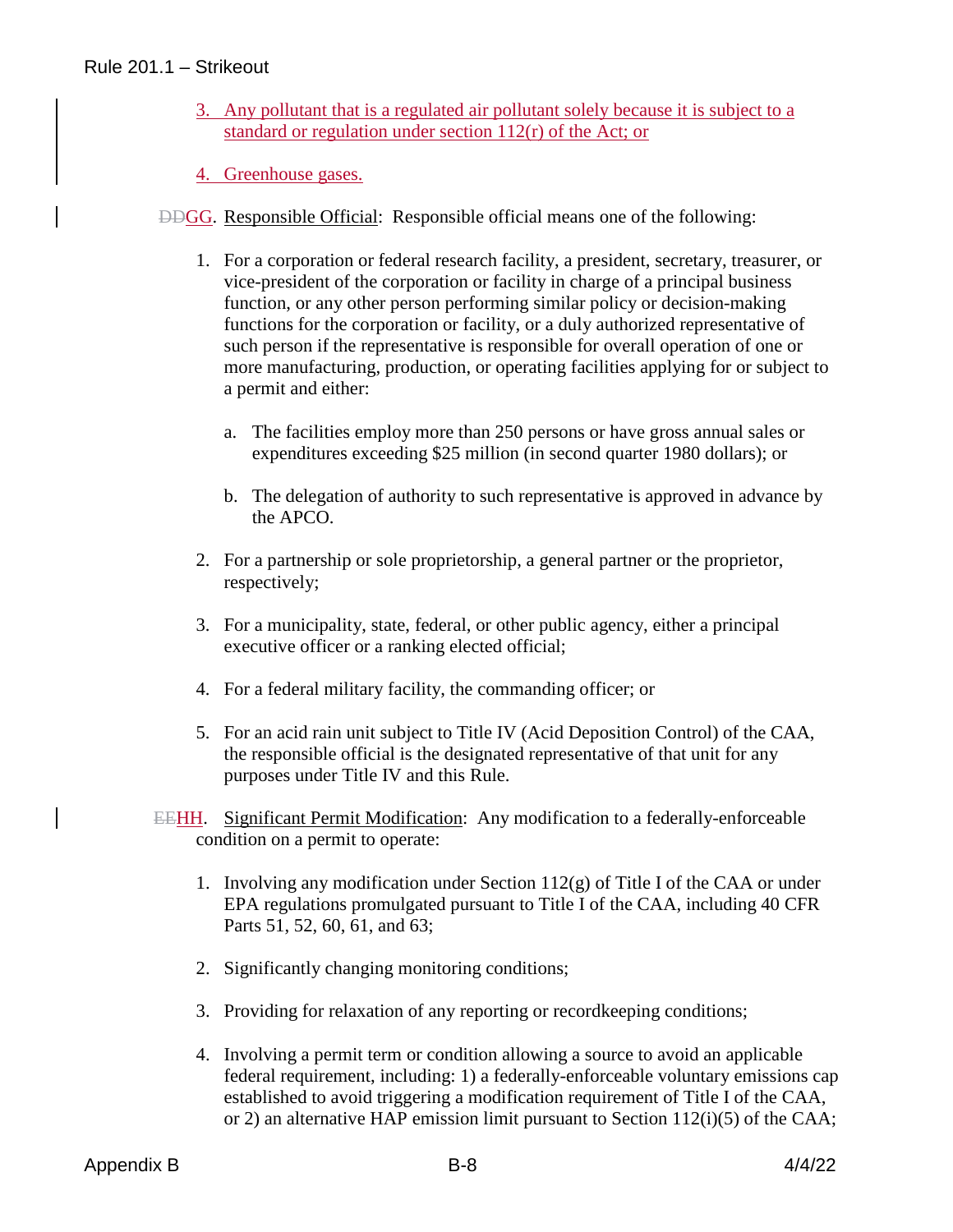- 5. Involving a case-by-case determination of any emission standard or other requirement;
- 6. Involving a source-specific determination for ambient impacts, visibility analysis, or increment analysis for portable sources;
- 7. Involves permit streamlining in accordance with Section VI.H<sub>1</sub>.; or
- 8. Involves use of a District-only rule, in accordance with Section VI.KM.1. in satisfaction of a requirement in the SIP.
- FFII. Solid Waste Incinerator: Any incinerator burning solid waste material from commercial, industrial, medical, general public sources (e.g., residences, hotels, or motels), or other categories of solid waste incinerators subject to a performance standard promulgated pursuant to Sections 111 or 129 of the CAA.

The following incinerators shall not be considered solid waste incinerators for purposes of this Rule:

- 1. Any hazardous waste incinerator required to obtain a permit pursuant to Section 3005 of the Solid Waste Disposal Act (42 U.S.C. Section 6925);
- 2. Any materials recovery facility primarily recovering metals;
- 3. Any qualifying small power production facility as defined in 16 U.S.C.A. Section 796(17)(C);
- 4. Any qualifying cogeneration facility burning homogenous waste for production of energy as defined in 16 U.S.C.A. Section 796(18)(B); or
- 5. Any air curtain incinerator burning only wood, yard, or clean lumber waste and complying with opacity limitations established by the Administrator of the EPA.
- GGJJ. Standard District Application: See Section V.C.
- HHKK. Stationary Source: For purposes of this Rule, a stationary source is any building, structure, facility, or installation (or any such grouping):
	- 1. Emitting, or having the potential to emit, or resulting in emissions of any regulated air pollutant or HAP;
	- 2. Located on one or more contiguous or adjacent properties;
	- 3. Under the ownership, operation, or control of the same person (or persons under common control) or entity; and
	- 4. Belonging to a single major industrial grouping; i.e., each building, structure, facility, or installation in the grouping has the same two-digit code under the system described in the 1987 Standard Industrial Classification Manual.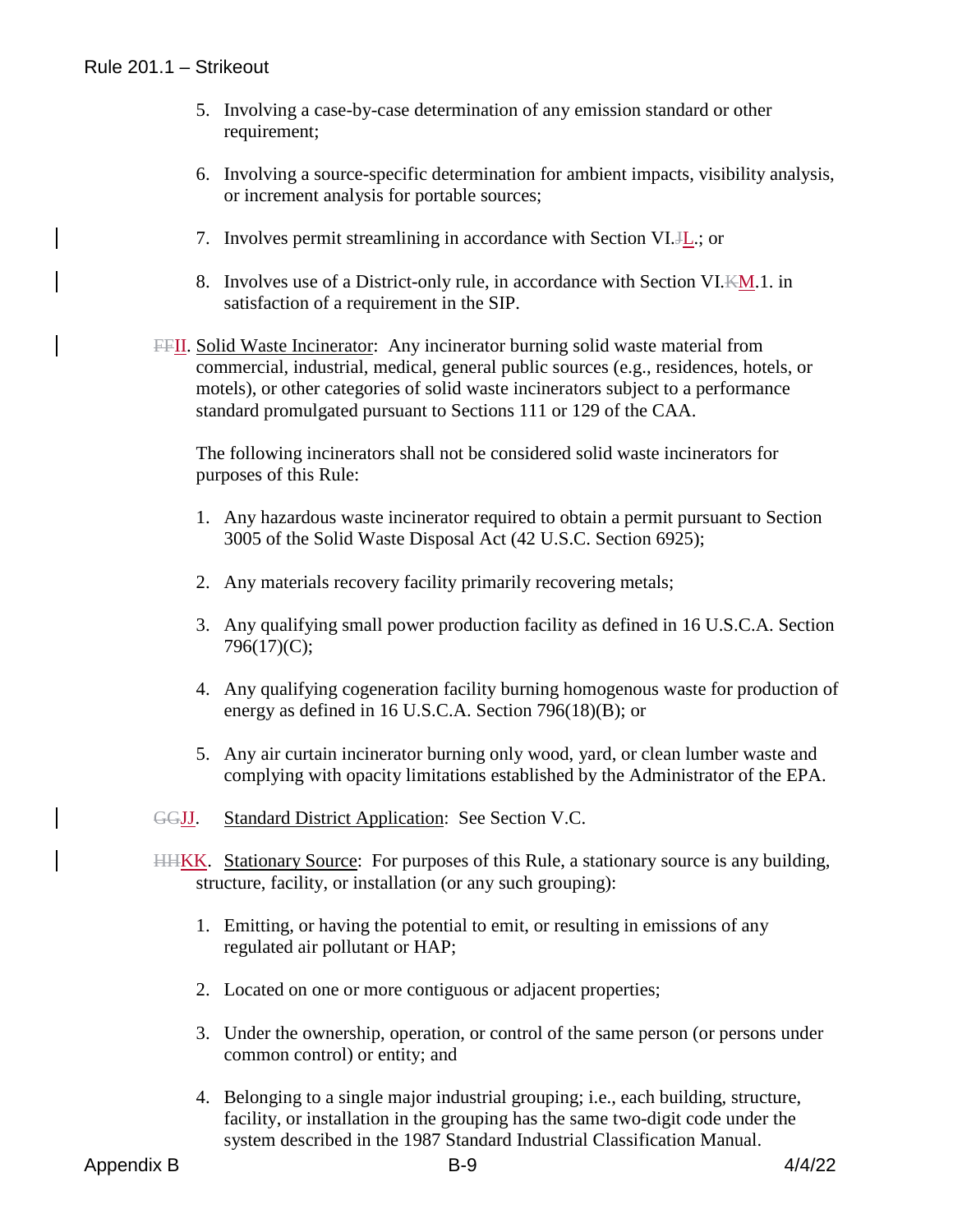## Rule 201.1 – Strikeout

- LL. Subject to Regulation: For any air pollutant, that the pollutant is subject to either a provision in the CAA, or a nationally-applicable regulation codified by the Administrator in 40 CFR 1, Subchapter C, that requires actual control of the quantity of emissions of that pollutant, and that such a control requirement has taken effect and is operative to control, limit or restrict the quantity of emissions of that pollutant released from the regulated activity. Except that:
	- 1. GHGs shall not be subject to regulation unless the GHG emissions are at a stationary source emitting or having the potential to emit 100,000 tpy CO2 equivalent emissions.
	- 2. The term tpy CO2 equivalent emissions (CO2e) shall represent an amount of GHGs emitted, and shall be computed by multiplying the mass amount of emissions (tpy), for each of the six greenhouse gases in the pollutant GHGs, by the gas's associated global warming potential published at §98.1 Subpart A Table A-1 - Global Warming Potentials, and summing the resultant value for each to compute a tpy CO2e. For purposes of this paragraph, the mass of the greenhouse gas carbon dioxide shall not include carbon dioxide emissions resulting from the combustion or decomposition of non-fossilized and biodegradable organic material originating from plants, animals, or micro-organisms (including products, by-products, residues and waste from agriculture, forestry and related industries as well as the non-fossilized and biodegradable organic fractions of industrial and municipal wastes, including gases and liquids recovered from the decomposition of non-fossilized and biodegradable organic material).
- IIMM. United States Environmental Protection Agency (EPA): The Administrator or appropriate delegate of the "United States Environmental Protection Agency."
- JJNN. Voluntary Emissions Cap: An optional, federally-enforceable emissions limit on one or more emissions unit(s) established by a source to avoid an applicable federal requirement. Notwithstanding acceptance and recognition of a voluntary emissions cap, the source remains subject to all other applicable federal requirements.

## **III. Applicability**

This rule shall apply to the following sources:

- A. Major source as defined in Section II.X-Z of this Rule;
- B. Any source subject to Rule 210.4, Prevention of Significant Deterioration;
- C. Source with an acid rain unit required by Title IV of the CAA to apply for an Acid Rain Permit;
- D. Solid waste incineration unit required to obtain a Title V permit pursuant to Section 129(e) (42 U.S.C. Section 7429) of the CAA;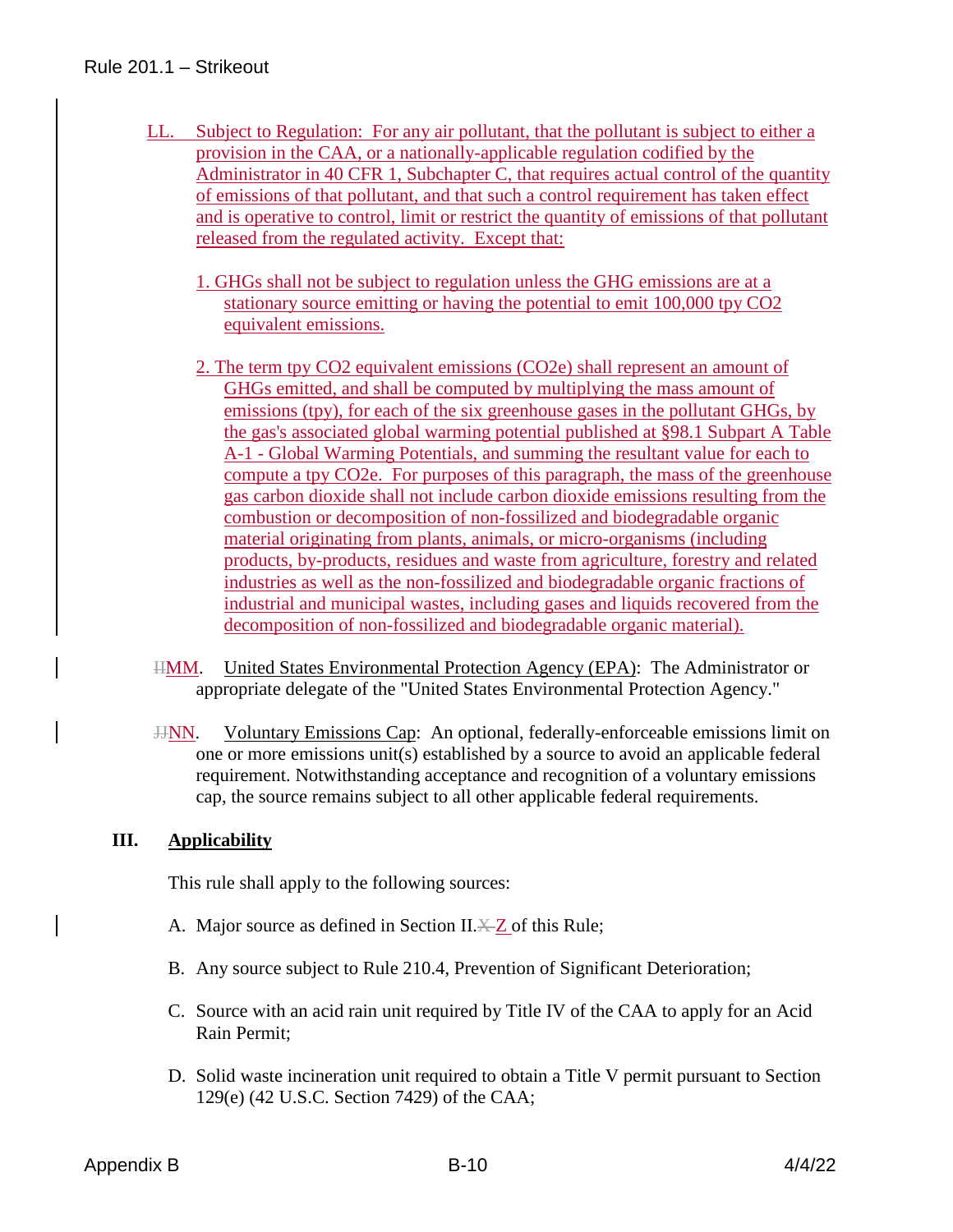- E. Any other stationary source in a source category designated, pursuant to 40 CFR Part 70.3, by rule of the EPA; and
- F. Any non-major source that is subject to a standard or other requirement promulgated pursuant to Section 111 (NSPS) or 112 (HAP's) (42 U.S.C. Section 7411 or 7412) of the CAA, published after July 21, 1992, if designated by the Administrator at the time the new standard or requirement is promulgated.

## **IV. Exemptions**

This Rule shall not apply to:

- A. Any stationary source that would be required to obtain a permit solely because it is subject to 40 CFR Part 60, Subpart AAA (Standards of Performance for New Residential Wood Heaters);
- B. Any stationary source that would be required to obtain a permit solely because it is subject to 40 CFR Part 61, Subpart M, NESHAP for Asbestos, §61.145, Standard for Demolition and Renovation.; and

## **V. Administrative Procedures for Sources**

## A. Permit Requirement and Application Shield

A source shall operate in compliance with Permit to Operate issued pursuant to Rule 201(Permits Required). Rule 201.1 does not alter any applicable requirement that a source obtain preconstruction permits.

If an owner or operator submits a timely and complete application for permit, pursuant to Rule 201.1, a source shall not be in violation of the requirement to have a Permit to Operate until the APCO takes final action on the application.

This application shield here will cease to insulate a source from enforcement action if an owner or operator of the source fails to submit any additional information requested by the APCO pursuant to Section V.C.2.

If an owner or operator submits a timely and complete application for an initial permit, the source shall operate in accordance with requirements of any valid Permit to Operate issued pursuant to Section 42301 of the CH&SC until the APCO takes final action on the application. If an owner or operator submits a timely and complete application for renewal of a Permit to Operate, the source shall operate in accordance with the Permit to Operate issued pursuant to Rule 201.1, notwithstanding expiration of this permit, until the APCO takes final action on the application.

This application shield does not apply to sources applying for permit modifications. For permit modifications, a source shall operate in accordance with the Permit to Operate issued pursuant to Rule 201.1 and any temporary Permit to Operate issued pursuant to Section 42301.1 of the CH&SC.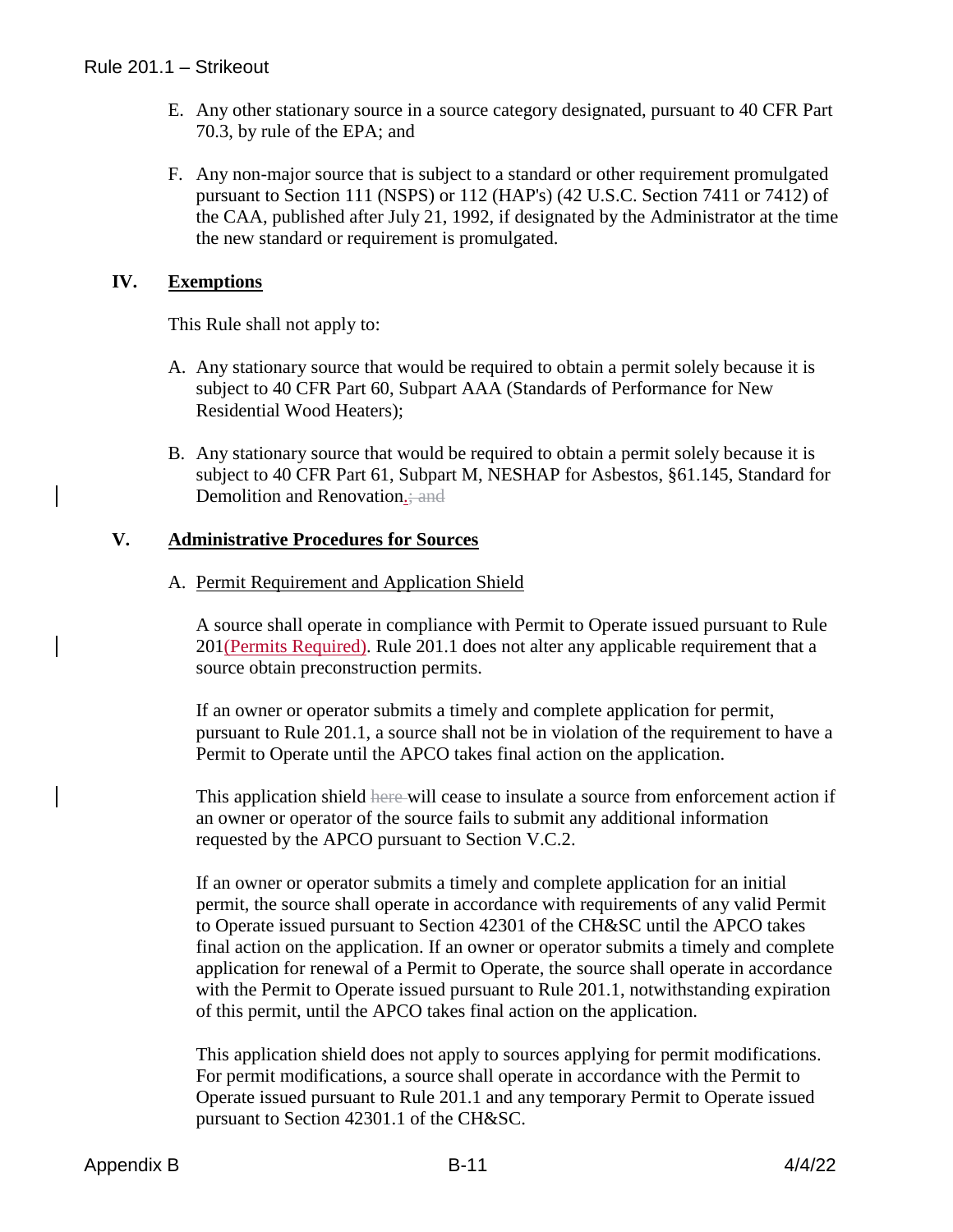## B. Application Requirements

## 1. Initial Permit

- a. For a Type 2 major source (as defined in Section II. $\angle XZ$ ) subject to this Rule on its effective date, an owner or operator shall submit a standard District application within 6 months after this date (by December 4, 1995).
- b. For a source that becomes subject to Rule 201.1 after the Rule's effective date, a responsible official shall submit a standard District application within 12 months of the source commencing operation or of otherwise becoming subject to Rule 201.1.
- c. For a source becoming subject to this Rule after the effective date of the Rule, an owner or operator shall submit a standard District application within 6 months of the source commencing operation.
- d. For a source with an acid rain unit, an owner or operator shall submit a standard District application and acid rain permit application to the District. Such applications shall be submitted within the following timeframe:
	- 1) If the source is subject to Rule 201.1 because of Section III.A., within the applicable timeframe specified in Subsection V.B.1.a. or V.B.1.b., above.
	- 2) If the source is subject to Rule 201.1 only because of Section III.B., by January 1, 1996, or, if applicable, a later date established by 40 CFR Part 72.

#### 2. Permit Renewal

For renewal of a Rule 201.1 permit, an owner or operator shall submit a standard District application no earlier than 18 months and no later than 6 months before expiration of the current Permit to Operate. Permits to Operate for all emissions units at a stationary source subject to this Rule shall undergo simultaneous renewal.

#### 3. Significant Permit Modification

When applying for a District Rule 201 Authority to Construct or after obtaining any required EPA preconstruction permits to modify an existing stationary source, an owner or operator shall submit a standard District application for each emissions unit affected by a proposed permit revision constituting a significant permit modification. Upon request by the APCO, the owner or operator shall submit copies of the latest EPA preconstruction permit for each affected emissions unit. Any affected emissions unit(s) shall not commence operation until the APCO takes final action to approve the permit revision.

4. Minor Permit Modification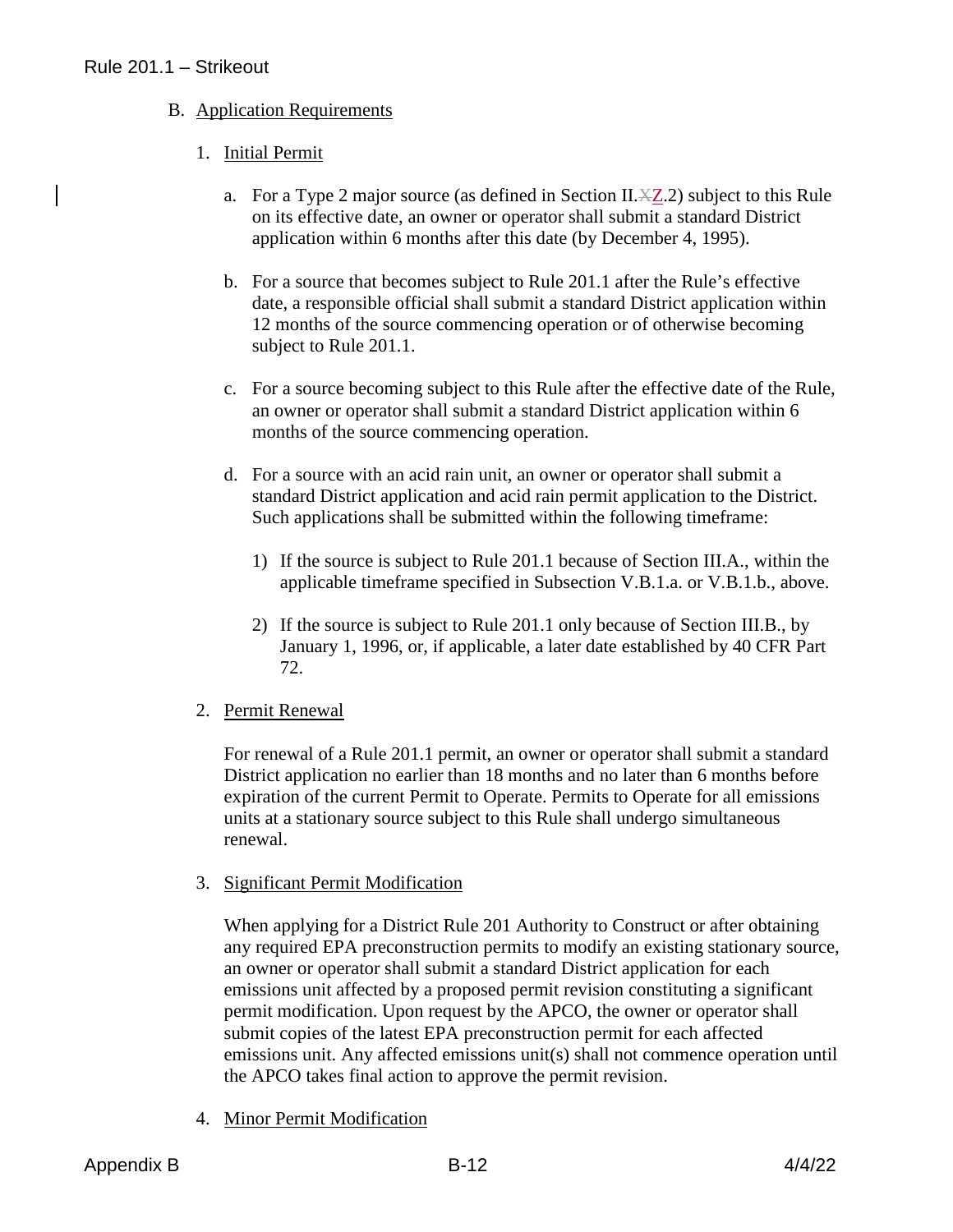When applying for a District Rule 201 Authority to Construct or after obtaining any required EPA preconstruction permits to modify an existing stationary source, an owner or operator shall submit a standard District application for each emissions unit affected by the proposed permit revision constituting a minor permit modification. Any affected emissions unit(s) shall not commence operation until the APCO takes final action to approve the permit revision. The application, in addition to information required by the District's standard application form, shall include the following:

- a. A description of the proposed permit revision, any change in emissions, and additional applicable federal requirements;
- b. Proposed permit terms and conditions; and
- c. Certification by a responsible official the permit revision meets criteria for use of minor permit modification procedures and a request such procedures be used.
- 5. Acid Rain Unit Permit Modification

A permit modification of the acid rain portion of an operating permit shall be governed by regulations promulgated pursuant to Title IV of the CAA.

#### C. Application Content and Correctness

1. Standard District Application

An application submitted by the responsible official shall include:

- a. Information identifying the stationary source;
- b. Description of processes and products (by Standard Industrial Classification Code), including any associated with proposed alternative operating scenarios (see Section VI. $K.1$ .);
- c. Identification of fees required by Rules 301, and 301.3;
- d. Listing of all existing emissions units at the stationary source and identification and description of all points of emissions from emissions units in sufficient detail to establish applicable federal requirements and basis for any fees pursuant to Section VIII;
- e. Citation and description of all applicable federal requirements, information and calculations used to determine applicability of such requirements and other information necessary to implement and enforce such requirements;
- f. Calculation of all emissions, including fugitive emissions, in tons per year and in terms necessary to establish compliance with all applicable District, state, or federal requirements for: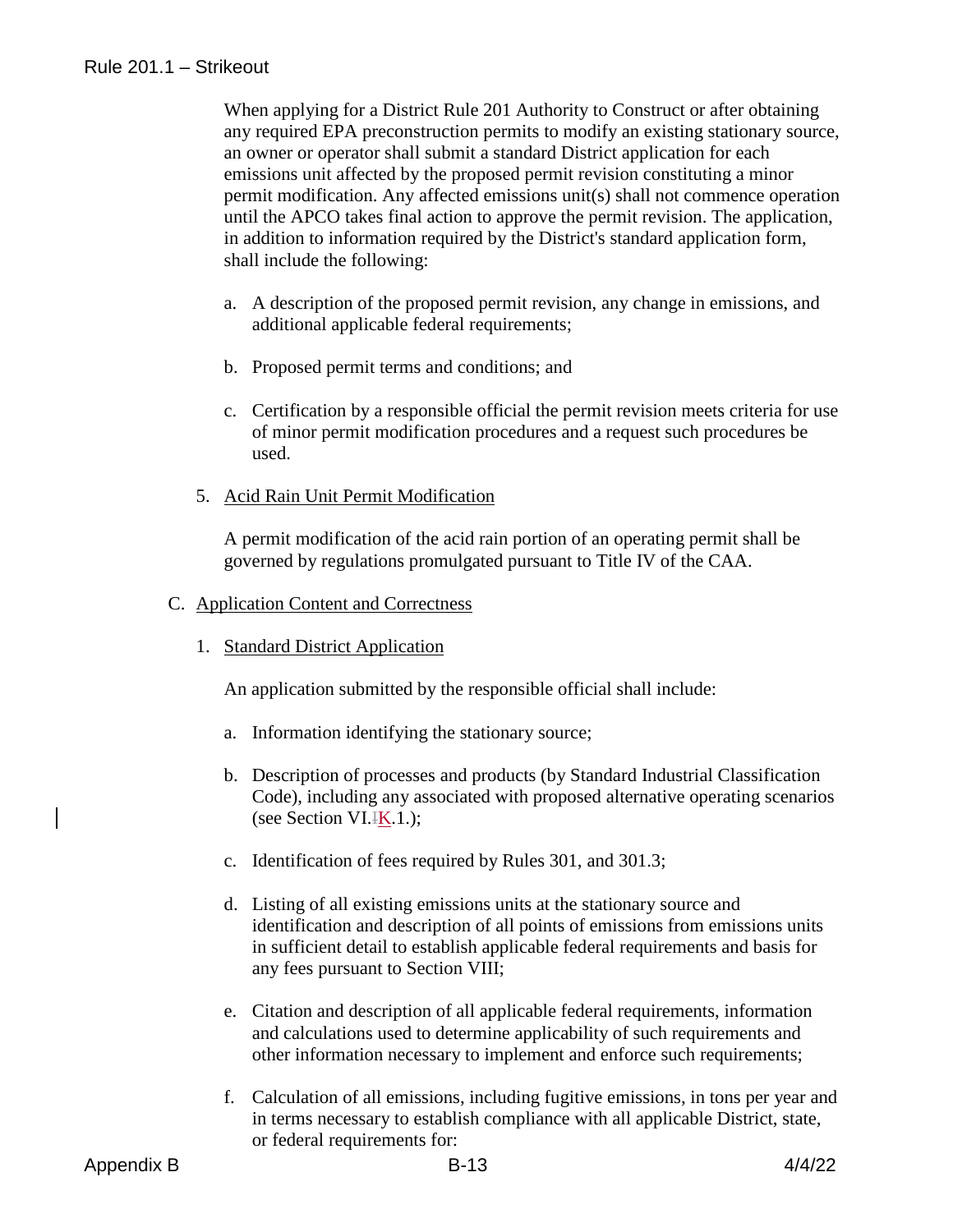- 1) All regulated air pollutants emitted from the source;
- 2) Any HAP the source has the potential to emit in quantities equal to or in excess of 10 tons per year; and
- 3) If the source has the potential to emit two or more HAP's in quantities equal to or in excess of 25 tons per year, all HAP's emitted by the source;.
- g. Identification of fuels, fuel use, raw materials, production rates, operating schedules, limitations on source operation or workplace practices if these affect source emissions;
- h. Identification and description of air pollution control equipment and compliance monitoring devices or activities;
- i. Any other information required by an applicable federal requirement (or a District-only rule in accordance with Section VI.KM.1.);
- j. Information needed to define permit terms or conditions implementing a source's options for operational flexibility, including alternative operating scenarios pursuant to Section VI.<sup>IK.1.;</sup>
- k. Compliance plan and compliance schedule, including:
	- 1) Description of the compliance status of each emissions unit within the stationary source with respect to applicable federal requirements, except as provided below:
		- a) For all applicable federal requirements which are to be satisfied by compliance with requirements of a permit streamlining proposal made in accordance with Subsection V.C.1.s., the responsible official may certify compliance with only requirements of the permit streamlining proposal if data on which to base such a certification is submitted or referenced with the application. Such application shall include an attachment demonstrating compliance with requirements of the permit streamlining proposal ensures compliance with the identified applicable federal requirements;
		- b) In order to certify compliance with a corresponding requirement in the State Implementation Plan, the responsible official may certify compliance with a District-only rule, if data on which to base such a certification is submitted or referenced with the application, and if use of the District-only rule is proposed and approved in accordance with Subsection V.C.1.t.
	- 2) A statement the source will continue to comply with such applicable federal requirements with which the source is in compliance;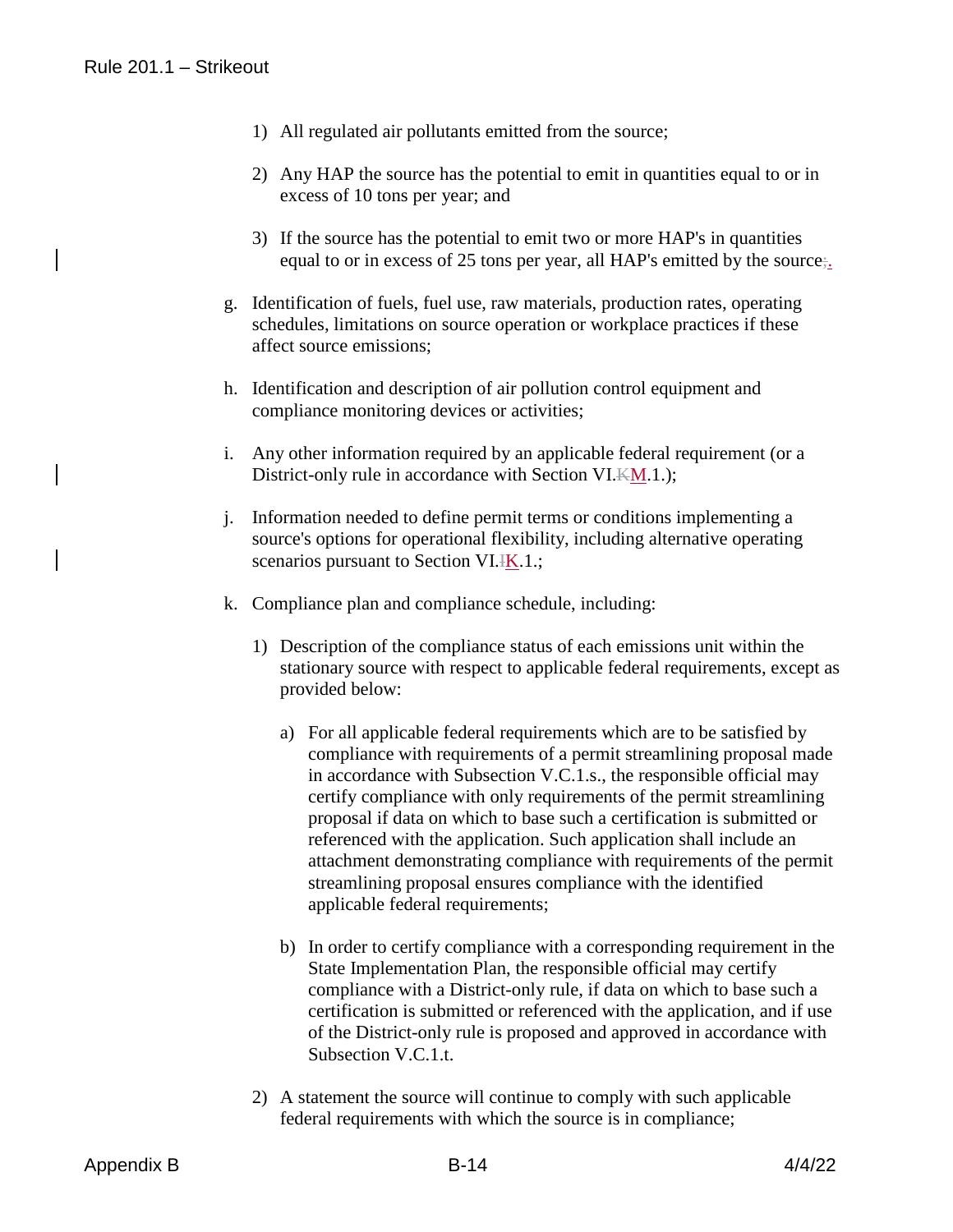## Rule 201.1 – Strikeout

- 3) A statement the source will comply, on a timely basis, with applicable federal requirements which will become effective during the permit term; and
- 4) A description of how the source will achieve compliance with requirements for which the source is not in compliance. However, if the source complies with a District-only rule addressed in a proposal submitted in accordance with Subsection V.C.1.t., no description is needed to address the corresponding State Implementation Plan requirement unless otherwise required by the District;
- l. A schedule of compliance which resembles and is at least as stringent as that contained in any judicial consent decree, administrative order, or schedule approved by the District hearing board if required by state law, identifying remedial measures with specific increments of progress, a final compliance date, testing and monitoring methods, recordkeeping requirements, and a schedule for submission of certified progress reports to the EPA and the APCO at least every 6 months for a source that is not in compliance at the time of permit issuance or renewal, and modification (if the non-compliance is with units being modified) and is:
	- 1) A streamlined emission limit proposed in accordance with Subsection V.C.1.s.
	- 2) A District-only rule proposed in accordance with Subsection V.C.1.t. or
	- 3) An applicable federal requirement not to be subsumed by a proposal submitted in accordance with Subsection V.C.1.s. or V.C.1.t.;
- m. A certification by a responsible official of all reports and other documents submitted for permit application, compliance progress reports at least every 6 months, statements on compliance status with any applicable enhanced monitoring, and compliance plans at least annually which shall state that, based on information and belief formed after reasonable inquiry, the statements and information in the document are true, accurate, and complete;
- n. For a source with an acid rain unit, an application shall include elements required by 40 CFR Part 72;
- o. For a source of HAP's required to prepare a risk management plan pursuant to Section 112(r) of the CAA, the application shall include verification such a plan has been submitted to the authorized implementing agency, or shall include a compliance schedule for submittal of such a plan;
- p. For proposed portable sources, an application shall identify all locations of potential operation and how such sources will comply with all applicable District, state, and federal requirements at each location;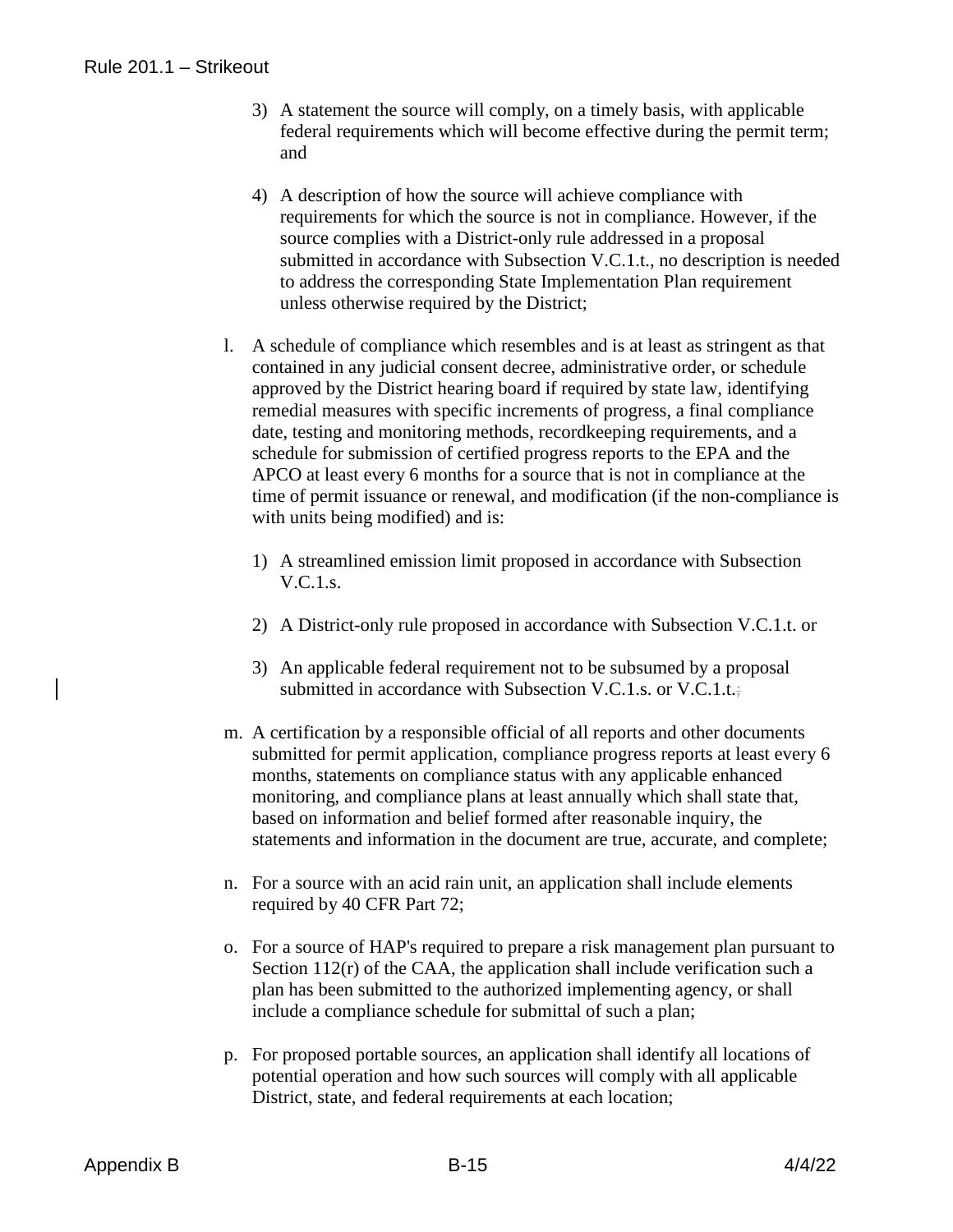#### Rule 201.1 – Strikeout

- q. In lieu of providing the information specified in Subsection V.C.1.e., an owner or operator may, upon written concurrence from the APCO, stipulate the source is a major source and/or identified applicable federal requirements apply to the source. A stipulation does not preclude the APCO from requiring submittal of subsequent additional information in accordance with this Rule;
- r. An owner or operator may, upon written concurrence from the APCO, reference documents that contain information required in Subsections V.C.1.a. through j. and o., provided documents are specifically and clearly identified, and are readily available to the District and to the public. Each reference shall include, at a minimum, title or document number, author and recipient if applicable, date, identification of relevant sections of the document, and identification of specific application content requirements and source activities or equipment for which the referencing applies. A reference does not preclude the APCO from requiring submittal of information to supplement or verify the referencing or the submittal of other additional information in accordance with this Rule;
- s. The application may contain a proposal for permit streamlining of two or more sets of applicable federal requirements and/or District-only requirements, to be reviewed by the District in accordance with Section VI.JL.. The application shall clearly note any proposal for permit streamlining. The permit streamlining proposal shall include the most stringent of multiple applicable emission limitations for each regulated air pollutant in order to ensure compliance with all applicable requirements for each emission unit or group of emission units. For purposes of this paragraph, an alternative or hybrid emission limit at least as stringent as any applicable emission limitation or a District-only requirement which meets the criteria set forth in Section VI.KM., may be submitted, provided the limits ensure compliance with all applicable requirements for each emission unit or group of emission units. All applicable federal requirements and permit conditions pertaining to or resulting from Title IV (acid rain) of the CAA and its implementing regulations shall remain unaltered. The application shall contain the following information for each streamlining proposal and associated emission unit:
	- 1) A side-by-side comparison of all District-only and applicable federal requirements that are currently applicable and effective. Requirements for emissions and/or work practice standards shall be distinguished from provisions for monitoring and compliance demonstration;
	- 2) A determination of the most stringent emissions and/or performance standard (or any hybrid or alternative limits as appropriate) and the documentation relied upon to make this determination;
	- 3) A proposal for one set of permit terms and conditions to include the most stringent emissions limitations and/or standards (including pertinent work practice standards), appropriate monitoring and its associated recordkeeping and reporting requirements, and such other conditions as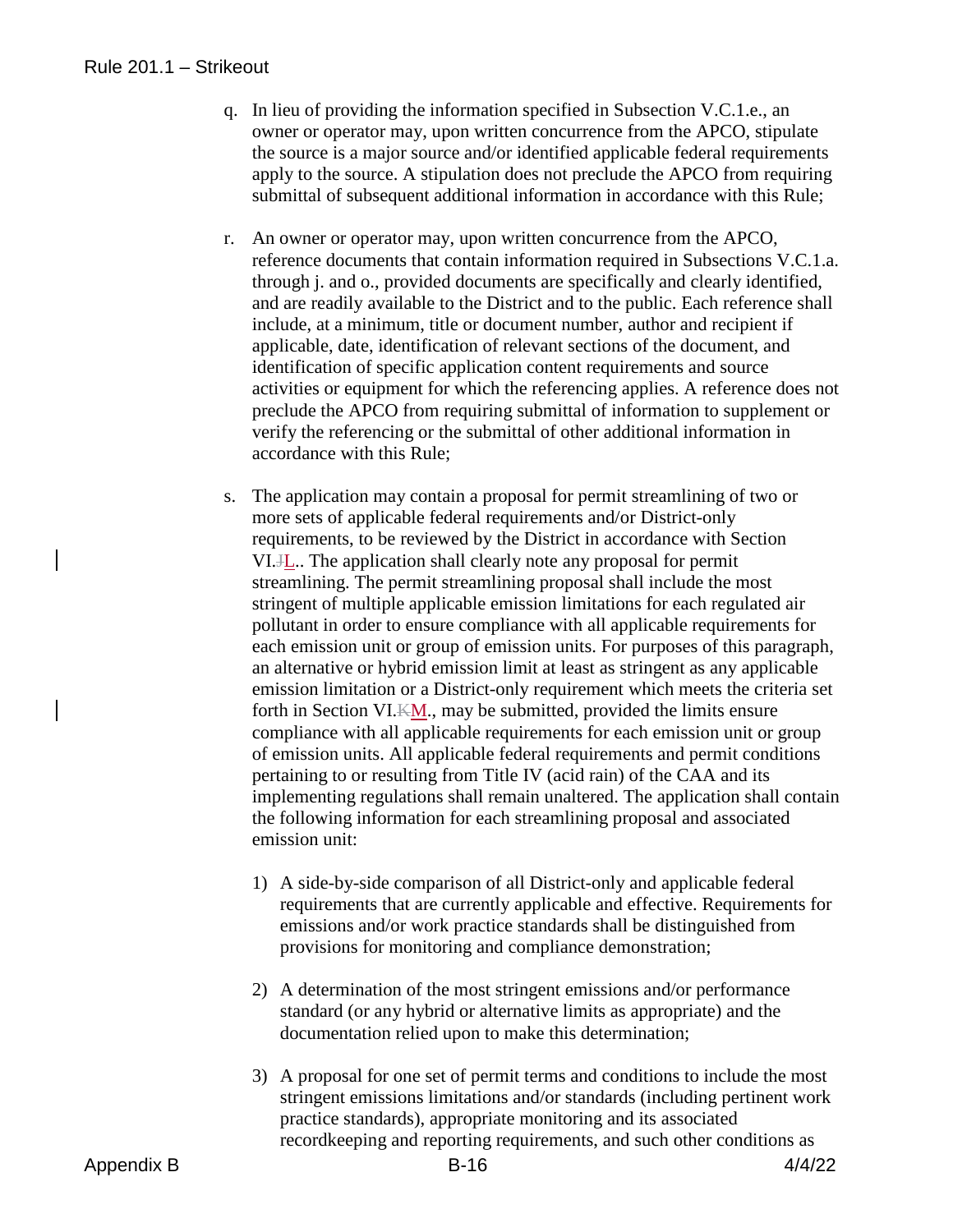are necessary to ensure compliance with all applicable federal requirements affected by the proposal. The most stringent emission limits shall be determined in accordance with criteria in Subsection II.A.2.(a). of "White Paper Number 2 for Improved Implementation of The Part 70 Operating Permits Program", EPA Office of Air Quality Planning and Standards, dated March 5, 1996. Streamlining of work practice standards shall be consistent with guidance in Subsection II.A.2.(b) of "White Paper Number 2 for Improved Implementation of The Part 70 Operating Permits Program", EPA Office of Air Quality Planning and Standards, dated March 5, 1996. Streamlining of monitoring, recordkeeping, and reporting requirements shall be consistent with guidance in Subsection II.A.2.(e) of "White Paper Number 2 for Improved Implementation of The Part 70 Operating Permits Program", EPA Office of Air Quality Planning and Standards, dated March 5, 1996;

- 4) If there is pertinent source compliance data, a certification the source complies with the streamlined emission limits and compliance with the streamlined emission limits ensures compliance, in accordance with Subsection V.C.1.k., with all applicable federal requirements affected by the proposal;
- 5) A compliance schedule to implement any new monitoring/compliance approach relevant to the streamlined limit if the emission unit is unable to comply with the streamlined limit at the time of permit issuance. Recordkeeping, monitoring, and reporting requirements of applicable federal requirements being subsumed shall continue to apply (as would the requirement for the emission unit to operate in compliance with each of its emission limits) until the new streamlined compliance approach becomes operative;
- 6) A proposal for a permit shield in accordance with Subsection V.C.1.u., for applicable federal requirements and District-only requirements associated with the streamlining proposal;
- 7) If the proposal includes use of any District-only requirement(s) as a requirement of permit streamlining, an authorization for the APCO to identify such District-only requirement(s), and any streamlined monitoring, recordkeeping, or reporting requirement derived from it, in the permit as a federally-enforceable condition in accordance with CH&SC Section 42301.12(a)(3); and
- 8) Other pertinent information as specified by the APCO, including supplementary information pertaining to paragraphs 1) through 6) of this Subsection.
- t. If the application contains a proposal to address a District-only rule that has been submitted to the EPA for State Implementation Plan approval, in lieu of a corresponding requirement in the State Implementation Plan, the application shall include the following additional information: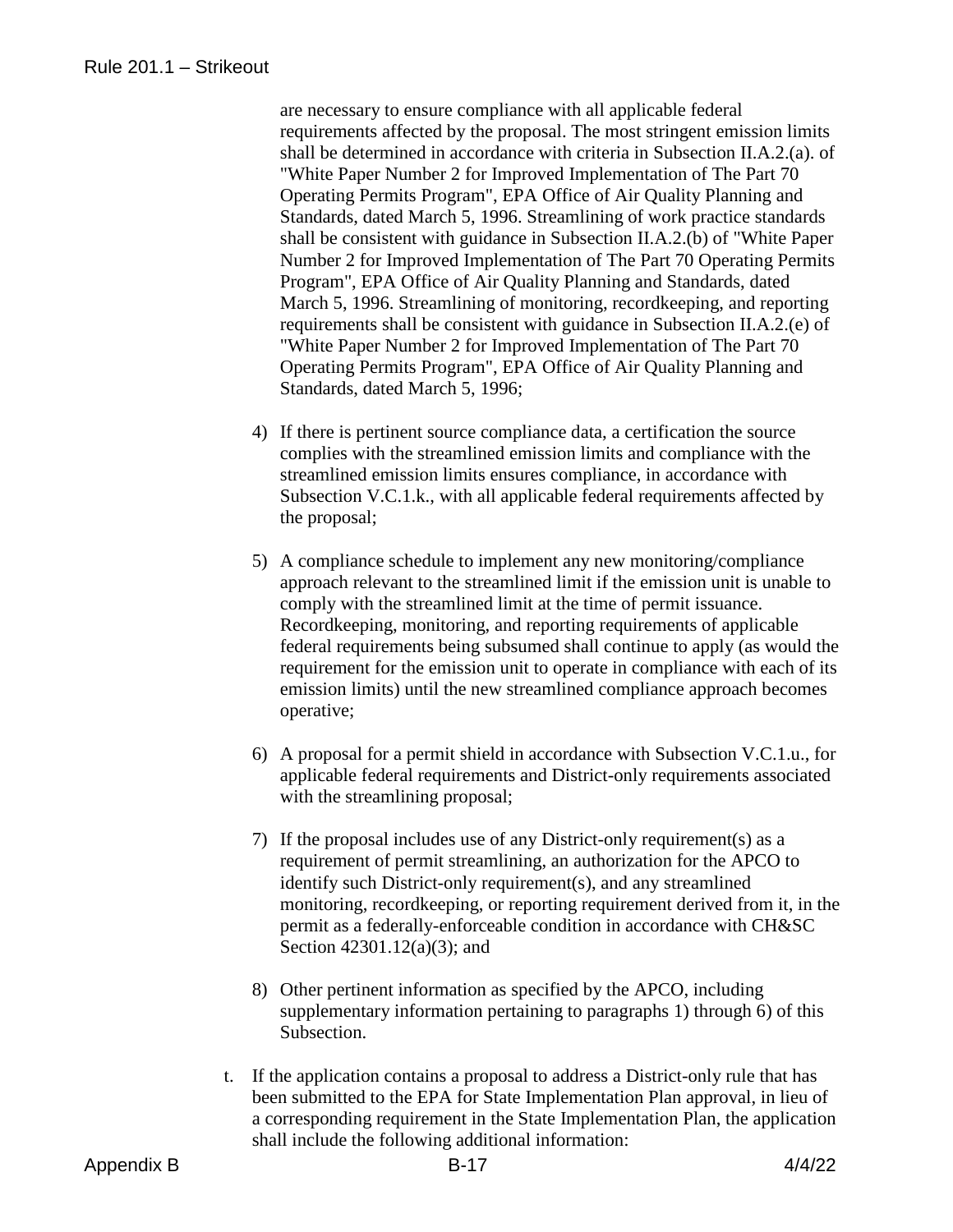- 1) An indication this approach is being proposed, a list or cross-reference of all requirements from pertinent District-only rules eligible for this approach, and reference to the list maintained for this purpose by the District;
- 2) Identification of State Implementation Plan requirements the District-only rule(s) would replace;
- 3) A compliance certification for requirements of pertinent District-only rule(s) in lieu of requirements in the State Implementation Plan in accordance with Subsection V.C.1.k.;
- 4) A proposal for a permit shield in accordance with Subsection V.C.1.u., below, for the affected applicable federal requirements in the State Implementation Plan;
- 5) An authorization for the APCO to identify in the permit, in accordance with CH&SC Section 42301.12(a)(3), any such District-only emission limit and any associated District-only monitoring, recordkeeping, or reporting requirement as a federally-enforceable condition; and
- 6) Other information as specified by the APCO in accordance with this Rule.
- u. The application may contain a proposal for a permit shield to be reviewed by the District in accordance with Section VI.LN., and to be included in the permit. The proposal shall indicate applicable federal requirements and District-only requirements for which the permit shield is sought. The proposal shall also specify emission unit(s) for which the permit shield is sought or whether the permit shield is sought for the entire stationary source;
- v. For the purposes of this Rule, an insignificant activity shall be any activity, process, or emissions unit which is not subject to a source-specific applicable federal requirement and which emits no more than 0.5 tons per year of a HAP, no more than two tons per year of a regulated air pollutant excluding HAPs and GHGs, and no more than 5,000 tpy of GHG measured as CO2e. Sourcespecific applicable federal requirements include requirements for which emission unit-specific information is required to determine applicability.
- w. An application may not omit information needed to determine the applicability of, or to impose, any applicable requirement, or to evaluate the fee amount required in Section VIII, Annual Fees. [Reference: 40 CFR Part 70.5(c)]
- 2. Correctness of Applications

An owner or operator of a source shall submit an accurate and complete application in accordance with requirements of Section V.C. and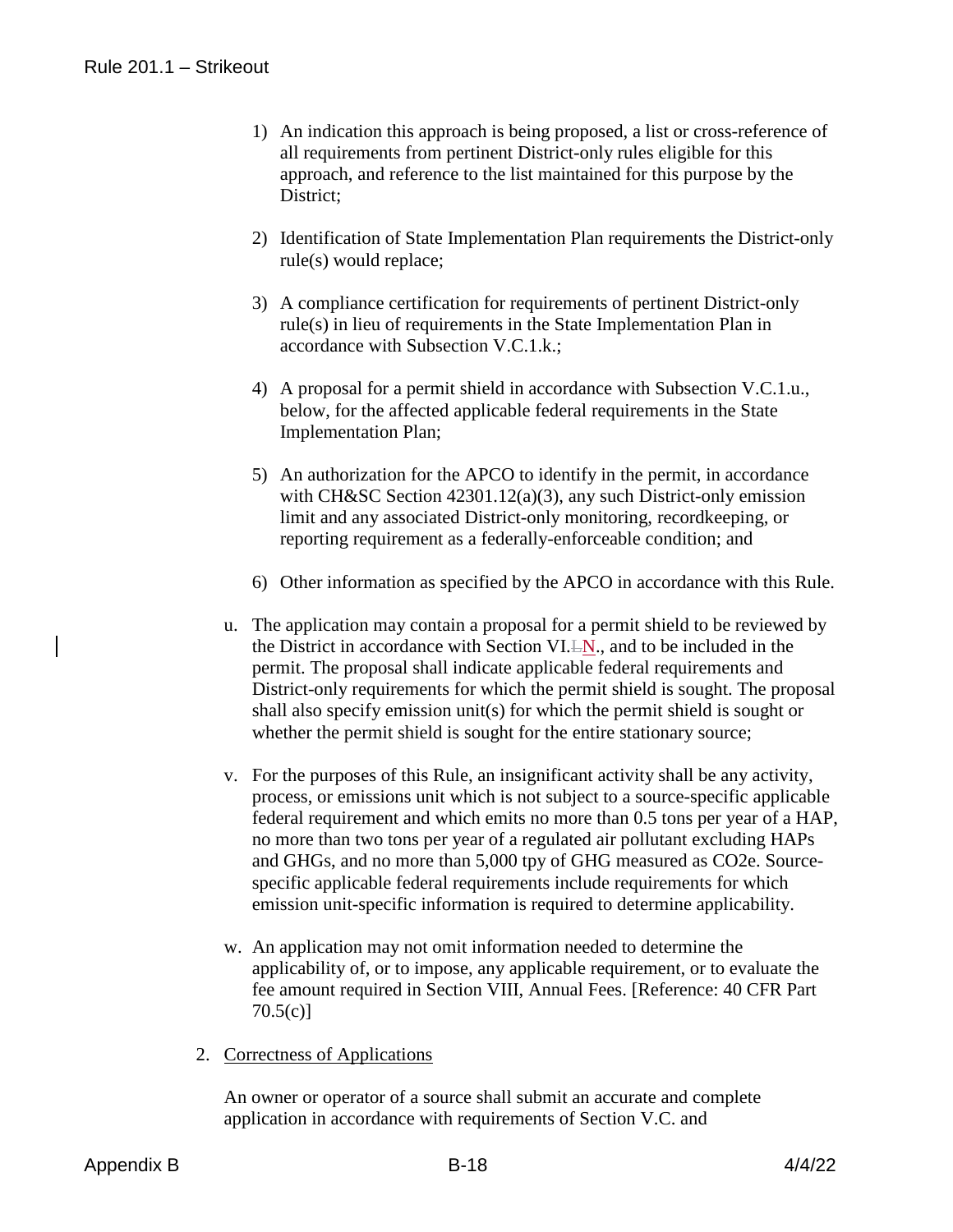- a. Upon written request of the APCO, an owner or operator shall supplement any complete application with any necessary additional information within the timeframe specified by the APCO; or
- b. An owner or operator shall promptly provide additional/replacement information in writing to the APCO upon discovery of submittal of any inaccurate information as part of the application or as a supplement thereto, or of any additional relevant facts previously omitted and needed for accurate analysis of the application.
- c. Intentional or negligent submittal of inaccurate information shall result in denial of an application.
- D. Written Requests for District Action

An owner or operator shall submit a written request to the APCO for the following permit actions:

1. Administrative Permit Amendment

For an administrative permit amendment, an owner or operator may implement the change addressed in the written request immediately upon submittal of the request.

2. Permit Modification for a Non-Federally-Enforceable Condition

For a permit modification for a non-federally-enforceable condition, an owner or operator shall submit a written request in accordance with requirements of Rule 201, unless exempted by Rule 202 or 202.1.

3. Permit to Operate for New Emissions Unit

For a permit to operate a new emissions unit at a stationary source, an owner or operator shall submit a written request in accordance with requirements of Rule 201, except when:

- a. Construction or operation of the emissions unit is a modification under EPA regulations promulgated pursuant to Title I of the CAA, including 40 CFR Parts 51, 52, 60, 61, 63;
- b. Construction or operation of the emissions unit is addressed or prohibited by existing Rule 201.1 permits for other emissions units at the stationary source; or
- c. The emissions unit is an acid rain unit subject to Title IV of the CAA. For circumstances specified in Subsections V.D.3.a., b., or c., above, an owner or operator shall apply for a Permit to Operate for the new emissions unit pursuant to requirements of this Rule.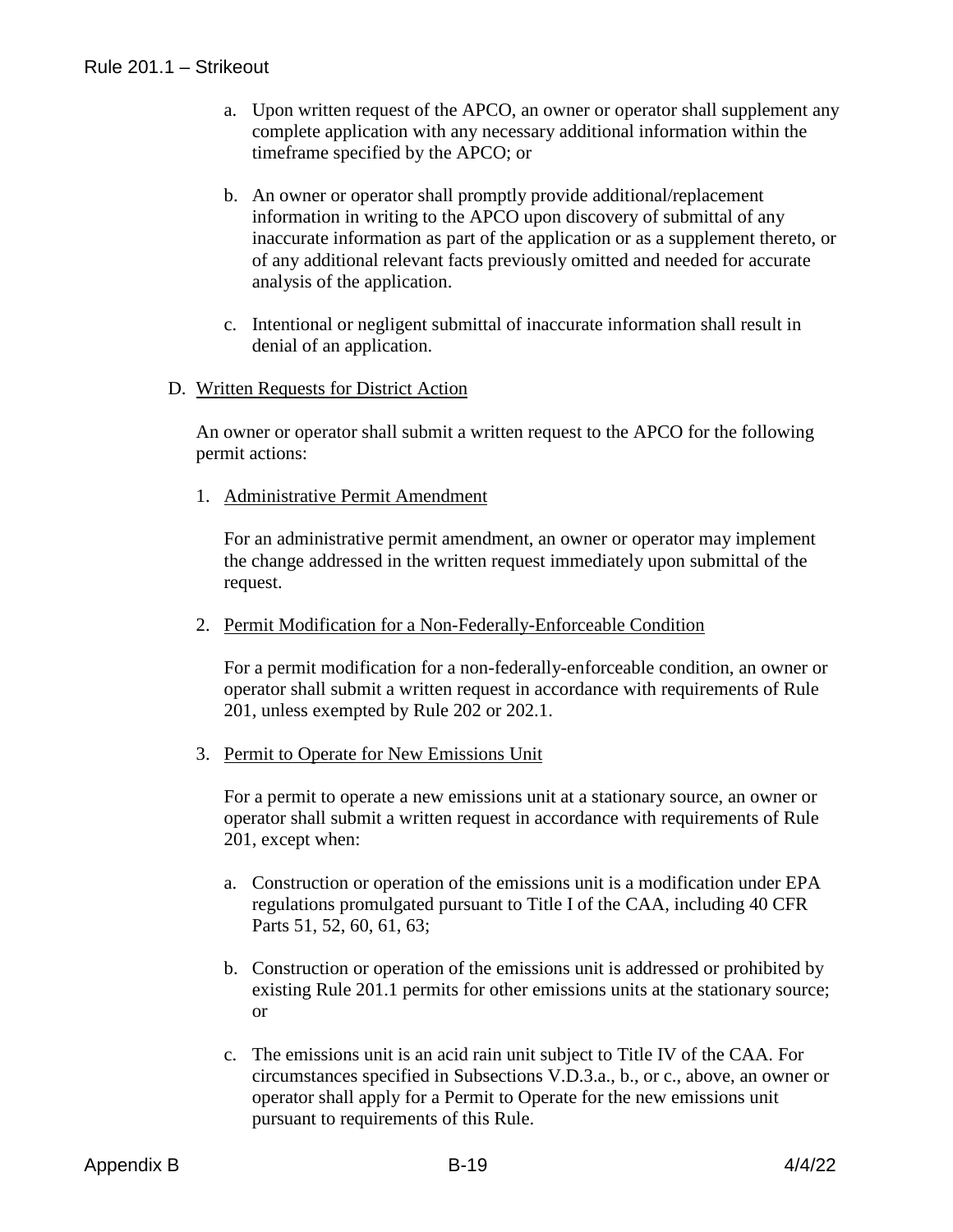E. Response to Permit Reopening For Cause

Upon notification by the APCO of reopening of a permit for cause for an applicable federal requirement pursuant to Section VI.HJ., an owner or operator shall respond to any written request for information by the APCO within the timeframe specified by the APCO.

## **VI. District Administrative Procedures**

Cost of all public notices published pursuant to this section shall be paid by applicant.

#### A. Completeness Review of Applications

The APCO shall determine if an application is complete and shall notify the responsible official of his determination within the following timeframes:

- 1. For an initial permit, permit renewal, or a significant permit modification, within 60 days of receiving the application;
- 2. For a minor permit modification, within 30 days of receiving the application. An application shall be deemed complete unless the APCO requests additional information or otherwise notifies the owner or operator the application is incomplete within the timeframes specified above.
- B. Notification of Completeness Determination

The APCO shall provide written notification of a completeness determination to the EPA, the CARB and any affected state and shall submit a copy of the complete application to the EPA within five working days of the determination. If the application includes a proposal for permit streamlining, the APCO shall note this when submitting a copy of the complete application to the EPA. The APCO need not provide notification for applications from non-major sources when the EPA waives such requirement for a source category by regulation or at the time of approval of the District operating permits program.

C. Application Processing Timeframes

The APCO shall act on a complete application in accordance with procedures in following Sections VI.D., VI.EF. and VI.FG., except as application procedures for acid rain units are provided for under regulations promulgated pursuant to Title IV of the CAA, and take final action within the following timeframes:

- 1. For an initial permit for a source subject to this Rule on the effective date of the Rule, no later than three years after the effective date of the Rule;
- 2. For an initial permit for a source becoming subject to this Rule after the effective date of the Rule, no later than 18 months after the complete application is received;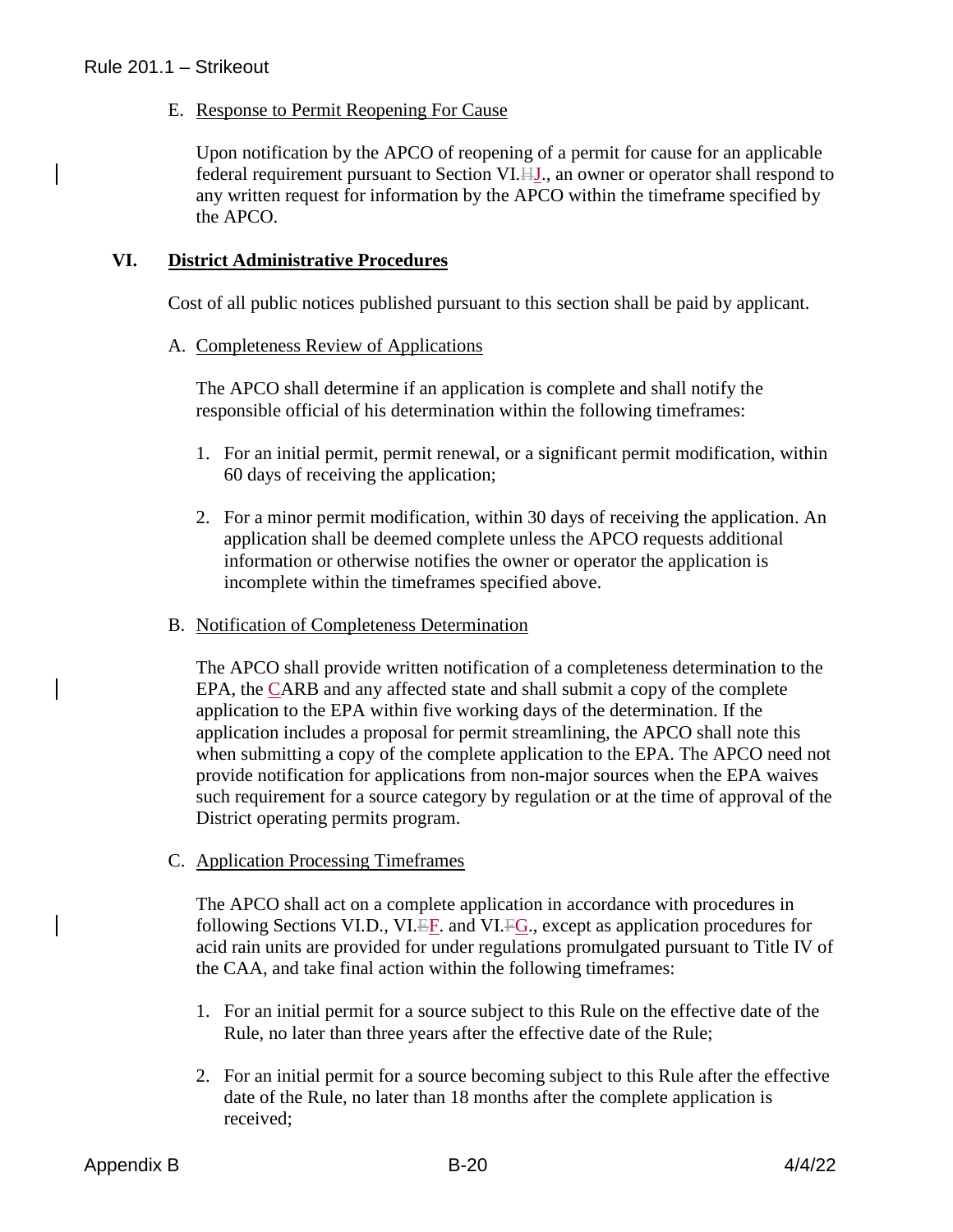- 3. For a permit renewal, no later than 18 months after the complete application is received;
- 4. For a significant permit modification, no later than 18 months after the complete application is received;
- 5. For a minor permit modification, no later than 90 days after the application is received or 60 days after written notice to the EPA of the proposed decision, whichever is later; or
- 6. For any permit application with early HAP's reductions pursuant to Section 112(i)(5) of the CAA, within 9 months after the complete application is received.
- 7. Provided the EPA has entered into a formal agreement with the APCO to expedite its review of a District-only rule, the APCO may delay issuance of the affected portions of a permit in accordance with Section VI.KM.2., until the EPA formally acts to approve or disapprove a District-only rule submitted for inclusion in the State Implementation Plan. If the EPA disapproves the District-only rule, the APCO shall require the owner or operator to revise the application to address corresponding requirements in the State Implementation Plan not yet addressed and to provide additional information as specified by the APCO in accordance with this Rule. The APCO shall specify an expeditious timeframe for the owner or operator to submit the revised application.
- D. Notification and Opportunity for Review of Proposed Decision

Within the applicable timeframe specified in Section VI.C., the APCO shall provide notice of and opportunity to review the proposed decision to issue a Permit to Operate in accordance with the following requirements:

- 1. For initial permit, renewal of permit, significant permit modification, and reopening for cause, the APCO shall provide:
	- a. Written notice, the draft proposed permit and, upon request, a copy of the District analysis to interested persons or agencies. The District analysis shall include a statement setting forth the legal and factual basis for proposed permit conditions, including references to applicable statutory and regulatory provisions. "Interested persons or agencies" includes persons having requested in writing to be notified of proposed Rule 201.1 decisions, any affected state and the CARB;
	- b. On or after providing written notice pursuant to Subsection VI.D.1.a., above, public notice that shall be published in at least one newspaper of general circulation in the District and, if necessary, by other means to assure adequate notice to the affected public. The notice shall include:
		- 1) Identification of the source, name and address of permit holder, activities and emissions change involved in the permit action;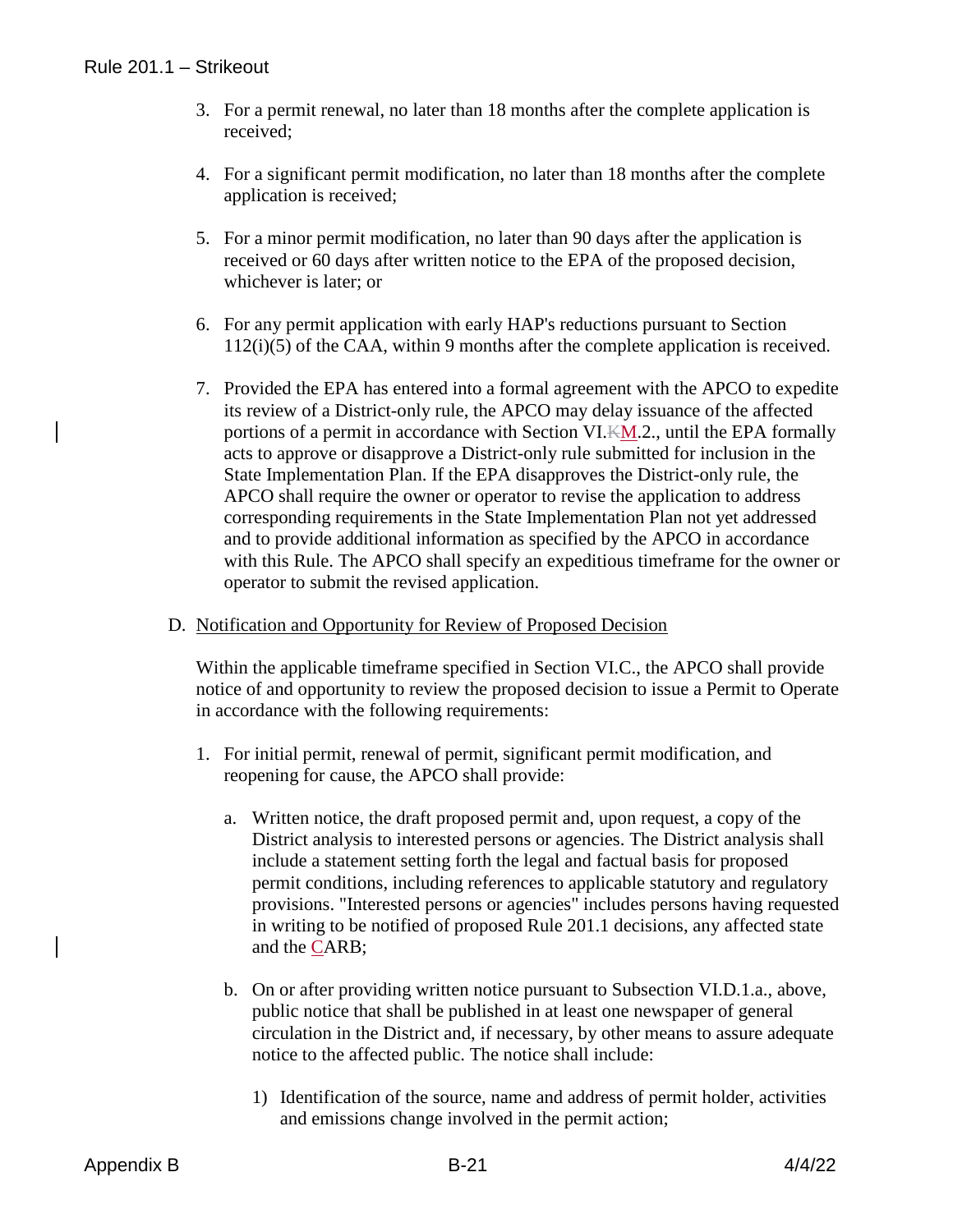- 2) Name and address of the District, name and telephone number of District staff capable of providing additional information;
- 3) Availability, upon request, of a statement setting forth legal and factual basis for proposed permit conditions;
- 4) Location where the public may inspect the complete application, District analysis, and proposed permit;
- 5) Statement that public may submit written comments regarding the proposed decision within at least 30 days from date of publication and brief description of commenting procedures; and
- 6) Statement that members of the public may request the APCO preside over a public hearing for the purpose of receiving oral public comment if a hearing has not already been scheduled. The APCO shall provide notice of any public hearing scheduled to address the proposed decision at least 30 days prior to such hearing;.
- c. A copy of the complete application, District analysis and proposed permit at a District office for public review and comment during normal business hours;
- d. Written response to persons or agencies submitting written comments postmarked by the close of the public notice and comment period. All written comments and responses to such comments shall be kept on file at the District office and made available upon request; and
- e. After completion of the public notice and comment period pursuant to Subsection VI.D.1.b., written notice to the EPA of the proposed decision, including copies of the proposed permit, District analysis, public notice submitted for publication, District's response to written comments, and all necessary supporting information.
- 2. For minor permit modification, the APCO shall provide written notice of the proposed decision to the EPA, CARB, and any affected state. Additionally, the District shall provide to the EPA and, upon request, to CARB or any affected state copies of the proposed permit, District analysis, and all necessary supporting information. The District analysis shall include a statement setting forth legal and factual basis for proposed permit conditions, including references to applicable statutory and regulatory provisions.
- E. Transmission of information to the Administrator
	- 1. The District shall provide to the Administrator a copy of each permit application (including any application for significant or minor permit modification), each proposed permit, each final permit, and, if significant comment is received during the public participation process and the written response to comments. The applicant may be required by the permitting authority to provide a copy of the permit application (including the compliance plan) directly to the Administrator.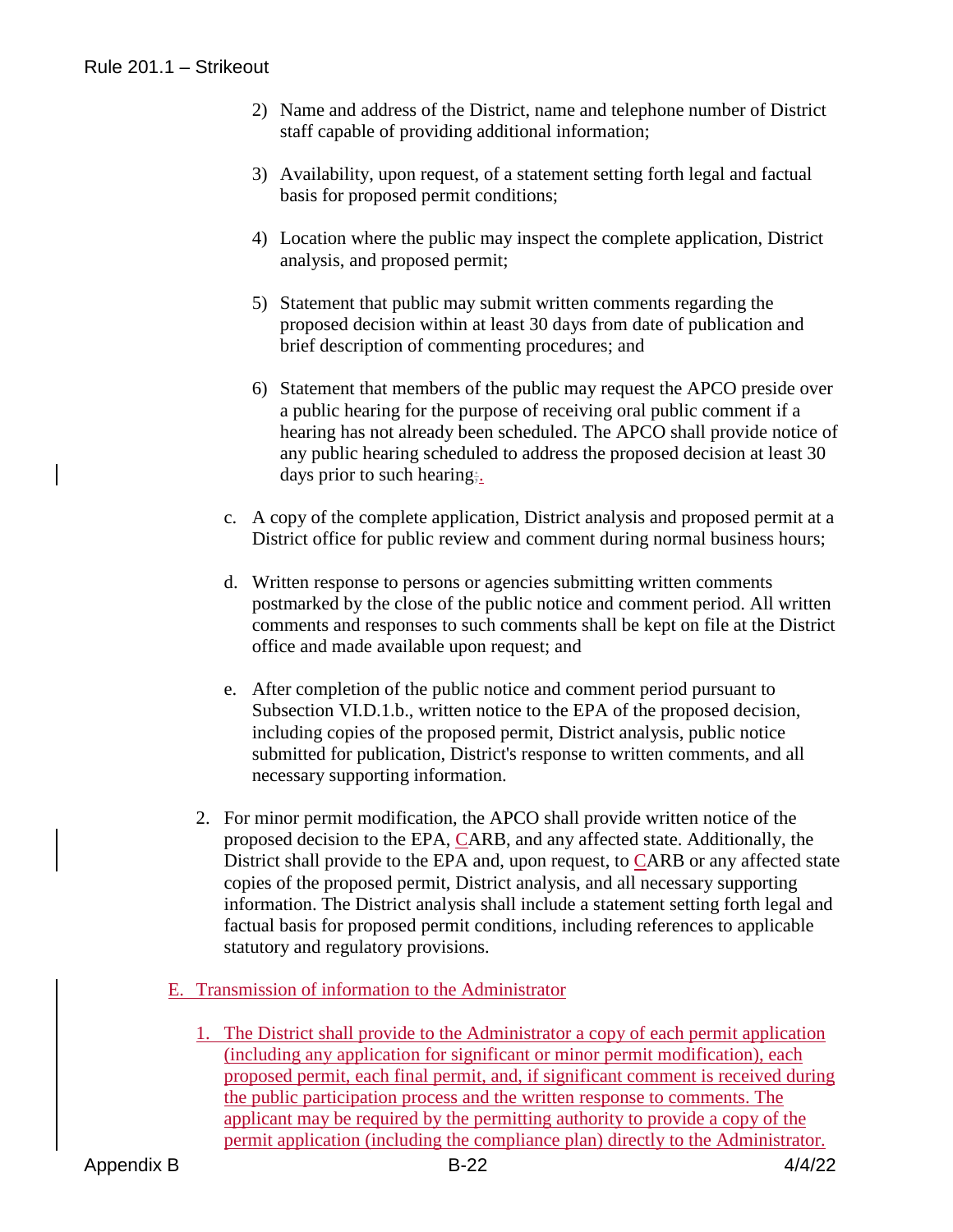Upon agreement with the Administrator, the permitting authority may submit to the Administrator a permit application summary form and any relevant portion of the permit application and compliance plan, in place of the complete permit application and compliance plan. To the extent practicable, the preceding information shall be provided in computer-readable format compatible with EPA's national database management system.

- a. If significant comment was received during the public participation process before the proposed permit is submitted to the Administrator, such comments and District responses must be submitted with the proposed permit along with other supporting materials. The Administrator's 45-day review period for this proposed permit will not begin until such materials have been received by the EPA
- b. In instances where the Administrator has received a proposed permit from a permitting authority before the public participation process on the draft permit has been completed, the public comments must be submitted with the proposed permit along with other supporting materials, excepting the final permit and the written response to comments. If the permitting authority receives significant comment on the draft permit during the public participation process, but after the submission of the proposed permit to the Administrator, the Administrator will no longer consider the submitted proposed permit as a permit proposed to be issued under section 505 of the Act.

In such instances, the permitting authority must make any revisions to the permit and permit record necessary to address such public comments, including preparation of a written response to comments (which must include a written response to all significant comments raised during the public participation process, and must submit the proposed permit and the supporting material, excepting the final permit, to the Administrator after the public comment period has closed. This later submitted permit will then be considered as a permit proposed to be issued under section 505 of the Act, and the Administrator's review period for the proposed permit will not begin until all required materials have been received by the EPA.

- 2. The Administrator may waive the requirements of this section for any category of sources (including any class, type, or size within such category) other than major sources according to the following:
	- a. By regulation for a category of sources nationwide, or
	- b. At the time of approval of a State program for a category of sources covered by an individual permitting program.
- EF. Changes to Proposed Decision

Changes to a proposed decision shall be administered as follows: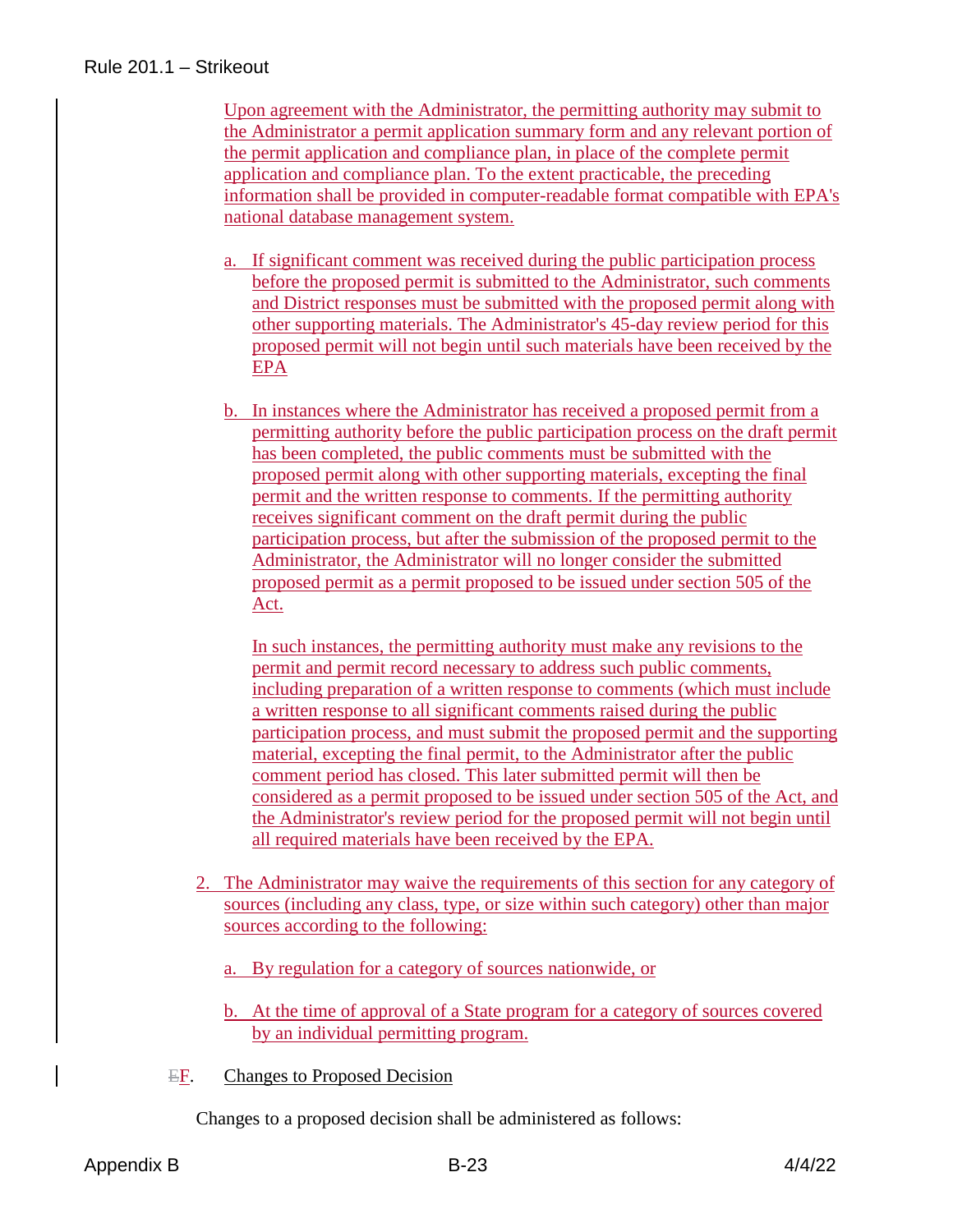- 1. The APCO may modify or change a proposed decision, the proposed permit, or District analysis based on information in comments received during the public comment period pursuant to Subsection VI.D.1.b. or based on further analysis of the APCO. Pursuant to Subsection VI.D.1.e., above, the APCO shall forward any such modified proposed decision, the proposed permit, District analysis, and all necessary supporting information to the EPA.
- 2. If the EPA objects in writing to the proposed decision within 45 days of being notified of the decision and receiving a copy of the proposed permit and all necessary supporting information pursuant to Subsection VI.D.1.e., above, the APCO shall not issue the permit. Also, if the public petitions the EPA within 60 days after the end of the EPA's 45-day review period and the permit has not yet been issued, the APCO shall not issue the permit until EPA objections in response to the petition are resolved. The APCO shall, either, respond in writing to EPA's comments, deny the application, or revise and resubmit a permit addressing EPA's identified deficiencies within the following timeframes:
	- a. For initial permits, permit renewals, and significant permit modifications, within 90 days of receiving the EPA objection; or
	- b. For minor permit modifications, within 90 days of receipt of the application or 60 days of the notice to EPA, whichever is later.

#### **FG.** Final Decision

If the EPA does not object in writing within 45 days of a notice provided pursuant to Subsection VI.D.1.e., or the APCO submits a revised permit pursuant to Section VI.EF.2., above, the APCO shall, expeditiously, deny the application or issue the final permit to operate. In any case, the APCO shall take final action on an application within applicable timeframes specified in Section VI.C. Failure of the APCO to act on a permit application or permit renewal application in accordance with timeframes provided in Section VI.C., shall be considered final action for purposes of obtaining judicial review to require that action on the application be taken expeditiously.

Written notification of the final decision shall be sent to the owner or operator of the source, EPA, CARB and any person and affected state having submitted comments during the public comment period. Written notification of any refusal by the District to accept all recommendations for the proposed permit that an affected state submitted during the public comment period shall be sent to EPA and affected states. The APCO shall submit a copy of an as-issued Permit to Operate to the EPA and provide a copy to any person or agency requesting a copy for the cost of producing and mailing. If the application is denied, the APCO shall provide, in writing, to the owner or operator reasons for the denial and the District analysis, including specific statute, rule, or regulation upon which the denial is based.

## H. Public Petitions to the Administrator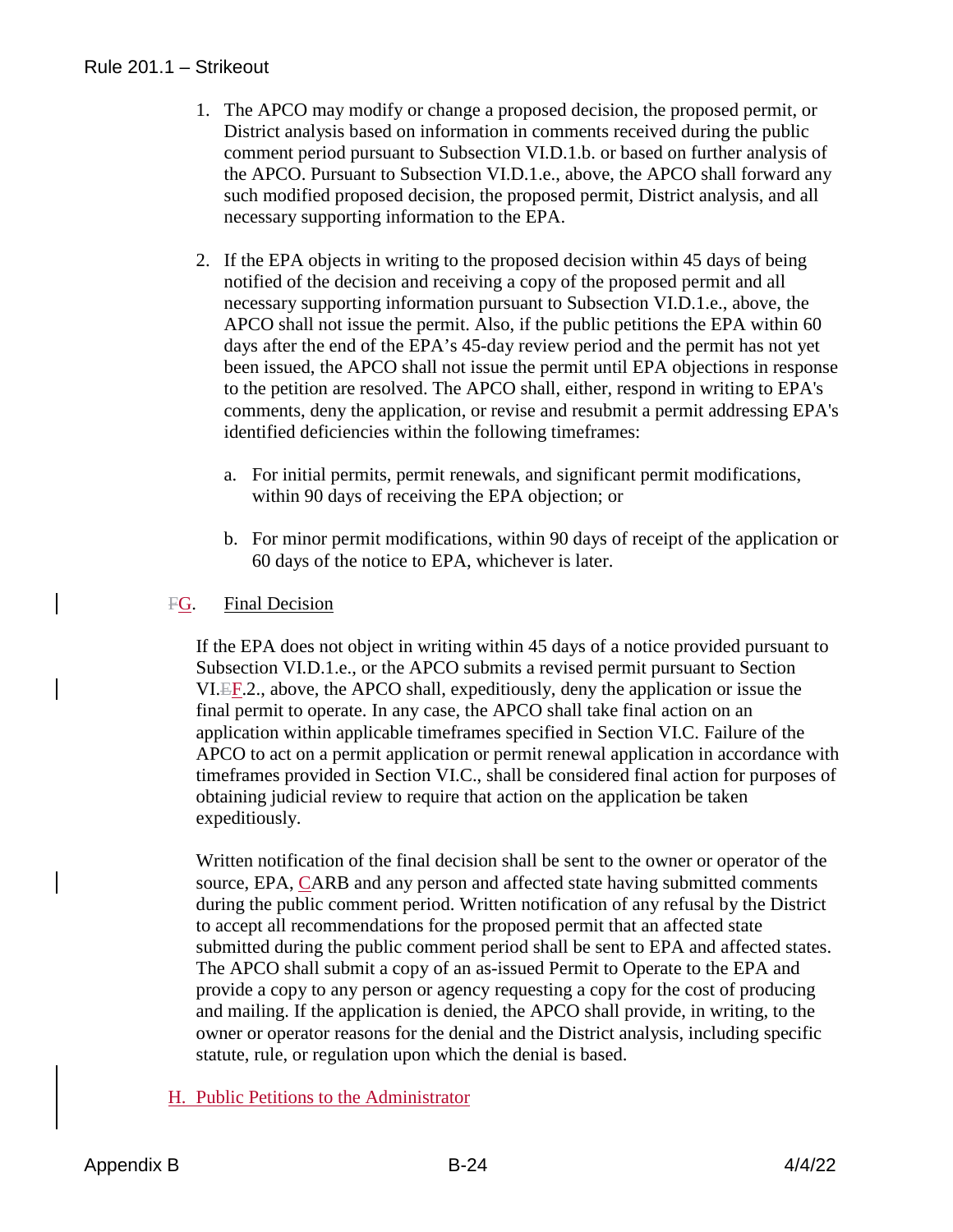If the Administrator does not object in writing, any person may petition the Administrator within 60 days after the expiration of the Administrator's 45-day review period to make such objection. The petitioner shall provide a copy of such petition to the permitting authority and the applicant. Any such petition shall be based only on objections to the permit that were raised with reasonable specificity during the public comment period unless the petitioner demonstrates that it was impracticable to raise such objections within such period, or unless the grounds for such objection arose after such period.

If the Administrator objects to the permit as a result of a petition filed under this paragraph, the District shall not issue the permit until EPA's objection has been resolved, except that a petition for review does not stay the effectiveness of a permit or its requirements if the permit was issued after the end of the 45-day review period and prior to an EPA objection. If the District has issued a permit prior to receipt of an EPA objection under this paragraph, the Administrator will modify, terminate, or revoke such permit, and shall do so consistent with the procedures in §70.7 (g)(4) or  $\S 70.8$  (g)(5)(i) and (ii) except in unusual circumstances, and the District may thereafter issue only a revised permit that satisfies EPA's objection. In any case, the source will not be in violation of the requirement to have submitted a timely and complete application.

1. Standard Petitions Requirements

Each public petition sent to the Administrator must include the following elements in the following order:

- a. *Identification of the proposed permit on which the petition is based*. The petition must provide the permit number, version number, or any other information by which the permit can be readily identified. The petition must specify whether the permit action is an initial permit, a permit renewal, or a permit modification/revision, including minor modifications/revisions.
- b. *Identification of petition claims*. Any issue raised in the petition as grounds for an objection must be based on a claim that the permit, permit record, or permit process is not in compliance with applicable requirements or requirements under this part. Any arguments or claims the petitioner wishes the EPA to consider in support of each issue raised must be contained within the body of the petition, or if reference is made to an attached document, the body of the petition must provide a specific citation to the referenced information, along with a description of how that information supports the claim. In determining whether to object, the Administrator will not consider arguments, assertions, claims, or other information incorporated into the petition by reference. For each claim raised, the petition must identify the following:
	- 1) The specific grounds for an objection, citing to a specific permit term or condition where applicable.
	- 2) The applicable Part 70 requirement that is not met.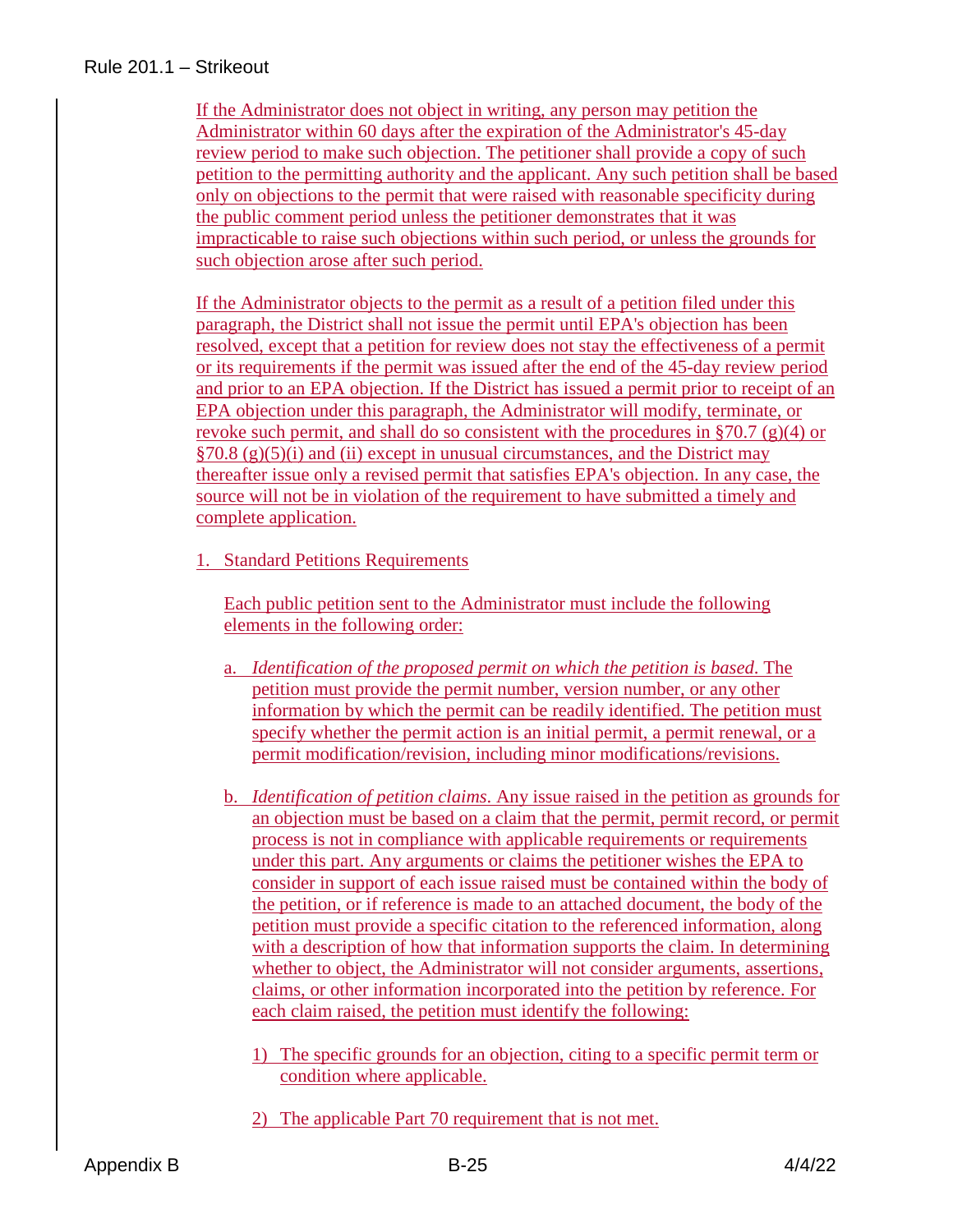- 3) An explanation of how the term or condition in the permit, or relevant portion of the permit record or permit process, is not adequate to comply with the corresponding applicable Part 70 requirement.
- 4) If the petition claims that the District did not provide for a public participation procedure, the petition must identify specifically the required public participation procedure that was not provided.
- 5) Identification of where the issue was raised with reasonable specificity during the public comment period, citing to any relevant page numbers in the public comment submitted to the District and attaching this public comment to the petition. If the grounds for the objection were not raised with reasonable specificity during the public comment period, the petitioner must demonstrate that such grounds arose after that period, or that it was impracticable to raise such objections within that period.
- 6) Unless the grounds for the objection arose after the public comment period or it was impracticable to raise the objection within that period, the petition must identify where the District responded to the public comment, including page number(s) in the publicly available written response to comment, and explain how the permitting authority's response to the comment is inadequate to address the issue raised in the public comment. If the response to comment document does not address the public comment at all, the petition must state that.
- 2. Documents that may be considered in reviewing petitions

The information that the Administrator considers in making a determination whether to grant or deny a petition on a proposed permit generally includes the petition itself, including attachments to the petition, and the administrative record for the proposed permit. This includes the draft and proposed permits; any permit applications that relate to the draft or proposed permits; the technical support document; any comments the District received during the public participation process on the draft permit; the District's written responses to comments, including responses to all significant comments raised during the public participation process on the draft permit; and all materials available to the District that are relevant to the permitting decision and that the District made available to the public. If a final permit is available during the agency's review of a petition on a proposed permit, that document may also be considered as part of making a determination whether to grant or deny the petition.

3. Submission of Petitions

Any petition to the Administrator must be submitted through the Operating Permits Group in the Air Quality Policy Division in the Office of Air Quality Planning and Standards, using one of the three following methods, as described at the EPA Title V Petitions website: An electronic submission through the EPA's designated submission system identified on that website (the agency's preferred method); an electronic submission through the EPA's designated email address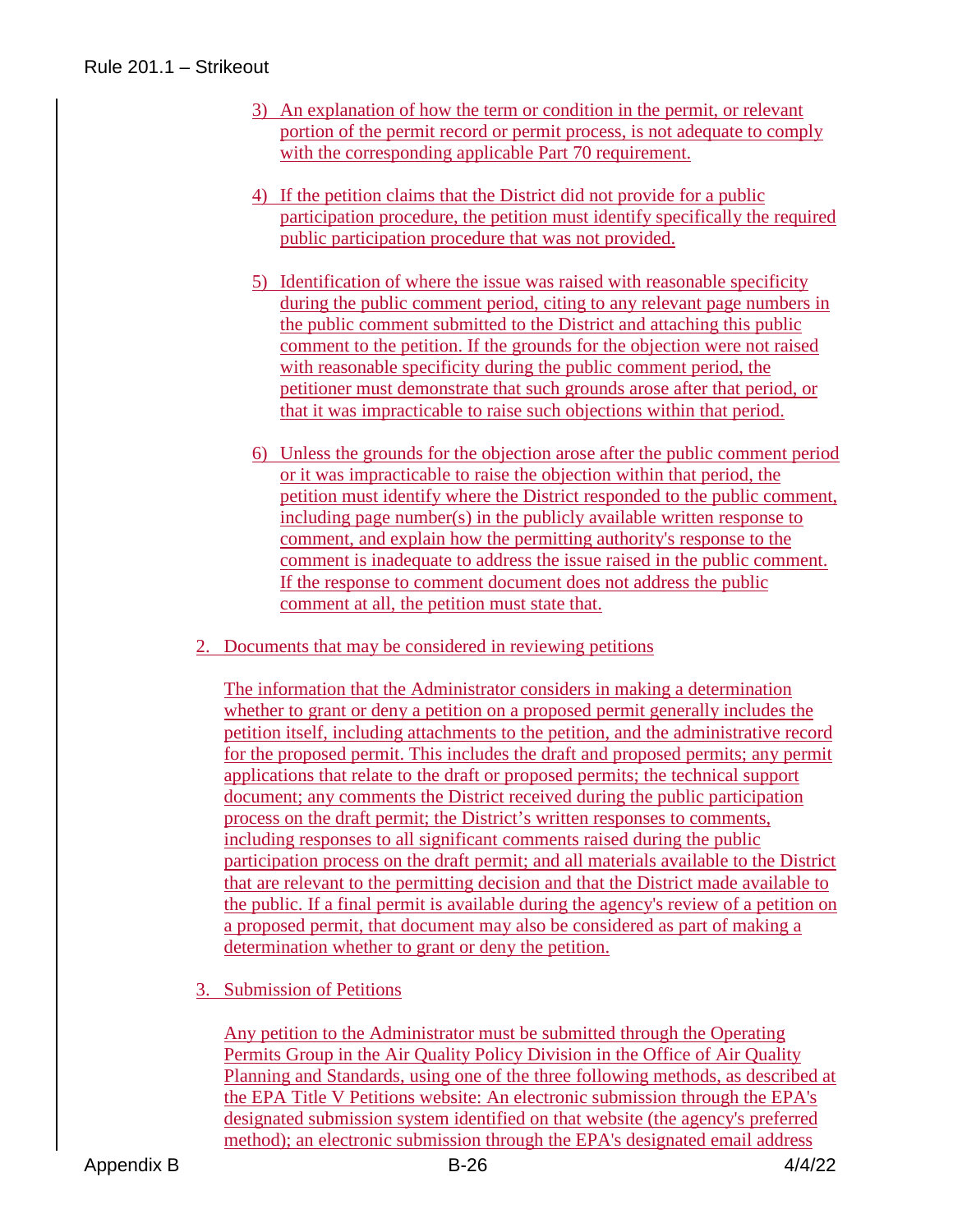listed on that website; or a paper submission to the EPA's designated physical address listed on that website. Any necessary attachments must be submitted together with the petition, using the same method as for the petition. Once a petition has been successfully submitted using one of these three methods, the petitioner should not submit additional copies of the petition using another method. The Administrator is not obligated to consider petitions submitted to the agency using any method other than the three identified in this section.

## 4. Timeliness

In order for the EPA to be able to determine whether a petition was timely filed, the petition must have or be accompanied by one of the following: A date or time stamp of receipt through EPA's designated electronic submission system as described in VI.H.3; a date or time stamp on an electronic submission through EPA's designated email address as described in VI.H.3; or a postmark date generated for a paper copy mailed to EPA's designated physical address.

#### GI. District Action on Written Requests

The APCO shall act on a written request of an owner or operator for permit action using the applicable procedure specified in this Subsection.

#### 1. Administrative Permit Amendment

The APCO shall take final action no later than 60 days after receiving a written request for an administrative permit amendment and:

- a. After designating the permit revision(s) as an administrative permit amendment, the APCO may revise the permit without providing notice to the public or any affected state;
- b. The APCO shall provide a copy of the revised permit to the responsible official and the EPA; and
- c. The APCO is not required to make a completeness determination on a written request, but shall notify the owner or operator if the APCO determines the permit can not be revised as an administrative permit amendment.
- 2. Permit Modification for Non-Federally-Enforceable Condition

The APCO shall take action on a written request for a permit modification for a non-federally-enforceable condition in accordance with requirements of Rule 201 if:

a. Any change at the stationary source allowed by the permit modification shall comply with all permit streamlining requirements imposed in accordance with Section VI.JL., all District-only rules imposed in accordance with Section VI.KM.1., and all applicable federal requirements not subsumed by a permit streamlining requirements imposed in accordance with Section VI.JL., or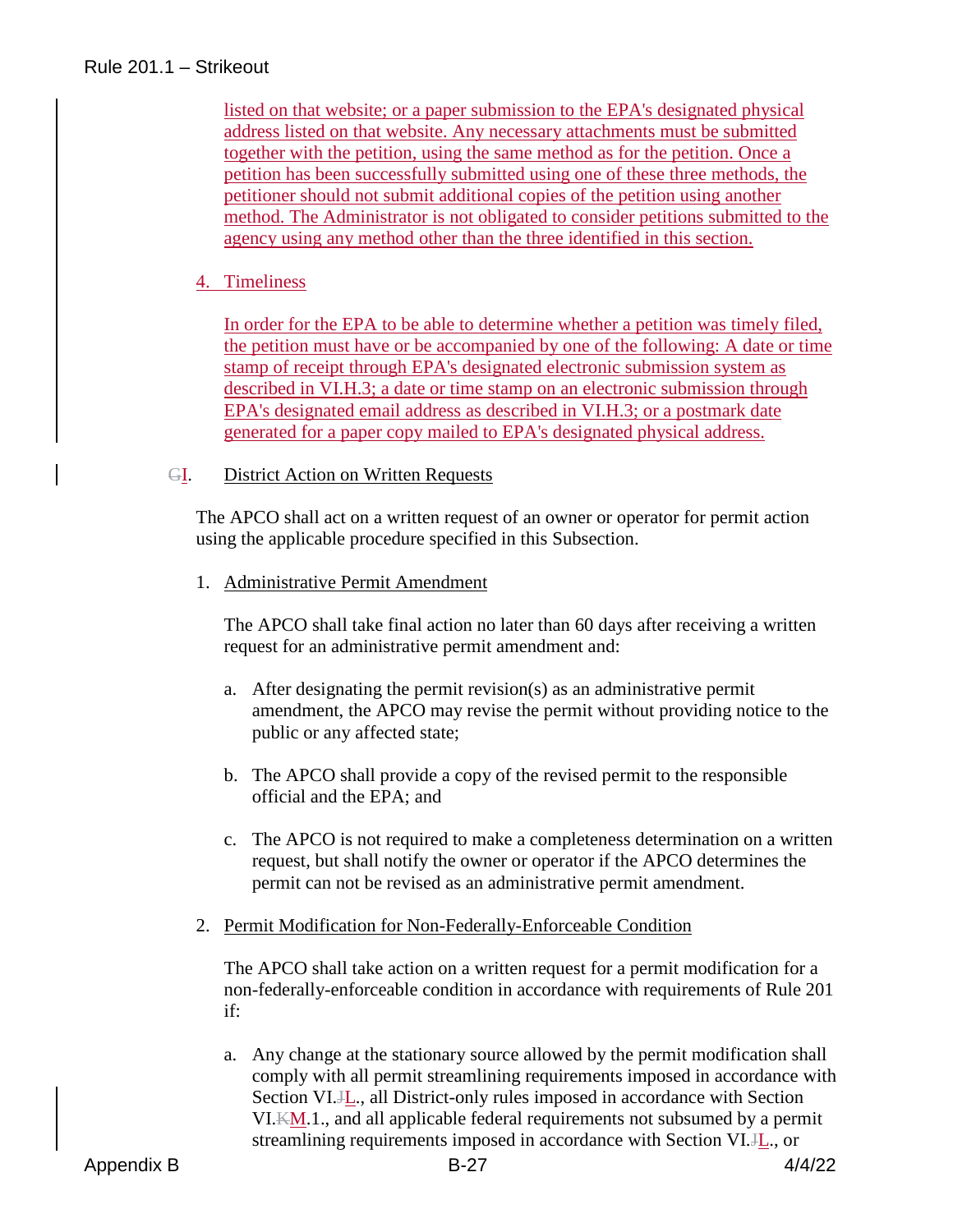District-only rules substituting for provisions of the State Implementation Plan pursuant to Section VI.KM.1., and will not violate any existing permit term or condition; and

- b. The APCO shall provide to the EPA a contemporaneous written notice describing the change, including the date, any change in emissions or air pollutants emitted, and any applicable federal requirement applying as a result of the change.
- 3. Permit to Operate for New Emissions Unit

The APCO shall take action on a written request for a Permit to Operate a new emissions unit in accordance with requirements of Rule 201.1 under circumstances specified in Subsection VI.GI.2.a. and VI.GI.2.b., above, unless Subsections V.D.3.a., V.D.3.b., or V.D.3.c., apply. If these Subsections apply, the APCO shall require submittal of a standard District application and take action on that application pursuant to requirements of this Rule.

#### HJ. Permit Reopening for Cause

The APCO shall reopen and revise a Permit to Operate during the annual review period authorized by Section 42301(c) of the CH&SC, or petition the District hearing board to do so, as applicable, prior to its expiration date upon discovery of cause for reopening or upon notification of cause for reopening by the EPA, or within 18 months of promulgation of a new applicable federal requirement. The APCO shall act only on those parts of the permit for which cause to reopen exists.

- 1. Circumstances constituting cause for reopening and revision of a permit include, but are not limited to, the following:
	- a. Need to correct a material mistake or inaccurate statement;
	- b. Need to revise or revoke a permit to operate to assure compliance with permit streamlining requirements imposed in accordance with Section VI.H., District-only rules imposed in accordance with Section VI.KM.1., all applicable federal requirements not subsumed by permit streamlining requirements imposed in accordance with Section VI.JL., or District-only rules substituting for provisions of the State Implementation Plan pursuant to Section VI.KM.1.;
	- c. Need to incorporate any new, revised, or additional applicable federal requirement, if the remaining authorized life of the permit is 3 years or greater, no later than 18 months after promulgation of such requirement (if less than 3 years remain in the authorized life of the permit, the APCO shall incorporate these requirements into the permit to operate upon renewal); or
	- d. Need to reopen a permit issued to an acid rain unit subject to Phase II of Title IV of the CAA to include: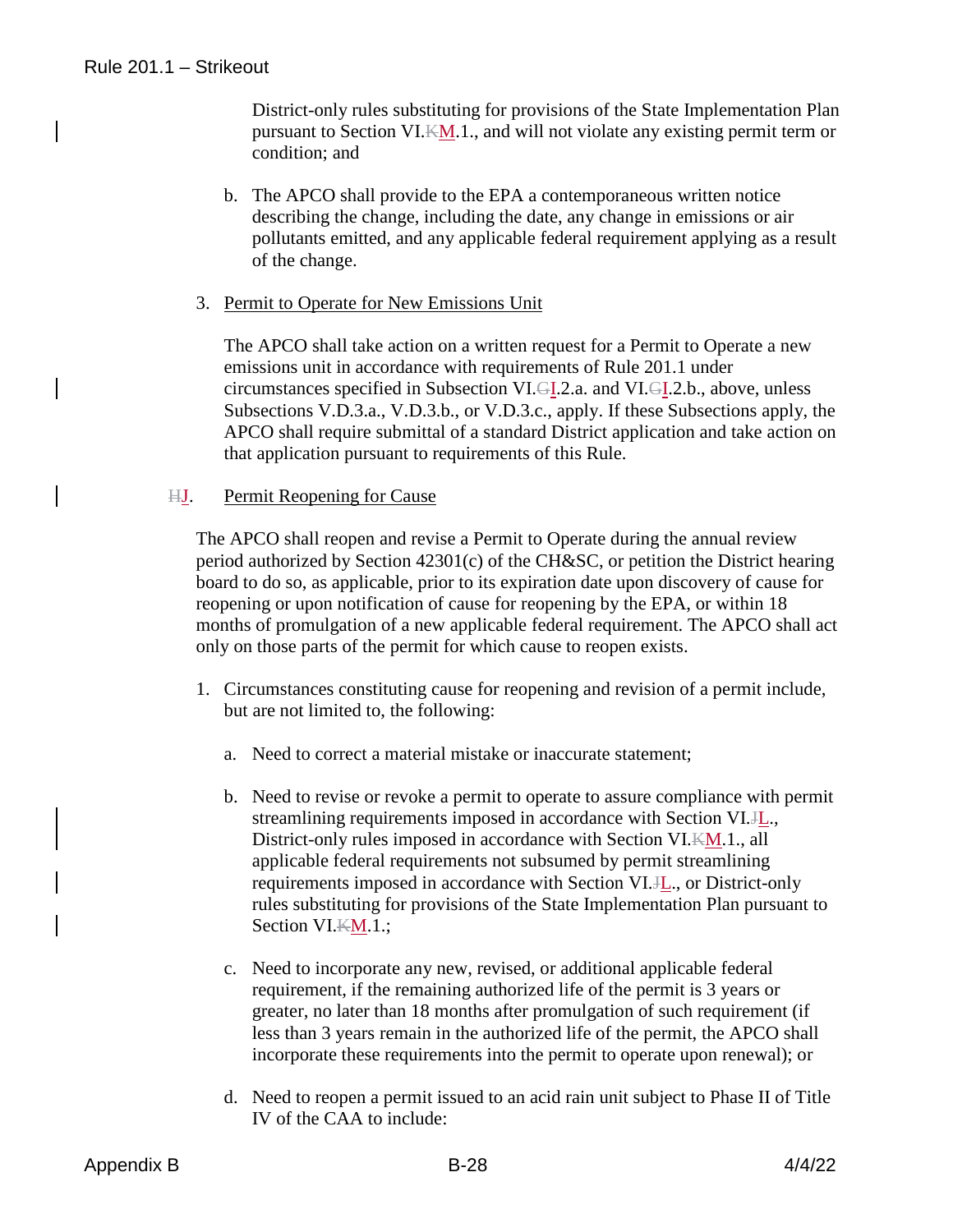- 1) NOx requirements prior to January 1, 1999, and
- 2) Additional requirements promulgated pursuant to Title IV as they become applicable to any acid rain unit governed by the permit.
- 2. In processing a permit reopening, the APCO shall use the same procedures as for an initial permit and shall additionally:
	- a. Provide written notice to an owner or operator and the EPA at least 30 days, or a shorter period in the case of an emergency, prior to reopening a permit; and
	- b. Complete action to revise the permit as specified in the notice of reopening within 60 days after the written notice to the EPA pursuant to Subsection VI.D.1.e., if the EPA does not object, or after the APCO has responded to EPA objection pursuant to Section VI.EF.2.
- IK. Options for Operational Flexibility

The APCO shall allow specified changes in operations at a source without requiring a permit revision for conditions addressing an applicable federal requirement. The APCO shall not allow such changes constituting a modification under Title I of the CAA or Rule 210.1, or resulting in exceedance of emissions allowed by the permit, whether expressed therein as a rate of emissions or in terms of total emissions without revision to the permit. The source may gain operational flexibility using the following options:

1. Alternative Operating Scenarios (AOS)

The APCO shall allow use of alternative operating scenarios provided:

- a. Terms and conditions applicable to each operating scenario are identified by the owner or operator in the permit application;
- b. Terms and conditions are approved by the APCO;
- c. Terms and conditions are incorporated into the permit; and
- d. Terms and conditions are in compliance with all applicable District, state, and federal requirements.

A permit condition shall require a contemporaneous log recording each change made from one operating scenario to another.

2. Voluntary Emissions Caps

The APCO shall issue a permit containing terms and conditions allowing for trading of emissions increases and decreases within the stationary source solely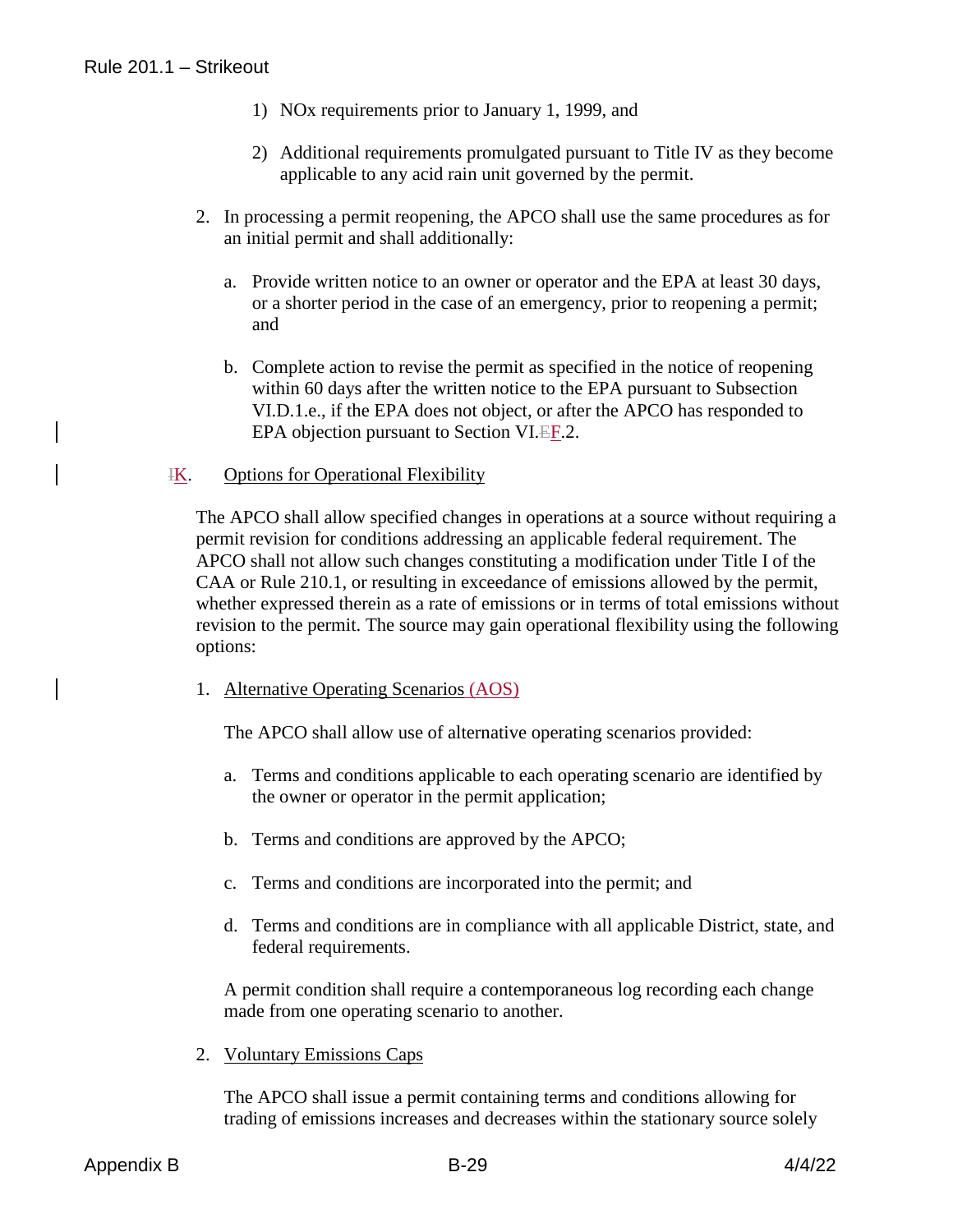for the purpose of complying with a voluntary emissions cap established in the permit independent of otherwise applicable federal requirements provided:

- a. Requirements of Subsections VI.I.1.a., 1.c., and 1.d., above, are met;
- b. Terms and conditions are approved by the APCO as quantifiable and enforceable; and
- c. Terms and conditions are consistent with any applicable preconstruction permit.

A permit condition shall require an owner or operator to provide written notice to EPA and the APCO 30 days in advance of a change by clearly requesting operational flexibility pursuant to this Subsection. Such written notice shall describe the change, identify the emissions unit to be affected, date on which the change will occur and duration of change, any change in emissions of any air pollutant, whether regulated or not, and any new emissions of any air pollutant not emitted before the change, whether regulated or not.

3. Contravening an Express Permit Condition

The APCO shall allow for changes in operation contravening an express condition addressing an applicable federal requirement in a permit to operate provided:

- a. Changes will not violate any applicable federal requirement or any previously District-only rule used in accordance with Section VI.KM.1.;
- b. Changes will not contravene monitoring (including test methods), recordkeeping, reporting, or compliance certification requirements constituting federally-enforceable conditions;
- c. Changes are not modifications under Title I of the CAA or any provision of Rule 210.1;
- d. Changes do not result in exceeding emissions allowable by the permit, whether expressed therein as a rate of emissions or in terms of total emissions;
- e. Written notice is given to EPA and the APCO 30 days in advance of a change, and such notice clearly indicates term(s) or condition(s) to be contravened, requests operational flexibility under this Subsection, describes the change, identifies emissions units to be affected, date on which the change will occur, duration of the change, any change in emissions of any air pollutant, whether regulated or not, and any new emissions of any air pollutant not emitted before the change, whether regulated or not; and
- f. APCO has not provided a written denial to the owner or operator within 30 days of receipt of the request for an operational change. The written denial shall identify which of the requirements of Subsections VI.I.3.a., b., c., d., or e., above, have not been satisfied.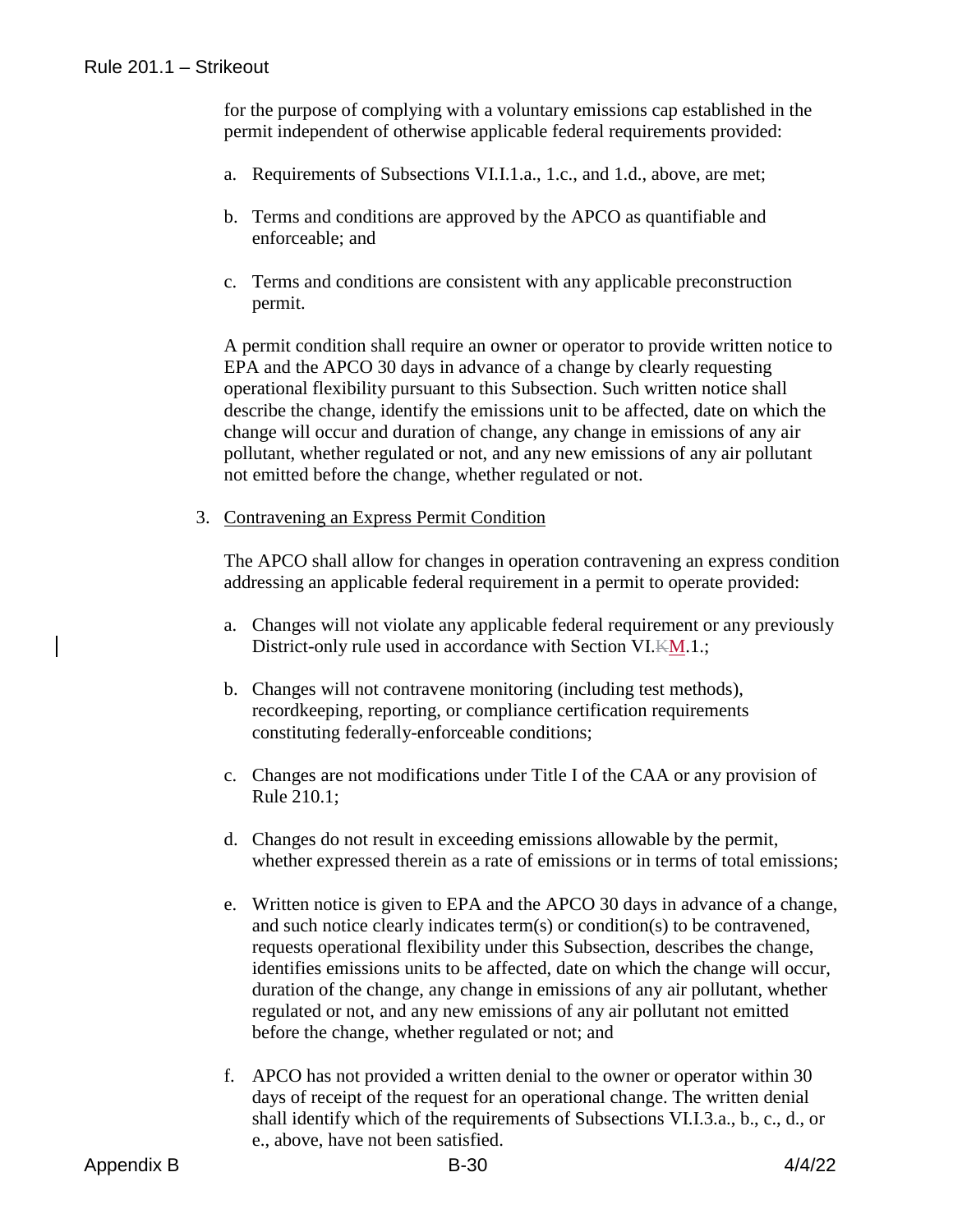### JL. Permit Streamlining

The APCO may approve a proposal in the application, submitted in accordance with Section V.C.1.s., for permit streamlining, provided the proposal and permit terms and conditions are sufficient to ensure compliance with all applicable federal requirements for each emission unit or group of emission units and with Section VII., "Permit Content Requirement". The APCO shall not approve any streamlined permit term or condition unless it is enforceable as a practical matter. Streamlined permit terms and conditions based on District-only requirements shall be federallyenforceable in accordance with CH&SC Section 42301.12(a)(3). The permit shall include a permit shield provided in accordance with Section VI. EN., for applicable federal requirements and District-only requirements subsumed by the permit streamlining action.

The APCO may approve a proposal which includes either: 1) the most stringent of multiple applicable emission limitations (including work practice and operational standards) for each regulated air pollutant, 2) an alternative or hybrid emission limitation at least as stringent as any applicable emission limitation, or 3) a Districtonly requirement which meets criteria set forth in Section VI.KM., and is at least as stringent as the applicable federal requirement(s) which it subsumes.

#### KM. Requirements From the State Implementation Plan

- 1. In response to a proposal in the application submitted in accordance with Section V.C.1.t., the APCO may issue a permit with permit terms and conditions in accordance with Section VII., "Permit Content Requirements" based on a Districtonly rule in lieu of a corresponding rule in the State Implementation Plan, provided the following requirements are met:
	- a. Compliance with one of the following criteria:
		- 1) The EPA has determined in writing the District-only rule is at least as stringent as, and ensures compliance with, the corresponding rule in the applicable State Implementation Plan, or
		- 2) The owner or operator has demonstrated to satisfaction of the APCO and EPA, expressed in writing, that compliance with the District only rule assures compliance with the corresponding rule in the State Implementation Plan, and
	- b. Once the permit is issued, the permit terms and conditions based on the District-only rule shall be federally-enforceable in accordance with CH&SC Section 42301.12(a)(3) and Section VII.A.2.,. The permit shall include a permit shield provided in accordance with Section VI.LN., for applicable federal requirements associated with the District-only rule. Requirements of the corresponding rule in the Implementation Plan shall remain federally enforceable until the EPA approves the District-only rule for inclusion in the State Implementation Plan. If, after permit issuance, the District or EPA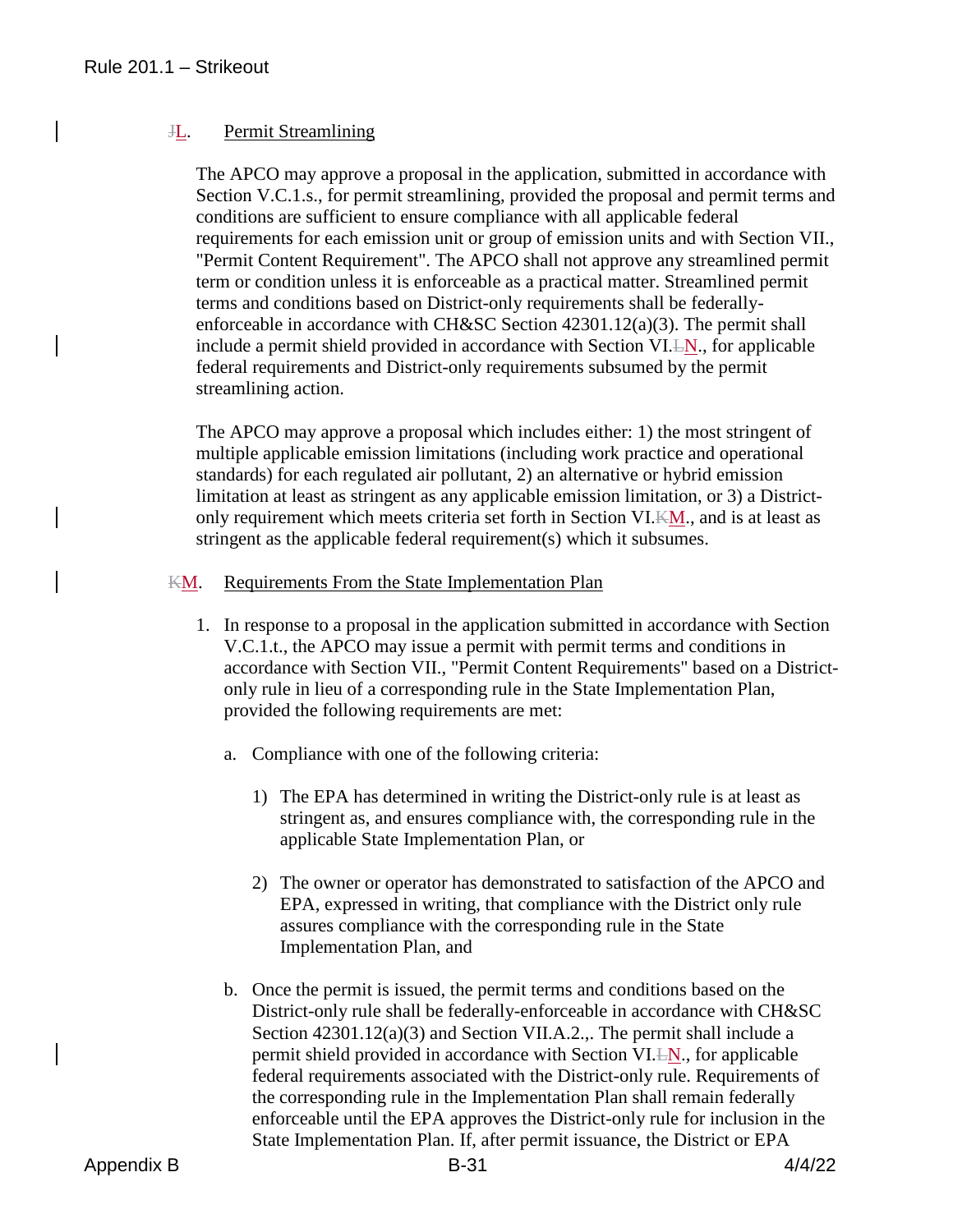determines the permit does not assure compliance with applicable federal requirements, the permit shall be reopened.

2. Provided the EPA has entered into a formal agreement with the APCO to expedite its review of a District-only rule, the APCO may delay issuance of the affected portions of the permit until the EPA formally acts to approve or disapprove the District-only rule submitted for inclusion in the State Implementation Plan.

## LN. Permit Shield

- 1. In response to a proposal in the application, the APCO may include in the permit a provision stating compliance with specifically-identified conditions of the permit shall be deemed compliance with any applicable federal requirement(s) or with any District-only requirement(s) set forth in accordance with Section VI.H<sub>1</sub>. as of the date of permit issuance, provided:
	- a. Such applicable federal requirements and/or District-only requirements are specifically identified and included in the permit; or
	- b. The APCO, in acting on the permit application or revision, determines in writing other specifically identified requirements are not applicable to the source, and the permit includes the determination or a concise summary thereof.
- 2. When a permit shield is provided by the APCO for permit streamlining in accordance with Section VI.H<sub>L</sub>, the permit shield shall be effective only when the source is in compliance with streamlined emission limits (including applicable work standards and operational practices), during which time no enforcement action shall be taken for non-compliance with subsumed requirements. If the source is not in compliance with the streamlined emission limits, the permit shield shall not be in effect and enforcement action may be taken for non-compliance with subsumed emissions limitations to the extent such noncompliance can be established.
- 3. A permit that does not expressly state a permit shield exists shall be presumed not to provide such a shield.
- 4. A permit shield shall not be provided for the following:
	- a. Any minor permit modification;
	- b. Any change in operation allowed by Section VI. $K<sub>1</sub>$ . for contravening an express permit condition; or
	- c. Any change in operation or any permit modification pursuant to Section VI.GI.2. or VI.GI.3.
- 5. Provisions of Section VI.LN.1., shall not alter or affect any of the following: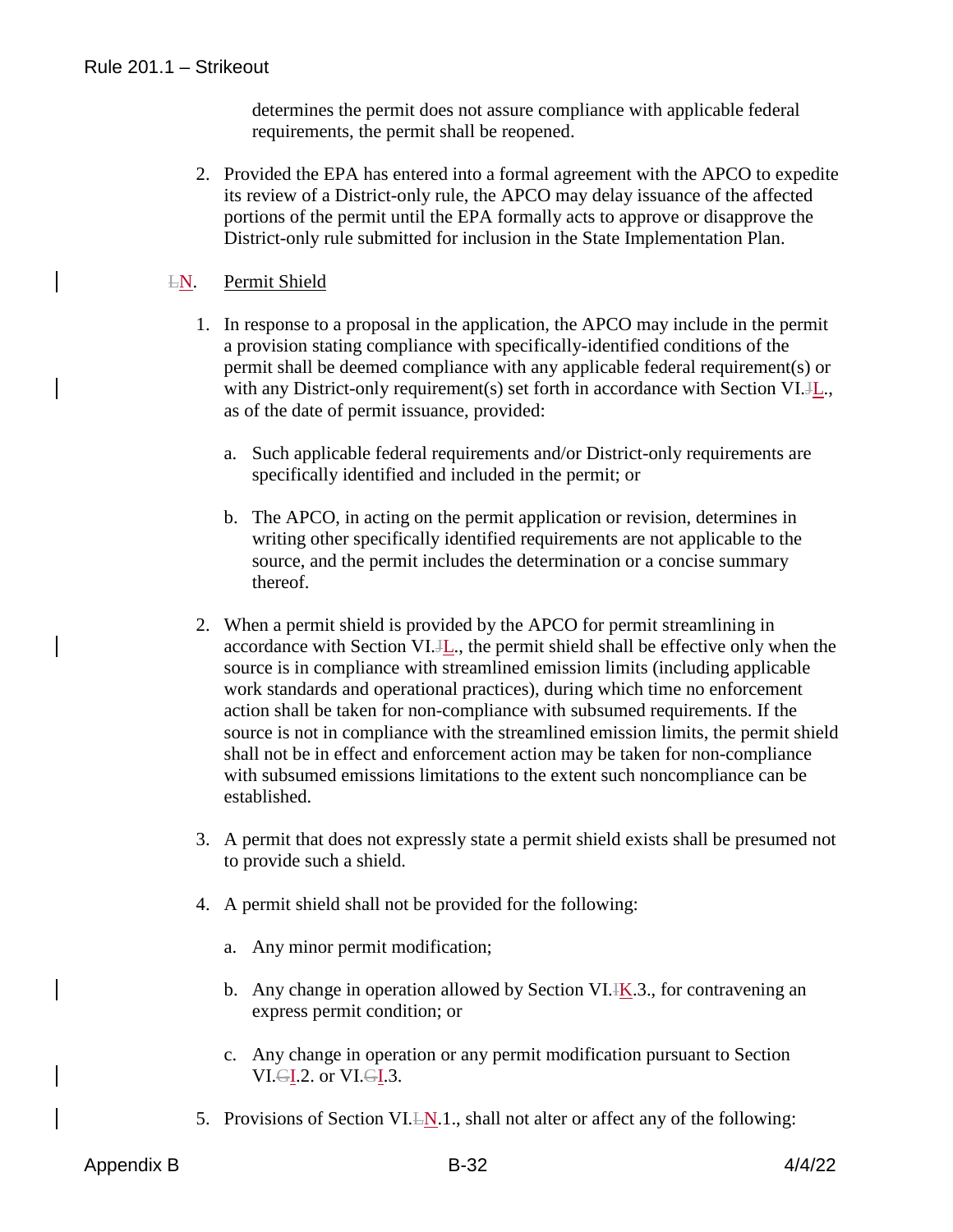- a. Provisions of Section 303 (Emergency Orders) of the CAA, including the authority of the EPA Administrator;
- b. Liability of an owner or operator of a source for any violation of applicable federal requirements prior to or at the time of permit issuance;
- c. Applicable federal requirements of Title IV (Acid Rain) of the CAA and the regulations promulgated thereunder;
- d. Ability of the EPA or APCO to implement and enforce provisions of Section 114 of the CAA and regulations promulgated thereunder;
- e. Applicability of state or District-only requirements not associated with any permit streamlining action in accordance with Section VI.JL., at the time of permit issuance but which do apply to the source; or
- f. Applicability of regulatory requirements with compliance dates after the permit issuance date.

# **VII. Permit Content Requirements**

A Permit to Operate shall contain permit conditions ensuring compliance with all requirements of permit streamlining imposed in accordance with Section VI.JL., all District-only rules which apply in accordance with Section VI.KM.1., and all applicable federal requirements not subsumed by such permit streamlining requirements or Districtonly rules.

- A. Incorporation of Applicable Federal Requirements
	- 1. A Permit to Operate shall incorporate all applicable federal requirements (or District-only rules which apply in accordance with Section VI.KM.1., in lieu of applicable federal requirements) as permit conditions. Streamlining, if any, of requirements shall be accomplished in accordance with Section VI.JL.
	- 2. A permit condition addressing an applicable federal requirement, a permit streamlining requirement imposed in accordance with Section VI.JL., or a District-only rule which applies in accordance with Section VI.KM.1., shall be specifically identified in the permit, or otherwise distinguished from any requirement not enforceable by EPA in accordance with CH&SC Section 42301.12(a)(3).

## B. General Requirements

All permits to operate shall contain conditions or terms consistent with 40 CFR Part 70.6 Permit Content, including:

1. Emission and Operational Limitations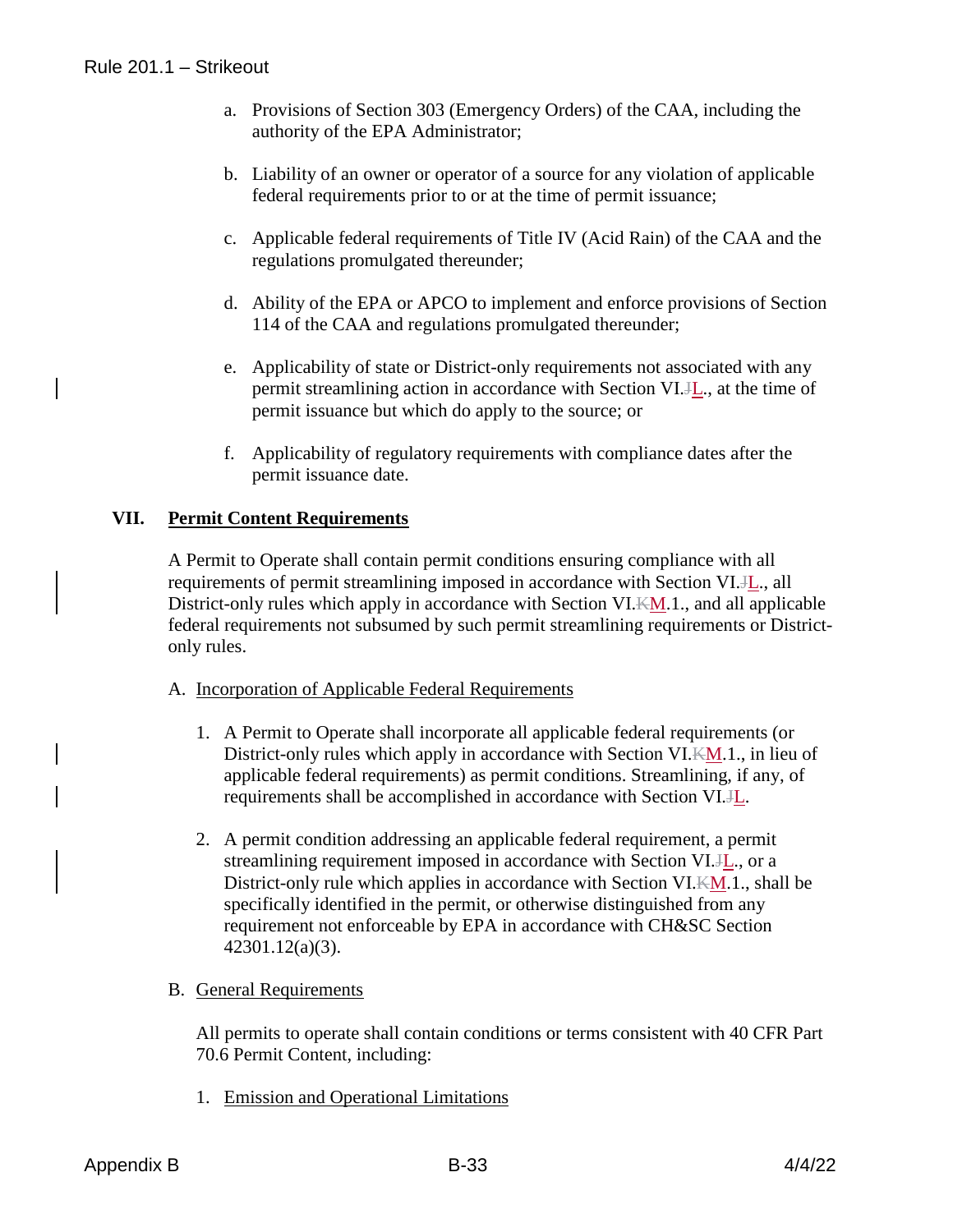The permit shall contain terms and conditions ensuring compliance with all permit streamlining requirements imposed in accordance with Section VI.JL., all District-only rules which apply in accordance with Section VI.KM.1., and all applicable federal requirements not subsumed by such permit streamlining requirements or District-only rules, including any operational limitations or requirements.

2. Preconstruction Permit Requirements

The permit shall include all preconstruction permit conditions for each emissions unit.

3. Origin and Authority for Permit Conditions

The origin and authority for each permit term or condition shall be referenced in the permit. If a permit term or condition is used to subsume requirements in accordance with this Rule, the origin and authority of the subsumed requirements shall also be referenced in the permit.

4. Equipment Identification

The permit shall identify all equipment to which permit conditions apply.

5. Monitoring, Testing, and Analysis

The permit shall contain terms and conditions requiring monitoring, analytical methods, compliance certification, test methods, equipment management, and statistical procedures consistent with all permit streamlining requirements imposed in accordance with Section VI.JL., all District-only rules which apply in accordance with Section VI. $K_{\text{M}}$ .1., and all applicable federal requirement (including those imposed pursuant to Sections  $114(a)(3)$  and  $504(b)$  of the CAA (authority to require testing), and 40 CFR Part 64) not subsumed by such permit streamlining requirement(s) or District-only rules. Periodic monitoring shall be required as a condition to ensure monitoring is sufficient to yield reliable data representative of the source's compliance with permit conditions over the relevant time period.

6. Recordkeeping

The permit shall include recordkeeping conditions requiring:

- a. Recording of maintenance of all monitoring and support information associated with all permit streamlining requirements imposed in accordance with Section VI.H<sub>n</sub>, all District-only rules which apply in accordance with Section VI.KM.1., and all applicable federal requirement not subsumed by such permit streamlining requirement(s) or District-only rules, including:
	- 1) Date, place, and time of sampling;
	- 2) Operating conditions at time of sampling;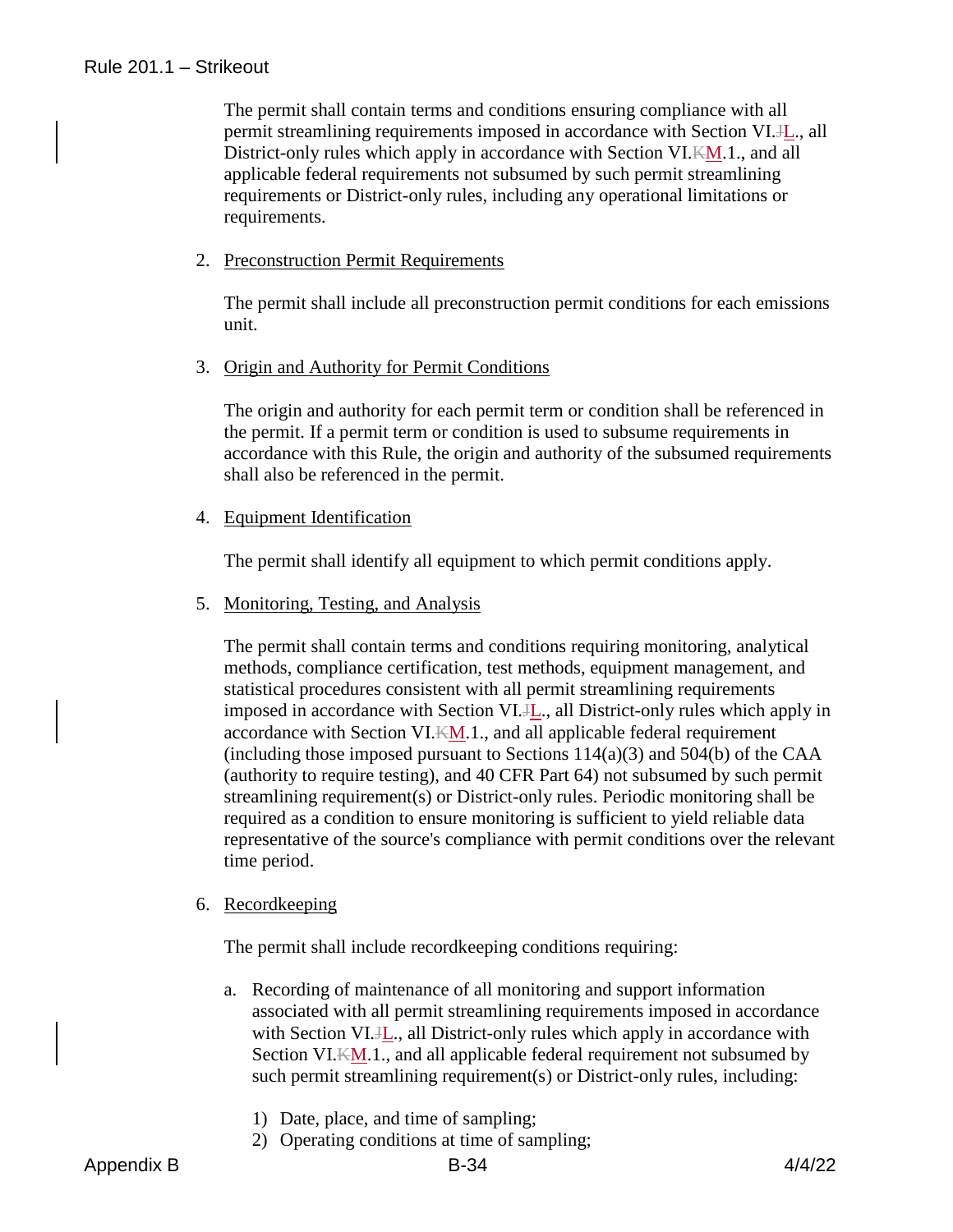- 3) Date, place, and method of analysis; and
- 4) Results of analysis;
- b. Retention of records of all required monitoring data and support information for a period of at least five years from the date of sample collection, measurement, report, or application; and
- c. Any other recordkeeping deemed necessary by the APCO to ensure compliance with all permit streamlining requirements imposed in accordance with Section VI.H<sub>n</sub>, all District-only rules which apply in accordance with Section VI.KM.1., and all applicable federal requirements not subsumed by such permit streamlining requirement(s) or District-only rules.
- 7. Reporting

The permit shall include reporting conditions requiring the following:

- a. Any non-conformance with permit requirements, including any attributable to emergency conditions (as defined in the permit) shall be promptly reported to the APCO and in accordance with Rule 111;
- b. Monitoring report shall be submitted at least every six months identifying any non-conformance with permit requirements, including any previously reported to the APCO;
- c. All reports of non-conformance with permit requirements shall include probable cause of non-conformance and any preventative or corrective action taken;
- d. Progress report shall be made on a compliance schedule at least semiannually and including: 1) date when compliance will be achieved, 2) explanation of why compliance was not, or will not be achieved by the scheduled date, and 3) log of any preventative or corrective action taken; and
- e. Each monitoring report shall be accompanied by a written statement from the responsible official certifying the truth, accuracy, and completeness of the report; and-
- f. Any source subject to this rule shall submit to the District by March 31 of each year, actual GHG emissions for the previous calendar year. Emissions shall be calculated and reported in accordance with 40 CFR Part 98, Mandatory Greenhouse Gas Reporting.
- 8. Compliance Plan

The permit shall include a compliance plan:

a. Describing the compliance status of an emissions unit with respect to each applicable federal requirement, except as provided below: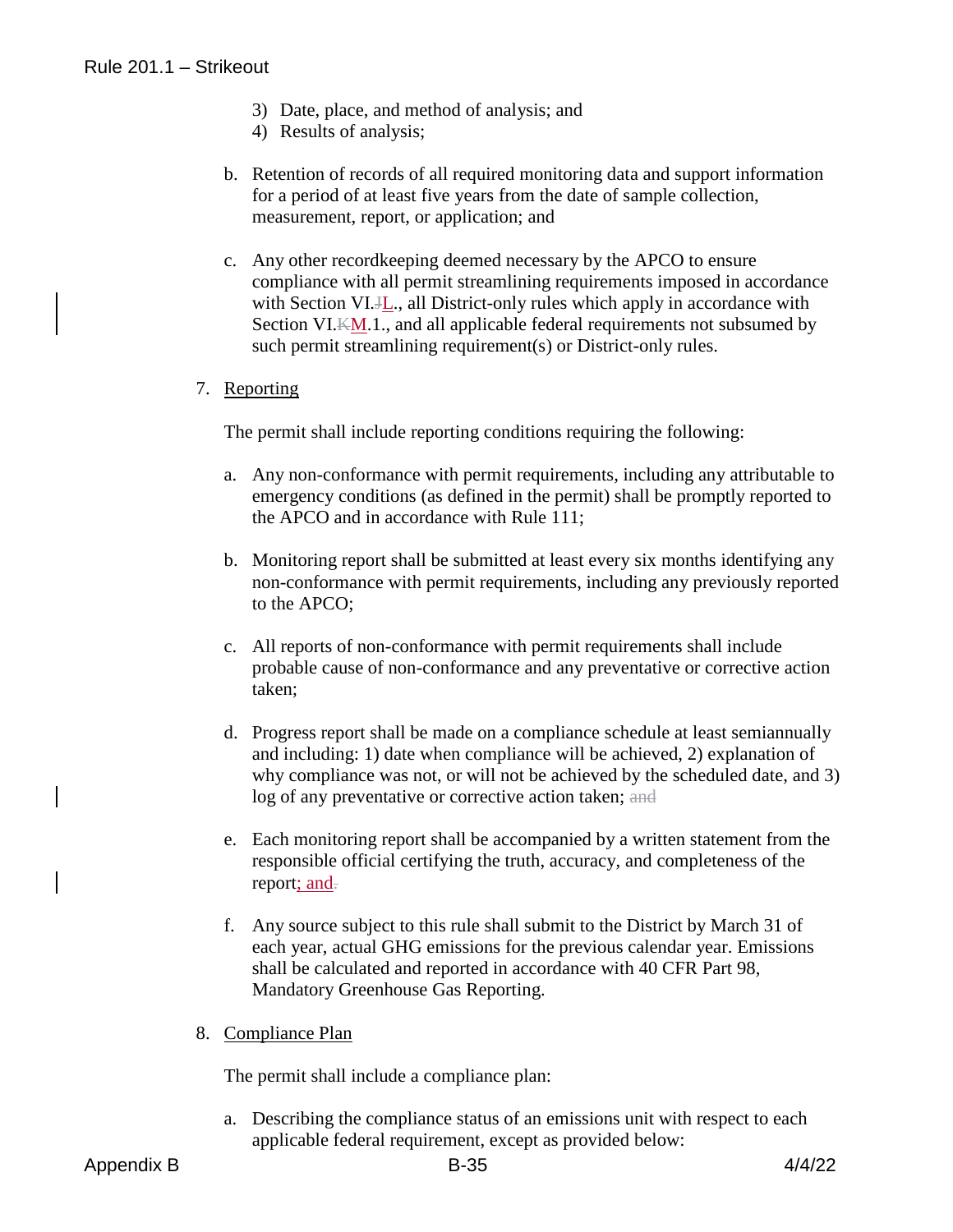- 1) For all applicable federal requirements which are satisfied by compliance with streamlining requirements approved by the District in accordance with Section VI.H., the responsible official may certify compliance with streamlined requirement(s) if there are data on which to base such a certification. The compliance plan shall include an attachment that indicates compliance with the permit streamlining requirement ensures compliance with identified applicable federal requirements being subsumed; and
- 2) In lieu of a corresponding requirement in the State Implementation Plan, the responsible official may certify compliance with a District only rule allowed by the District in accordance with Section VI.KM.1., if there are data on which to base such a certification;
- b. Describing how compliance will be achieved if an emissions unit is not in compliance with an applicable federal requirement at time of permit issuance. However, if the emission unit complies with a District-only rule in accordance with Section VI.KM.1., no description is needed to address the corresponding State Implementation Plan requirement unless otherwise required by the District;
- c. Assuring an emissions unit will continue to comply with all permit conditions with which it is in compliance; and
- d. Assuring an emissions unit will comply with, on a timely basis, any applicable federal requirement becoming effective during the permit term.
- 9. Compliance Schedule

The permit shall include a compliance schedule for any emissions unit which is not in compliance, at the time of permit issuance, renewal, and modification (if the non-compliance is with units being modified), with any permit streamlining requirement imposed in accordance with Section VI.H<sub>1</sub>, any District-only rule which applies in accordance with Section VI.KM.1., and any current applicable federal requirements not subsumed by such permit streamlining requirement(s) or District-only rules. The compliance schedule shall resemble and be at least as stringent as that contained in any judicial consent decree, administrative order, or schedule approved by the District hearing board if required by state law and shall require:

- a. Statement the emissions unit will continue to comply with all permit conditions with which it is in compliance;
- b. Statement the emissions unit will comply, on a timely basis, with an applicable federal requirement becoming effective during the permit term;
- c. For each condition with which the emissions unit is not in compliance with a permit streamlining requirement imposed in accordance with Section VI.JL., a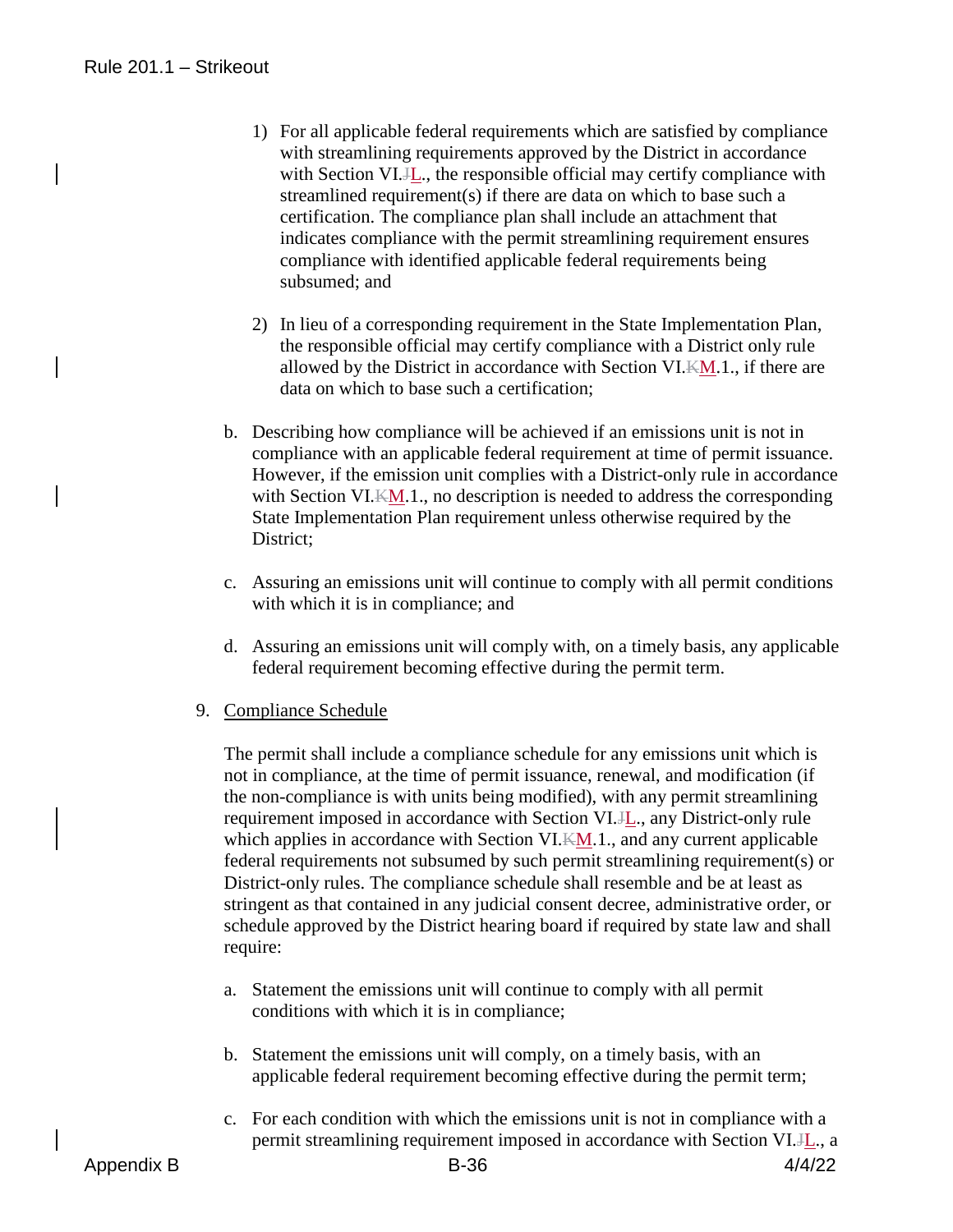District-only rule which applies accordance with Section VI.KM.1., or an applicable federal requirement not subsumed by such permit streamlining requirements or District-only rules, a schedule of compliance listing all preventative or corrective activities, and dates when these activities will be accomplished; and

d. For each emissions unit not in compliance with a permit streamlining requirement imposed in accordance with Section VI.JL., a District-only rule which applies in accordance with Section VI.KM.1., or an applicable federal requirement not subsumed by such permit streamlining requirements or District-only rules, a schedule of progress on at least a semi-annual basis including: 1) date when compliance will be achieved, 2) explanation of why compliance was not, or will not be, achieved by the scheduled date, and 3) log of any preventative or corrective actions taken.

#### 10. Right of Entry

The permit shall require the source to allow entry of District, CARB, or EPA officials for purpose of inspection and sampling, including:

- a. Inspection of the stationary source, including equipment, work practices, operations, and emission-related activity;
- b. Inspection and duplication of records required by the permit to operate; and
- c. Source sampling or other monitoring activities.
- 11. Compliance with Permit Conditions

The permit shall include the following compliance provisions:

- a. Permittee shall comply with all permit conditions;
- b. Permit does not convey any property rights or any exclusive privilege;
- c. Non-compliance with any permit condition shall be grounds for permit termination, revocation and reissuance, modification, enforcement action, or denial of permit renewal;
- d. Permittee shall not use "need to halt or reduce a permitted activity in order to maintain compliance" as a defense for non-compliance with any permit condition;
- e. Pending permit action or notification of anticipated non-compliance does not stay any permit condition; and
- f. Within a reasonable time period, permittee shall furnish any information requested by the APCO, in writing, for purpose of determining: 1) compliance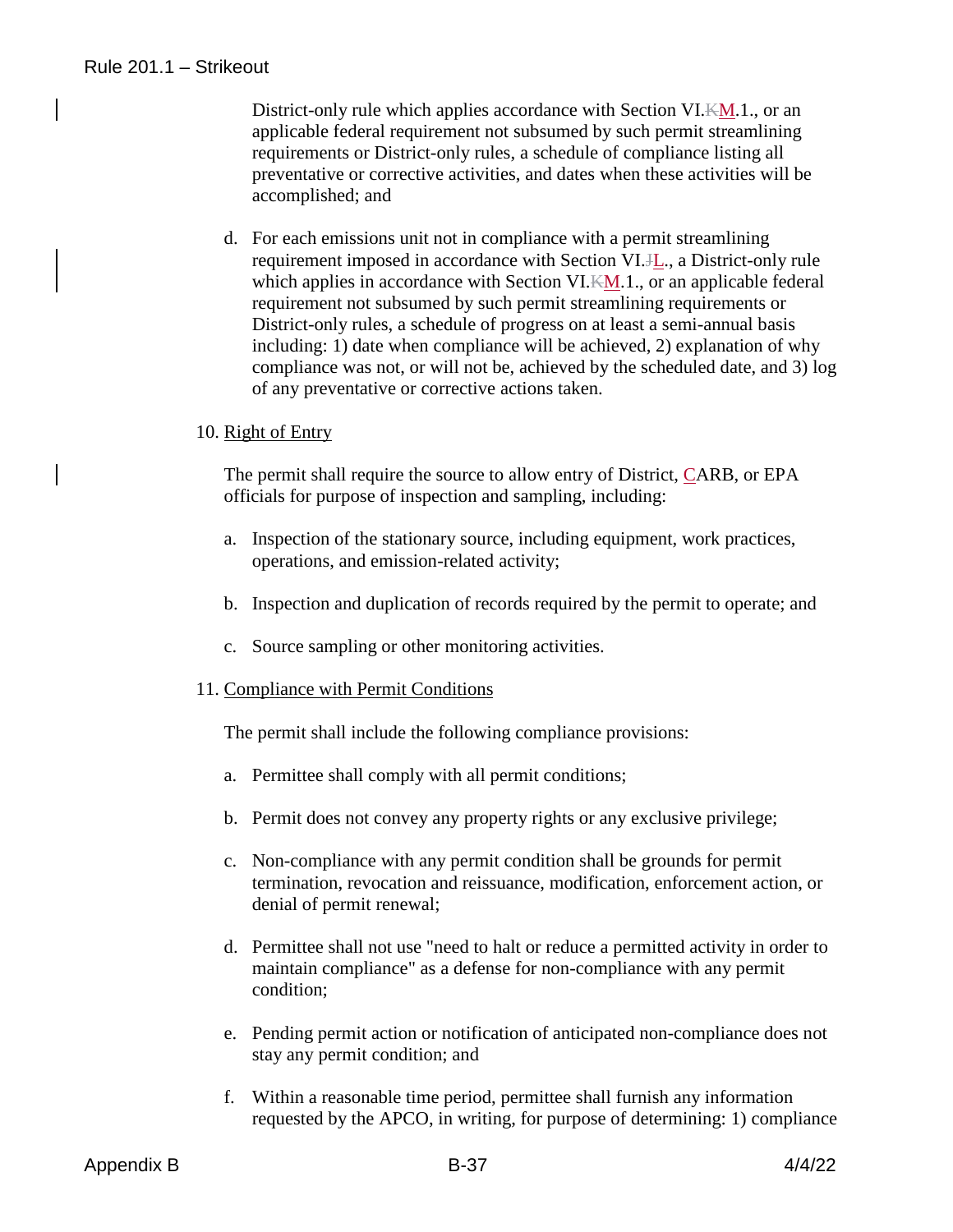with the permit, or 2) whether or not cause exists for a permit or enforcement action.

#### 12. Emergency Provisions

The permit shall include the following emergency provisions:

- a. The permittee shall comply with the requirements of Rule 111 and the emergency provisions contained in all permit streamlining requirements imposed in accordance with Section VI.JL., all District-only rules which apply in accordance with Section VI.KM.1., and all applicable federal requirements not subsumed by such permit streamlining requirement(s) or District-only rules.
- b. Within two weeks of an emergency event, an owner or operator of the source shall submit to the District a properly signed, contemporaneous log or other relevant evidence which demonstrates that:
	- 1) An emergency occurred;
	- 2) The permittee can identify the cause(s) of the emergency;
	- 3) The facility was being properly operated at the time of the emergency;
	- 4) All steps were taken to minimize the emissions resulting from the emergency; and
	- 5) Within two working days of the emergency event, the permittee provided the District with a description of the emergency and any mitigating or corrective actions taken;
- c. In any enforcement proceeding, the permittee has the burden of proof for establishing that an emergency occurred.
- 13. Severability

The permit shall include a severability clause ensuring continued validity of otherwise unaffected permit requirements in event of a challenge to any portion of the permit.

## 14. Compliance Certification

The permit shall contain conditions for compliance certification requiring the following:

a. The responsible official shall submit a compliance certification to the EPA and the APCO every 12 months or more frequently as specified in an applicable requirement or by the District. All compliance reports and other documents required to be submitted to the District by the responsible official shall state that, based on information and belief formed after reasonable inquiry, the statements and information in the document are true, accurate, and complete;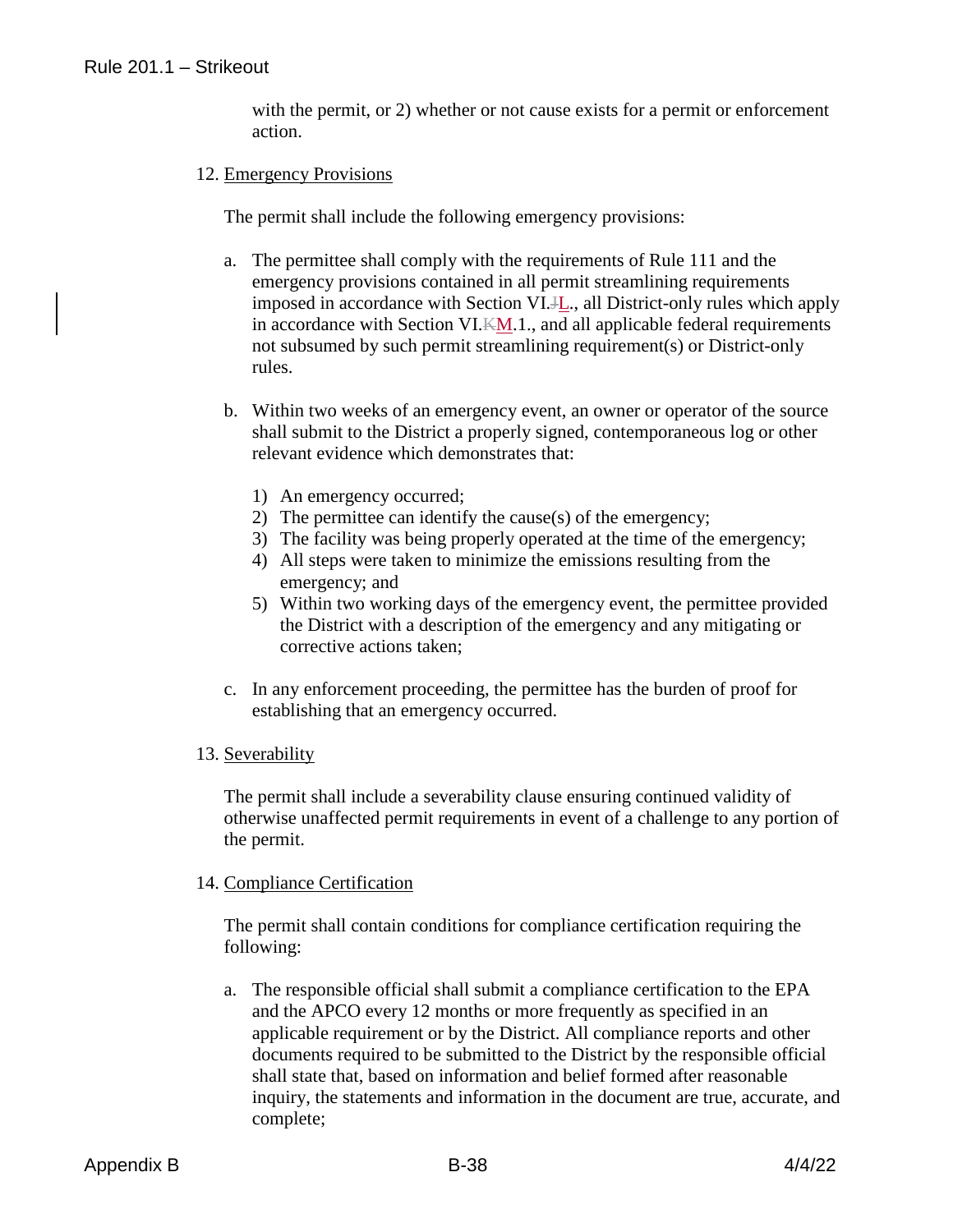- b. Such compliance certification shall identify the basis for each permit term or condition, e.g., specify the emissions limitation, standard, or work practice, and a means of monitoring compliance with the term or condition;
- c. Such compliance certification shall include compliance status and method(s) used to determine compliance for the current time period and over entire reporting period; whether compliance was continuous or intermittent; and
- d. Such compliance certification shall include any additional inspection, monitoring, or entry requirement promulgated pursuant to Sections 114(a) and 504(b) of the CAA.

## 15. Permit Life

With the exception of acid rain units subject to Title IV of the CAA and solid waste incinerators subject to Section 129(e) of the CAA, each Permit to Operate shall include a condition for a fixed term not to exceed five years from the time of issuance. A permit to operate for an acid rain unit shall have a fixed permit term of five years. A permit to operate for a solid waste incinerator shall have a permit term of 12 years; but such permit shall be reviewed at least every five years.

## 16. Payment of Fees

The permit shall include a condition ensuring that appropriate permit fees are paid on schedule. If fees are not paid on schedule, the permit shall be forfeited. Operation without a permit shall subject the source to potential enforcement action by the District and the EPA pursuant to Section 502(a) of the CAA.

## 17. Alternative Operating Scenarios

Where an owner or operator requests an alternative operating scenario be included in the permit for an emissions unit, the permit shall contain specific conditions for each operating scenario, including each alternative operating scenario. Each operating scenario, including each alternative operating scenario, identified in the permit shall ensure compliance with all permit streamlining requirements imposed in accordance with Section VI.JK.1., all District-only rules which apply in accordance with Section VI.KM.1., and all applicable federal requirements not subsumed by such permit streamlining requirement(s) or District-only rules, and all requirements of this Section. The source shall maintain a contemporaneous log to record each change from one operating scenario to another.

## 18. Approved Replicable Methodology (ARM)

Emissions limitations and standards, including those operational requirements and limitations that assure compliance with all applicable requirements at the time of permit issuance. Such requirements and limitations may include ARMs identified by the source in its part 70 permit application as approved by the District, provided that no ARM shall contravene any terms needed to comply with any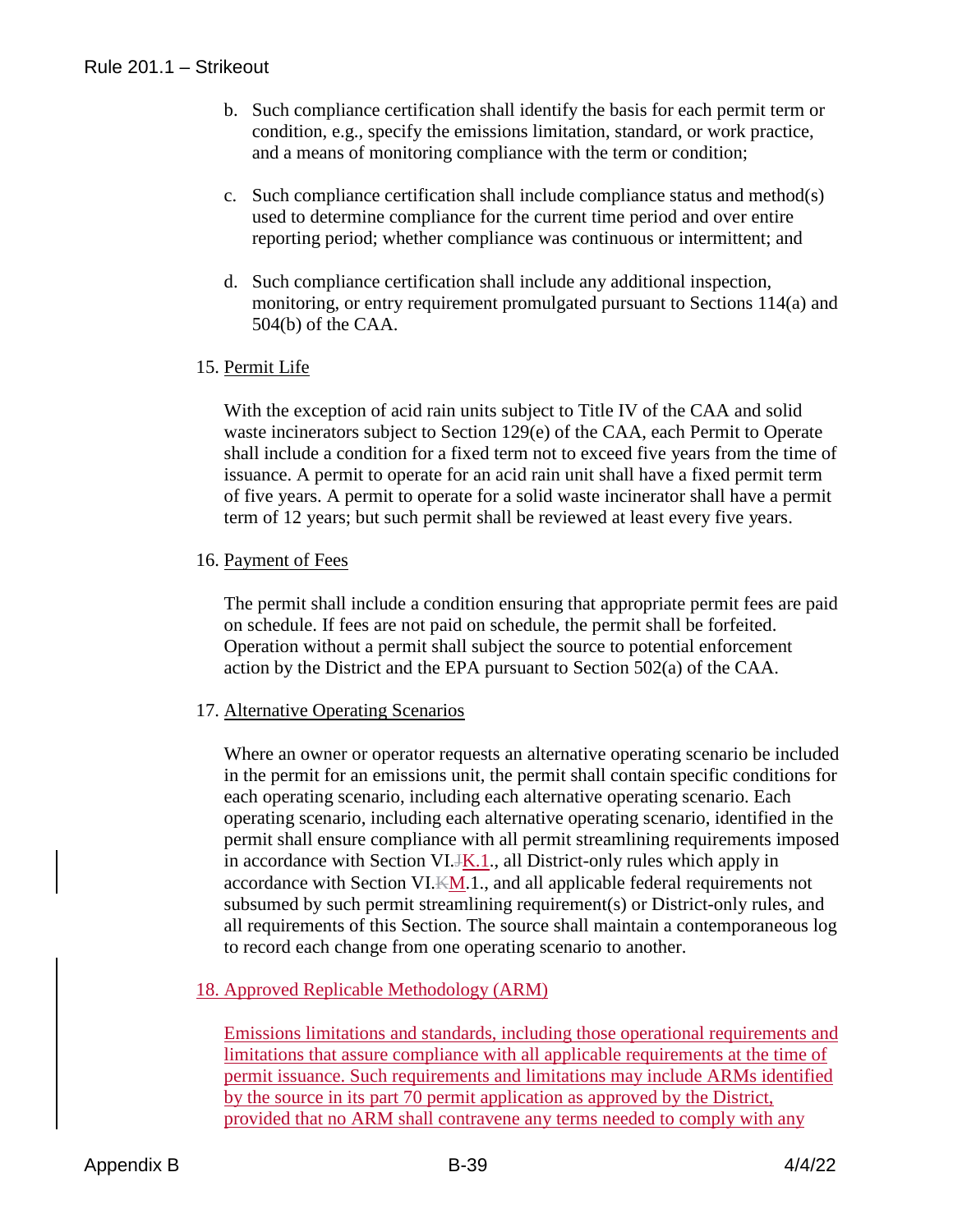otherwise applicable requirement or requirement of this part or circumvent any applicable requirement that would apply as a result of implementing the ARM.

- a. The permit shall specify and reference the origin of and authority for each term or condition, and identify any difference in form as compared to the applicable requirement upon which the term or condition is based.
- b. The permit shall state that, where an applicable requirement of the Act is more stringent than an applicable requirement of regulations promulgated under title IV of the Act, both provisions shall be incorporated into the permit and shall be enforceable by the Administrator.
- c. If an applicable implementation plan allows a determination of an alternative emission limit at a part 70 source, equivalent to that contained in the plan, to be made in the permit issuance, renewal, or significant modification process, and the State elects to use such process, any permit containing such equivalency determination shall contain provisions to ensure that any resulting emissions limit has been demonstrated to be quantifiable, accountable, enforceable, and based on replicable procedures.

#### 1819. Voluntary Emissions Caps

To the extent applicable federal requirements provide for averaging emissions increases and decreases within a stationary source without case-by-case approval, an owner or operator may request, subject to approval by the APCO, permitting one or more emissions unit(s) under a voluntary emissions cap. The permit for each emissions unit included under a voluntary emissions cap shall include federally-enforceable conditions requiring:

- a. Compliance with all permit streamlining requirements imposed in accordance with Section VI.H<sub>ri</sub>, all District-only rules which apply in accordance with Section VI.KM.1., and all applicable federal requirements not subsumed by such permit streamlining requirement(s) or District-only rules, including those authorizing emissions averaging;
- b. Compliance of all individual emissions units with applicable emissions limitations, standards, or other requirements;
- c. Any emissions limitation, standard, or other requirement be enforced through continuous emission monitoring, where applicable; and
- d. All affected emissions units under a voluntary emissions cap be considered to be operating in violation of the permit if the voluntary emissions cap is exceeded.
- 1920. Acid Rain Units Subject to Title IV

The permit for an acid rain unit shall include conditions requiring compliance with any federal standard or requirement promulgated pursuant to Title IV (Acid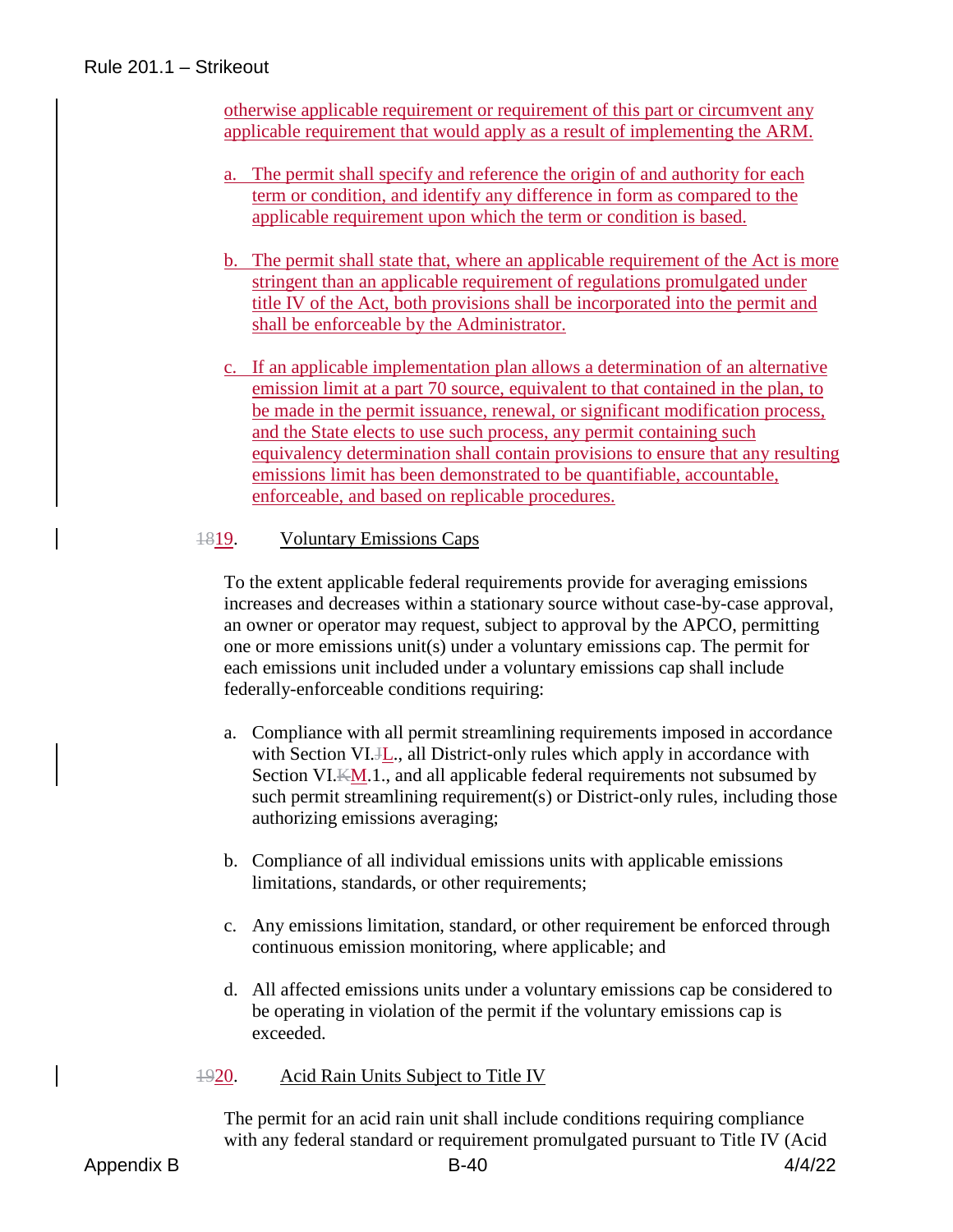Deposition Control) of the CAA and any federal standard or requirement promulgated pursuant to Title V of the CAA, except as modified by Title IV. Acid rain unit permit conditions shall include requirements of 40 CFR Part 72.9 and the following:

- a. Sulfur dioxide emissions from an acid rain unit shall not exceed annual emissions allowances (up to one ton per year of sulfur dioxide may be emitted for each emission allowance allotted) the source lawfully holds for such unit under Title IV of the CAA or the regulations promulgated pursuant to Title IV;
- b. Any increase in an acid rain unit's sulfur dioxide emissions authorized by allowances acquired pursuant to Title IV of the CAA shall not require a revision of the acid rain portion of the operating permit provided such increases do not require permit revision under any other applicable federal requirement;
- c. There is no limit on the number of sulfur dioxide emissions allowances held by a source, but a source with an acid rain unit shall not use such emissions allowances as a defense for non-compliance with any applicable federal requirement or District requirement, including District Rule 210.1 (New Source Review Rule); and
- d. An acid rain unit's sulfur dioxide allowances shall be accounted for according to procedures established in regulations promulgated pursuant to Title IV of the CAA.

## 2021. Portable Sources

The permit for any portable source, allowed to operate at two or more locations, shall contain conditions requiring the portable source to:

- a. Meet all applicable District, state, and federal requirements at each location;
- b. Specify monitoring methods, or other methods, e.g., air quality modeling, approved by the APCO, demonstrating compliance with all District, state, and federal requirements; and
- c. Notify the APCO ten working days prior to a change in location.

## 2122. Permit Shield

In response to a proposal in the application and upon approval by the APCO, the permit may contain a permit shield in accordance with Section VI.LN. The permit shield shall specify requirements of permit streamlining, the applicable federal requirements, and District-only requirements for which the permit shield applies. The permit shield shall also state the specific emission units for which the permit shield applies or whether the permit shield applies to the entire stationary source.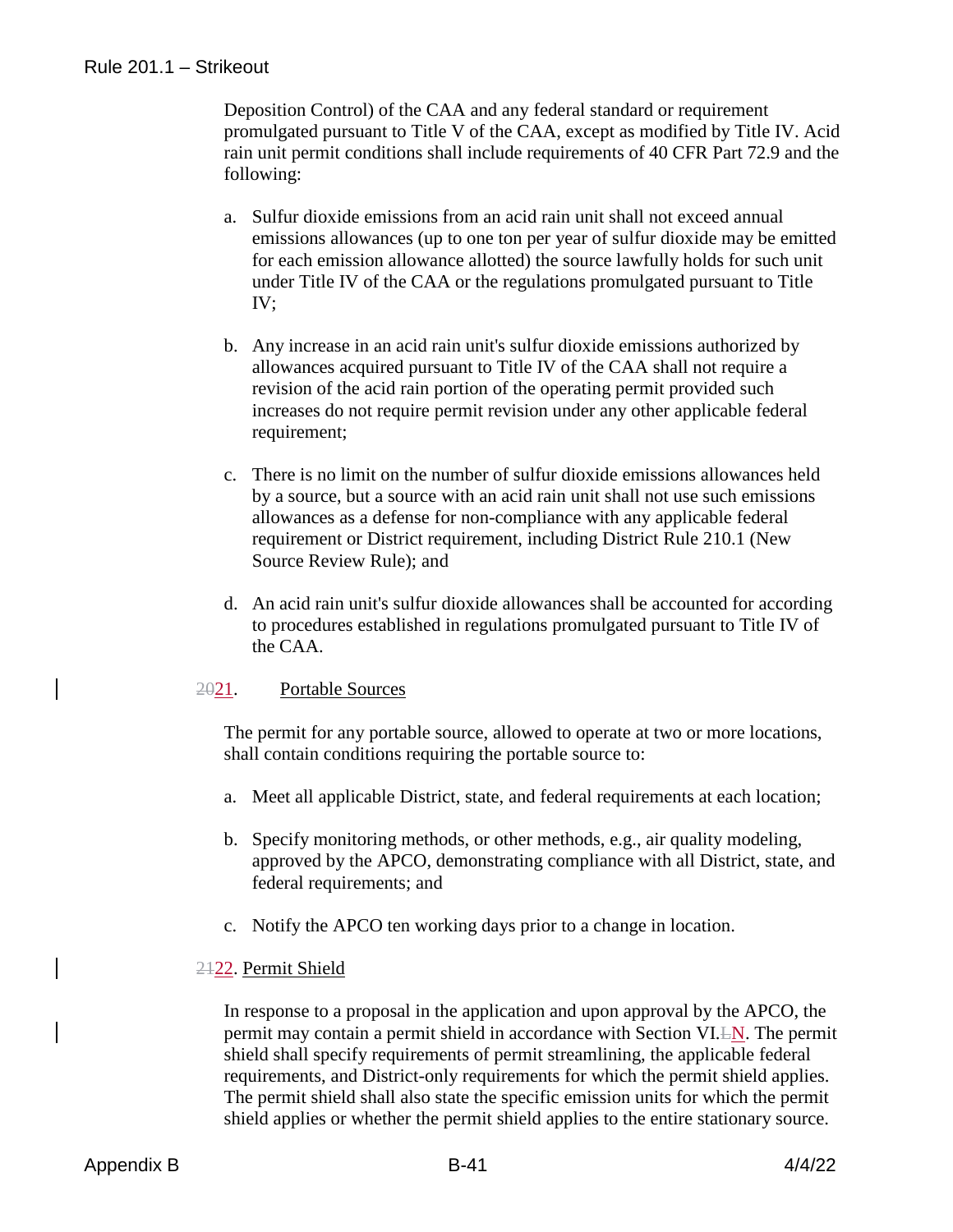### C. Referencing of District and Applicable Federal Requirements

In lieu of specifying detailed requirements, the permit may reference documents that contain the detailed requirements; provided such documents are specifically and clearly identified, and are readily available to the District and to the public. Each reference shall include, at a minimum, title or document number, author and recipient if applicable, date, citation of relevant sections of the Rule or document, and identification of specific source activities or equipment for which the referencing applies.

## **VIII. Annual Fees**

#### A. Greenhouse Gas Fee

Title V permitted sources with actual Greenhouse Gas (GHG) emissions, in the prior calendar year, greater than or equal to 100,000 tons of CO2e shall be subject to District Rule 301.4, Greenhouse Gas Fee.

#### B. Supplemental Fee

#### 1. Supplemental Fee Required

Fees collected pursuant to this section shall supplement applicable Rules 301 and 301.3 fee requirements as specified in CFR 40 Part 70.9.

An owner or operator, or his designee, shall pay an annual supplemental fee for a permit to operate pursuant to this Rule as determined by the calculation method in Section VIII.B.3., to provide a District-wide fee rate of \$25 per ton of fee-based emissions (CPI-adjusted) for all facilities subject to this Rule, unless Section VIII.B.2. applies.

- a. "Fee-based emissions" means the actual rate of emissions in tons per year of any fee pollutant, including fugitive emissions, emitted from all stationary sources over the preceding year or any other period determined by the APCO to be representative of normal operation. Fee-based emissions shall be calculated using each emission unit's actual operating hours, production rates, and in-place control equipment; types of material processed, stored, or combusted during the preceding calendar year, or other time period established by the APCO.
- b. "Fee pollutant" means VOCs, NOx, any pollutant for which a National Ambient Air Quality Standard has been promulgated by the EPA (excluding carbon monoxide), and any other pollutant subject to a standard or regulation, excluding Greenhouse Gases, promulgated by the EPA under the CAA or adopted by the District pursuant to Section  $112(g)$  and (j) of the CAA. Any air pollutant regulated solely because of a standard or regulation under Section 112(r) of the CAA for accidental release or under Title VI of the CAA for stratospheric ozone protection shall not be included.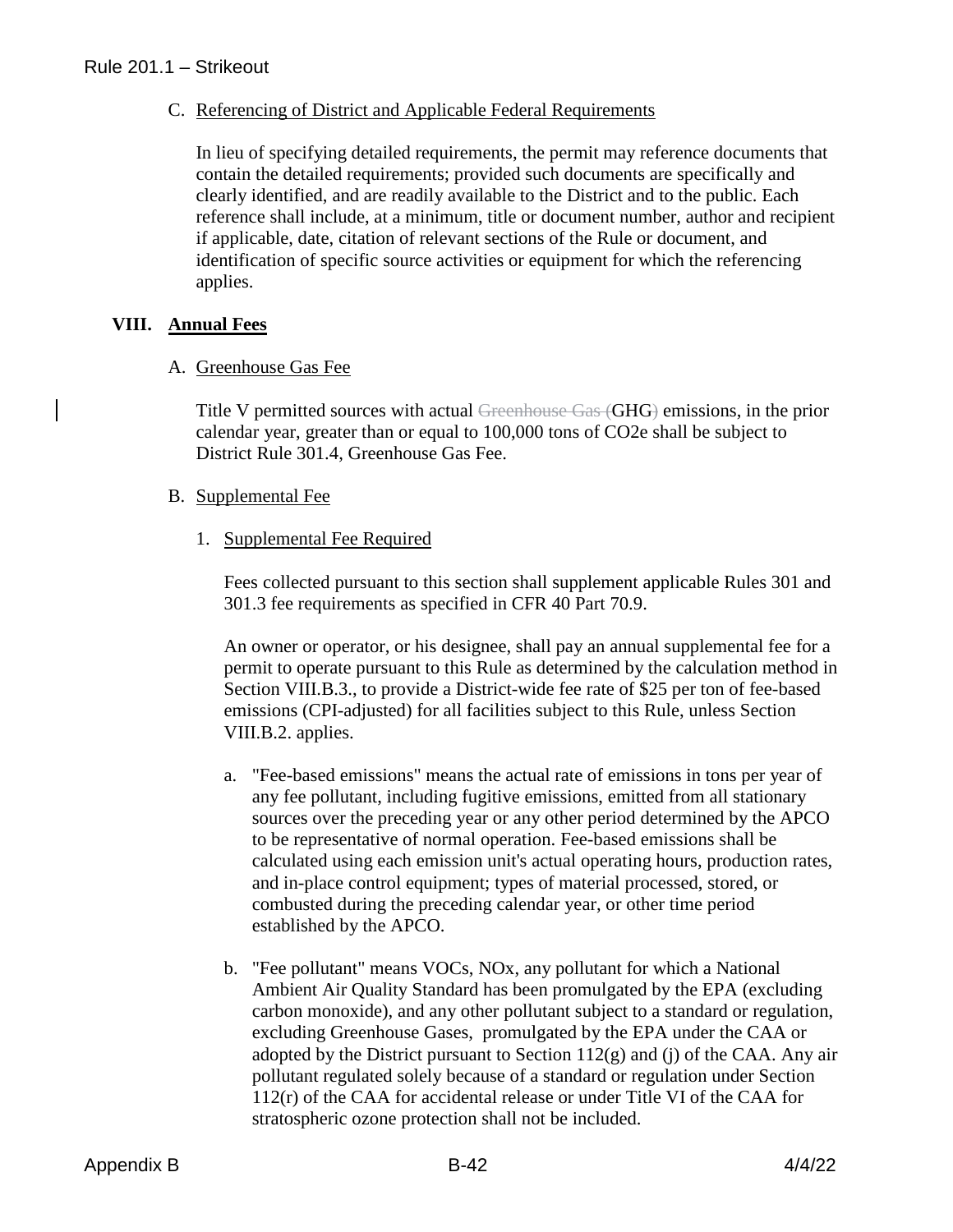- c. "(CPI-adjusted)" means adjusted by the percentage, if any, by which the Consumer Price Index for the year exceeds the Consumer Price Index for calendar year 1989. The value for (CPI-adjusted) shall be obtained from the EPA.
- 2. Supplemental Fee Not Required

There shall not be a supplemental annual fee if:

- a. The total annual fee rate paid by all sources subject to this Rule pursuant to Rules 301 and 303 (except Section III of Rule 303) (Permit Fees Rules) and 301.3 (CH&SC Section 44380-AB 2588 Toxic Hot Spots) equals or exceeds \$25 per ton of fee-based emissions (CPI adjusted). Only those AB 2588 Toxic Hot Spots fees funding direct and indirect costs associated with activities related to the operating permits program as specified in Section 502(b)(3)(A) of the CAA shall be used to meet the overall fee rate of \$25 per ton of feebased emissions (CPI adjusted), or
- b. The District satisfactorily demonstrates to EPA that collection of less than the amount prescribed in Section VIII.B.1., is sufficient to administer a program for sources subject to Title V which adequately implements applicable CAA requirements, or
- c. EPA promulgates a regulation, guidance, or policy establishing a lower minimum dollars per ton. Should this occur, such new minimum shall be used in Section VIII.B.3., below.
- 3. Determination of Supplemental Fee Any supplemental annual fee due shall be determined by completing the following steps:
	- a. Step 1: Calculation of District-wide Supplemental Annual Fee:

 $S = [$  \$25 per ton (CPI adjusted) x e ] – F

where:

 $S =$  supplemental District-wide annual fee in dollars e = fee-based emissions in tons per year from all facilities subject to this Rule.  $F =$  District-wide sum (in dollars) of annual fees for sources subject to this Rule under Rule 301; 303 (excluding Section III, CEQA Documents

Preparation); and that portion of Rule 301.3 fees collected for District costs associated with activities related to the operating permits program as specified in Section  $502(b)(3)(A)$  of the CAA.

b. Step 2: Calculation of each Facility's Supplemental Annual Fee:

 $s = S \times f$ 

where: